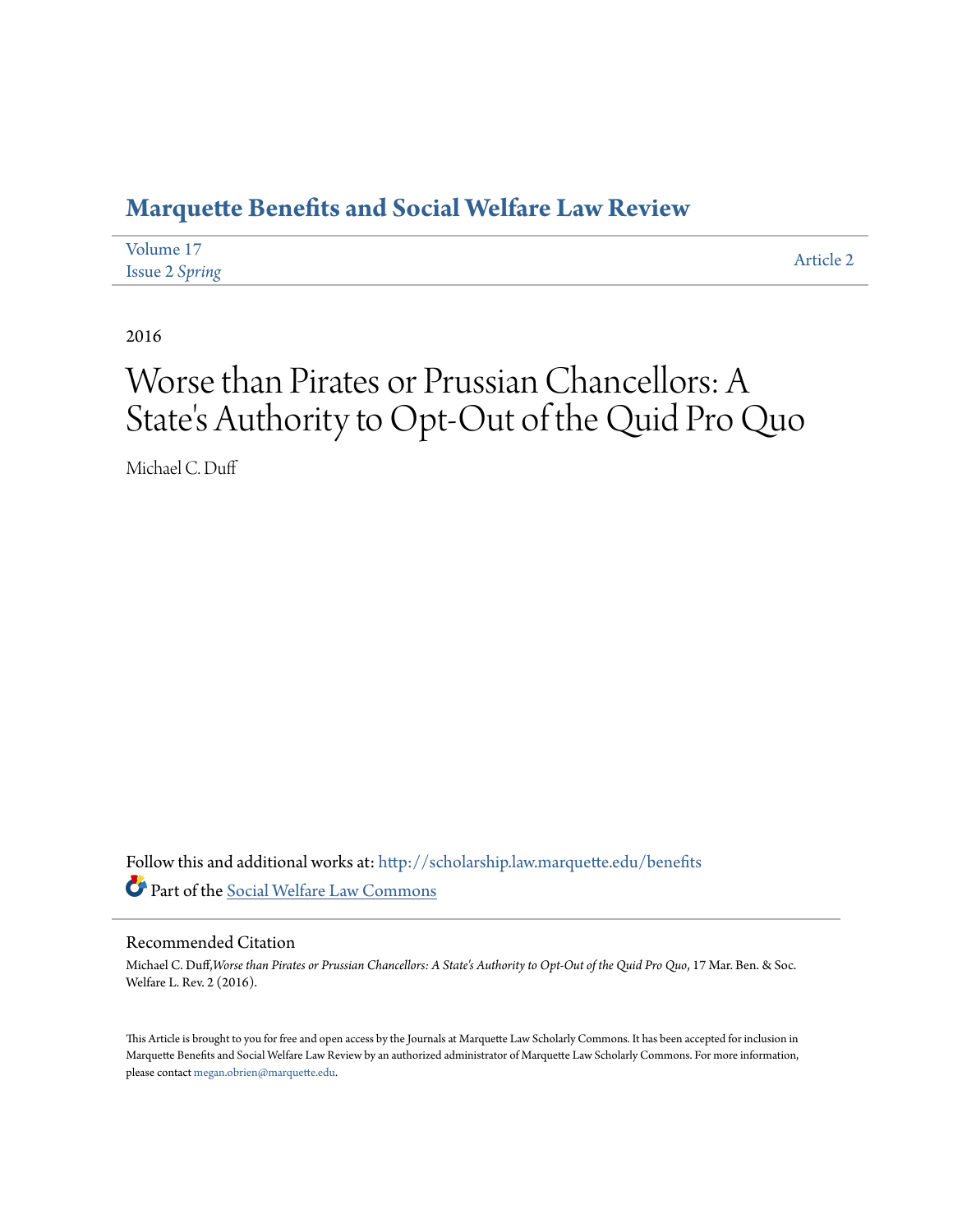### **WORSE THAN PIRATES OR PRUSSIAN CHANCELLORS: A STATE'S AUTHORITY TO OPT-OUT OF THE QUID PRO QUO**

#### **Michael C. Duff\***

Privatization of public law dispute resolution in workplaces has been under intense scrutiny in the context of arbitration. Another kind of workplace dispute privatization is presently underway, or under serious consideration, in several states. In connection with state workers' compensation statutes, one state has implemented, and others are considering, a dispute resolution model in which employers are explicitly authorized to "opt out" of coverage. "Alternative benefit plans," created under such statutes, permit employers to, among other things, unilaterally and without limitation designate private fact-finders, whose conclusions are subject to highly deferential judicial review. This model is arbitration on steroids. While there may be doubts in some quarters about the neutrality of arbitrators, reasonable doubts about the loyalties of an employer-appointed fact-finder are inevitable. Such a design would mark a decisive break with the quid pro quo/Grand Bargain of the early twentieth century, and there is a risk of some states getting caught up in a "race to the bottom," where states not recognizing a right to a remedy for physical injury become havens of low-cost labor, and thus exert pressure on states that safeguard traditional rights to follow suit.

In response to this newest wave of innovation, the Supreme Court may be forced to intimate an opinion on the constitutional right to a remedy for personal, and especially physical, injury (whether within or outside of the workplace). The Court has not squarely addressed the issue since 1917, when it decided New

<sup>\*</sup> Centennial Distinguished Professor of Law, University of Wyoming College of Law. B.A. 1991. West Chester University of Pennsylvania; J.D. 1995, Harvard Law School. Tracy Thomas, Jack Goldberg, George Santini, David Torrey, and Victoria Klein made helpful comments in the early stages of the project. I would also like to thank commenters at the 9th Annual Labor & Employment Scholars Colloquium in Boulder, Colorado, including Helen Norton, Charles Sullivan, and Sachin Pandya. During the summer of 2015, I received generous research support from Carl M. Williams, the Centennial Professorship Endowment Fund, and the University of Wyoming College of Law Differential Funds.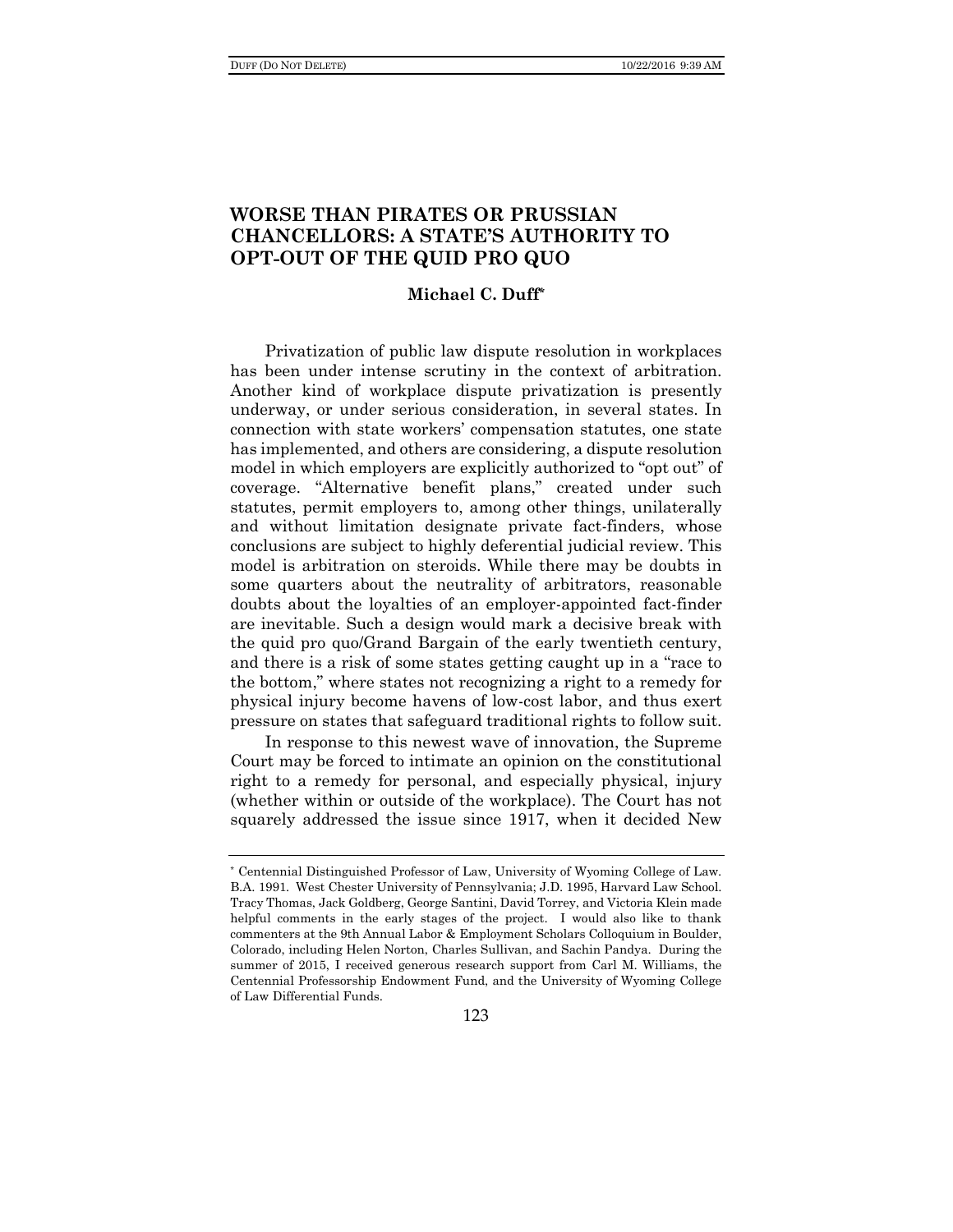York Cent. R. Co. v. White, a case originally upholding the constitutionality of workers' compensation systems. In White, the Court hinted, but did not clearly establish, that the right to a remedy for physical injury may not be abolished without substitution of a reasonable remedy.

Workers' compensation opt out is in reality part of a larger discussion about "tort reform." This article discusses various theories of restraint of state legislatures implementing reforms in personal injury remedies. Ultimately the article concludes that the judiciary should apply heightened scrutiny when considering constitutional challenges to significant reforms of such remedies. No civilized society would subject significant legislative reductions to remedies for personal injury to merely cursory judicial review.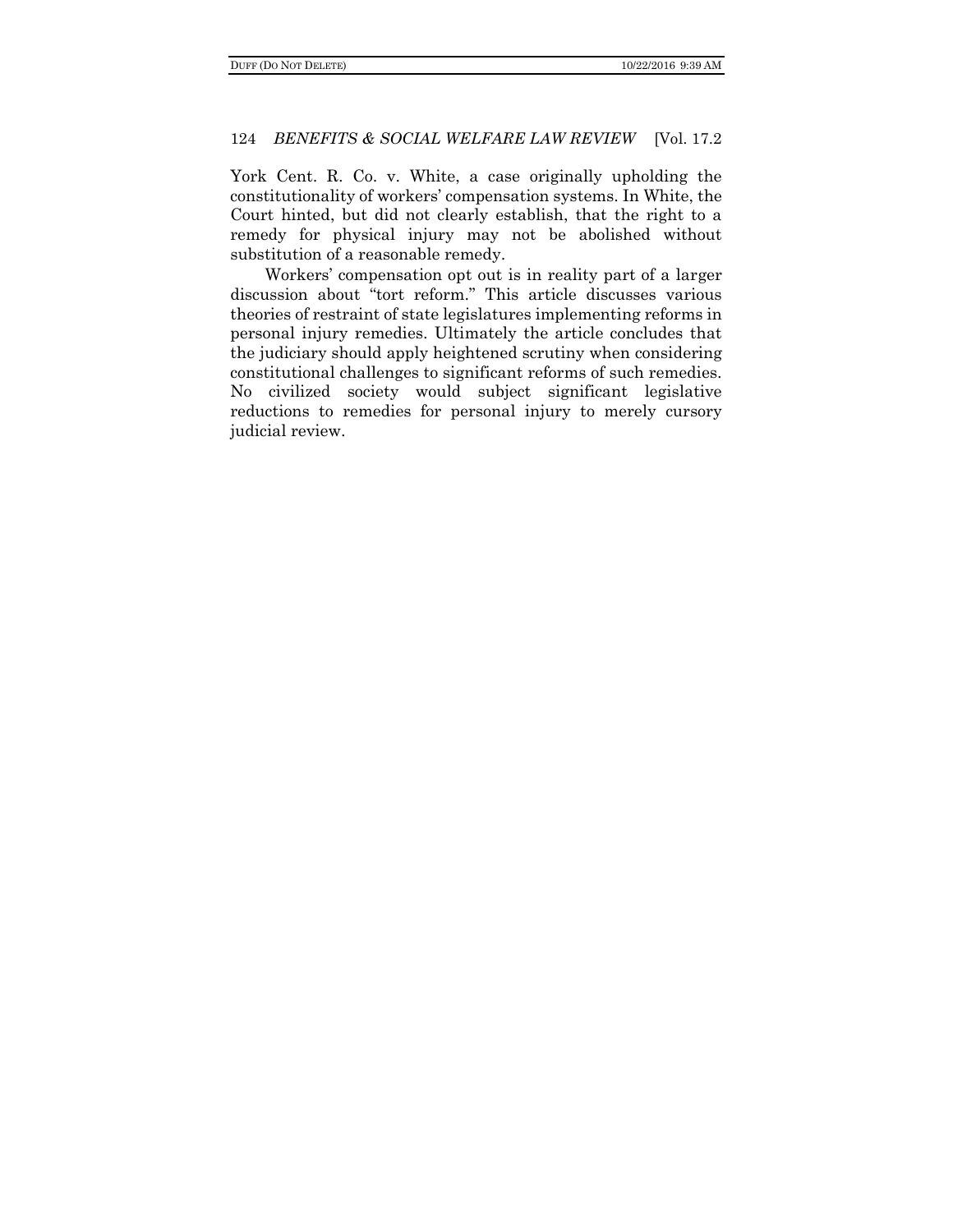| <b>II. WORKERS' COMPENSATION ESSENTIAL HISTORY AND</b> |  |  |
|--------------------------------------------------------|--|--|
|                                                        |  |  |
| III. A TALE OF THREE STATES: TEXAS, OKLAHOMA, AND      |  |  |
|                                                        |  |  |
|                                                        |  |  |
|                                                        |  |  |
|                                                        |  |  |
| D. Concluding Thoughts on State-Specific               |  |  |
|                                                        |  |  |
| IV. STATE RESTRAINT: OPEN COURTS, RIGHT TO A           |  |  |
|                                                        |  |  |
| A. Right to a Remedy and Open Courts162                |  |  |
|                                                        |  |  |
| C. State Equal Protection 177                          |  |  |
| D. Concluding Observations on State                    |  |  |
|                                                        |  |  |
| V. SUBSTANTIVE DUE PROCESS UNDER THE U.S.              |  |  |
|                                                        |  |  |
|                                                        |  |  |
| <b>B.</b> Ramifications of a Still-Alive Quid Pro      |  |  |
| <b>Quo: Revisiting Opt-Out 190</b>                     |  |  |
| C. Quid Pro Quo and Historically-Rooted                |  |  |
|                                                        |  |  |
| D. Structural Due Process, Lockean Provisos,           |  |  |
|                                                        |  |  |
|                                                        |  |  |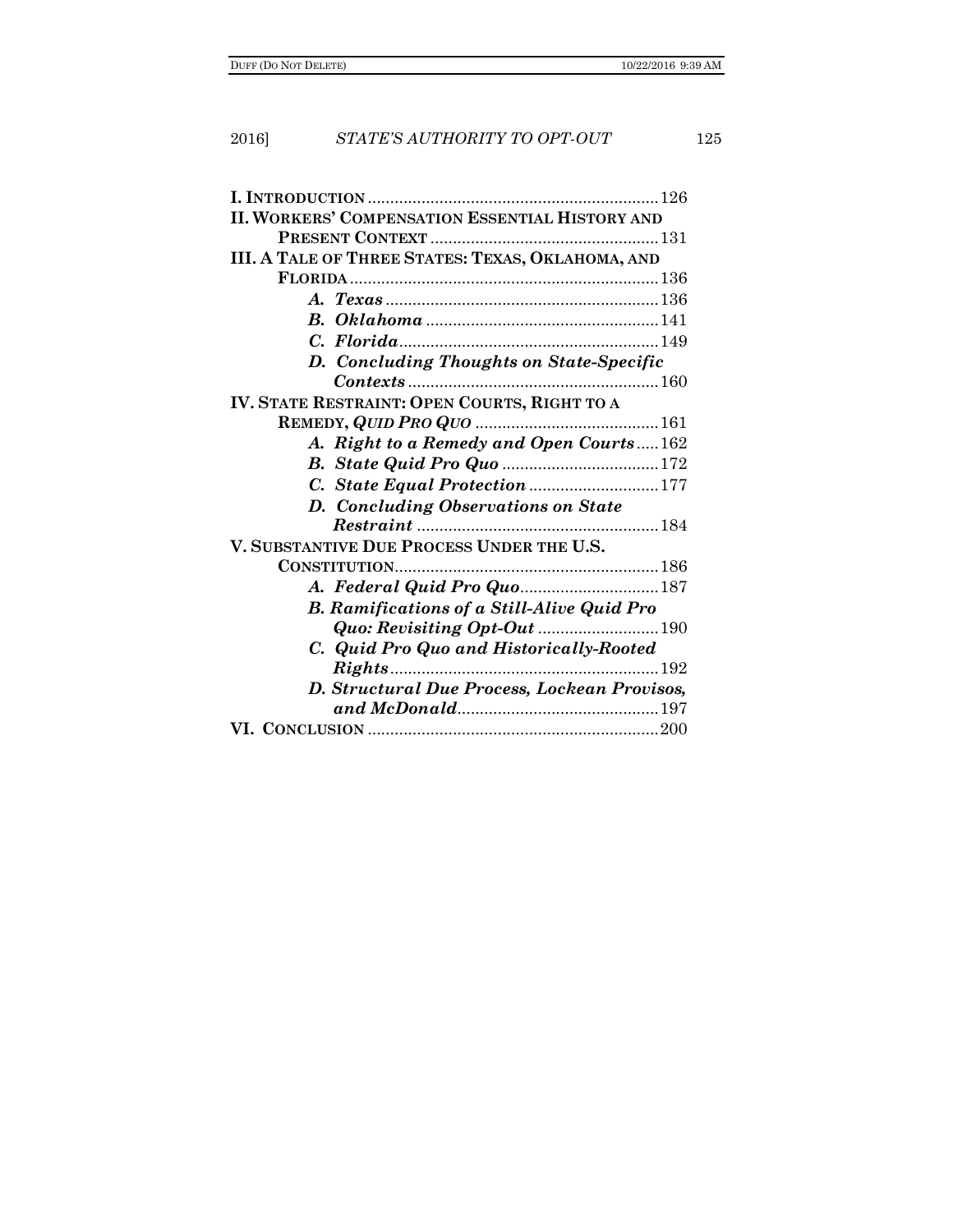#### **I. INTRODUCTION**

Privatization<sup>1</sup> of public law dispute resolution in workplaces has been under intense scrutiny in recent years, most frequently in the context of arbitration.2 Whether one agrees or disagrees with compulsory arbitration of workplace claims, its existence is no longer remarkable.3 Yet, it might be surprising to some that compulsory arbitration has expanded beyond workplace disputes to tort claims and personal injury actions. A close reading of the Supreme Court's startling<sup>4</sup> 2012 opinion in *Marmet Health Care Center v. Brown*, <sup>5</sup> in which the Court announced, in a *per curiam*  opinion, that personal injury and wrongful death suits are covered by the Federal Arbitration Act,<sup>6</sup> suggests that the scope of arbitration will likely expand.7 As important as the policies and values inherent in employment law may be, the law of personal

3. *See generally* IMRE SZALAI, OUTSOURCING JUSTICE: THE RISE OF MODERN ARBITRATION LAWS IN AMERICA 7-9 (2013).

4. Readers, believing that people entering into arbitration agreements read or understand what they are entering into, may not have been startled by the opinion. Others might have sympathy with the West Virginia Supreme Court's view that "as a matter of public policy under West Virginia Law, an arbitration clause in a nursing home admission agreement adopted prior to an occurrence of negligence that results in a personal injury or wrongful death, shall not be enforced to compel arbitration of a dispute concerning the negligence." Brown ex rel. Brown v. Genesis Healthcare Corp., 724 S.E.2d 250, 292 (W. Va. 2011), *vacated sub nom.* Marmet Health Care Ctr. v. Brown, 132 S. Ct. 1201 (2012) (per curiam).

5. 132 S. Ct. 1201 (2012).

6. *Id.* The Federal Arbitration Act (FAA) federalizes agreements to arbitrate. If a court concludes that such an agreement exists, it will, as a matter of federal law, enforce it and dismiss, or hold in abeyance court suits filed on the merits of disputes even arguable within the agreement's ambit. *See* Gilmer v. Interstate/Johnson Lane Corp., 500 U.S. 20, 25-26 (1991).

7. *Marmet Health*, 132 S. Ct. at 1203 ("The statute's text includes no exception for personal-injury or wrongful-death claims. It 'requires courts to enforce the bargain of the parties to arbitrate.'") (internal citation omitted). It is worth noting that the American Bar Association has taken a formal position against the type of pre-injury waivers of wrongful death claims that were at issue in *Marmet*. *See* ABA Comm'n on Law and Aging, Rep. 111B (2009) (adopted by the House of Delegates Feb. 16, 2009), http://www.americanbar.org/content/dam/aba/directories/policy/2009\_my\_111b.authc heckdam.pdf.

<sup>1</sup>. U.S. EEOC, NOTICE NO. 915.002 (July 10, 1997), http://www.eeoc.gov/policy/docs/mandarb.html ("1. SUBJECT: Policy Statement on Mandatory Binding Arbitration of Employment Discrimination Disputes as a Condition of Employment.") (arguing that compulsory arbitration privatizes governmental anti-discrimination enforcement).

<sup>2</sup>. *See, e.g.*, Jessica Silver-Greenberg & Michael Corkery, *In Arbitration, a 'Privatization of the Justice System,'* N.Y. TIMES (Nov. 1, 2015), http://www.nytimes.com/2015/11/02/business/dealbook/in-arbitration-a-privatizationof-the-justice-system.html?\_r=1.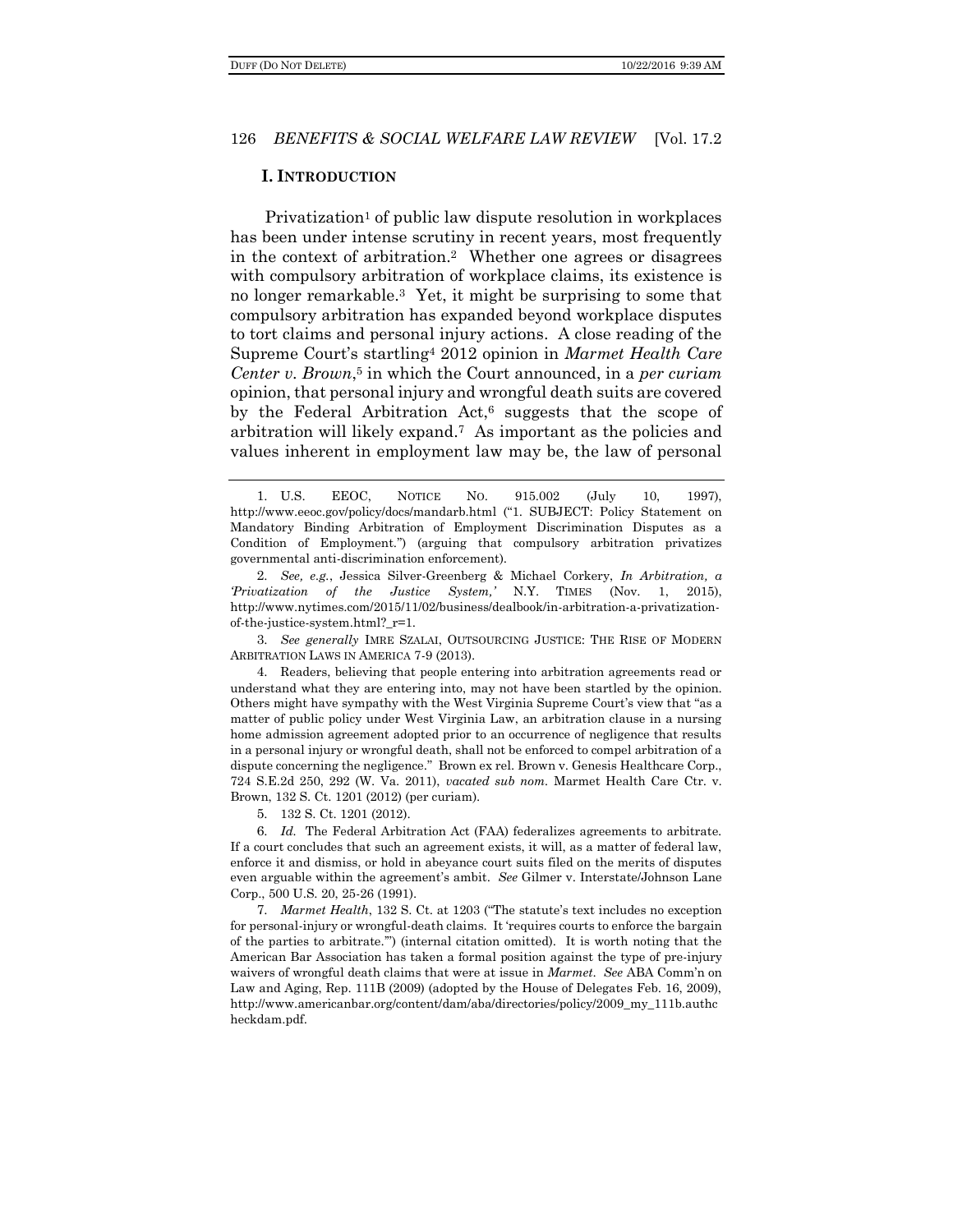injury is older, even ancient.8 Tort values are difficult to square with notions of arbitration contracts or of the waiver of rights in employment or commercial contexts.9 A requirement that an employee—or anyone—must compromise the right to a personal injury lawsuit before understanding the nature or extent of a subsequently suffered injury is disquieting. The American Arbitration Association has frequently declined to conduct arbitrations based on pre-injury agreements to arbitrate medical malpractice cases.10 Even during the peak of industrialism, not far removed in time from *Lochner*, some late nineteenth century courts refused to enforce pre-injury waivers of tort suits—the exclusive cause of action for workplace injury prior to the early twentieth century—by employees against their employers.<sup>11</sup>

Another kind of workplace dispute privatization is presently underway in several states.12 In connection with century-old workers' compensation laws—the successors to tort laws and especially to the law of negligence13—one state has implemented,<sup>14</sup> and others are considering,<sup>15</sup> a dispute resolution model in which employers are authorized to opt out of coverage by workers' compensation statutes. "Alternative benefit plans,"

Judges from the seventeenth century in England to the nineteenth century in the United States expressed in their tort decisions the same policies, the same values, and the same principles. They used tort law to make people behave in morally appropriate ways by holding them to community standards of reasonable behavior in the circumstances in order to minimize injuries and losses, and to promote honesty and fairness in economic relationships. In certain kinds of cases, these principles led judges to hold defendants strictly liable.

*Id.*

9. Elizabeth G. Thornburg, *Contracting with Tortfeasors: Mandatory Arbitration Clauses and Personal Injury Claims*, 67 Law & Contemp. Probs. 253, 273 (2004) ("At the extreme, unrestrained enforcement of arbitration clauses could make all tort policy considerations disappear altogether").

10. Crossman v. Life Care Ctrs. of Am., 738 S.E.2d 737, 739 (N.C. Ct. App. 2013); Dean v. Heritage Healthcare of Ridgeway, 759 S.E.2d 727, 730 (S.C. 2014).

- 11. Johnson v. Philadelphia & R.R. Co., 29 A.854 (Pa. 1894).
- 12. *See infra* Part III.
- 13. *See infra* Part II.
- 14. *See infra* Part III. B.

15. Michael Grabell & Howard Berkes, *Inside Corporate America's Campaign to Ditch Workers' Comp*, PROPUBLICA, Oct. 14, 2015, https://www.propublica.org/article/inside-corporate-americas-plan-to-ditch-workerscomp [hereinafter Grabell & Berkes].

<sup>8</sup>. Robert J. Kaczorowski, *The Common-Law Background of Nineteenth-Century Tort Law*, 51 OHIO ST. L. J. 1127, 1128 (1990):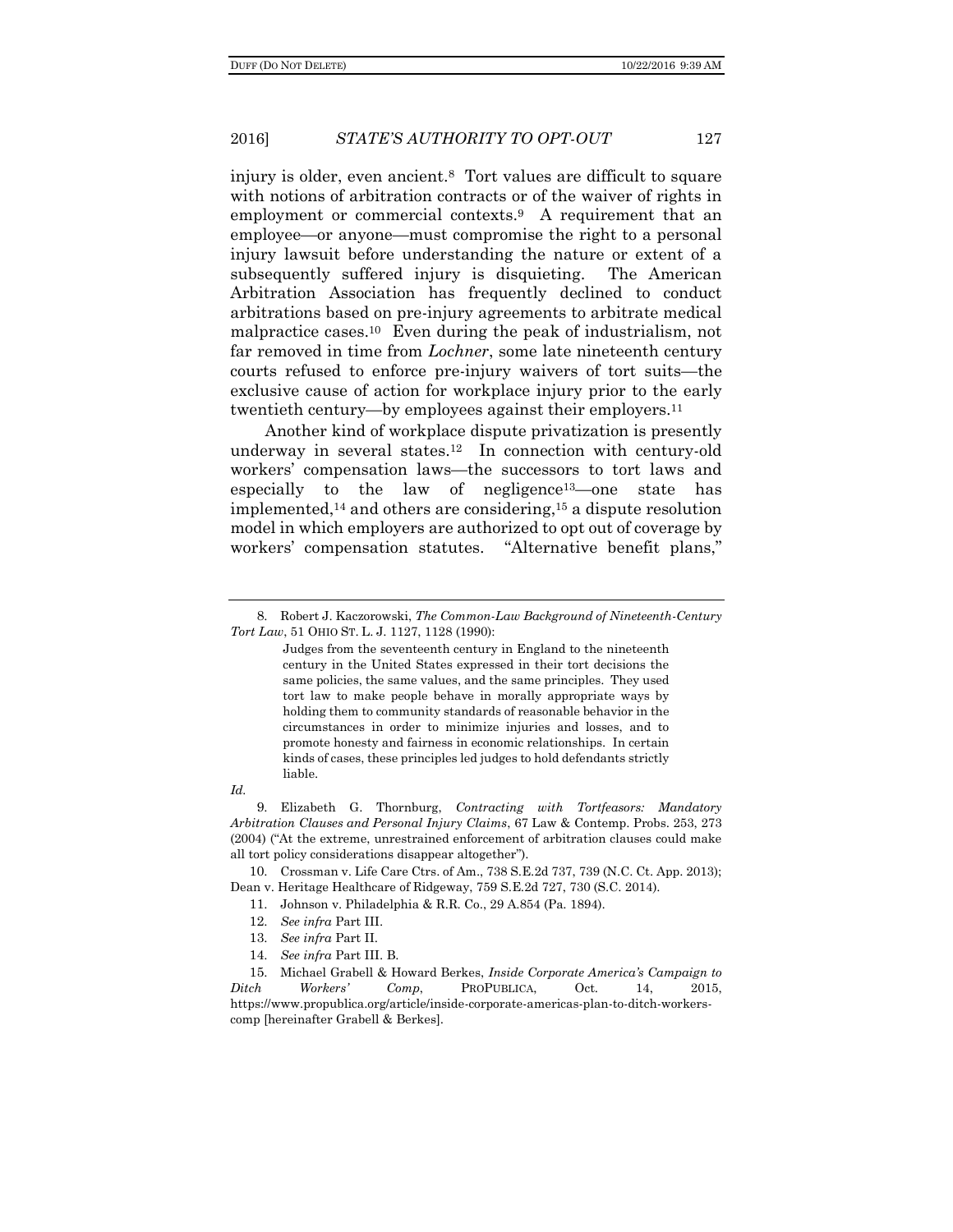created under opt-out statutes,  $16$  permit employers to, among other things, designate private workers' compensation fact finders,<sup>17</sup> whose findings of fact are subjected to highly deferential judicial review.18 This model is arbitration on steroids. While there may be doubts in some quarters about the neutrality of arbitrators,<sup>19</sup> reasonable doubts about the loyalties of an employer-appointed fact-finder are inevitable.<sup>20</sup>

Preliminarily, it might be argued that an employer's opting out of coverage by a workers' compensation statute is acceptable if employees have knowingly signed pre-injury waivers of workers' compensation benefits. Leaving to one side whether such a waiver would ever tend to be knowing, experience in Texas (the largest opt-out state)<sup>21</sup> has shown that employers frequently make no attempt to have their employees sign waivers.<sup>22</sup>

Workers' compensation law generally limits employees to workers' compensation benefits in lieu of tort damages for personal injuries suffered in the workplace, a principle known as "the exclusive remedy rule."23 In states that retain the exclusive remedy rule and that allow employers to opt-out of the workers'

The claimant may appeal in writing an initial adverse benefit determination to an appeals committee within one hundred eighty (180) days following his or her receipt of the adverse benefit determination. The appeal shall be heard by a committee consisting of at least three people that were not involved in the original adverse benefit determination. The appeals committee shall not give any deference to the claimant's initial adverse benefit determination in its review.

OKLA. STAT. ANN. tit.  $85A \t{211(B)(1)}$  (West 2015). Thus, the employer may appoint as fact finder *any* three individuals who "were not involved in the original adverse benefit determination."

18. *See infra* Part III. B.

19. *See generally* Alexander J.S. Colvin, *An Empirical Study of Employment Arbitration: Case Outcomes and Processes*, 8 J. EMPIRICAL LEGAL STUD. 1, 12 (2011).

20. "Not only is a biased decisionmaker constitutionally unacceptable, but 'our system of law has always endeavored to prevent even the probability of unfairness.'" Withrow v. Larkin, 421 U.S. 35, 47 (1975) (internal citations omitted).

21. *See infra* Part III. A.

22. Although dated, figures from 2001 showed that only about seven percent of opt-out employers required their employees to sign waivers. Joseph Shields & John Schnautz, *Litigation Trends and the Use of Liability Waivers by Nonsubscribing Employers*, 6:4 TEXAS MONITOR (Winter 2001) (RESEARCH & OVERSIGHT COUNCIL ON WORKERS' COMP., TEX. DEP'T INS.), *available at*  http://www.tdi.texas.gov/pubs/wcreg/mon6-4waiver.html.

23. MICHAEL C. DUFF, WORKERS' COMPENSATION LAW 326 (2013).

<sup>16</sup>. TEX. LAB. CODE. ANN. § 406.002 (West 2015); OKLA. STAT. ANN. tit. 85A §§ 3, 202 (West 2015).

<sup>17</sup>. *See* Oklahoma Injury Benefit Act, which states: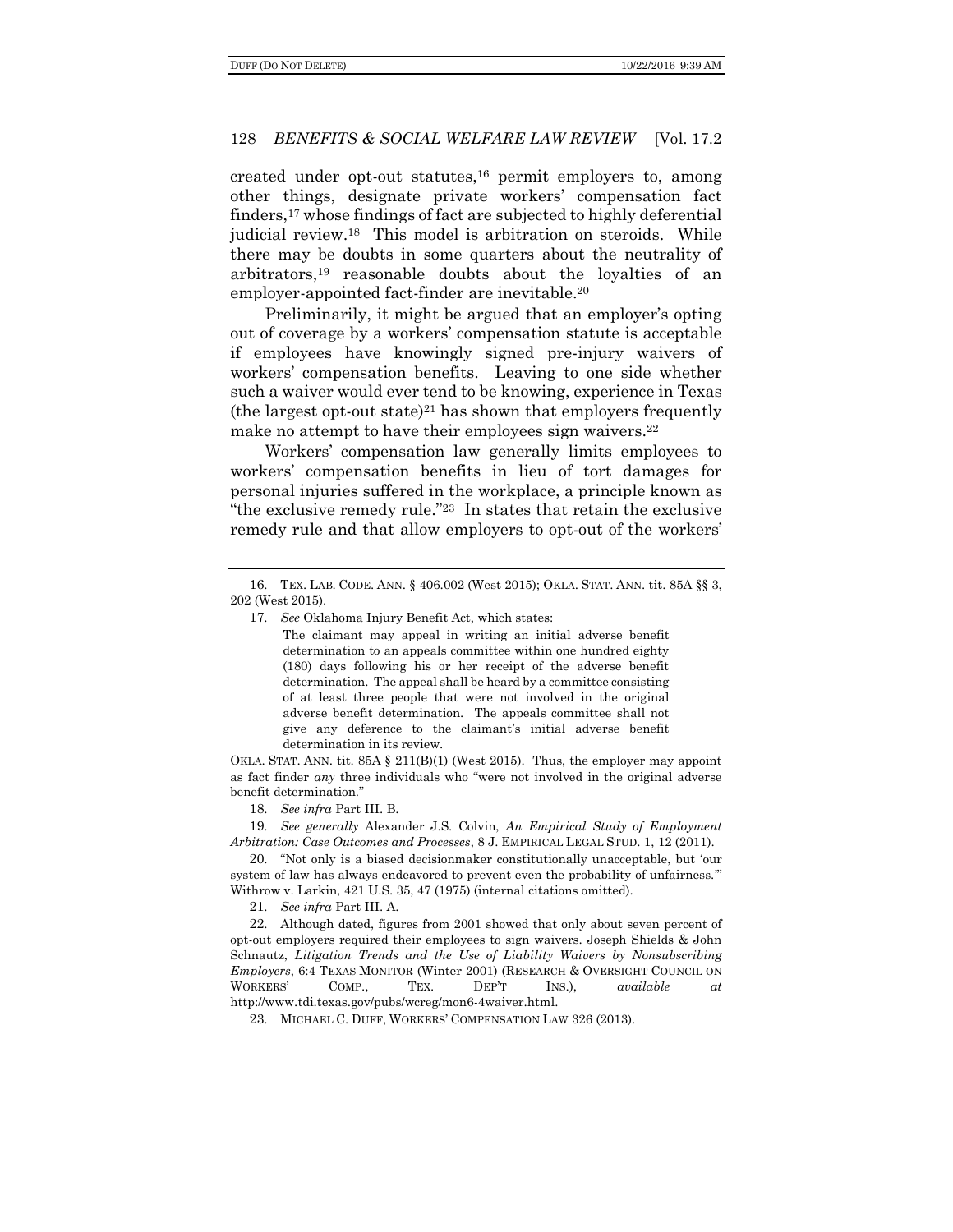compensation system, employees of opt-out employers are left with no legal remedy for workplace injury. Admittedly, employees acquiescing to mandatory arbitration of other employment claims are often in similar straits.<sup>24</sup> However, workers' compensation opt-out potentially leaves employees even more vulnerable,<sup>25</sup> because of the possible scope and magnitude of injury claims,<sup>26</sup> and because of employers' legally-conferred discretion to choose dispute fact finders.<sup>27</sup>

This Article discusses both opt-out and a type of incremental erosion of workers' compensation benefits transpiring in some states.28 More broadly, this article concerns "tort reform." At times, this article discusses, interchangeably, state legislative remedial limitations of tort and workers' compensation because the two bodies of law each concern state law remedies for personal, and especially physical, injury.29 Thus, while this article is about the somewhat novel workers' compensation optout phenomenon, it is more broadly about the authority of states to curtail the right to a remedy for personal injury. The question has come up repeatedly in recent decades in contexts such as "tort reform,"<sup>30</sup> "medical malpractice reform,"<sup>31</sup> and the application of state statutes of repose to bar tort claims.32 In short, the question of the limits of state interference with tort remedies comes up whenever legislatures attempt to decrease plaintiff tort compensation.33 Virtually the same questions are implicated by

27. *See supra* notes 17-18 and accompanying text. In Texas and Oklahoma employers are able to combine opt-out with arbitration. *See infra* Parts III. A., III. B.

31. Carson v. Maurer, 424 A.2d 825, 829 (N.H. 1980) (striking several provisions modifying tort law as applied to medical malpractice); *see infra* Part IV. C.

32. Hanson v. Williams County, 389 N.W.2d 319, 319-20 (N.D. 1986).

33. Typical legislative reforms have included measures capping damages and attorney fees, adopting shortened statutes of limitations or statutes of repose, increasing the difficulty of certifying class actions, mandating bifurcation or other means of restructuring trials, narrowing standards of liability, providing for close judicial review of jury findings, abolishing or limiting joint and several liability, and

<sup>24</sup>. As a practical matter, there is almost no substantive judicial review of an arbitration award. 9 U.S.C.S. §§ 9-11 (2008).

<sup>25</sup>. For an excellent introduction to opt-out, *see* Grabell & Berkes, *supra* note 15.

<sup>26</sup>. In 2014, private industry reported three million nonfatal workplace injuries and illnesses, a rate of roughly 3.2 cases per 100 full-time workers. BUREAU OF LAB. STAT., U.S. DEP'T OF LAB., *Employer-Reported Workplace Injuries and Illnesses—2014*  (Oct. 29, 2015), http://www.bls.gov/news.release/pdf/osh.pdf.

<sup>28</sup>. *See infra* Part III.

<sup>29</sup>. *See, e.g., infra* Part IV. A.

<sup>30</sup>. Greist v. Phillips, 906 P.2d 789, 795 (Or. 1995) (upholding \$500,000 statutory cap on awards of noneconomic damages in wrongful death actions on theory that plaintiff had received a substantial remedy).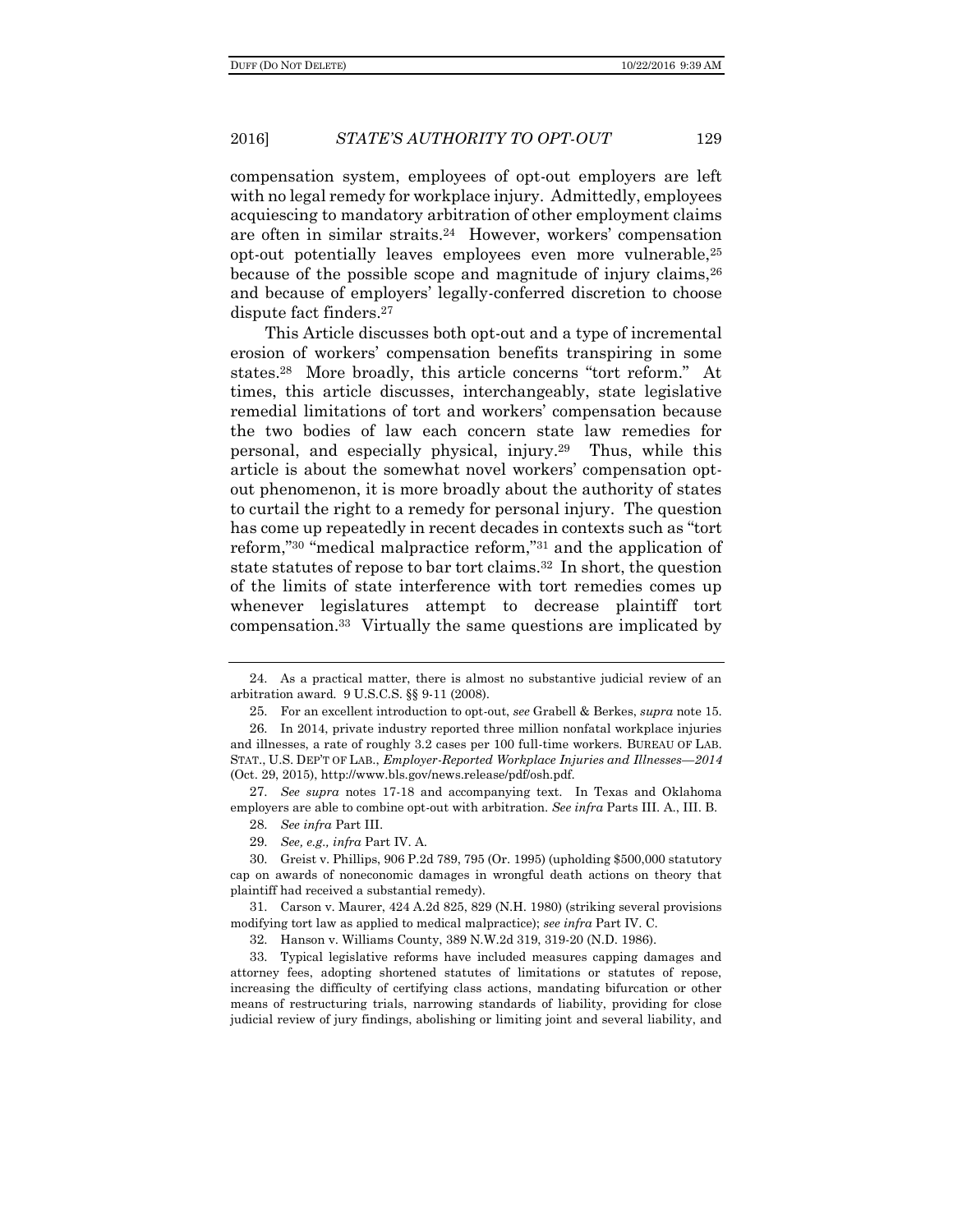workers' compensation reform because workers' compensation rights have been, from their inception, explicitly derived from tort rights.<sup>34</sup> Workers' compensation claimants stand in the historical shoes of torts plaintiffs.35 Generally speaking, opt-out implicates the complete elimination of a right to a remedy for workplace injury,<sup>36</sup> while the incremental erosion of rights concerns the adequacy of benefits.37 Debates over tort reform often involve tort caps, especially caps of noneconomic damages,<sup>38</sup> which is a question of adequacy. Workers' compensation benefits do not allow for the possibility of noneconomic benefits,<sup>39</sup> and while it would be rare in the course of a tort reform debate for someone to propose that the amount of a plaintiff's damages be within the exclusive control of a tort defendant, in essence, that is what optout permits.<sup>40</sup>

This Article is divided into five parts. Part II provides

35. Tort reform has come in waves.

In the first wave of retrenchment, businesses sought changes in rules of law, but . . . the general public, more so than courts, were the target of the efforts at persuasion. . . . In the mid-80s, a second wave of increased insurance premiums hit multiple sectors, including the automotive and health care industries. . . . As in the 1970s, state legislatures responded to a rapid rise in liability insurance rates by enacting measures that capped pain and suffering damages, limited punitive damages, restricted the collateral source rule, and modified or eliminated joint and several liability rules. In 1986 alone, forty-one of forty-six state legislatures enacted some type of tort reform measure. . . . The effort to nationalize tort law can be seen as a "third wave" of tort retrenchment.

John T. Nockleby & Shannon Curreri, *100 Years of Conflict: The Past and Future of Tort Retrenchment*, 38 LOY. L.A. L. REV. 1021, 1029-32 (2005).

36. Texas, as will be seen is the exception. *See infra* Part III. A. Unlike Oklahoma, opt-out employers in Texas are liable in tort. As a practical matter, the tort right in Texas is eviscerated by compulsory arbitration. *See infra* Part III. B. Thus, it is the combination of opt-out and arbitration that has, practically speaking, killed workers' tort rights in Texas.

- 37. *See infra* Part III. C.
- 38. *See infra* note 406 and accompanying text.
- 39. *See supra* note 23 and accompanying text.

40. The existing structures provide either for payment of the same "forms" of benefits (Oklahoma), or impose no duty on the employer to implement a plan with benefits (Texas). *See infra* Parts III. A., III. B.

abolishing the collateral source rule. John C.P. Goldberg, *The Constitutional Status of Tort Law: Due Process and the Right to a Law for the Redress of Wrongs*, 115 YALE L.J. 524, 527 (2005).

<sup>34</sup>. Jean C. Love, *Actions for Nonphysical Harm: The Relationship Between the Tort System and No-Fault Compensation (With an Emphasis on Workers' Compensation)*, 73 CAL. L. REV. 857, 857 (1985).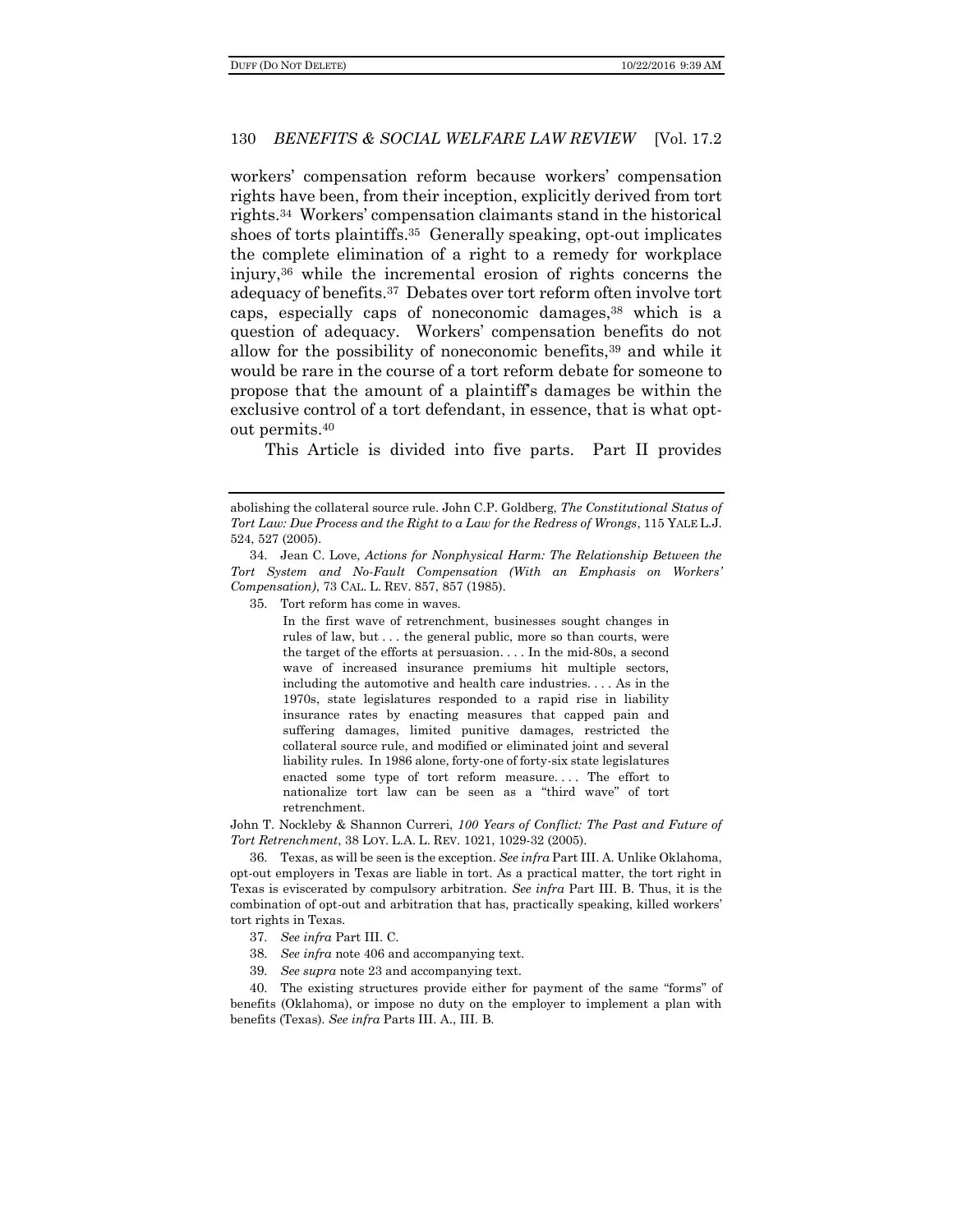workers' compensation history and context to assist with contextualizing legislative workers' compensation benefit reduction initiatives, including opt-out. Part III describes the roiling workers' compensation backdrop in three states; Subparts A and B address Texas and Oklahoma, presently the only states with enacted opt-out statutes,  $41$  thereby representing the most dramatic break to date with the historical workers' compensation mode. Subpart C examines Florida, a state that has allegedly incrementally eroded its workers' compensation benefits to the point where the benefits are unreasonable or inadequate.42 Part IV of this Article discusses the prospect of restraining state "tort reform" through "right to remedy,"<sup>43</sup> "open courts,"<sup>44</sup> or "*quid pro quo*" <sup>45</sup> provisions in state constitutions. Part V concludes by discussing the possibility of restraining states through operation of federal due process principles first articulated by the Supreme Court in its seminal 1917 opinion in *New York Cent. R. Co. v.*  White,<sup>46</sup> a case originally upholding the constitutionality of the American workers' compensation model.<sup>47</sup> Part V argues that *White* may have been employing an early form of historical due process analysis. The argument contends that, even if *White* cannot be comprehended within the Supreme Court's historical due process modalities, principles of "structural due process" and "Lockean provisos" compel a conclusion that our legal order should find repugnant inadequate remedies for negligentlycaused physical injury or for accidental injury comprehended within the historical workers' compensation "grand bargain."<sup>48</sup>

#### **II. WORKERS' COMPENSATION ESSENTIAL HISTORY AND PRESENT CONTEXT**

The essential theory of workers' compensation law is straightforward. When a worker is injured, compensation is swiftly and, more or less, automatically provided according to

<sup>41</sup>. *See infra* Parts III. A., III. B.

<sup>42</sup>. *See, e.g.*, Stahl v. Hialeah Hospital, 160 So.3d 519 (Fla. Dist. Ct. App. 2015), *rev granted*, 2015 WL 6126944 (challenging as unconstitutional requirement that injured workers contribute to medical expense occasioned by work-related injury).

<sup>43</sup>. *See infra* Part IV. A.

<sup>44</sup>. *See infra* Part IV. A.

<sup>45</sup>. *See infra* Part IV. B.

<sup>46</sup>. 243 U.S. 188, 207-09 (1917); *accord* Middleton v. Tex. Power & Light Co., 249 U.S. 152, 162-63 (1919).

<sup>47</sup>. *White*, 243 U.S. at 209.

<sup>48</sup>. *See infra* Part V. A.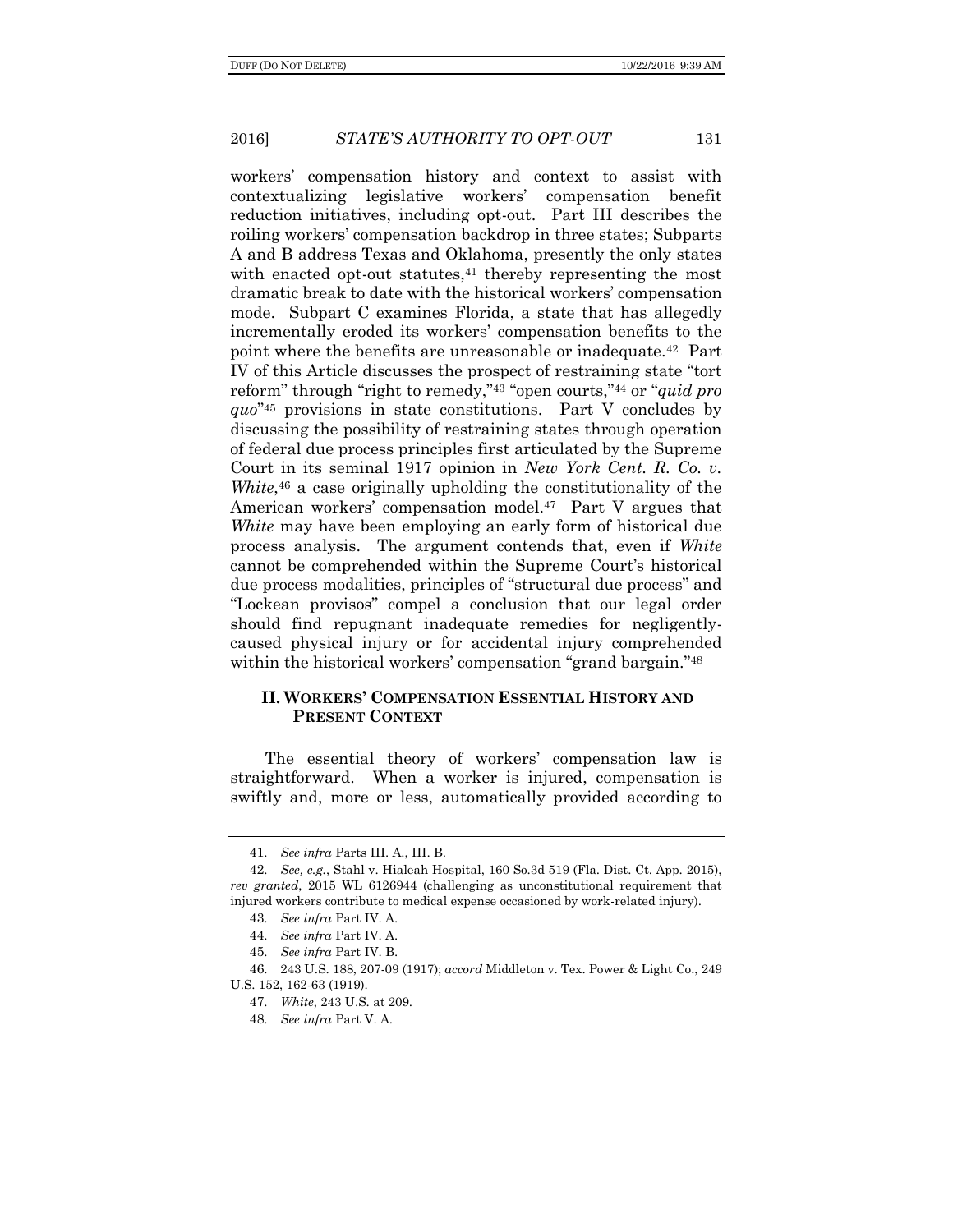some pre-existing measure or schedule of benefits.49 This idea is not new. In roughly the last third of the seventeenth century, the governing articles of Captain Morgan's great pirate ships allowed that buccaneers wounded and maimed on voyages—presumably while plundering fat Spanish galleons—would be compensated according to a schedule of listed harms.<sup>50</sup> These were early glimmerings of the emergence of a workers' compensation insurance "system." By the nineteenth century, Otto von Bismarck had become an adherent of the view that workers injured in the course of employment ought to be compensated efficiently and humanely.<sup>51</sup> Bismarck's views were admittedly offered in the service of Christendom and born of a fierce opposition to socialism and communism;<sup>52</sup> nevertheless, they were not what a contemporary person might expect from the chancellor of "blood and iron."53 The ideal of workers' compensation caught on across the then-industrializing late nineteenth century world, and had spread to the United States by 1910.54 The rudimentary concept was that negligence lawsuits would be "exchanged" for statutorily pre-determined benefits.55 Workers with viable negligence claims would probably receive less compensation under a workers' compensation statute than they might have in tort.56 But, on average, many more workers were likely to receive *some* compensation for work-related injuries under workers' compensation statutes than in negligence suits.57 In negligence, workers were frequently defeated by affirmative defenses and

57. *Id*.

<sup>49</sup>. Peay v. U.S. Silica Co., 437 S.E.2d 64, 65 (1993).

<sup>50</sup>. STEPHEN TALTY, EMPIRE OF BLUE WATER: CAPTAIN MORGAN'S GREAT PIRATE ARMY, THE EPIC BATTLE FOR THE AMERICAS, AND THE CATASTROPHE THAT ENDED THE OUTLAW'S BLOODY REIGN 58-59 (2007); N.Y. STATE WORKERS' COMP. BD., CENTENNIAL 7 (2014) (citing ALEXANDER O. EXQUEMELIN, THE BUCCANEERS OF AMERICA (1678) (translated by Alexis Brown)), http://www.wcb.ny.gov/WCB\_Centenial\_Booklet.pdf.

<sup>51</sup>. Otto von Bismarck, *Practical Christianity*, *in* 20 THE GERMAN CLASSICS 221, 228 (1914), http://www.unz.org/Pub/FranckeKuno-1913v10-00221.

<sup>52</sup>. A.J.P. Taylor, Bismarck: The Man and the Statesman 57 (1967).

<sup>53</sup>. *Id.*

<sup>54</sup>. Commentators typically reference the year 1910 as the beginning of the workers' compensation reception period, though it is difficult to fix the date with precision. *See generally* Price V. Fishback & Shawn Everett Kantor, *The Adoption of Workers' Compensation in the United States, 1900-1930*, 41 J.L. & Econ. 305, 305-06 (1998) [hereinafter Fishback & Kantor].

<sup>55</sup>. Fishback & Kantor, *supra* note 54 at 305-06..

<sup>56</sup>. PRICE V. FISHBACK & SHAWN E. KANTOR, A PRELUDE TO THE WELFARE STATE: THE ORIGINS OF WORKERS' COMPENSATION 4 (2000) [hereinafter FISHBACK & KANTOR, A PRELUDE].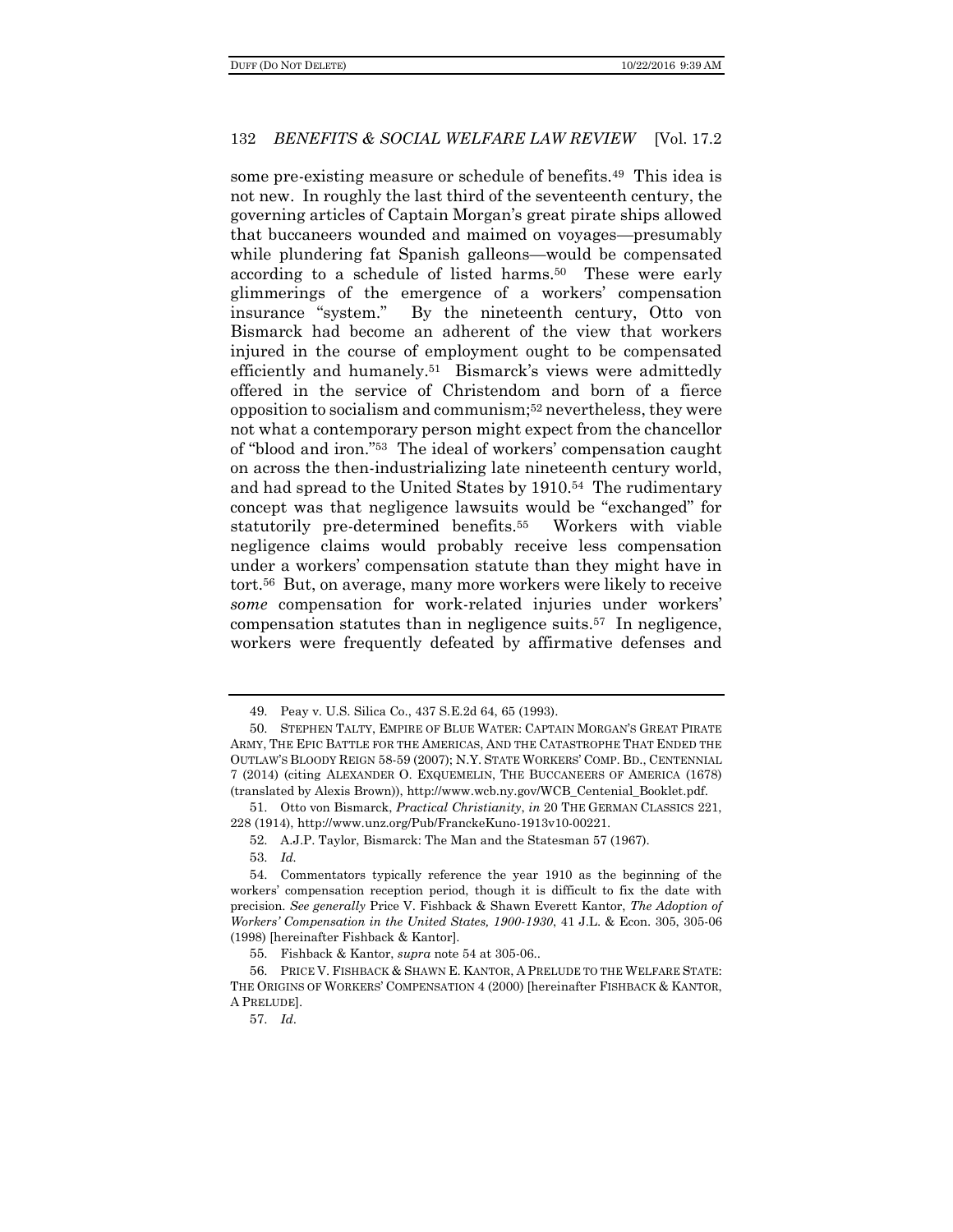ultimately received no compensation<sup>58</sup>—an outcome made much less likely through passage of workers' compensation statutes.

By 1917, the Supreme Court had held that a state legislature (New York's) could permissibly substitute workers' compensation benefits for tort remedies, provided that the substitution was not "repugnant to the provisions of the Fourteenth Amendment."<sup>59</sup> The Court was careful to emphasize that it did not have before it a case in which a state was attempting to "suddenly set aside all common-law rules respecting liability as between employer and employee, without providing a reasonably just substitute."60 The substitute deemed adequate was payment to an injured worker of wage-loss indemnity benefits, payment for surgical and medical treatment associated with a workplace injury, and, in the event of work-related death, payment of funeral expenses and wage-loss benefits to the worker's surviving family.61 The Court also recognized that the system would be operated by a public, state administrative commission.62 These features, therefore, were implicitly deemed to be a reasonable substitute for a tort suit.

At the present moment in history, the continued viability of the workers' compensation tort substitute, the *quid pro quo*, endorsed by *White*, is in question. The two poles of argument in constant operation will be familiar to many readers. On the one hand, it might be argued that workers' compensation laws are tantamount to "ordinary" common law rules, modifiable at will by a rational legislature.63 On the other hand, it might be contended that the transition to workers' compensation, a socially massive undertaking involving historically important remedies for personal injury, would not have been acceptable in the absence of a widespread understanding that substitute benefits under the system could continue to be available and "reasonable."<sup>64</sup>

This *quid pro quo* debate is perplexing but not academic.

<sup>58</sup>. Affirmative defenses that became known as the "unholy trinity": assumption of the risk, contributory negligence, and the fellow servant rule. *See* DUFF, *supra* note 23, at 371.

<sup>59</sup>. *White*, 243 U.S. at 208. The logical corollary, of course, is that such a substitution could be repugnant.

<sup>60</sup>. *Id.* at 201. The logical corollary is that such a sudden set-aside without a "reasonably just substitute" could be problematic, though on what Fourteenth Amendment theory readily applicable in 1917 is not clear.

<sup>61</sup>. *Id.* at 193.

<sup>62</sup>. *Id.* at 194.

<sup>63</sup>. Munn v. Illinois, 94 U.S. 113, 144 (1876) (Field, J., dissenting).

<sup>64</sup>. *See generally* Smothers v. Gresham Transfer, 23 P.3d 333, 356 (Or. 2001); *see infra* Part IV.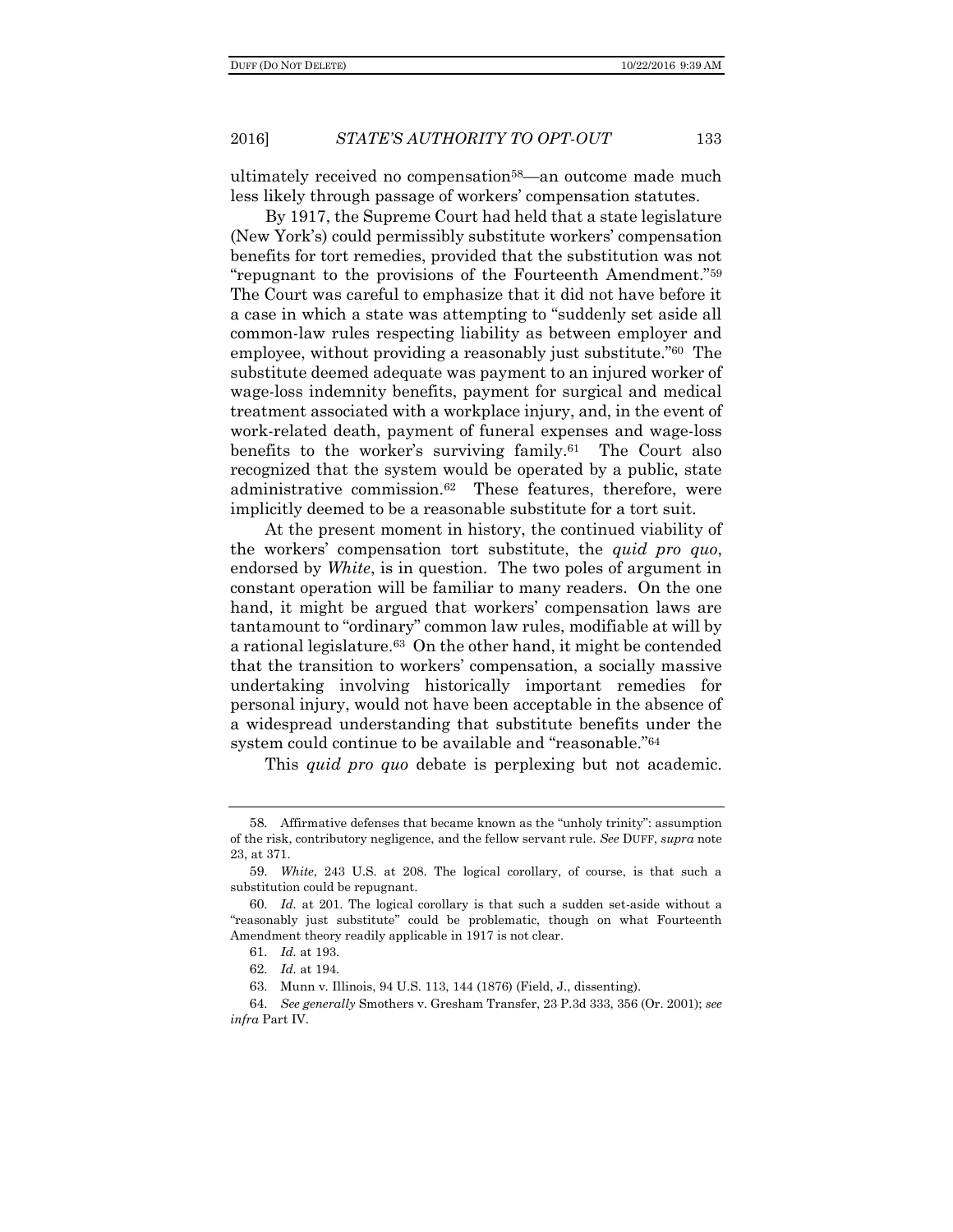Some state legislatures seem poised to authorize wholesale substitution of employer-created alternative benefit plans for workers' compensation remedies.65 Oklahoma has already done so.66 Apart from opt-out, other states have demonstrated a willingness to allow significant modifications of workers' compensation rights by reducing the amount or duration of medical and wage-loss indemnity benefits.<sup>67</sup> Oklahoma's abrupt embarkation on the opt-out route instantly generated litigation.<sup>68</sup> On the other hand, over time, Florida has made significant but incremental reductions to its workers' compensation benefits, provoking periodic litigation resistance.69 The Florida model of incremental erosion is not unique. *The Demolition of Workers' Comp*, <sup>70</sup> a recent and much-discussed article produced jointly by ProPublica and National Public Radio, contends that, "[o]ver the past decade, state after state has been dismantling America's workers' comp system with disastrous consequences for many of the hundreds of thousands of people who suffer serious injuries at work each year."<sup>71</sup>

On the contemporary opt-out front, the popular press has reported that a corporate-funded lobbying group, the Association for Responsible Alternatives to Workers' Compensation ("ARAWC"), stated that "the corporations ultimately want to change workers' comp laws in all 50 states."72 On its website, the ARAWC discusses Tennessee as a state in which opt-out is actively under construction.<sup>73</sup> An "Employee Injury Benefit

68. *See infra* Part III. B.; *see generally* Coates v. Fallin, 316 P.3d 924 (Okla. 2013).

69. *See infra* Part III. C.; *see generally* Padgett v. State, No. 11-13661 CA 25, 2014 WL 6685226, at  $\P$  7 (Fla. Cir. Ct. Aug. 13, 2014) (dismissed on procedural grounds).

<sup>65</sup>. *See* Grabell & Berkes, *supra* note 15; *see also supra* note 16.

<sup>66</sup>. *See infra* Part III. B.

<sup>67</sup>. Emily A. Spieler & John F. Burton Jr., *The Lack of Correspondence Between Work-Related Disability and Receipt of Workers' Compensation Benefits*, 55 AM. J. INDUS. MED. 487, 498-502 (2012) (discussing benefit reductions and other obstacles to employee pursuit of legitimate workers' compensation claims).

<sup>70</sup>. Michael Grabell & Howard Berkes, *The Demolition of Workers' Comp*, PROPUBLICA (Mar. 4, 2015), https://www.propublica.org/article/the-demolition-ofworkers-compensation [hereinafter Grabell & Berkes, *Demolition*].

<sup>71</sup>. *Id.*

<sup>72</sup>. Molly Redden, *Walmart, Lowe's, Safeway, and Nordstrom Are Bankrolling a Nationwide Campaign to Gut Workers' Comp*, MOTHER JONES (Mar. 26, 2015, 10:47 AM), http://www.motherjones.com/politics/2015/03/arawc-walmart-campaign-againstworkers-compensation (citing Stephanie K. Jones, *Group Aims to Create Alternatives to Workers' Comp State-by-State,* Ins. Journal, Nov. 10, 2014, http://www.insurancejournal.com/news/national/2014/11/10/346291.htm); *see also*  Grabell & Berkes, *supra* note 15.

<sup>73</sup>. *See Tennessee Option*, ASS'N FOR RESPONSIBLE ALT. TO WORKERS' COMP.,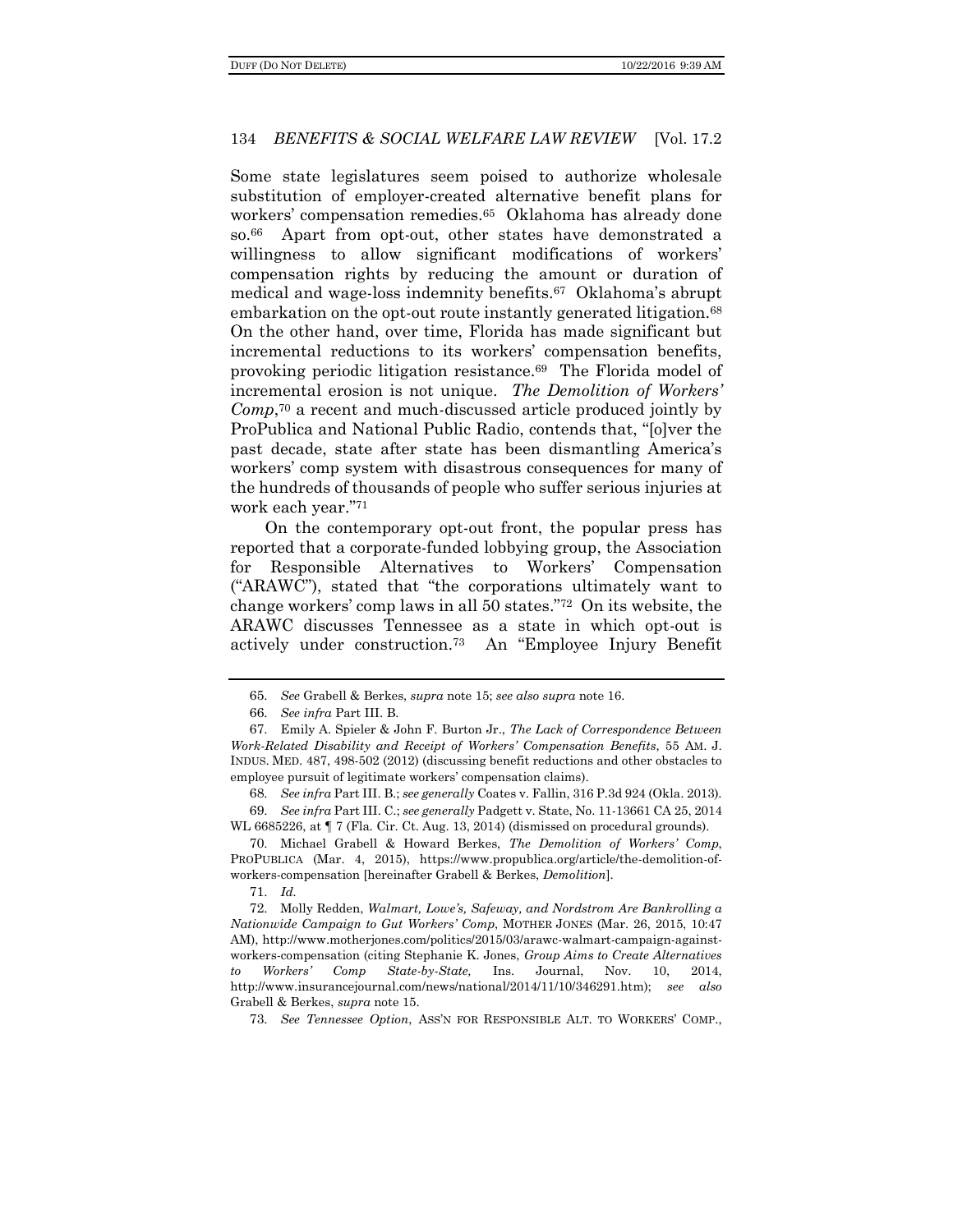2016] *STATE'S AUTHORITY TO OPT-OUT* 135

Alternative" was introduced in the Tennessee Senate in 2015 but did not pass.74 A second attempt was made in the spring of 2016, but the bill failed, possibly due to an ethics controversy surrounding the bill's sponsor.<sup>75</sup> ARAWC's materials suggest that it has national ambitions,<sup>76</sup> and South Carolina appears to be the group's next target of opportunity.<sup>77</sup>

Observers of workers' compensation reform acknowledge that its overall purpose is to save businesses money.78 The

accounts, the proposed Tennessee bill is more extreme than Oklahoma's statute.

[I]t eliminates an entire genre of benefits. Indeed, the bill's mandated plan benefits do not provide for any permanency benefits: No permanent partial or permanent total benefits. It eliminates lifetime medical benefits, capping medical at \$300,000, thereby jeopardizing treatment of workers with the most serious injuries. Nor are there funeral benefits, nor for ancillary benefits common in workers' compensation systems—van and home modification, custodial care, hearing aids, and artificial limbs.

David B. Torrey, Appendix B: Statement of the American Insurance Association: Legislation Permitting Employer Opt-Out of the Tennessee Workers' Compensation System, Mar. 9, 2015, *in* The Opt-Out of Workers' Compensation Legislation in the Southern States, Keynote Speaker at MCLE New England: 16th Annual Workers' Comp. Conference 2015 (Nov. 20, 2015), http://www.davetorrey.info/files/Torrey.MCLE.\_Mass\_Opt-out.10.26.15final.pdf.

75. *See* Stephanie Goldberg, *Did texting scandal derail Tennessee workers comp*   $opt-out$  effort?, BUS. INS. (Feb. 4, 2016), http://businessinsurance.com/artice//20160204/NEWS08/160209901/did-textingscandal-derail-tennessee-workers-comp-opt-out-effort?tags=%7C92%7C329%7C304.

76. From the AWARC's website:

The Association for Responsible Alternatives to Workers' Compensation (ARAWC) is a national organization comprised of employers, workers' compensation system providers, and industry experts dedicated to enacting state workers' compensation alternatives (an Option) that deliver better outcomes to employees, while giving employers a choice in how they manage their injury benefits programs.

ARAWC, *About Us*, http://arawc.org/about/ (last visited May 5, 2016).

77. Amy O'Connor, *South Carolina Jumps Aboard Workers' Comp Alternative Bandwagon*, INS. JOURNAL (June 10, 2015), http://www.insurancejournal.com/news/southeast/2015/06/10/371088.htm.

78. *Workers' Compensation Opt-Out: Can Privatization Work?*, NEW STREET GROUP (Nov. 2012), https://www.sedgwik.com/docs/pressrelease/WCOpt-OutStudy.pdf. Opt-out proponents complain that the system has become too expensive because employers lack control over provider selection, enforcement of "evidencebased" medicine is insufficient, pharmaceutical abuse and use of opioids has been

http://arawc.org/state-priorities/tennessee/ (last visited May 25, 2016).

<sup>74</sup>. *See* S. B. 721, 190th Gen. Assemb., Reg. Sess. (Tenn. 2015). It is anticipated that the bill will be reintroduced with revisions in 2016. Amy O'Connor *Tennessee Workers Comp Opt-Out Legislation Revised, Ready for Next Session*, INS. JOURNAL,  $\mu$  June  $\mu$  1, 2015, http://www.insurancejournal.com/news/southeast/2015/06/01/370065/htm. By all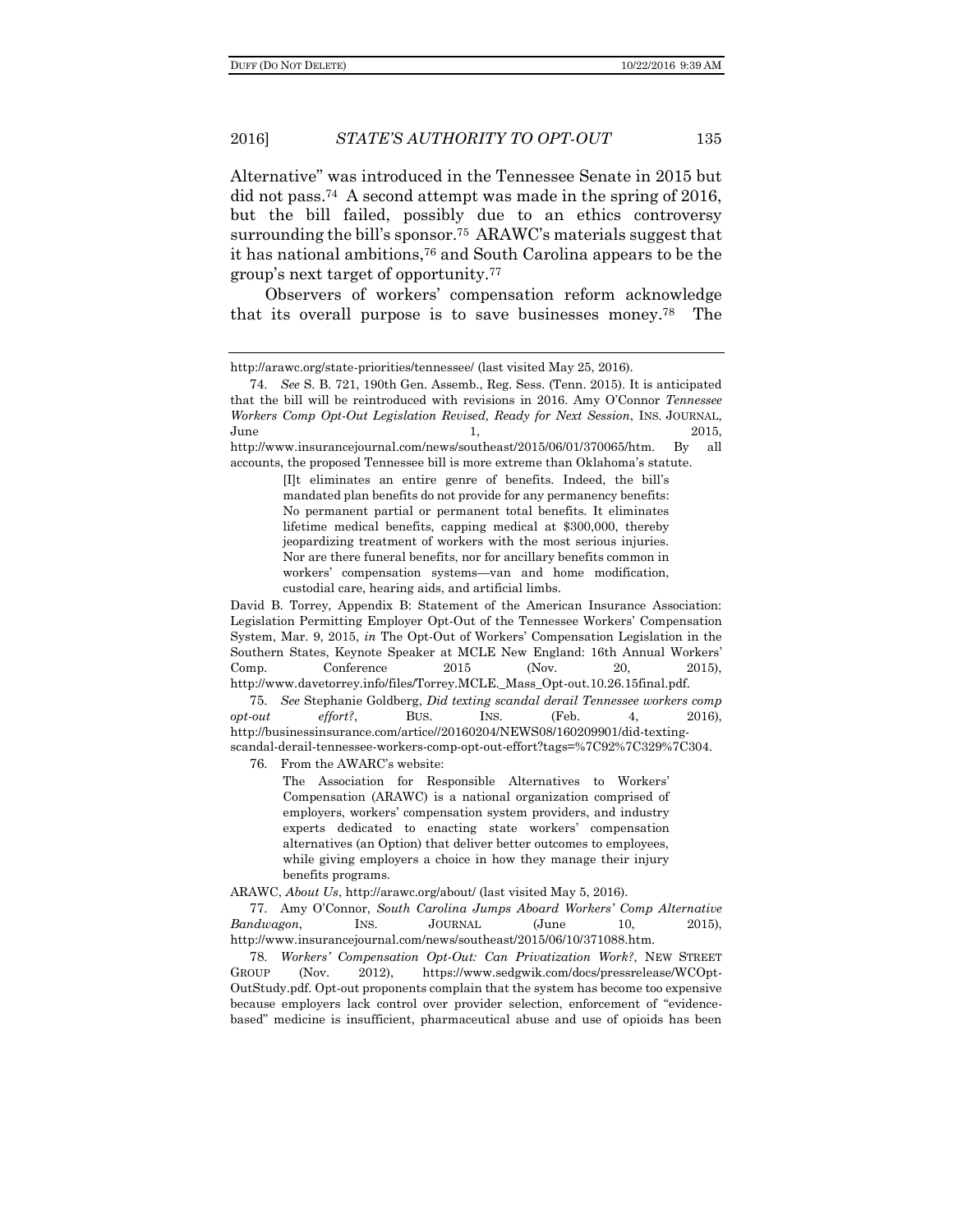essential issue then, is the legal limit of business subsidization by the states. A business environment without rules—without workers' compensation or tort—is clearly a much cheaper place to operate, and it is apparent that the opt-out movement has its sights set on elimination of an employer's obligation to pay *permanent* incapacity benefits.79 The question is whether there are any constitutional limitations on that subsidization and, therefore, any principled limit on legislative privatization of public rights. In the workers' compensation context, *White* once appeared to require that tort substitutions for workplace injury be "reasonably just" to pass judicial muster.80 If none of *White* remains viable, it may be a short road to judicial authorization of any legislative reduction of personal injury remedies, as states race to the bottom and the federal courts refuse to intervene. If money is the predominant measure of rationality, the lowest cost workers' compensation or tort system will always be, at a minimum, rational.<sup>81</sup>

#### **III. A TALE OF THREE STATES: TEXAS, OKLAHOMA, AND FLORIDA**

#### *A. TEXAS*

Texas is unique among the states, $82$  with a workers'

82. *See* Meagan Flynn, *Don't Fall Down on the Job in Texas: Employers Don't Have to Provide Injury Coverage*, HOUSTON PRESS (Feb. 2, 2016, 5:00 AM), http://www.houstonpress.com/news/don-t-fall-down-on-the-job-in-texas-employersdon-t-have-to-provide-injury-coverage-8120319. Texas is not the only current opt-out state. Oklahoma, soon to be discussed, is the second such state. It may technically be correct to say that Oklahoma is not a "true" opt-out state because it formally requires employers to "comply" with its workers' compensation statute authorizing opt-out. The difference is semantical, however, as the article will describe, the statute provides employers *two* methods to not comply with the "traditional" law: opt-out and

inadequately curtailed, the complexity of terminating temporary disability is excessive, permanent partial disability awards have been pervasive, and dispute resolution procedures are expensive and cumbersome. *Id.* at 6.

<sup>79</sup>. With respect to the elimination of permanent incapacity benefits, *see infra*  note 176 and accompanying text. In 2013, the direct costs of workers' compensation injuries were roughly \$60 billion. *See 2016 Liberty Mutual Workplace Safety Index*, LIBERTY MUT. RESEARCH INST. FOR SAFETY, https://www.libertymutualgroup.com/about-liberty-mutual-site/research-institutesite/Documents/2016%20WSI.pdf (last visited May 26, 2016).

<sup>80</sup>. *See* White, *supra*, note 46 and accompanying text.

<sup>81</sup>. *Cf.* Goldberg, *supra* note 33, at 626 ("Whatever its advantages, a society without a law for the redress of private wrongs may be a society more prone than ours to accept a relatively thin, Holmesian notion of legal obligation, a less robust civil society, and a more statist conception of how government interacts with its citizens.").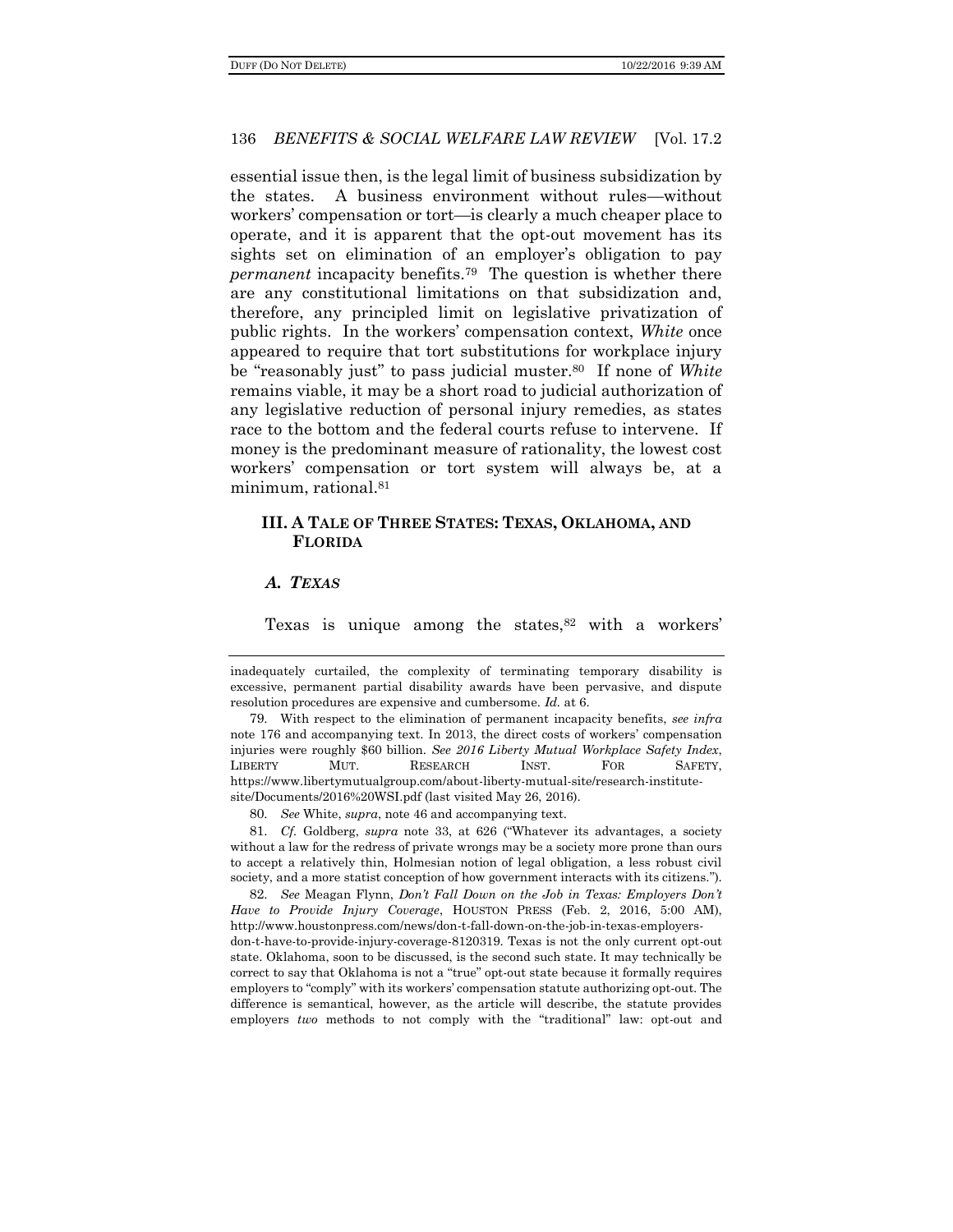compensation system that has allowed employers to opt out of the system entirely since its conception in the early twentieth century.83 More precisely, while several other states initially enacted elective statutes (like the one in Texas), they all subsequently switched to compulsory systems.84 Employers in Texas, including large employers, routinely opt-out.85 What makes Texas paradigmatic is not its "new" approach but its perennial status as a deregulatory model.86 Critics of the Texas system allege that:

Most Texans who are outside the workers' comp system more than a million people—do get private occupational insurance from their employers. But those plans aren't regulated by the state and can be crafted to sharply limit employees' benefits, legal rights and health care choices. Only 41 percent of the plans include death benefits, for example, according to state surveys.<sup>87</sup>

Texas has been at or near the top of national workplace death rates in recent years,<sup>88</sup> and explanations abound as to why this is so.89 Whatever the reasons, there have been dramatic industrial mishaps involving opt-out employers. For example, one of the underpublicized facts revealed during investigation of the

85. COSTCO provides a ready example of a large employer taking advantage of the opportunity to provide a non-statutory injury reimbursement option. *See* New Street Group, *supra* note 78, at 27.

arbitration. *See infra* Part III. B.

<sup>83</sup>. In Texas, opt-out employers may either withdraw from the system entirely and "go bare," or establish an "alternative benefit plan," providing a form of putatively contractual benefits that need not conform in any manner to the statutory workers' compensation system. *See infra* Part III. A.

<sup>84</sup>. Initially, during the first two decades of the twentieth century, many workers' compensation statutes throughout the United States were elective. Thus, employers in several states were permitted to "not opt in," which was the functional equivalent of opting out. States structuring their statutes in this way did so out of concern that the U.S. Supreme Court would strike down compulsory workers' compensation systems on due process grounds. *See* FISHBACK & KANTOR, A PRELUDE, *supra* note 56, at 93, 104.

<sup>86</sup>. Jason Ohana, *Texas Elective Workers' Compensation: A Model of Innovation?*, 2 WM. & MARY BUS. L. REV. 323, 339 (2011).

<sup>87</sup>. Jay Root, *Hurting for Work*, TEXAS TRIBUNE (June 29, 2014), http://apps.texastribune.org/hurting-for-work/.

<sup>88</sup>. *See* Bill Bowen, *As Workplace Deaths Fall Nationally, They Remain Stubbornly High in Texas*, DALLAS MORNING News (Sept. 15, 2012), http://www.dallasnews.com/business/headlines/20120915-as-workplace-deaths-fallnationally-they-remain-stubbornly-high-in-texas.ece.

<sup>89</sup>. *See, e.g.*, James Gordon, *Death on the Job: Texas Workers More Likely to Die Than Counterparts Elsewhere*, DALLAS MORNING NEWS (Aug. 16, 2014), http://res.dallasnews.com/interactives/2014\_workplace/.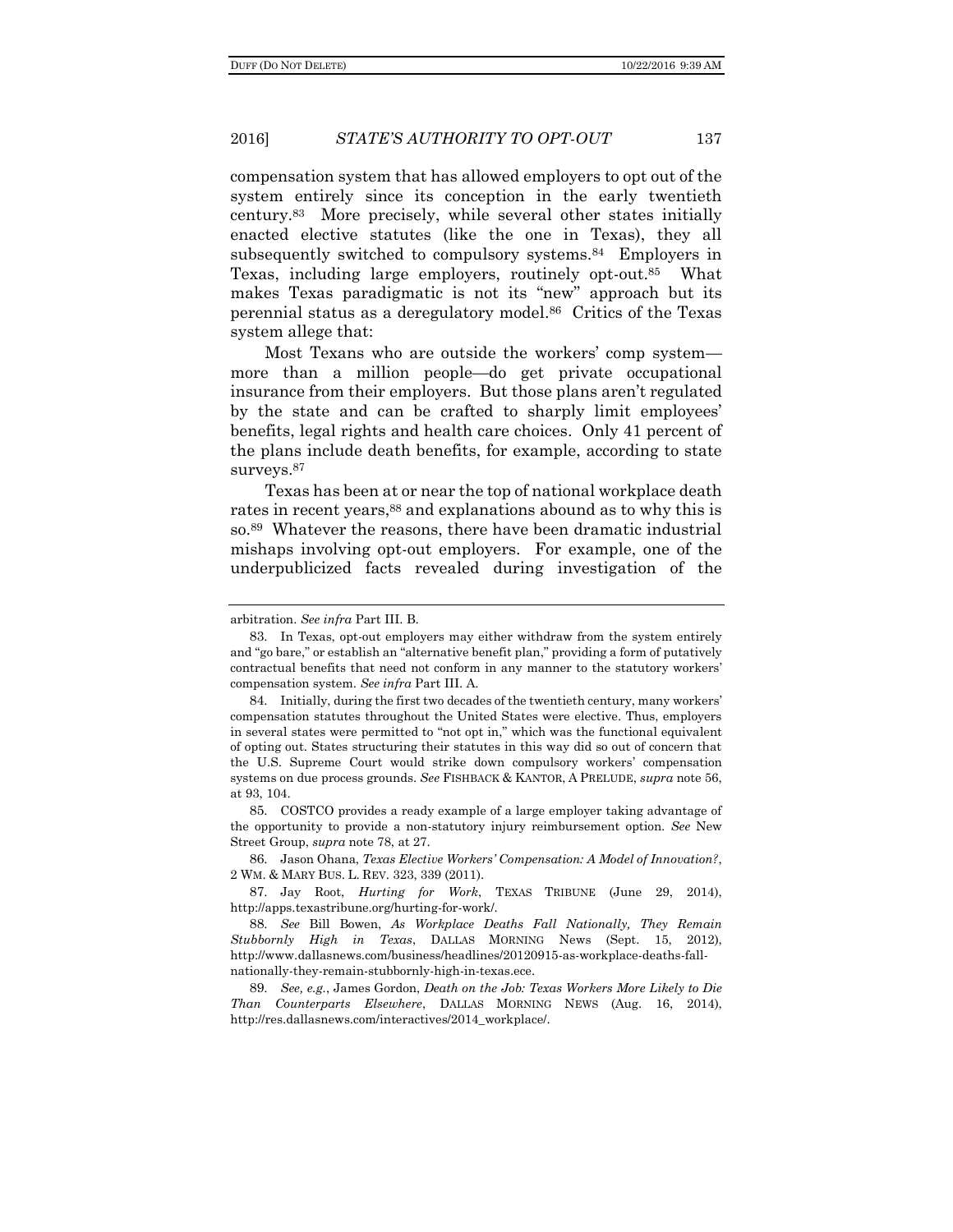devastating fertilizer facility explosion that rocked West Texas in April 2013—a blast that registered 2.1 on the Richter scale<sup>90</sup> was that the company running the plant was a "nonsubscriber," an opt-out employer.91 Although none of the plant's workers were injured or killed in the blast,  $92$  the company would have suffered no heightened workers' compensation expense had those workers become victims. Despite having the regular practice of storing the explosive substance, ammonium nitrate, on its premises, the plant was insured for only one million dollars.93 Damages resulting from the accident were estimated at 100 million dollars.94 Under-deterrence and under-insurance were, in other words, a pervasive feature of the plant's operations, and opt-out was intertwined with this unsafe profile.<sup>95</sup>

One of the ameliorating features of the Texas opt-out system is that employees of opt-out employers retain the right to sue their employers in tort for workplace injuries.<sup>96</sup> However, opt-out employers providing their employees an alternative benefit plan—a benefit *not* required under Texas law, which permits employers to "go bare" and provide no wage loss or medical benefits at all97—may effectively require their employees to waive

92. The explosion killed fifteen non-employees and injured two hundred others. Doug J. Swanson & Reese Dunklin, *West Fertilizer Co. Was Insured For Only \$1 Million, A Fraction of The Estimated Losses*, DALLAS MORNING NEWS (May 3, 2013, 11:03 PM), http://www.dallasnews.com/news/west-explosion/headlines/20130503 west-fertilizer-co.-was-insured-for-only-1-million-a-fraction-of-the-estimatedlosses.ece.

94. An amount a mere two hundred and fifty thousand dollars higher than the seven hundred and fifty thousand dollars that is required for a company to insure a single egg truck on the roadways. *Id.*

95. The West explosion obviously cannot be thought to reflect the erosion of a historically non-mandatory Texas system. However, because in Texas a non-subscriber is authorized to *either* develop an alternative plan regulated by ERISA, or to "go bare" in hard economic times, the incentive for underinsurance seems high.

96. *See* Sheena Harrison, *Texas Employers Still Opting Out Despite Lawsuits*, BUSINESS INSURANCE (Jan. 17, 2016, 12:01 AM), http://www.businessinsurance.com/article/20160117/NEWS08/301179995/texasemployers-still-opting-out-of-states-workers-compensation.

97. *See* TEX. LAB. CODE ANN. § 406.002(a) (West 2015).

<sup>90</sup>. Ian Urbina et al., *After Plant Explosion, Texas Remains Wary of Regulation*, N.Y. TIMES (May 9, 2013), http://www.nytimes.com/2013/05/10/us/after-plantexplosion-texas-remains-wary-of-

regulation.html?partner=rss&emc=rss&pagewanted=all.

<sup>91</sup>. Arthur D. Postal, *West Fertilizer Blast Spotlights Texas Workers Comp System, Okla. Legislation*, Property Casualty 360° (Apr. 24, 2013), http://www.propertycasualty360.com/2013/04/24/west-fertilizer-blast-spotlight-texasworkers-com.

<sup>93</sup>. *Id.*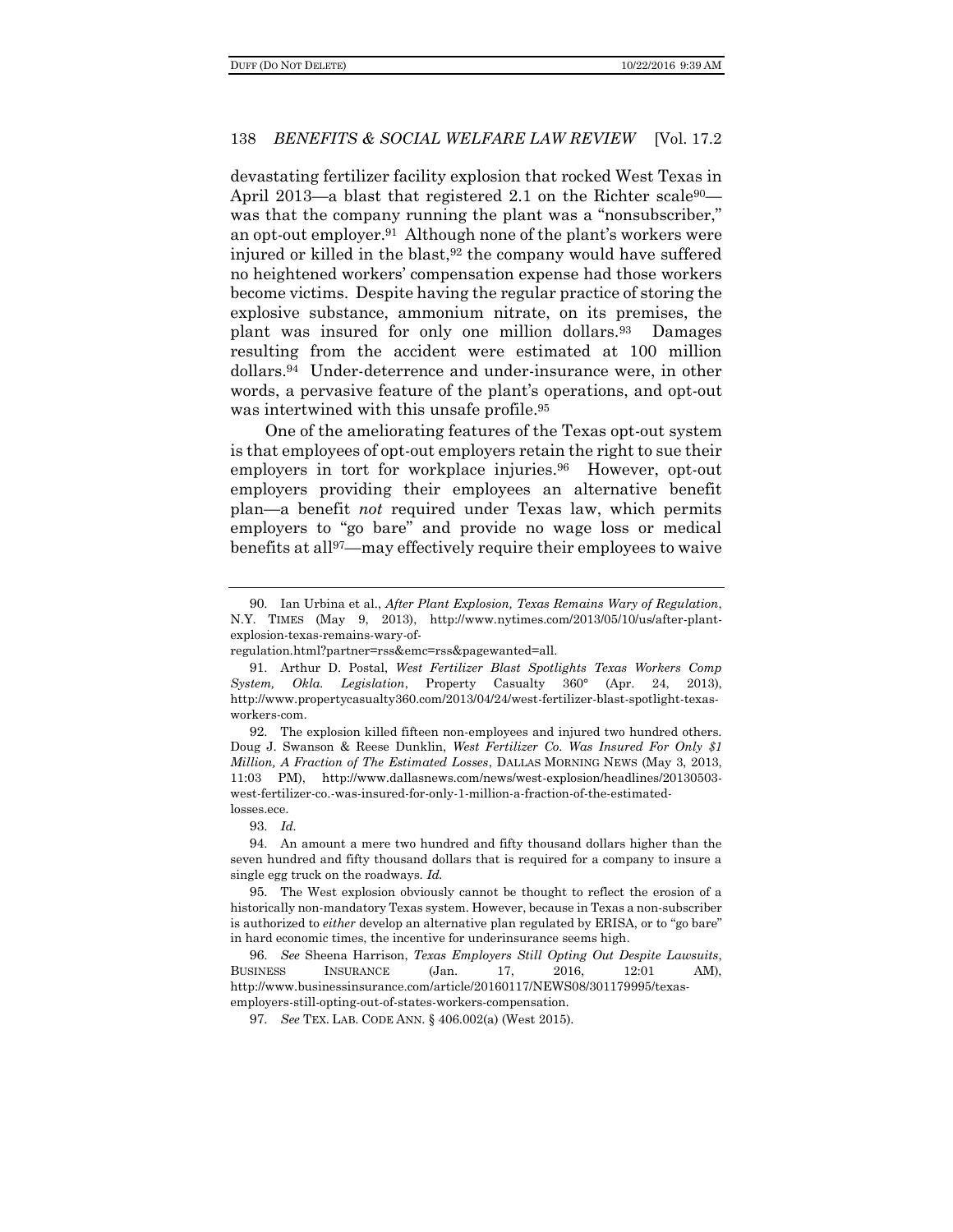a tort suit and participate in arbitration as a condition of employment.98 While pre-injury waivers of the right to sue are forbidden under Texas law,<sup>99</sup> the Texas courts have held that the state may not prohibit the waivers then accompanied by a promise to arbitrate as a result of preemption by the Federal Arbitration Act.100 As one commentator has noted:

[I]f an employer can secure waivers from its employees before injuries, it can effectively neutralize the threat of negligence suits. It can thus secure the principal benefit of a workers' compensation system, namely near immunity from employer's liability lawsuits, while at the same time providing stingy or no benefits to the employees in return.<sup>101</sup>

In Texas, opting out of the workers' compensation system requires only that an employer notify the Texas Workers' Compensation Division of the Department of Insurance of its optout status and that it inform employees at the time of hire of the status.102 An employer must also conspicuously post notices of its opt-out status in the workplace.103 In 2014, 33 percent of Texas employers opted out of the workers' compensation system.104 An estimated 20 percent of Texas private-sector employees (representing approximately 1.9 million employees in 2014) worked for non-subscribing employers.105 In 2014, two-thirds of non-subscribing employers, representing about 22 percent of Texas employers overall, provided no alternative benefit plan.<sup>106</sup> However, because Texas opt-out employers providing alternative benefit plans tend to be large, they employ 75 percent of the optout employee population.107 Thus, in Texas, 25 percent of the 1.9

<sup>98</sup>. *See* Harrison, *supra* note 96.

<sup>99</sup>. TEX. LAB. CODE ANN. § 406.033(e) (West 2015).

<sup>100</sup>. More precisely, the FAA would require a court to grant a motion to compel arbitration and either dismiss or hold in abeyance a post-injury lawsuit. On the ever encroaching phenomenon of arbitration, *see* Amalia D. Kessler, *Arbitration and Americanization: The Paternalism of Progressive Procedural Reform*, 124 YALE L.J. 2940, 2942-43 (2015).

<sup>101</sup>. Ohana, *supra* note 86, at 355.

<sup>102</sup>. TEX. LAB. CODE ANN. § 406.005 (West 2015).

<sup>103</sup>. TEX. LAB. CODE ANN. § 406.005 (West 2015).

<sup>104</sup>. TEX. DEP'T OF INS., SETTING THE STANDARD: AN ANALYSIS OF THE IMPACT OF THE 2005 LEGISLATIVE REFORMS ON THE TEXAS WORKERS' COMPENSATION SYSTEM, 2014 RESULTS, at 118 (Dec. 2014), http://www.tdi.texas.gov/reports/dwc/documents/2014regbiennialrpt.pdf.

<sup>105</sup>. *Id.*

<sup>106</sup>. *Id.*

<sup>107</sup>. *Id.*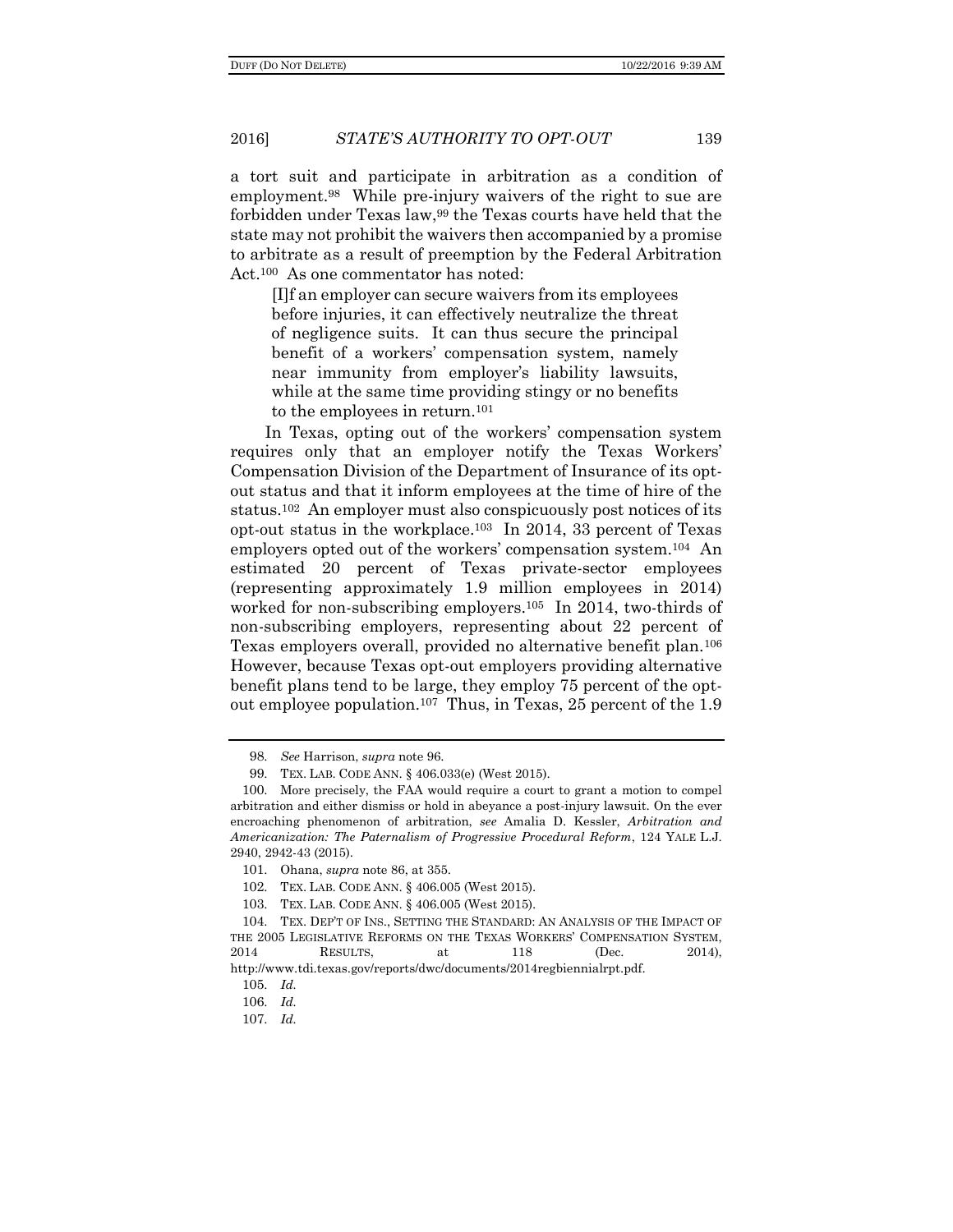million opt-out employees—475,000 employees—are not covered by alternative benefit plans nor by the workers' compensation statute.

Concerning the alternative benefit plans for those who are covered by such mechanisms, employers have no obligation to match or even approach the level of statutory workers' compensation benefits that would otherwise be required by law.<sup>108</sup> In the words of former Chief Justice Hardberger of the Texas Fourth Court of Appeals:

A non-subscribing employer has unfettered discretion in determining the amount of benefits it will provide employees under an alternative plan. In exchange for these benefits, regardless of how minimal, the worker is prevented from presenting his claims to a jury by being required either to waive his right to sue or to submit his claims to binding arbitration. This is unacceptable.<sup>109</sup>

Under the Texas system of workers' compensation arbitration, figures show that employers require their employees to sign an arbitration agreement for personal injury before an injury has occurred, and that three-quarters of employers

Of the 52 percent of non-subscribing employers that paid occupational injury benefits in 2008, only 70 percent covered medical costs. Of those that covered medical costs, 63 percent covered expenses for as long as they were medically necessary, while the remaining 37 percent capped medical expenses either with a dollar limit, a time limit, or both. Applying these percentages to the larger universe of non-subscribers, the total percentage of nonsubscribers that provided a medical expense benefit to injured employees in 2008 was approximately 36 percent, with approximately 23 percent of non-subscribers providing benefits for as long as medically necessary and 13 percent providing benefits up to a time or dollar limit. The numbers are similar for wage replacement benefits. Approximately 35 percent of all nonsubscribers paid occupational injury benefits and 68 percent of those non-subscribers paid wage replacement benefits in 2008. Of these, 57 percent paid wage replacement benefits for the entire duration of the employee's lost time; the remaining 43 percent paid wage replacement benefits subject to a durational or dollar limit. Again, applying these percentages to the larger universe of nonsubscribers, only about 20 percent of non-subscribers provided wage replacement benefits for the entire duration of their employees' lost time.

<sup>108</sup>. Phil Hardberger, C.J., *Texas Workers' Compensation: A Ten Year Survey – Strengths, Weaknesses, and Recommendations*, 32 ST. MARY'S L.J. 1, 7 (2000).

<sup>109</sup>. *Id. See also* Ohana, *Texas Elective Workers' Compensation, supra* note 86, at 341-42.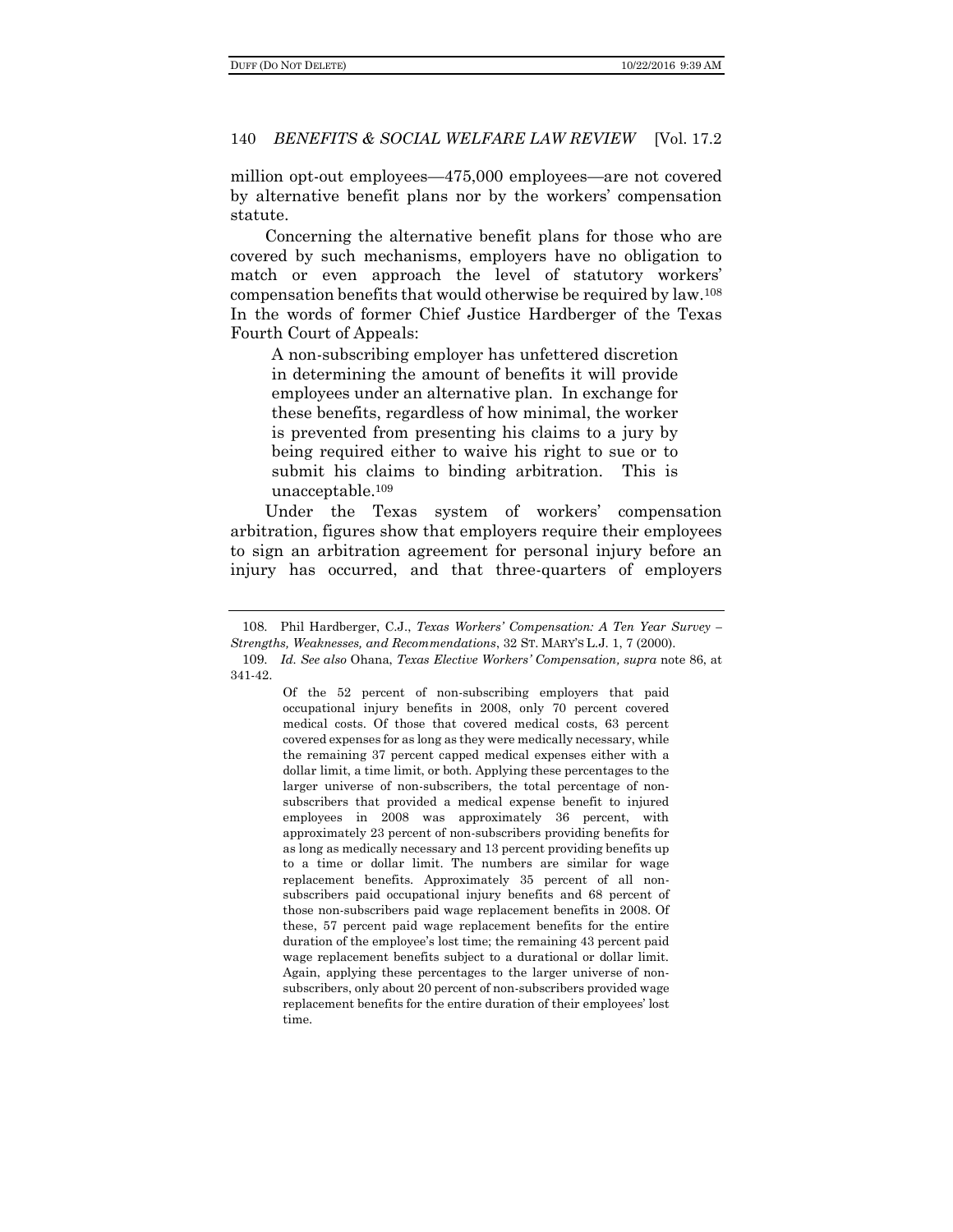requiring arbitration knew the arbitrator who presided at arbitration hearings, and that in half of those instances the arbitrator was employed by the employer.<sup>110</sup>

Based on these patchwork features, it could be reasonably questioned whether workers' compensation actually exists in Texas as a rights-based system. However, because Texas never accepted a compulsory workers' compensation system,<sup>111</sup> it is difficult to contend that a societal grand bargain was breached. Both employers and employees have been able to opt out of (or not opt in to) Texas workers' compensation from its inception.112 To the extent that employees are denied the opportunity of a reasonable remedy for workplace injury, the question of whether the Texas system is constitutionally adequate remains open. On the one hand, negligence suits remain available to employees of opt-out employers. However, this raises the specter of the cumbersome and expensive tort system, replete with the same affirmative defenses that spurred the creation of workers' compensation. At the same time, operation of compulsory arbitration makes it extremely uncertain that an injured worker will make it to trial.

#### *B. OKLAHOMA*

Oklahoma is the most recent state to adopt a workers' compensation system that authorizes opt-out.113 Unlike Texas, Oklahoma requires employers either to formally participate in the state's traditional workers' compensation system—by obtaining insurance or becoming self-insured—or to submit for state approval an alternative benefit plan.114 Thus, employers in

<sup>110</sup>. Ohana, *supra* note 86, at 343-44. As of 2014, it appeared that seventy-nine percent of non-subscribers using arbitration (14 percent in 2014) required their employees to sign an arbitration agreement as a condition of hire. Approximately sixty-six percent of large non-subscriber employers use arbitration. *See* EMPLOYER PARTICIPATION IN THE TEXAS WORKERS' COMPENSATION SYSTEM: 2014 ESTIMATES, at 38, TEXAS DEP'T OF INSURANCE, WORKERS' COMPENSATION RESEARCH AND EVALUATION GROUP (2014), *available at*  http://www.tdi.texas.gov/reports/wcreg/documents/nonsub.pdf. Curiously, tracking of employers with ongoing relationships with arbitrators has not been undertaken in the 2014 Texas Report the 2008 version of which formed the corpus of Ohana's findings, *see* Ohana, *supra* note 86, at 344.

<sup>111</sup>. Ohana, *supra* note 86, at 339.

<sup>112</sup>. *Id.*

<sup>113</sup>. *See, e.g.*, Pilkington v. Doak, No. PR-113662, 3 (Okla. 2015) (review denied).

<sup>114</sup>. OKLA. STAT. ANN. tit. 60-85A, §§ 3, 202 (West 2015).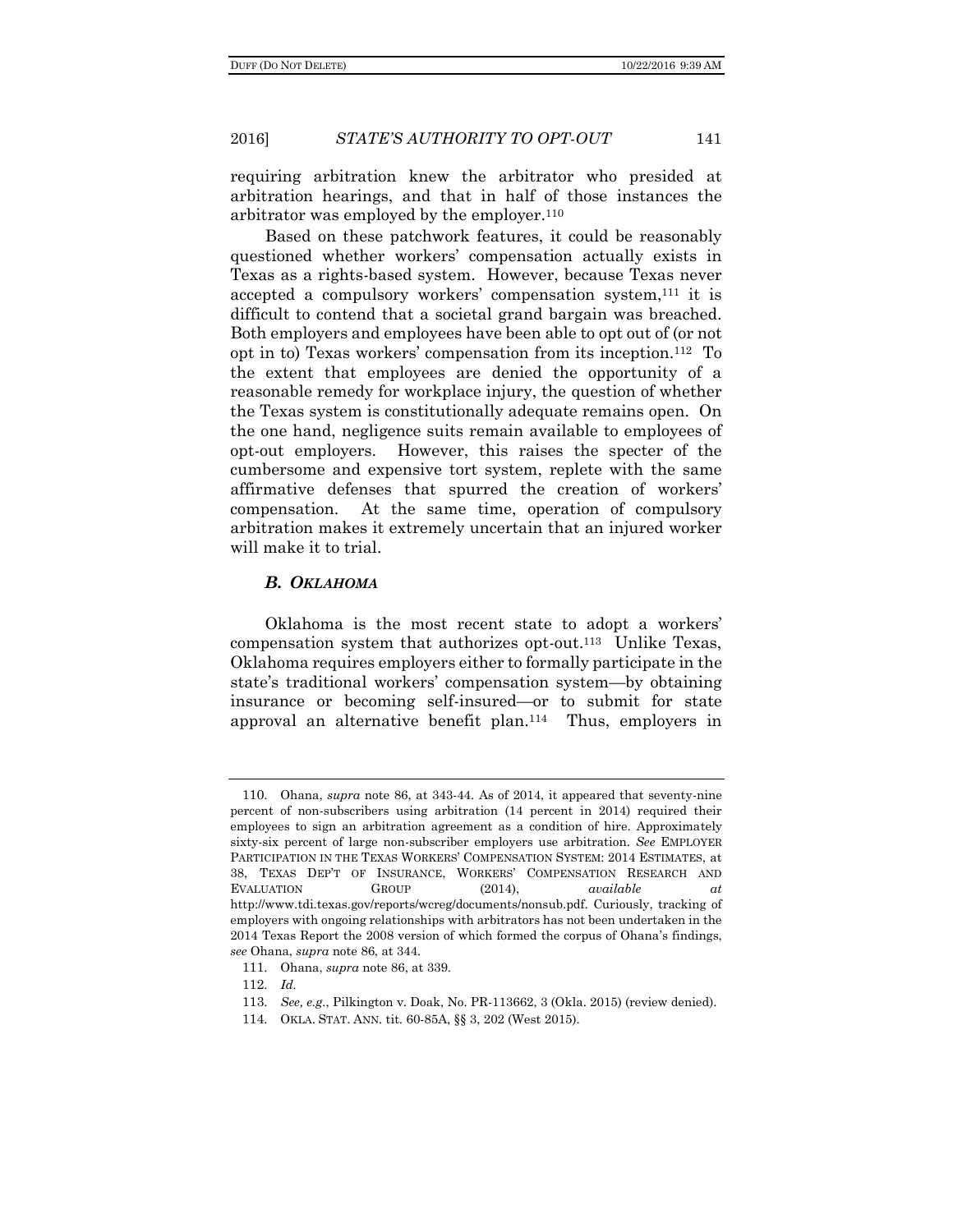Oklahoma may not "go bare."<sup>115</sup>

Oklahoma employees, compelled to participate in alternative benefit pans, continue to be bound by the exclusive remedy rule.<sup>116</sup> Therefore, unlike the situation in Texas, Oklahoma employees participating in an alternative benefit plan (who are therefore not entitled to workers' compensation benefits) are also not entitled to bring tort suits.117 This presents a rather stark *quid pro quo*  problem because the original rationale for relinquishment of tort rights was the reciprocal conferral on employees of generous workers' compensation benefits. Oklahoma employees of opt-out employers have lost a functional legal right to a remedy for workplace injury.<sup>118</sup> Generally, just as in Texas, workers' compensation benefits may not lawfully be waived under the Oklahoma Act.<sup>119</sup> However, and also as is the case in Texas,<sup>120</sup> employers may enter into agreements with employees waiving workers' compensation benefits in lieu of arbitration.<sup>121</sup> And, such agreements are probably enforceable under the Federal Arbitration Act.<sup>122</sup>

Some background is required to grasp these developments. In 2013, the Oklahoma legislature abrogated the former Workers' Compensation Code<sup>123</sup> and replaced it with three interrelated statutes: the Administrative Workers' Compensation Act,<sup>124</sup> the Oklahoma Employee Injury Benefit Act,<sup>125</sup> and the Workers'

<sup>115</sup>. They may, however, enter into agreements with employees to arbitrate workers' compensation claims under a discrete section of the Workers' Compensation Act called, "The Workers' Compensation Arbitration Act." OKLA. STAT. ANN. tit. 60- 85A, § 300 (West 2015).

<sup>116</sup>. OKLA. STAT. ANN. tit. 60-85A, § 209(A) (West 2015).

<sup>117</sup>. *Id.*

<sup>118</sup>. The counter to this contention is that employers may be bound to comply with the terms of the alternative plans they do provide if the plans are covered by ERISA. As a practical matter, this amounts to a requirement that an employer comply with a plan the terms of which it unilaterally determines, which is not an obligation comporting with usual conceptions of a "right."

<sup>119</sup>. OKLA. STAT. ANN. tit. 60-85A, § 8 (West 2015).

<sup>120</sup>. OKLA. STAT. ANN. tit. 60-85A, § 301 (West 2015).

<sup>121</sup>. OKLA. STAT. ANN. tit. 60-85A, § 304 (West 2015).

<sup>122</sup>. The U.S. Supreme Court has not directly ruled on the question. *See, e.g.*, Morales v. Odyssey Healthcare, Inc., 131 S. Ct. 319 (2010) (cert. denied). *See* Brief for Guadalupe Morales as Amici Curiae Supporting Petitioner at 22, In re Morales, 2010 WL 2912538 (2010) (No. 10-134) (arguing among other things that the 10th Amendment prevents Congress from legislating in traditional state areas).

<sup>123</sup>. OKLA. STAT. ANN. tit. 85A (2015).

<sup>124</sup>. *Id.* at § 1.

<sup>125</sup>. *Id.* at § 200.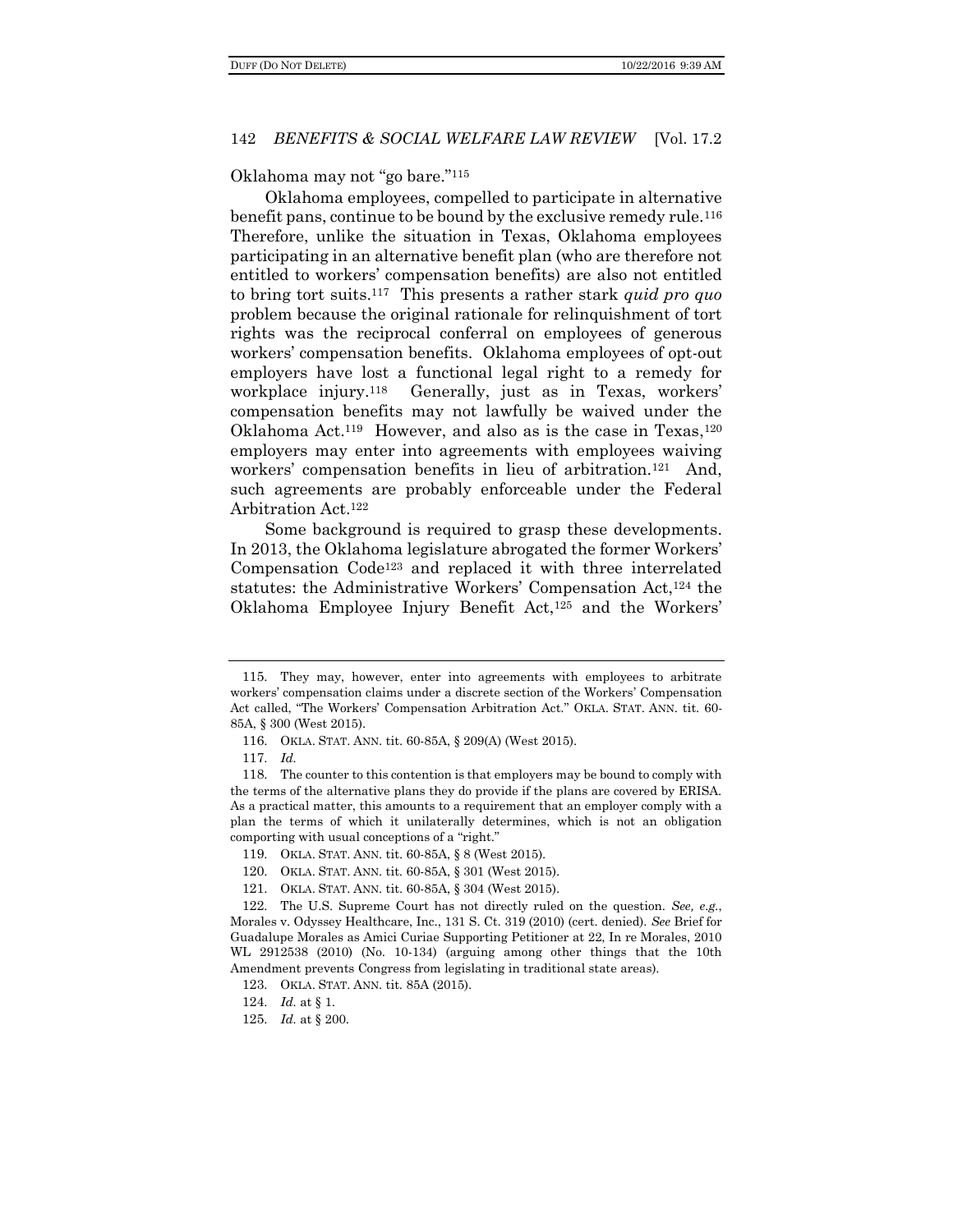Compensation Arbitration Act.126 The second of these statutes, the Employee Injury Benefit Act, would allow "certain employers to adopt and administer benefit plans consistent with the Administrative Act, and the Workers' Arbitration Compensation Act."127 However, appeals of benefit determinations under the Oklahoma Employee Injury Benefit Act are made to a private employer's internal adjudication committee rather than to a state or other public official.128 Following internal review of the committee decision, an aggrieved employee may appeal to the state Workers' Compensation Commission.

This statutory requirement assumes that any occupational injury plan not covered by the workers' compensation statute that is, an alternative benefit plan—is covered by ERISA. However, this remains an open question.<sup>129</sup> The Employee Injury

128. Okla. Stat. Ann. tit. 85A, § 211(B)(1-4) (2015). At least one justice of the Oklahoma Supreme Court would find this provision unconstitutional on its face. *Coates*, 316 P.3d at 929 (Reif, J., dissenting in part).

129. ERISA provides:

The terms "employee welfare benefit plan" and "welfare plan" mean any plan, fund, or program which was heretofore or is hereafter established or maintained by an employer or by an employee organization, or by both, to the extent that such plan, fund, or program was established or is maintained for the purpose of providing for its participants or their beneficiaries, through the purchase of insurance or otherwise, (A) medical, surgical, or hospital care or benefits, or benefits in the event of sickness, accident, disability, death or unemployment, or vacation benefits, apprenticeship or other training programs, or day care centers, scholarship funds, or prepaid legal services.

ERISA, 29 U.S.C. § 1002(1) (2006). The Act in relevant part exempts from ERISA any employee benefit plan "maintained solely for the purpose of complying with applicable workmen's compensation laws or unemployment compensation or disability insurance laws." *Id.* § 1003(b)(3).

ERISA states:

Except as provided in subsection (b) of this section, the provisions of this subchapter and subchapter III of this chapter shall supersede any and all State laws insofar as they may now or hereafter relate to any employee benefit plan described in section 1003(a) of this title and not exempt under section 1003(b) of this title.

*Id.* § 1144(a). However, ERISA exempts in relevant parts any employee benefit plan "maintained solely for the purpose of complying with applicable workmen's compensation laws or unemployment compensation or disability insurance laws." *Id.* § 1003(b)(3). The underlying logical assumption is that creating an alternative benefit plan is precisely for the purpose of *not* complying with a "workmen's compensation law." Yet opt-out plans are only permissible if compliance with the Oklahoma Employee Injury Benefit Act is achieved, and it is arguable whether that statute is a "workmen's compensation law."

<sup>126</sup>. *Id.* at § 300.

<sup>127</sup>. Coates v. Fallin, 316 P.3d 924, 924 (Okla. 2013).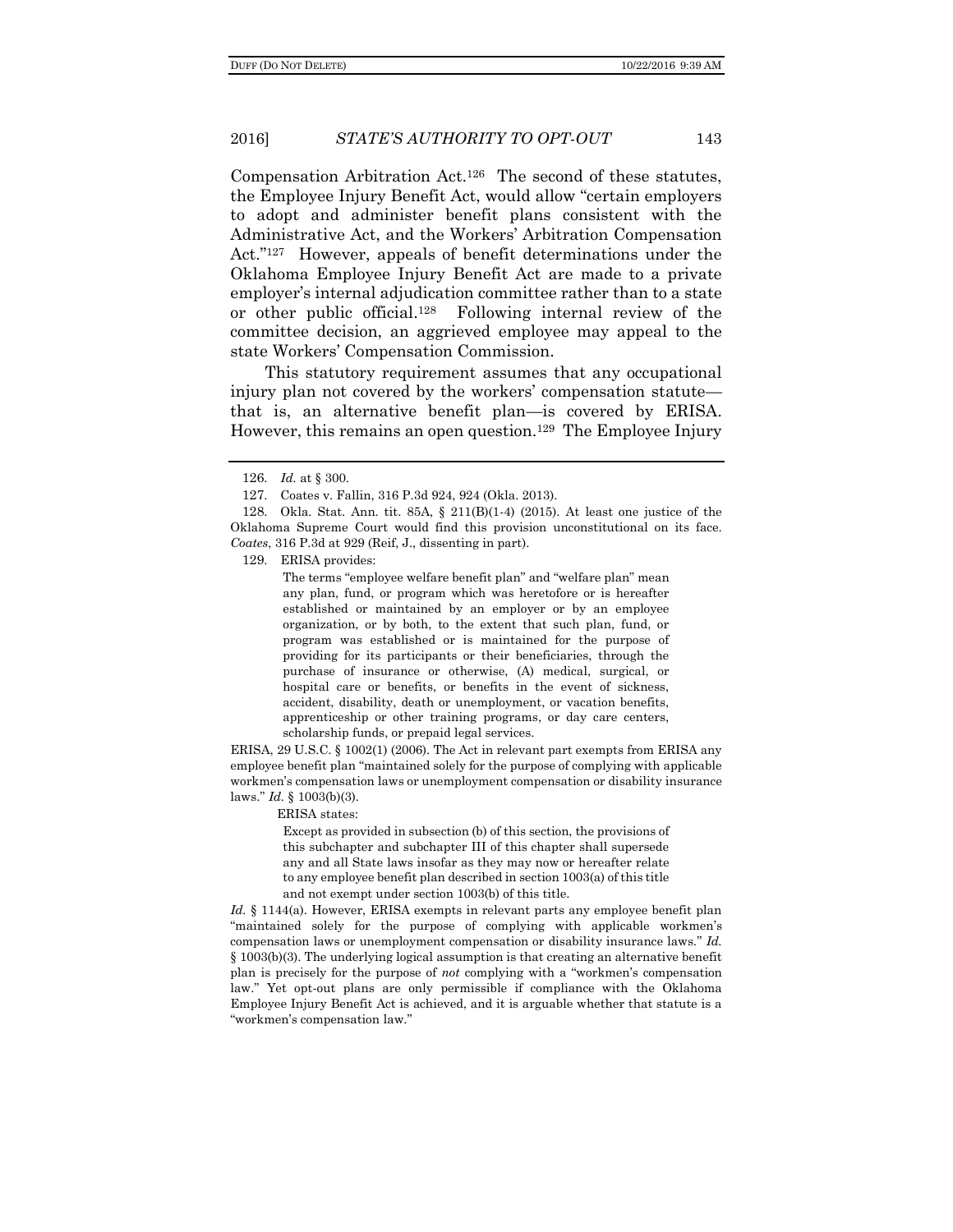Benefit Act also requires that the Commission "rely on the record established by the internal appeal process and use an objective standard of review that is not arbitrary or capricious."130 The ability of an employer to opt out is liberally authorized. The employer is required only to provide notice to state officials and employees,<sup>131</sup> develop a written benefit plan,<sup>132</sup> post a bond of \$1,500,<sup>133</sup> and provide additional assurances to insurance officials that it has sufficient assets "in an amount determined by the Commissioner which shall be at least an average of the yearly claims for the last three (3) years."134 In short, it is meant to be and is—very easy for an employer to opt out of workers' compensation by adopting an alternative benefit plan in Oklahoma.<sup>135</sup>

Procedural innovations, such as those discussed above, do not, of course, immediately implicate the *quid pro quo*, which is usually regarded as a question of the adequacy of the substantive exchange of rights and remedies.<sup>136</sup> The procedural due process implications in the design of employer-dominated "committees,"<sup>137</sup> coupled with limited judicial review are plain enough, but are beyond the scope of this discussion.138 One is

138. In a recent successful administrative challenge to the Injury Benefit Act, procedural due process arguments did not factor into the Workers' Compensation

<sup>130</sup>. OKLA. STAT. ANN. tit. 85A, § 211, B., 6 (2015). Notably, this standard of review affords courts less discretion in reviewing plan decisions than they would have in reviewing an agency decision under the Oklahoma Administrative Workers' Compensation Act, which provides traditional APA review. *See id.* § 78(A).

<sup>131</sup>. The Oklahoma Employee Injury Benefit Act provides that the employer's notice must be provided to employees at the time of hire, and such employers shall notify employees "that it does not carry workers' compensation insurance coverage and that such coverage has terminated or been cancelled." *Id.* at § 202(H), (I).

<sup>132</sup>. *Id.* § 202(A)(2).

<sup>133</sup>. *Id.* § 202(B).

<sup>134</sup>. OKLA. STAT. ANN. tit. 85A, § 204(B)(2)(a)(1) (2015).

<sup>135</sup>. However, as has been mentioned, it is even easier for an employer to opt-out of the system in Texas as of this writing. TEX. LAB. CODE ANN. § 406.002(a) (West 2013).

<sup>136</sup>. Kuney v. PMA Ins. Co., 578 A.2d 1285, 1287 (Pa. 1990) ("Where statutory remedies are provided, the procedure prescribed by the statute must be strictly pursued, to the exclusion of other methods of redress.") (internal quotations omitted) (citation omitted).

<sup>137</sup>. Both Oklahoma and federal courts have insisted that a fundamental element of due process is a fair and impartial trial. Clark v. Bd. of Educ. Of Indiana School Dist. No. 89, 32 P.3d 851, 854 (Okla. 2001). This includes a neutral and detached decision maker. *Id. See also* Goldberg v. Kelly, 397 U.S. 254, 271 (1970); Withrow v. Larkin, 421 U.S. 35, 47 (1975) ("Not only is a biased decisionmaker constitutionally unacceptable, but 'our system of law has always endeavored to prevent even the probability of unfairness.'") (citation omitted).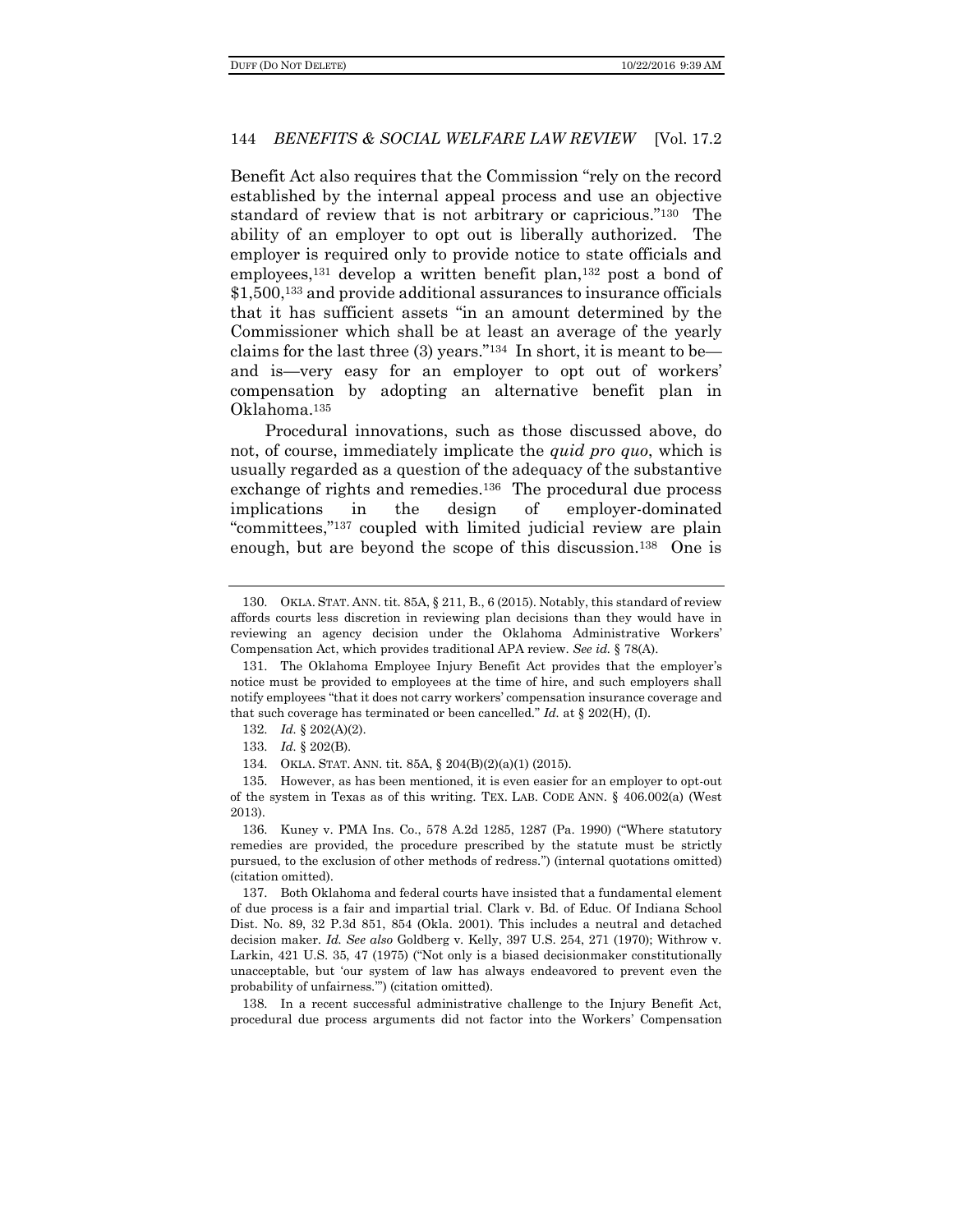inclined to agree with Oklahoma Supreme Court Justice Combs in *Coates v. Fallin*, <sup>139</sup> the first state Supreme Court case challenging the constitutionality of the Employee Injury Benefit Act.<sup>140</sup> A number of "disparate treatment" issues under this unilateral employer system will emerge but must await future judicial analysis.141 Nevertheless, facial *quid pro quo* challenges, alleging both inadequate procedure and substance, appear unavoidable and have already begun.142 Furthermore, as elsewhere in the law, what might initially seem procedural can have a profoundly substantive impact on a case. As Thomas Main recently wrote, procedure is a tool of power and can negate substantive rights.<sup>143</sup>

Nevertheless, with respect to substance, the alternative benefit plan an employer is permitted to provide (even as it maintains the exclusive remedy rule)<sup>144</sup> is as follows:

The benefit plan shall provide for payment of the same forms of benefits included in the Administrative Workers' Compensation Act for temporary total disability, temporary partial disability, permanent partial disability, vocational rehabilitation, permanent total disability, disfigurement, amputation

139. 316 P.3d 924 (Okla. 2013).

140. *See id*. at 924-25 (deciding constitutional issues as matters of first impression).

141. "As the law has not yet taken effect, it is unclear exactly how these issues will manifest themselves in future cases or controversies, but it is necessary to acknowledge the constitutional problems these Acts will produce when claimants begin to receive disparate treatment in their recourse to the law based upon decisions made by their employers." *Id.* at 925 (Combs, J., concurring).

142. A leading Oklahoma practitioner informs the author that multiple cases in Oklahoma are pending that charge legislative violations of the "grand bargain"/*quid pro quo*. *See* McAnany, Van Cleave & Philips, P.A., Oklahoma Workers' Compensation 17, 19, 20, 21 (2015), http://www.mvplaw.com/post/articles/Oklahoma%20Materials(1).pdf (listing Duck v. Morgan Tie, No. 113,601 (Okla.), Torres v. Seaboard Foods, No. 113-649 (Okla.), Deason v. Integris Baptist Med. Ctr., No. 113,648 (Okla.), Mullendore v. Mercy Hosp. Ardmore, No. 113,560 (Okla.), Robinson v. Fairview Fellowship Home, No. 113,735 (Okla.), Brown v. Claims Mgmt. Res., No. 113,609 (Okla.), and Nowlin v. Medicalodges, Inc., No. 113,607 (Okla.) as pending appeals before the Oklahoma Supreme Court).

143. Thomas O. Main, *The Procedural Foundation of Substantive Law*, 87 WASH. U. L. REV., 801, 818 (2010).

144. *See* DUFF, *supra* note 23, at 326.

Commission's conclusion that the statute was unconstitutional. Vasquez v. Dillard's, Inc., CM-2014-11060L (Okla. Workers' Comp. Comm'n) (Feb. 26, 2016); *see also*  Michael C. Duff, *Workers' Comp Agency Declares Oklahoma Opt-Out Statute Unconstitutional*, LEXISNEXIS NEWSROOM: WORKERS COMP. LAW (Feb. 28, 2016, 11:31 PM).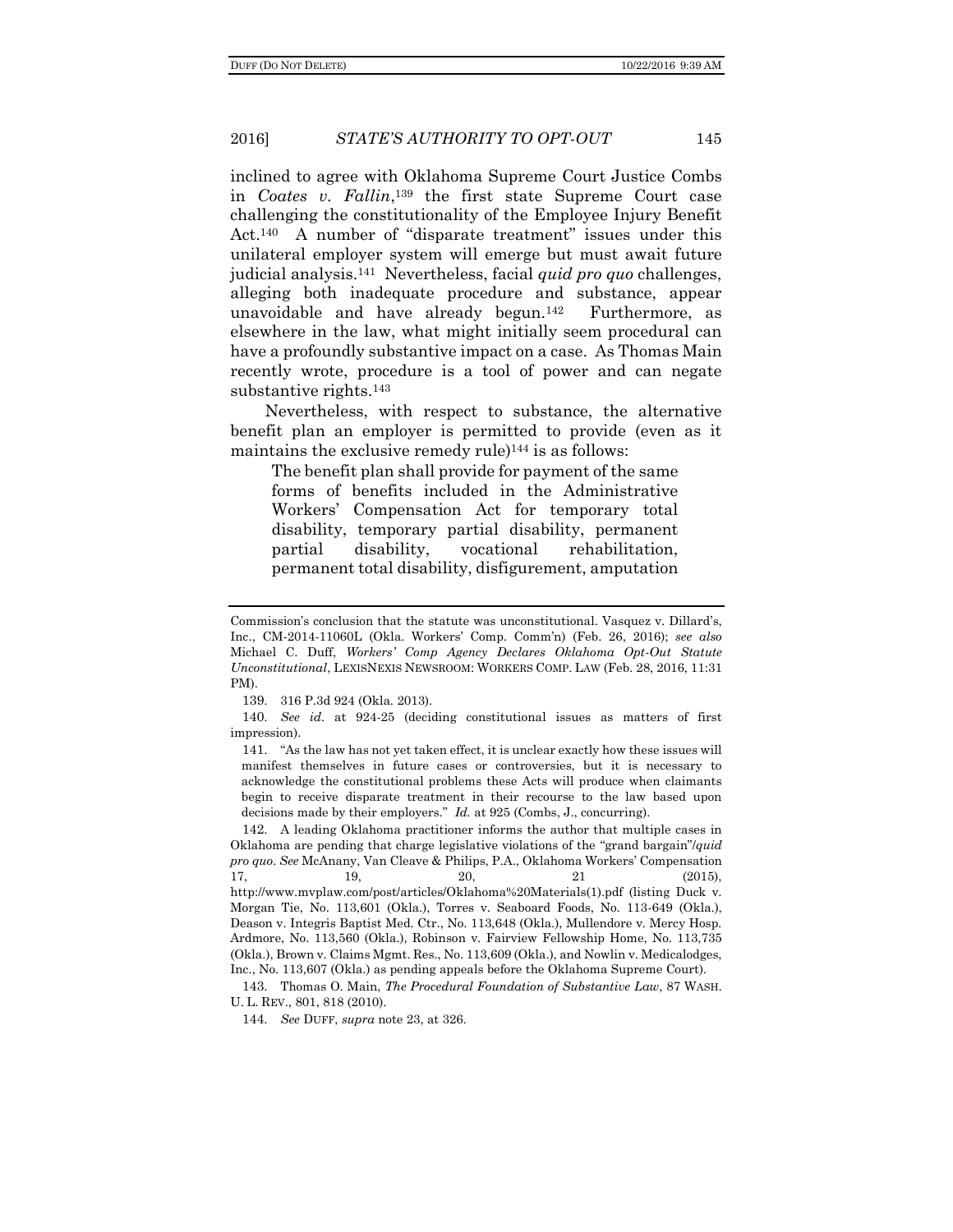or permanent total loss of use of a scheduled member, death and medical benefits as a result of an occupational injury, on a no-fault basis, with the same statute of limitations, and with dollar, percentage, and duration limits that are at least equal to or greater than the dollar, percentage, and duration limits contained in Sections 45, 46 and 47 of this title. For this purpose, the standards for determination of average weekly wage, death beneficiaries, and disability under the Administrative Workers' Compensation Act shall apply under the Oklahoma Employee Injury Benefit Act; but no other provision of the Administrative Workers' Compensation Act defining covered injuries, medical management, dispute resolution or other process, funding, notices or penalties shall apply or otherwise be controlling under the Oklahoma Employee Injury Benefit Act, unless expressly incorporated.<sup>145</sup>

A reading of this language might initially show that the substantive core of the traditional Act has been preserved.<sup>146</sup> However, this preliminary conclusion will not withstand scrutiny and ignores the depth, range, and subtlety of substantive disputes that arise in workers' compensation cases. For example, the provision provides for the same "forms" of benefits for various categories of disability.147 Perhaps this means that both medical and indemnity benefits are the only benefits available under the Act. Or, perhaps it means something more. In any event, the language does not specify amounts of damage for degrees of incapacity, as would be the case in a workers' compensation statute. In a similar vein, there may be no question that, if an employee is totally incapacitated for work, that employee would be entitled to a benefit amount based on the average weekly wage at the time of injury, as traditionally calculated, and for the duration of the incapacity;<sup>148</sup> yet, the pivotal issue in workers' compensation claims is often causation.149 Causation lurks behind seemingly banal phrases such as "covered injuries,"

<sup>145</sup>. OKLA. STAT. ANN. tit. 85A, § 203(B) (2015).

<sup>146</sup>. The statute appears to incorporate most of the disability benefits structure of the Act. That is, the provision seems to require alternative benefits to pay permanent and temporary benefits that are both total and partial. *Id.* § 45(A)-(D).

<sup>147</sup>. *Id.*

<sup>148</sup>. *Id.* § 45(C)-(D).

<sup>149</sup>. 82 AMERICAN JURISPRUDENCE: WORKERS' COMPENSATION TO WRONGFUL DISCHARGE § 194 (2d ed. 2013) (hereinafter "AMERICAN JURISPRUDENCE").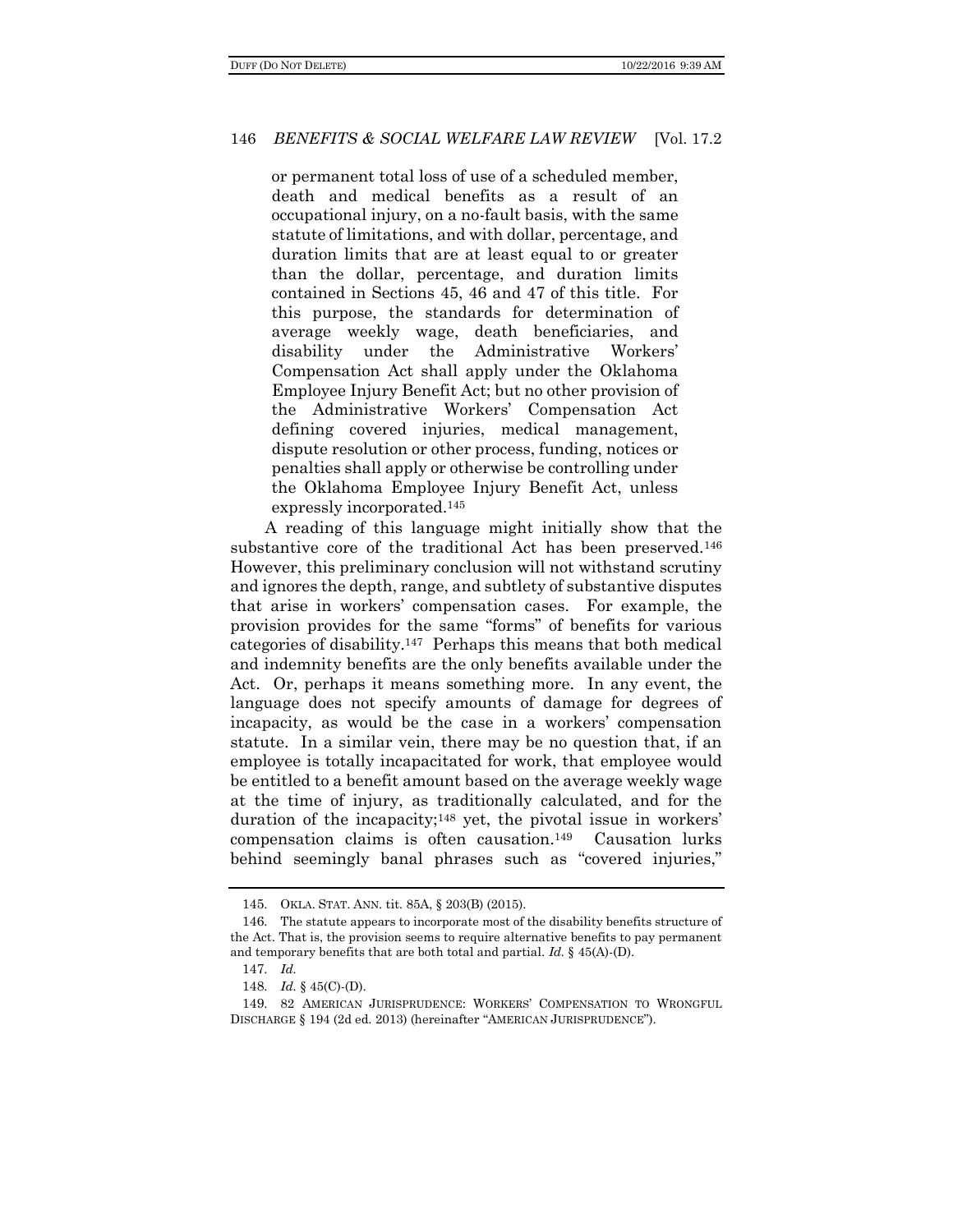"medical management," and "dispute resolution," all of which are explicitly unmoored from the traditional Act.150 Thus, a causation dispute will often involve sharply contested medical evidence<sup>151</sup> that will now be weighed, credited, or rejected by employerdesignated fact finders subject to ultra-deferential judicial review.<sup>152</sup>

In addition, alternative plans are not required to adhere to the traditional Act's provisions on "medical management."153 This exemption apparently refers to the traditional Act's requirement that an injured worker be afforded a right to choose his or her own doctor.154 As observers of injury law are aware, parties to many contested cases provide fact finders with medical opinions that are diametrically opposed on, for example, the cause and duration of a claimant's disability.155 Presumably under an alternative benefit plan, an employer would have discretion as to whether to pay for the services or to accept into evidence the medical opinion of a claimant's treating doctor. Thus, an employer is in a position to send an injured worker to his preferred physician and the issue of dueling doctors or independent medical examiners becomes extinguished.<sup>156</sup>

Paragraph C. of the Oklahoma Employee Injury Benefit Act states:

The benefit plan may provide for lump-sum payouts that are, as reasonably determined by the administrator of such plan appointed by the qualified employer, actuarially equivalent to expected future payments. The benefit plan may also provide for settlement agreements; provided, however, any settlement agreement by a covered employee shall be voluntary, entered into not earlier than the tenth business day after the date of the initial report of injury, and signed after the covered employee has received a medical evaluation from a nonemergency care doctor, with any waiver of rights being

<sup>150</sup>. OKLA. STAT. ANN. tit. 85A § 203(B) (2015).

<sup>151</sup>. AMERICAN JURISPRUDENCE, *supra* note 149, at § 543.

<sup>152</sup>. Coates v. Fallin, 316 P.3d 924, 926 (Okla. 2013) (Combs, J., dissenting).

<sup>153</sup>. OKLA. STAT. ANN. tit. 85A, § 203(B) (2015).

<sup>154</sup>. "Medical management" is a vague term. One assumes it means overall management of a patient by a doctor. *See, e.g.*, Tortorelli v. Mercy Health Center, 242 P.3d 549, 556 n.7 (Okla. Civ. App. Div. 1 2010).

<sup>155</sup>. *See* DUFF, *supra* note 23, at 255-56.

<sup>156</sup>. OKLA. STAT. ANN. tit. 85A, § 203(B) (2015). Spieler & Burton, *supra* note 67, at 501-02.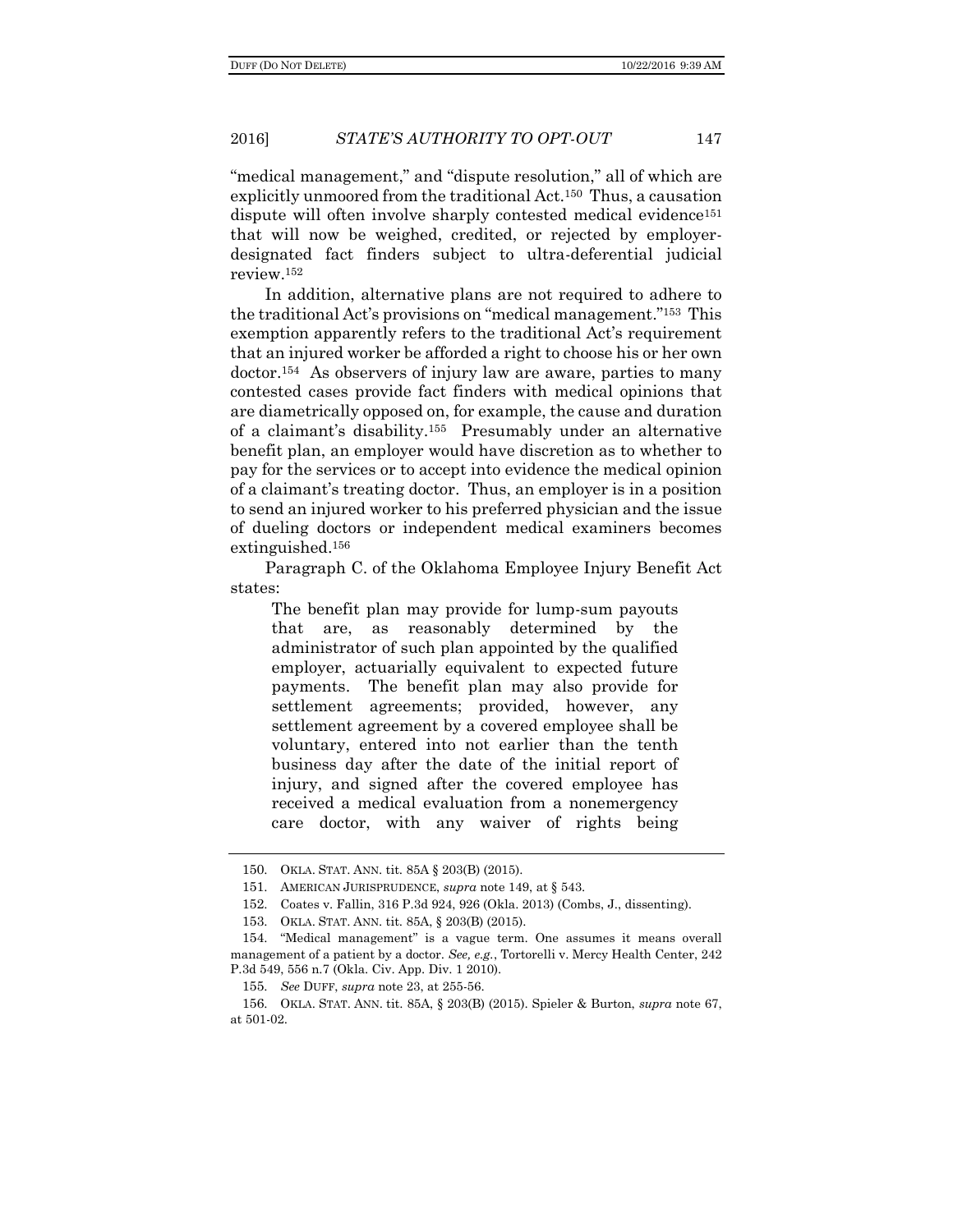conspicuous and on the face of the agreement. The benefit plan shall pay benefits without regard to whether the covered employee, the qualified employer, or a third party caused the occupational injury; and provided further, that the benefit plan shall provide eligibility to participate in and provide the same forms and levels of benefits to all Oklahoma employees of the qualified employer. The Administrative Workers' Compensation Act shall not define, restrict, expand or otherwise apply to a benefit plan.<sup>157</sup>

In other words, an administrator appointed solely by the employer determines whether the employee's lump sum payments are "actuarially equivalent" to future benefits. The provision affords no limitations on the selection or qualifications of the administrator. Such a determination would typically involve a cautious exercise of judgment in making accurate assessments of the expected lifetime value of a claim, and again in calculating the present value of that claim.158 These determinations can be complex and subject to dispute.159 Additionally, the text of the provision gives no indication that, subsequent to execution of the agreement, the settlement must be approved by a public official, or that an aggrieved injured worker could obtain judicial review of the agreement. Furthermore, a plan may authorize settlement agreements and waivers as early as ten business days after an injury,<sup>160</sup> when the magnitude of an injury may still not be fully known. This presents problems similar to pre-injury waivers of injury. While waivers must be conspicuous, nothing in the provision requires that waivers be knowing or intelligent.161 An employee might easily sign away all rights before becoming aware of the magnitude of an injury and, therefore, will have limited access to judicial review thereafter.<sup>162</sup>

To say that a system like Oklahoma's might provoke legal challenge is an understatement. To say that the Oklahoma system might get "bad press" is obvious. However, it remains true that the Oklahoma legislature enacted the system, and courts do

<sup>157</sup>. OKLA. STAT. ANN. tit. 85A, § 203(C) (2015).

<sup>158</sup>. DUFF, *supra* note 23, at 190.

<sup>159</sup>. *Id.*

<sup>160</sup>. OKLA. STAT. ANN. tit. 85A § 203(C) (2015).

<sup>161</sup>. Valles v. Daniel Constr. Co., 589 S.W.2d 911 913 (Tenn. 1979).

<sup>162</sup>. Of course, it is somewhat unclear what rights could be waived since so much of the traditional Act may be excluded from an injury benefit plan. *See* OKLA. STAT. ANN. tit. 85A, § 203(C) (2015).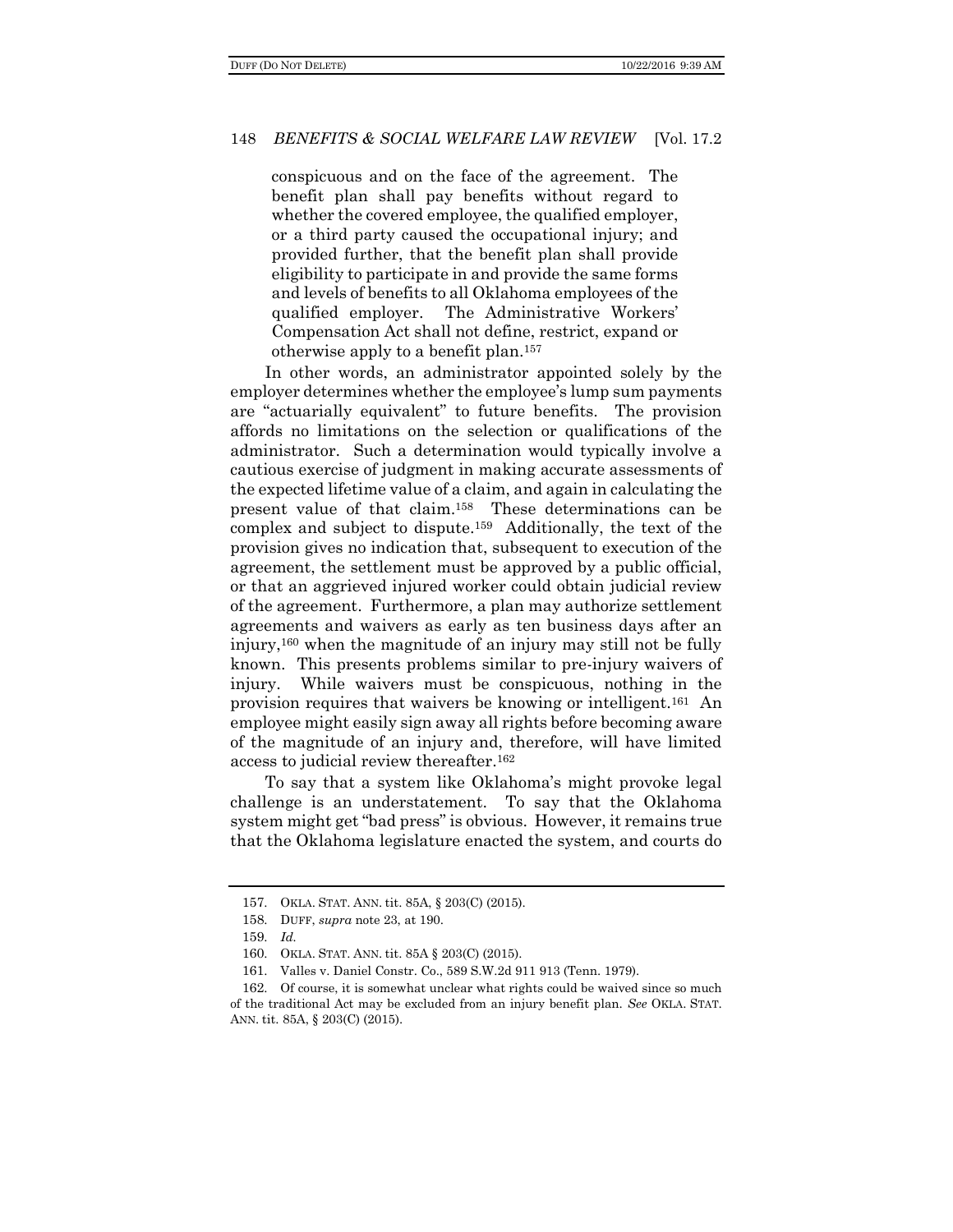#### 2016] *STATE'S AUTHORITY TO OPT-OUT* 149

not lightly set aside the acts of legislatures.<sup>163</sup> Further, the system is not irrational if the measure of rationality is saving businesses money. However, if the rights being displaced by the Employee Injury Benefit Act are fundamental, or even "very important," such that the level of scrutiny applied by courts is higher than that applied when reviewing merely economic regulation,<sup>164</sup> the Oklahoma system may continue to be quite vulnerable to legal attack because of the high risk that, through its operation, injured workers will be deprived of reasonable remedies.<sup>165</sup>

#### *C. FLORIDA*

In some states, critics have alleged that the incremental erosion of workers' compensation benefits has resulted in abandonment of the workers' compensation *quid pro quo* or grant bargain.166 In those states, legislatures have significantly scaled back the amount or duration of indemnity benefits and limited medical treatment of work-related injuries.167 In these erosional

Since [1972], changes in reductions in State workers' compensation laws have increased the inadequacy and inequitable levels of workers' compensation benefits. Serious questions exist concerning the fairness and adequacy of present workers' compensation laws in light of the growth of the economy, changing nature of the labor force, misclassification of workers as independent contractors, and as leased employees, as well as erosion of remedies for the bad faith handling and delay in payment of benefits and medical care to workers and their families, increases in medical knowledge, changes in the hazards associated with various employment, new risks to health and safety created by new technology, and increases in the general level of wages and in the cost of living.

National Commission on State Workers' Compensation Laws Act of 2009, H.R. 635, 11th Cong. § 2(3) (2009).

Recently, stories in the popular press have been arguing the same point: Since 2003, legislators in 33 states have passed workers' comp laws that reduce benefits or make it more difficult for those with certain injuries and diseases to qualify for them. Florida has cut benefits to its most severely disabled workers by 65 percent since 1994. . . . Many states have not only shrunk the payments to injured workers; they've also cut them off after an arbitrary time limit—even if workers haven't recovered.

Howard Berkes, *Injured Workers Suffer as 'Reforms' Limit Workers' Compensation* 

<sup>163</sup>. Gulf, C. & S. F. Ry. Co. v. Ellis, 165 U.S. 150, 154-55 (1897).

<sup>164</sup>. *See infra* Part IV. B.

<sup>165</sup>. *See supra* note 149 and accompanying text.

<sup>166</sup>. Grabell & Berkes, *Demolition, supra* note 15 and accompanying text.

<sup>167</sup>. As a bill introduced in the House of Representatives in 2009, but not passed, recited: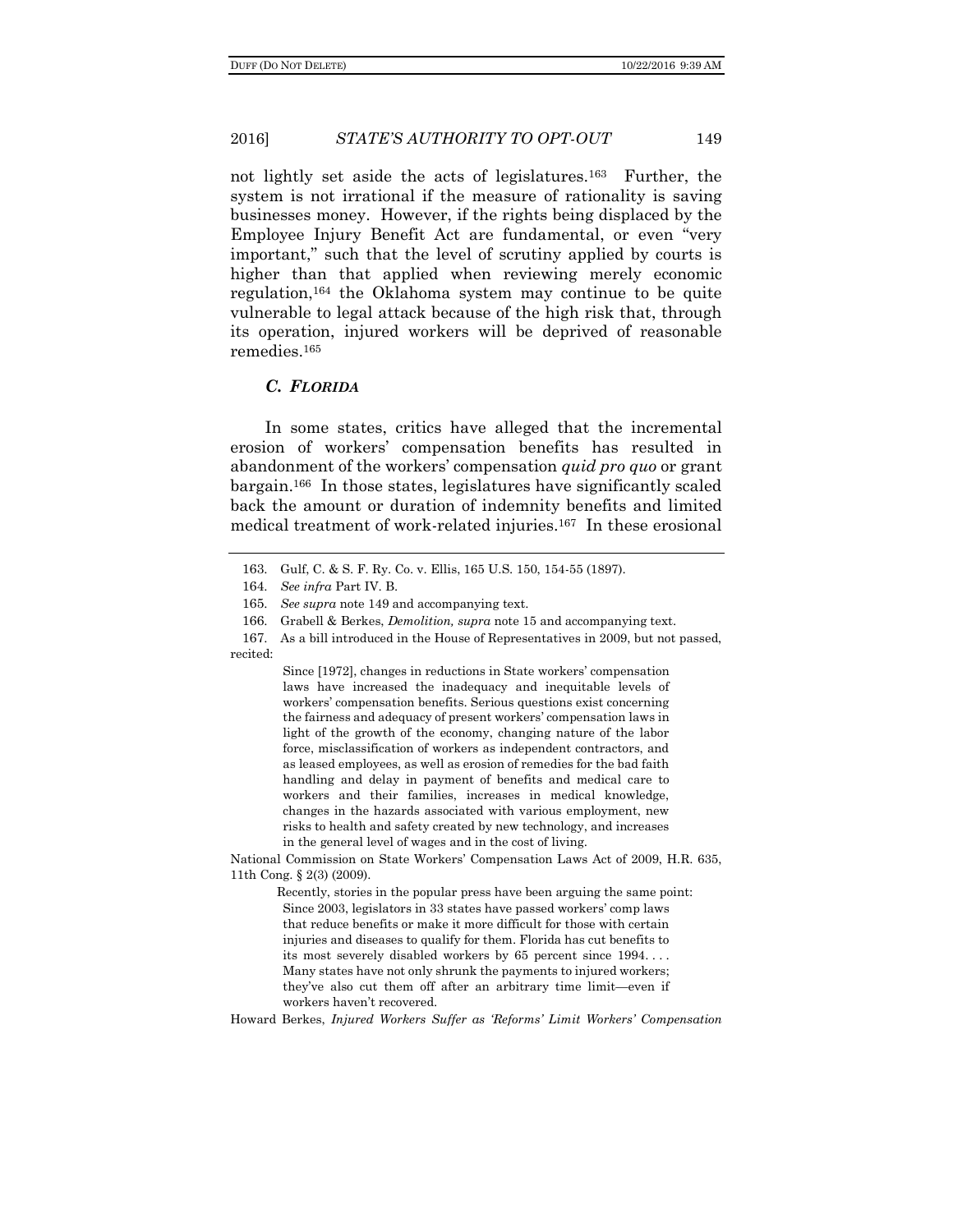contexts it has been argued that the societal deal originally struck in the *quid pro quo* of workers' compensation has been breached.168 Conceptually, the theory is challenged by attempting to establish the point at which reductions in benefits have effectively eliminated the workers' compensation bargain.

Unlike opt-out, systems that are gradually reducing benefits do not face the critique that they have suddenly eliminated workers' compensation rights without any legal guarantee of a "reasonably justified substitute."169 Of course, those complaining of incremental erosion may suspect legislative motives of eventual elimination of all remedies, but it is usually a conceptual leap to convince appellate courts to expand challenges to that extent. One significant historical complication of the erosional argument is that very early versions of workers' compensation statutes provided benefits that were at times substantially less generous than those contained in modern workers' compensation statutes.<sup>170</sup> As a practical matter, from the very start of workers' compensation, benefits varied widely by state and according to historical economic circumstances.<sup>171</sup> This is conceptually problematic for challengers because it makes it difficult to establish a uniform baseline against which to measure "the grand bargain."

A case recently litigated in Florida provides an excellent example of an incremental reductionist claim. In *Padgett v. State of Florida*, <sup>172</sup> a plaintiff challenged the unfolding of the 2003

170. FISHBACK & KANTOR, A PRELUDE, *supra* note 56, at 174-75 (providing statistical information showing the wide variation in workers' compensation benefit levels from 1911-1930).

171. *Id.*

*Benefits*, NPR (Mar. 4, 2015), http://www.npr.org/2015/03/04390441655/injuredworkers-suffer-as-reforms-limit-workers-compensation-benefits (last visited June 25, 2016).

<sup>168</sup>. Amanda Yoder, *Resurrection of a Dead Remedy: Bringing Common Law Negligence Back into Employment Law*, 75 MO. L. REV. 1093, 1094 (2010) ("The original bargain struck between employer and employee that formed the basis of worker compensation statutes [in Missouri] is no longer the same balanced exchange.").

<sup>169</sup>. Especially with respect to an opt-out structure that both retains the exclusive remedy rule and eliminates employees' rights to a statutory workers' compensation benefit. Smothers v. Gresham Transfer, Inc., 23 P.3d 333, 356 (Or. 2001) (finding that remedy clause in state constitution mandated that a remedy be available to all persons for injuries to "absolute" common-law rights for which a cause of action existed when the drafters wrote the constitution, and concluding that, having demonstrated that there was no remedial process available under present workers' compensation laws, plaintiff should have been allowed to proceed with negligence action).

<sup>172</sup>. Padgett v. State, No. 11-13661 CA 25, 2014 WL 6685226 (Fla. Cir. Ct. Aug.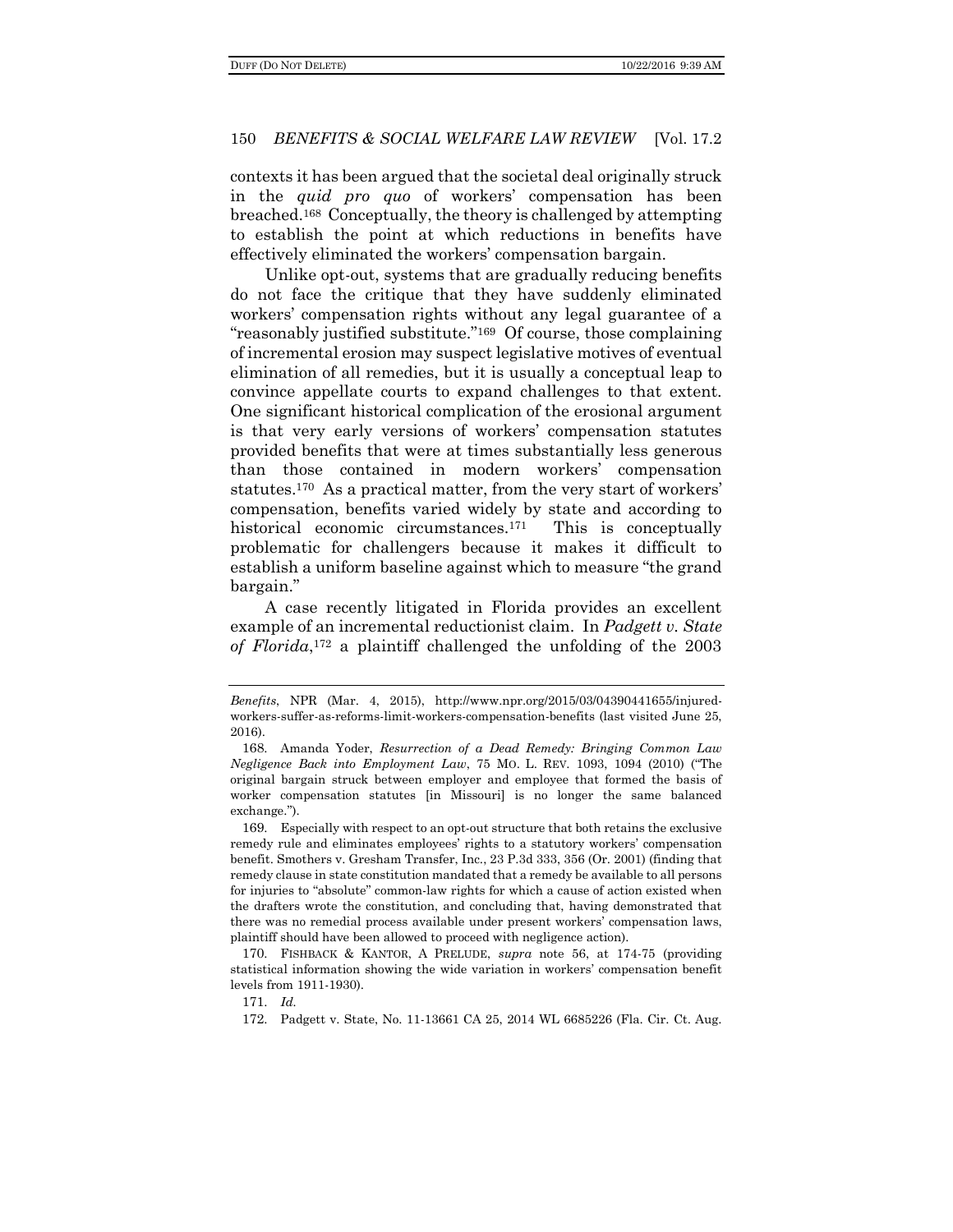revisions to Florida's workers' compensation statute.173 Plaintiff challenged the requirement that injured workers in some instances be responsible for payment of medical treatment necessitated by their work-related injuries,<sup>174</sup> an obligation that is at odds with core understandings of the nature of workers' compensation.175 Another major challenge raised was to the 2003 elimination of wage loss benefits for partial incapacity.<sup>176</sup>

*Padgett* commenced when an injured worker sued his employer for negligence.<sup>177</sup> The employer raised the defense of exclusive remedy immunity of the Florida Workers' Compensation Act.178 In response, the plaintiff amended his complaint, seeking a declaration that the exclusive remedy immunity was both invalid and violated due process under the Fourteenth Amendment of the U.S. Constitution, the open courts,

173. *Id.*

176. *Id.*

Peter S. Barth, *Compensating Workers for Permanent Partial Disabilities*, 65 SOC. SEC. BULLETIN 16, 18 (2004), https://www.ssa.gov/policy/docs/ssb/v65n4/v65n4pl6.html.

177. *Padgett*, No. 11-13661 CA 25 at 1.

178. *Id.*

<sup>13, 2014) (</sup>dismissed on procedural grounds). *Padgett* had a complicated procedural history and reviewed Cortes v. Velda Farms, No. 11-13661 CA 25 (Fla. Cir. Ct. Aug. 13, 2014), one of a series of consolidated cases. *Cortes* was dismissed on mootness and standing grounds, so the merits were not ultimately discussed by the Florida appellate courts. State v. Florida Workers' Advocates, 167 So.3d 500, 504 (Fla. App. 3 Dist. 2015). *Cortes* is nevertheless the focus of the ensuing discussion because it so squarely raised the essential incremental-erosional challenge. Other similar cases are in the pipelines as of this writing. *See, e.g.*, Castellanos v. Next Door Co., 124 So.3d 392, 394 (Fla. App. 1 Dist. 2013), and Westphal v. City of St. Petersburg, 122 So.3d 440 (Fla. App. 1 Dist. 2013), *review granted by* Westphal v. City of St. Petersburg, 143 So.3d 924 (Fla. 2013). Throughout the discussion, and for procedural reasons I deliberately omit, I will refer to the *Cortes* trial order as "*Padgett*."

<sup>174</sup>. *Padgett*, No. 11-13661 CA 25 at 1-2.

<sup>175</sup>. *Id.* at 3.

In most states, the most expensive category of cases are for permanent partial disability. A nine-state study that examined the costs of cases as of March 2002 for injuries that occurred in 1998- 999 found that over one-half of cases in which temporary disability lasted more than 7 days resulted in permanent partial disability in six of the nine states (Telles, Wang, and Tanabe 2004). The median cost of such cases in the nine states exceeded \$32,000. Blum and Burton (2003, Table 7A) have reported that the average amount of cash benefits paid per permanent partial disability case nationally for accident (injury) year 1999 was over \$35,000. Many permanent partial disability cases take years to resolve; in some states, a significant fraction were not closed more than 3 years after the injury date.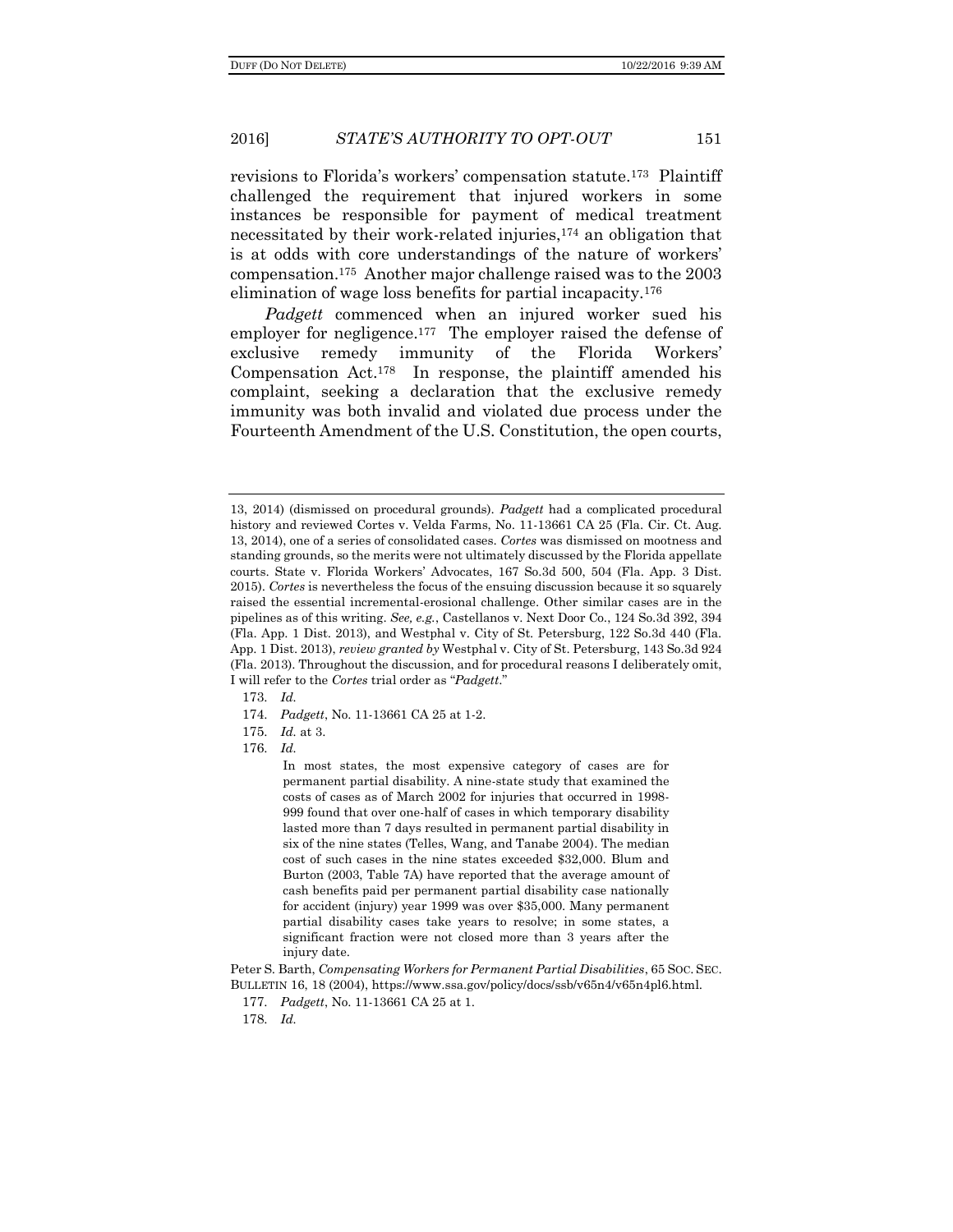and under provisions of the Florida Constitution.179 The employer withdrew its exclusive remedy defense, and the court severed it as a party from the declaratory relief portion of the complaint.<sup>180</sup> The employer's exit from the case called into question the existence of a reviewable controversy on standing grounds,<sup>181</sup> an issue that would essentially result in the case's dismissal.<sup>182</sup> Reviewability appeared preliminarily to be restored when Padgett, a "concrete" workers' compensation beneficiary allegedly harmed by the statute, was allowed to intervene.<sup>183</sup>

Understanding the *Padgett* context requires some work. In 1968, Florida revised its Constitution and Declaration of Rights.<sup>184</sup> At the time of the revision, the Florida Workers' Compensation Act provided full payment for medical treatment and weekly indemnity benefits for partially disabled workers.<sup>185</sup> In 1970, the legislature amended the Act to, among other things, prevent *injured workers* from opting out of workers' compensation and suing in tort,<sup>186</sup> which, up until that time, had been authorized.187 No increased benefits were afforded to workers in exchange for relinquishing their right to sue.188 In 1973, Florida became a comparative (as opposed to a contributory) negligence state.189 As a result, plaintiffs could *not* be absolutely barred from

182. *Padgett*, No. 11-13661 CA 25 at 1.

183. *Id. Padgett*, in other words, could demonstrate having suffered a concrete and particularized harm. *See generally* Lujan v. Defenders of Wildlife, 504 U.S. 555 (1992) (reaffirming that for purposes of standing, "plaintiff must have suffered an 'injury in fact'—an invasion of a legally-protected interest which is ... concrete and particularized.").

184. *See* CONST. OF THE STATE OF FLA. (revised and amended 1968), FLA. SENATE, http://flsenate.gov/Laws/Constitution.

185. *Padgett*, No. 11-13661 CA 25 at 3.

186. *Id.* at 7.

187. The employee opt-out right was apparently originally conferred to mirror the employer's corresponding right to opt out of the system, a right that was also extinguished as part of the 1970 amendments. *Id.* at 3-4. One may recall that Texas affords both employers and employees the right to opt out of its Act. So, in an interesting twist, Florida's alleged abrogation of the exclusive remedy rule began with *cessation* of opt-out.

188. *Id.* at 8.

189. *Id.* at 7.

<sup>179</sup>. *Id.* at 2.

<sup>180</sup>. *Id.*

<sup>181</sup>. For a discussion of the procedural handling of the case, *see* Thomas Robinson, *Florida Appellate Court Throws Out Judge Cueto's "Padgett" Decision on Procedural Grounds*, THE WORKCOMP WRITER, *available at* http://www.workcompwriter.com/howone-state-bucked-trend-of-allowing-former-spouse-to-access-post-divorce-workerscomp-benefits/ (last visited Apr. 11, 2016).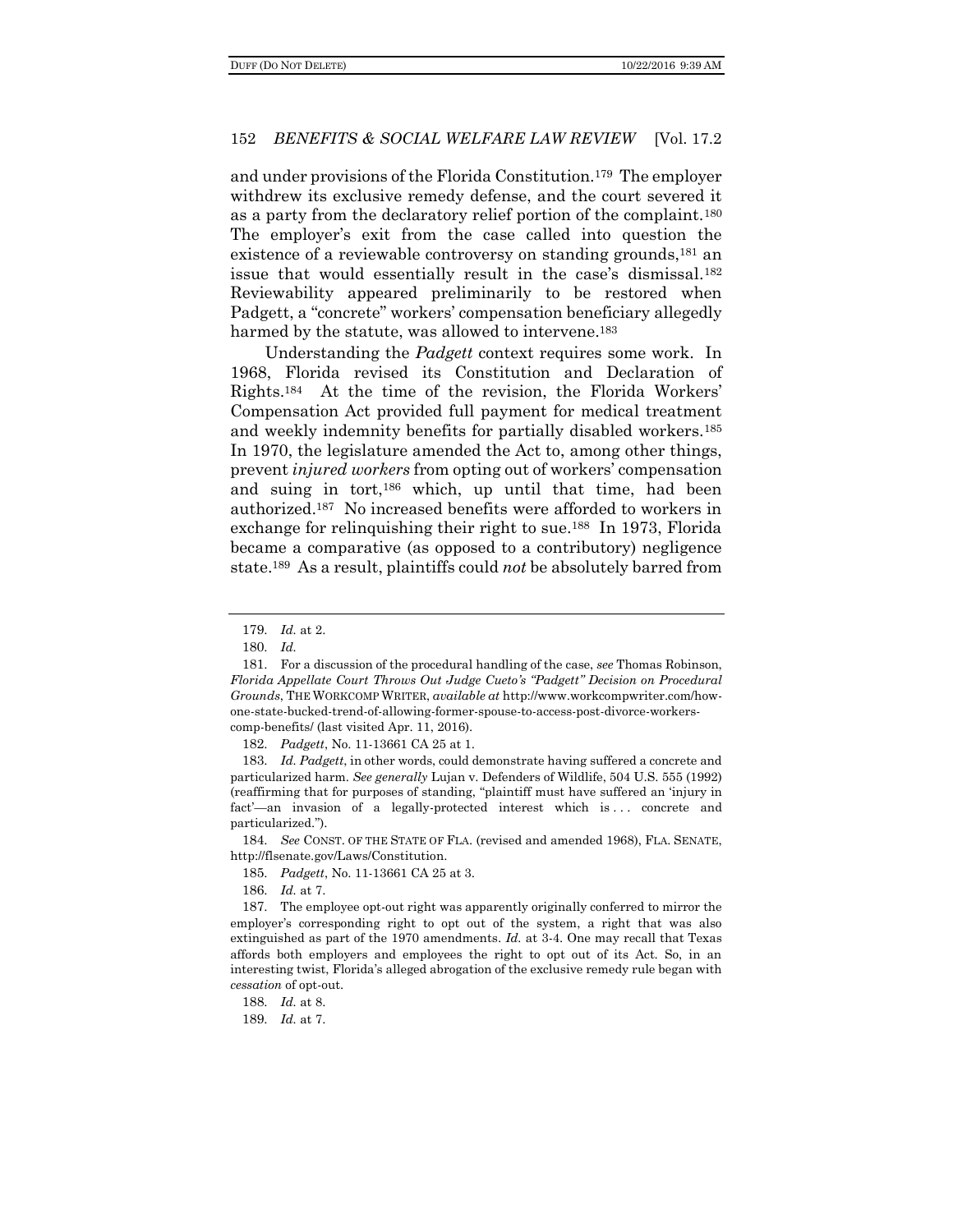receiving a tort remedy if they "in any appreciable way contributed to the proximate cause of the injury."190 Accordingly, stripping workers of the right to sue became a different proposition under tort law, because tort plaintiffs had become eligible to recover damages on a comparative negligence theory, making recovery more likely than it had been in 1970.191 In 2000, the Florida legislature suspended injured workers' entitlement to partial incapacity indemnity benefits.192 The Act, as amended in 2003,<sup>193</sup> required—for the first time—that injured workers pay a portion of medical treatment costs related to their work-related injuries once these workers reached "maximum medical improvement."<sup>194</sup>

Given these developments, the trial court in *Padgett* concluded that the *quid pro quo* of tort for workers' compensation was no longer adequate.<sup>195</sup> The court opined that partial incapacity attributable to an employer's negligence in causing a work-related injury would have been fully compensable in negligence prior to the creation of the workers' compensation remedy, as would medical treatment made necessary by such tortious conduct.196 Further, the exclusive remedy rule reduced

194. "Notwithstanding any other provision of this chapter, following overall maximum medical improvements from an injury compensable under this chapter, the employee is obligated to pay a copayment of \$10 per visit for medical services. The copayment shall not apply to emergency care provided to the employee." *Id.* For a definition of "Maximum Medical Improvement," *see infra* note 214, § 560.

195. *Padgett*, No. 11-13661 CA 25 at 19-20.

196. *Id.* at 3, 8. Of course, this assumes that the work-related injury was not an accident. What workers undeniably get from workers' compensation is compensation for accidents—a remedy that would not be available in a fault-based regime like

<sup>190</sup>. German-American Lumber Co. v. Hannah, 53 So. 516, 517 (Fla. 1910).

<sup>191</sup>. Contributory negligence automatically shuts off the plaintiff who is also negligent in connection with a harm, while comparative negligence allows for the possibility of tort recovery even where the plaintiff is also negligent. *See* Bradley v. Appalachian Power Co., 256 S.E.2d 87, 882-83 (W.Va. 1979).

<sup>192</sup>. *Padgett*, No. 11-13661 CA 25 at 8. Under many workers' compensation statutes an injured worker would be entitled to both a scheduled benefit as a statutory remuneration for the injury to a listed body part or member, and a partial benefit based in some manner on a loss of earning capacity as reflected by the difference between the worker's pre-injury wage and post-injury earning capacity. *See* OKLA. STAT. ANN. tit.  $85A$ ,  $\S 203(B) (2015)$  (discussing partial benefit designs). Professor John Burton, the leading American academic commentator on workers' compensation law, testified by deposition in *Padgett*. According to Professor Burton, as of the date of his testimony there was no other state in the country that had *completely* eliminated workers' compensation wage loss benefits for employees who had suffered a partial (as opposed to a total) loss of work-related earning capacity. *Padgett*, No. 11-13661 CA 25 at 4.

<sup>193</sup>. FLA. STAT. ANN. § 440.13(14)(c) (West 2012).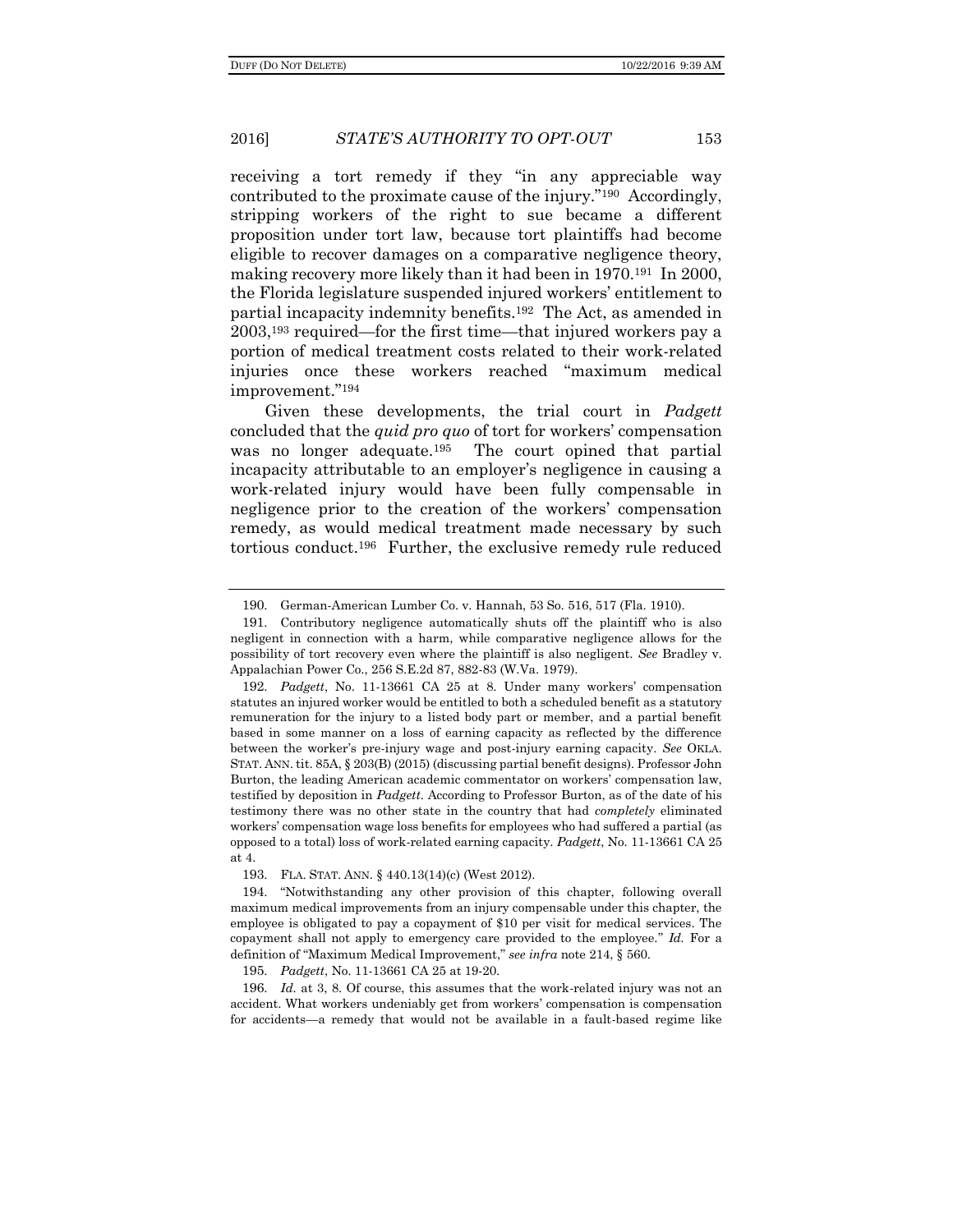aggregate liability for employers,<sup>197</sup> but because of the reduction in workers' compensation benefits there was no longer a truly correlative benefit for workers.198 Thus, the nature of the *quid pro quo* changed.199 The court appeared to have accepted the argument that workers were forced to give up more to participate in the workers' compensation system than had been the case prior to 1970 as a result of losing the right to sue.  $200$ 

The unified narrative from *Padgett* provides that, at the time of the creation of the Florida exclusive remedy rule in 1935,<sup>201</sup> workers were arguably satisfied with the *quid pro quo* because of the toll that the affirmative defense of contributory negligence took on common law negligence suits.<sup>202</sup> However, Florida's replacement of contributory negligence with comparative negligence<sup>203</sup> meant that, if negligence could be established, workers were much more likely to enjoy some recovery in tort. To the extent recovery would exceed the typical workers' compensation remedy of two-thirds of the average weekly wage at the time of the injury,<sup>204</sup> workers would prefer the negligence recovery. Furthermore, a worker partially incapacitated or disabled and suffering only a partial wage loss as a result of her employer's negligence might be entitled to complete recovery of that wage loss in tort,<sup>205</sup> but not in workers' compensation.<sup>206</sup> Similarly, an injured worker might be able to achieve in tort complete recovery for medical expenses related to a work injury,<sup>207</sup> while under the present workers' compensation system in Florida there is a chance for less-than-full recovery for medical treatment required by a work-related injury.208 The legal baseline inherent in the *quid pro quo* has changed. The rhetorical question posed is whether a hypothetical worker in the "original position" during the inception of workers' compensation would agree to this

208. *Id.* at 4, 8.

negligence.

<sup>197</sup>. *Id.* at 4.

<sup>198</sup>. *Id.*

<sup>199</sup>. *Id.* at 16, 18.

<sup>200</sup>. *See id.* at 18 (explaining that after losing option of tort litigation, employees no longer have right to sue for injuries).

<sup>201</sup>. *Id.* at 6.

<sup>202</sup>. *Id.* at 12.

<sup>203</sup>. Hoffman v. Jones, 280 So.2d 431, 436-37 (Fla. 1973).

<sup>204</sup>. FLA. STAT. ANN. § 440.15(1)(a), (2)(a), (4)(a) (West 2012).

<sup>205</sup>. *Padgett*, at 16.

<sup>206</sup>. *Id.*

<sup>207</sup>. *Id.* at 4.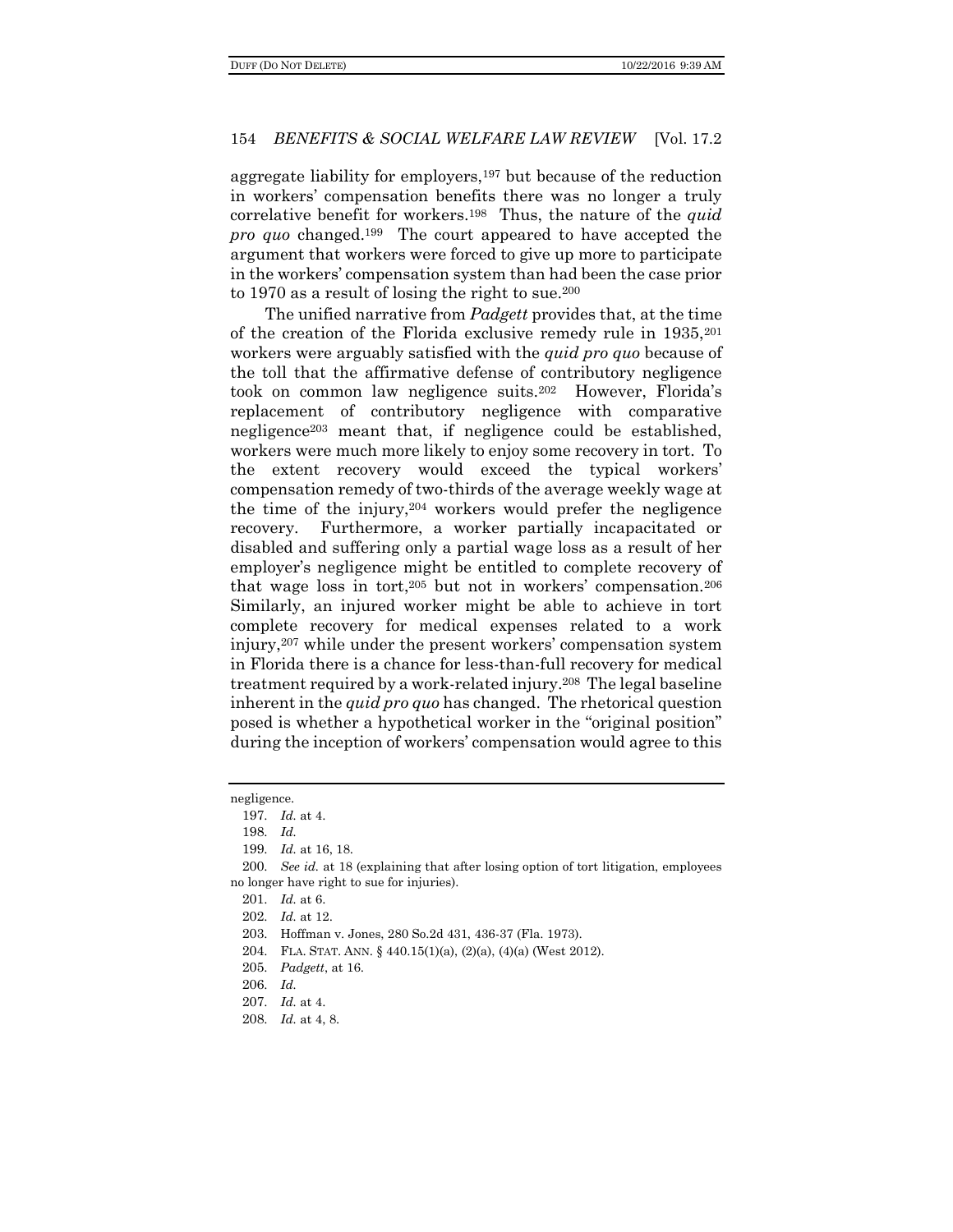version of the grand bargain.209 The argument might continue that the absence of worker premiums for changes in tort law amounted to a windfall for employers.210 Under these circumstances, maintaining the exclusive remedy rule is no longer supportable.<sup>211</sup>

Florida courts faced similar arguments in recent years, but in slightly different contexts. For example, in *Westphal v. City of St. Petersburg*, <sup>212</sup> a Florida appellate court was faced with an interpretation of the Florida Workers' Compensation Act that effectively left certain classification of totally incapacitated workers without any remedy for workplace injury.213 In *Westphal*, workers with temporary total disability for the maximum statutory period for entitlement to benefits had not yet been found to have reached maximum medical improvement<sup>214</sup>—a condition precedent for transitioning from temporary to *permanent* benefits.215 Thus, their entitlement to workers' compensation benefits simply expired, even though they continued to be totally disabled as a factual matter.216 Accordingly, an uncompensated "gap" was created between the time of the temporary total disability expiration and the point at which they were eventually able to reestablish entitlement to total permanent benefits.<sup>217</sup> While the court did not explicitly discuss *quid pro quo*, it did observe that:

[A]n interpretation that would create a potential gap in disability benefits could result in an uncorrectable error. If the claim is denied because the disabled worker may still improve and it turns out later that he or she does not improve, the logical inference would be that the worker had, in fact, reached maximum medical improvement earlier. Yet there is nothing in the law that would enable the worker to recover the disability benefits he or she should have been

- 212. 122 So. 3d 440 (Fla. Dist. Ct. App. 2013).
- 213. *Id.* at 444.

215. *Id.*

216. Westphal v. City of St. Petersburg, 122 So. 3d 440, 443 (Fla. Dist. Ct. App. 2013).

217. *Id.* at 446.

<sup>209</sup>. *Id.* at 7.

<sup>210</sup>. *Id.* at 3-4.

<sup>211</sup>. *Id.* at 19-20.

<sup>214</sup>. Maximum medical improvement "is the point at which the employee's injury will not materially improve with additional rest or treatment." 100 C.J.S. *Workers' Compensation* § 650 (2013).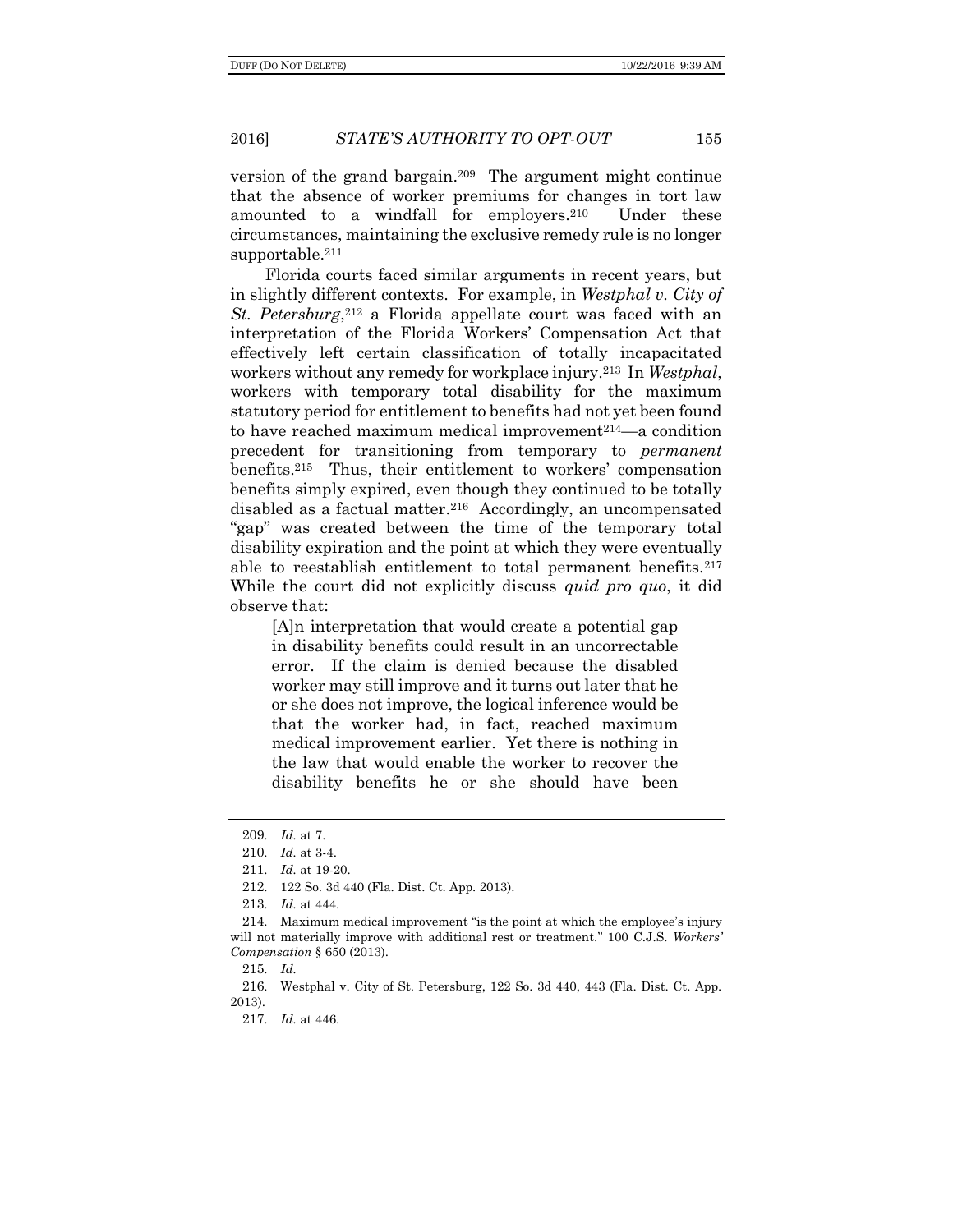receiving in the meantime. It is reasonable to conclude that, if the Legislature had intended to create a gap in the payment of disability benefits, it would have at least provided a remedy for the recovery of lost benefits if it could be shown later that the claimant was actually at maximum medical improvement all along and should have been receiving those benefits. . . . [W]e have never before been confronted with a constitutional challenge to the statutes in question. Such a question was not presented . . . in any other previous case presented to the court. It is safe to say that the prospect of declaring the statute unconstitutional put the issue in an entirely new light.<sup>218</sup>

The strong implication was that workers left with no recovery might have a basis for a constitutional challenge premised on the lack of any remedy for injury.219 In *Padgett*, the trial court relied heavily on the Florida Supreme Court's opinion in *Martinez v. Scanlan*. <sup>220</sup> There, the court rejected a *quid pro quo* argument raised by Scanlan, who had challenged the 1990 workers' compensation statutory amendments on a variety of theories.<sup>221</sup> With respect to a challenge premised on breach of *quid pro quo*, the court said:

Although chapter 90-201 undoubtedly reduces benefits to eligible workers, the workers' compensation law remains a reasonable alternative to tort litigation. It continues to provide injured workers with full medical care and wage-loss payments for total or partial disability regardless of fault and without the delay and uncertainty of tort litigation. Furthermore, while there are situations where an

Westphal v. City of St. Petersburg, No. SC13-1930 (Fla. June 9, 2016).

220. 582 So. 2d 1167 (Fla. 1991).

221. Martinez v. Scanlon, 582 So. 2d 1167, 1170-73 (Fla. 1991).

<sup>218</sup>. *Id.* at 447-48.

<sup>219</sup>. *Westphal* was recently reviewed by the Florida Supreme Court, which held that:

<sup>[</sup>Section 440.15(2)(a)] of the workers' compensation statute is unconstitutional under article I, section 21, of the Florida Constitution, as a denial of the right of access to courts, because it deprives an injured worker of disability benefits under these circumstances for an indefinite amount of time—thereby creating a system of redress that no longer functions as a reasonable alternative to tort litigation.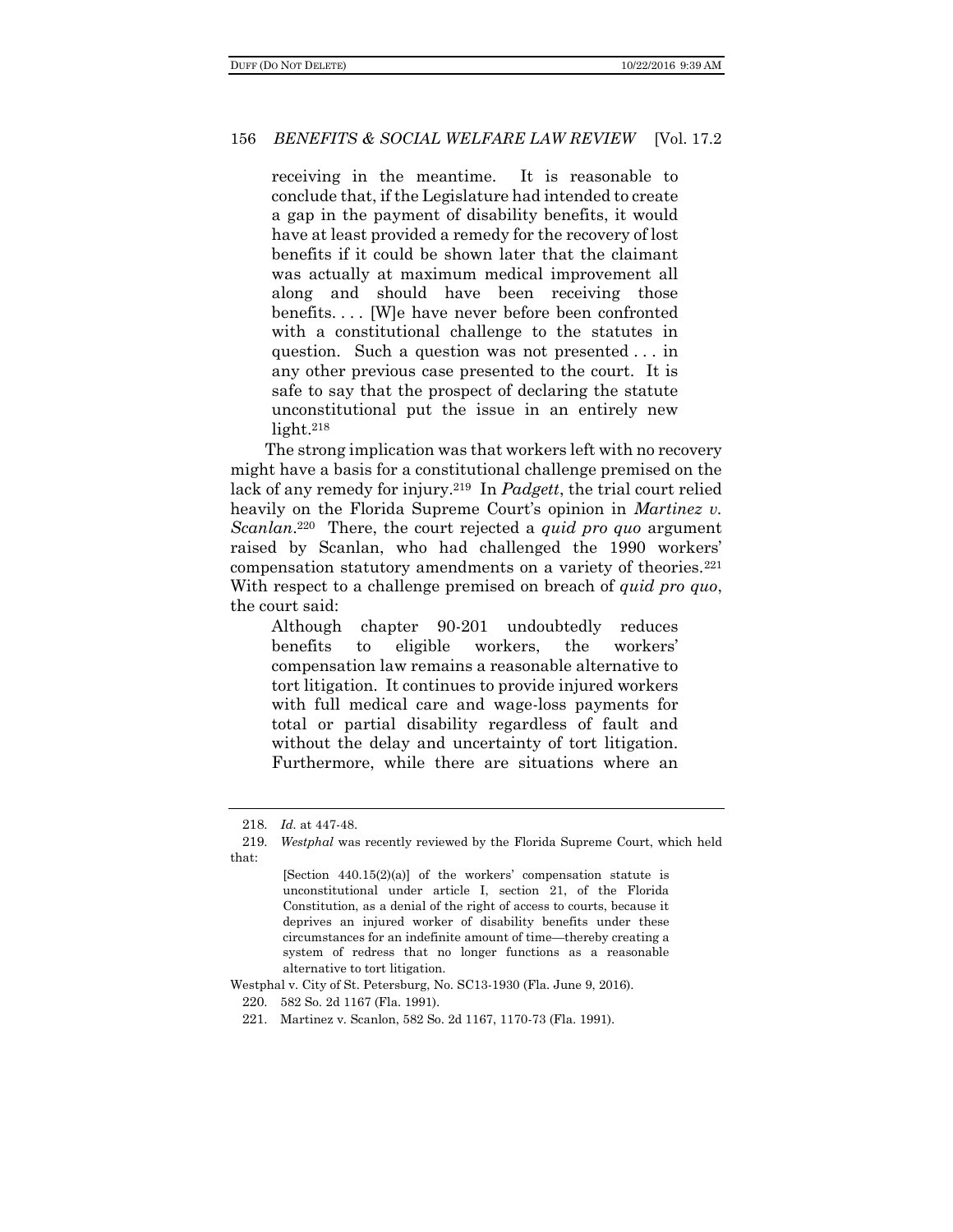employee would be eligible for benefits under the pre-1990 workers' compensation law and now, as a result of chapter 90-201, is no longer eligible, that employee is not without a remedy. There still may remain the viable alternative of tort litigation in these instances. As to this attack, the statute passes constitutional muster.<sup>222</sup>

With respect to the language in *Martinez* (contentions that the trial judge accepted), the plaintiff and *Padgett* argued that recent developments had undercut *Martinez's* rationale as to workers' compensation as a reasonable alternative to tort litigation.<sup>223</sup> After 2003, workers' compensation in Florida no longer provided injured workers with full medical care in some cases, or with any wage loss compensation for partial disability.<sup>224</sup> The plaintiff next argued that, in light of the benefit reductions, injured workers are now authorized to proceed in tort.225 The important conceptual point made in *Padgett*, a point that was established implicitly by *Martinez*, is that the level and duration of benefits could be subject to scrutiny for adequacy to ensure the statute continued to pass constitutional muster under the Florida Constitution.<sup>226</sup> *Martinez* essentially opened the door for *Padgett* and for future cases premised on continued benefit adequacy.

The Florida incremental erosion cases are driven by the unique history and structure of the Florida Constitution. A number of states possess constitutions containing language requiring "open courts,"<sup>227</sup> and Florida is no exception. Article I, Section 21 of the Florida Constitution states that "[t]he courts shall be open to every person for redress of any injury, and justice shall be administered without sale, denial or delay."<sup>228</sup> This language may suggest that there must be at least some substantive remedy for injury, and cases such as *Westphal*, raising scenarios in which workers might be left with no remedy,<sup>229</sup> become problematic under such an interpretation. However, not every state with an open courts provision has read

<sup>222</sup>. *Id.* at 1171-72.

<sup>223</sup>. *Padgett* at 16.

<sup>224</sup>. *Id.*

<sup>225</sup>. *Id.* at 4.

<sup>226</sup>. *Padgett* at 16.

<sup>227</sup>. *See infra* Part IV.

<sup>228</sup>. FLA. STAT. ANN., CONST., art. 1, § 21 (West 1970).

<sup>229</sup>. Westphal v. City of St. Petersburg, 122 So. 3d at 448.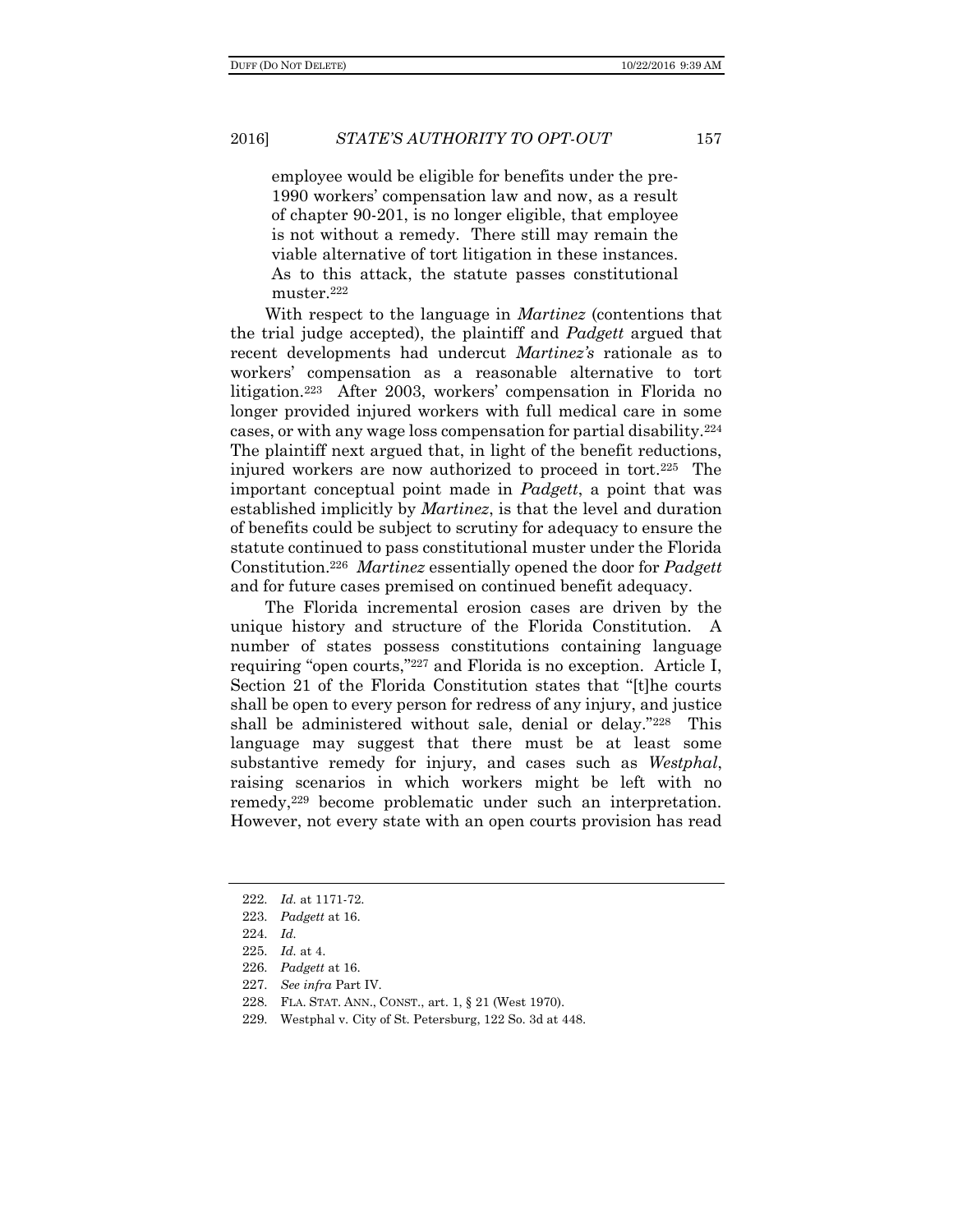a substantive right to a remedy into the provision.<sup>230</sup>

A second potent, anti-erosional feature of Florida law was showcased in *Kluger v. White*. <sup>231</sup> There, the Florida Supreme Court considered a law providing that tort actions in connection with automobile accidents were completely abolished where a putative plaintiff carried automobile insurance or where a plaintiff without insurance suffered damages of less than \$550.<sup>232</sup> In *Kluger*, because the fair market value of the plaintiff's damaged automobile was \$250, she could receive no more than that amount under Florida law.233 Because she also carried no insurance, the plaintiff was effectively without a remedy for damages.234 The court held that this abolishment of the remedy violated the Florida open courts provision.235 In support of its conclusion, the court first noted that it "ha[d] never before specifically spoken to the issue of whether or not the constitutional guarantee of a 'redress of any injury' . . . bars the statutory abolition of an existing remedy without providing an alternative protection to the injured party."<sup>236</sup> Noting that Florida's Declaration of Human Rights had previously been found binding on the legislature,  $237$ the court recited the following language from the *Corpus Juris Secundum*:

A constitutional provision insuring a certain remedy for all injuries or wrongs does not command continuation of a specific statutory remedy. However, in a jurisdiction wherein the constitutional guaranty applies to the legislature as well as to the judiciary . . . it has been held that the guaranty precludes the repeal of a statute allowing a remedy where the statute was in force at the time of the adoption of the Constitution. Furthermore . . . the guaranty also prevents, in some jurisdictions, the total abolition of a common-law remedy.<sup>238</sup>

Because the right to a tort recovery for the type of automobile accident suffered by the plaintiff existed prior to the adoption of

<sup>230</sup>. *See infra* Part IV. A.

<sup>231</sup>. 281 So. 2d 1 (Fla. 1973).

<sup>232</sup>. *Id.* at 2.

<sup>233</sup>. *Id.* at 2-3.

<sup>234</sup>. *Id.* at 3.

<sup>235</sup>. For text of the provision, *see* FLA. STAT. ANN., CONST., art. 1, § 21 (West 1970).

<sup>236</sup>. *Kluger*, 281 So. 2d at 3 (internal citation omitted).

<sup>237</sup>. *Id.*at 4.

<sup>238</sup>. *Id.* at 3-4 (citing 16A C.J.S. *Constitutional Law* § 710, 1218-19 (1956)).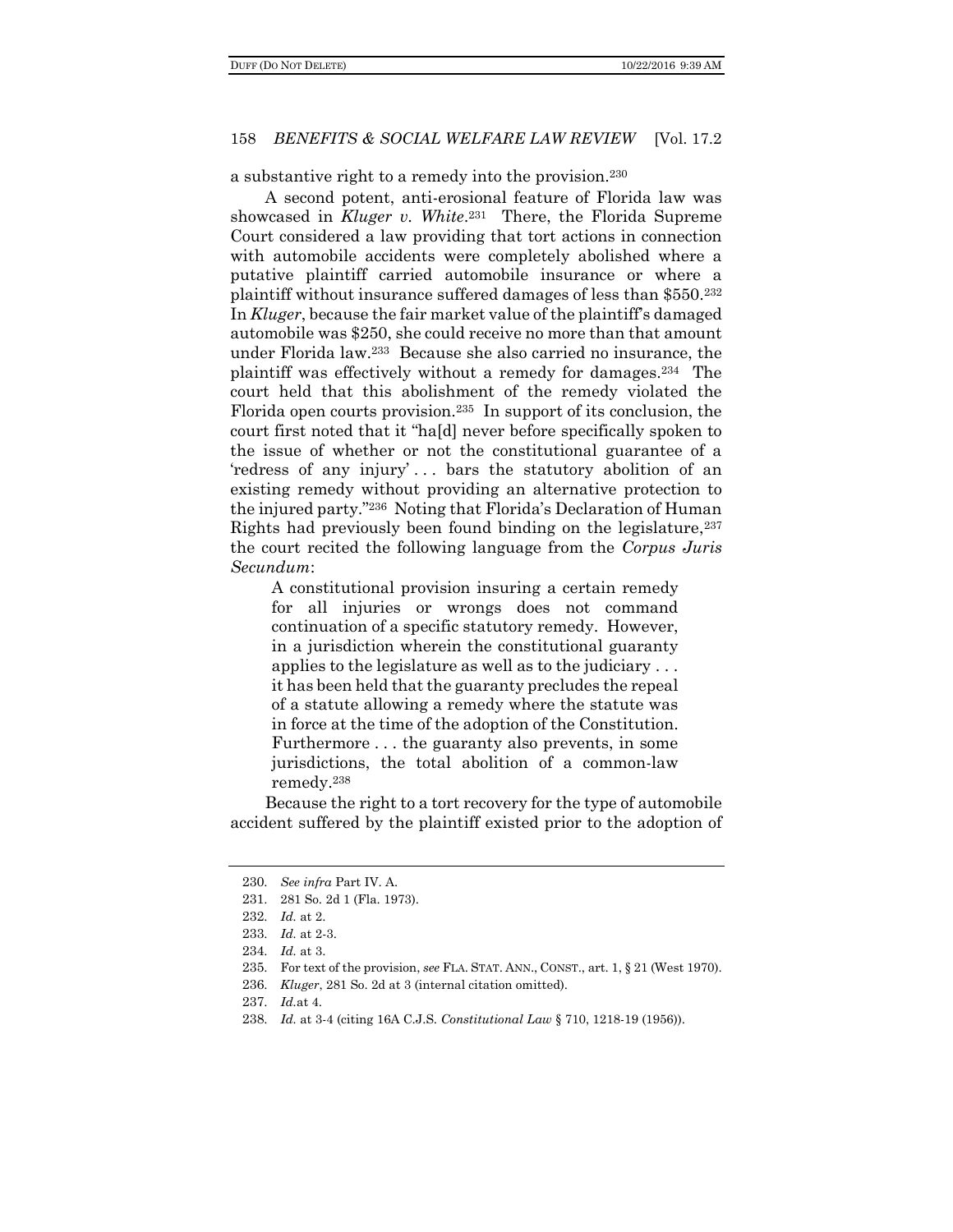the 1968 iteration of the Florida Constitution,<sup>239</sup> the court deemed it "essential . . . that this Court consider whether or not the Legislature is, in fact, empowered to abolish a common law and statutory right of action without providing an adequate alternative."240 The court then went on to announce principles that are germane to the workers' compensation discussion:

Upon careful consideration of the requirements of society, and the ever-evolving character of the law, we cannot adopt a complete prohibition against such legislative change. Nor can we adopt a view which would allow the Legislature to destroy a traditional and long-standing cause of action upon mere legislative whim, or when an alternative approach is available. . . . We hold, therefore, that where a right of access to the courts for redress for a particular injury has been provided by statutory law predating the adoption of the Declaration of Rights of the Constitution of the State of Florida, or where such right has become a part of the common law of the State . . . the Legislature is without power to abolish such a right without providing a reasonable alternative to protect the rights of the people of the State to redress for injuries, unless the Legislature can show an overpowering public necessity for the abolishment of such right, and no alternative method of meeting such public necessity can be shown.<sup>241</sup>

Thus, as the argument goes in *Padgett*, because the workers' compensation *quid pro quo* pre-dated the 1968 constitution, the court must "not allow the Legislature to destroy a traditional and long-standing cause of action upon mere legislative whim, or when an alternative approach is available."<sup>242</sup> Further, workers' compensation may not be abolished "unless the Legislature can show an overpowering public necessity for the abolishment of such right, and no alternative method for meeting such public necessity can be shown."243 The rejoinder to the argument is that an amendment to the workers' compensation statute is not an abolishment. However, this begs the question of how far a statute can be amended before it ceases to retain its essential character.

243. *Id.*

<sup>239</sup>. *Id.* at 4.

<sup>240</sup>. *Id.*

<sup>241</sup>. *Id.*

<sup>242</sup>. *Id.*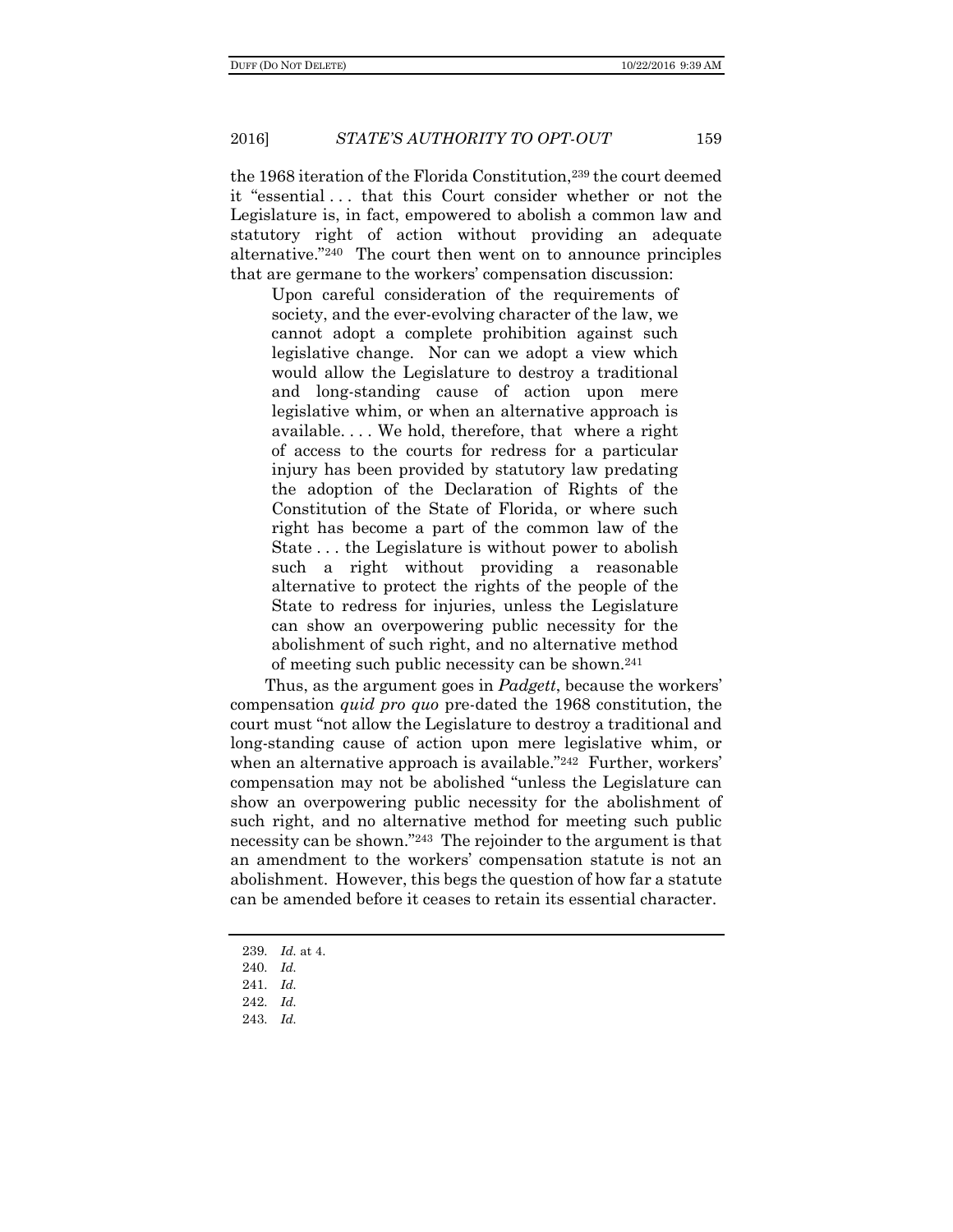The peculiar character of Florida's constitution, therefore, makes it uniquely possible to argue that workers' compensation benefits—as a substitute for a longstanding tort remedy—may not be abolished without providing a reasonable alternative absent an "overpowering public necessity."244 Other state courts may of course be less inclined to place their thumbs on the scale of "reasonable" alternatives when interpreting legislative modifications of workers' compensation statutes.<sup>245</sup>

# *D. CONCLUDING THOUGHTS ON STATE-SPECIFIC CONTEXTS*

Whether authorizing opt-out, as in Texas and Oklahoma,  $246$ or enacting incremental-erosional changes in medical and permanent partial incapacity benefits, as in Florida,<sup>247</sup> states can anticipate pushback by plaintiffs to workers' compensation benefit reduction. Because of the multijurisdictional character of workers' compensation law, both statutory modification and opposition to change can take on a peculiarly local character, as they have in the three states discussed in this Part. Nevertheless, workers' compensation law, despite being formally multi-state in character, was originally instituted as a sweeping national phenomenon.

Between 1910 and 1920, forty-three states enacted workers' compensation statutes,<sup>248</sup> a rate of implementation that would be the envy of many *federal* statutes.249 With current total national workers' compensation expenditures at just under 60 billion dollars per year,<sup>250</sup> plaintiffs and defendants in various statutes possess large incentives both to oppose and to support modifications to workers' compensation law, and, in accordance with history, to move quickly. The remainder of this article sketches the probable contours of legal argument surrounding proposed changes to traditional workers' compensation statutes, premised on both state and federal constitutional law. These arguments—which apply equally in other tort reform contexts will likely test the limits of legislative hegemony in the realm of

<sup>244</sup>. *Id.*

<sup>245</sup>. *See infra* Part IV.

<sup>246</sup>. *See supra* Part III. A., B.

<sup>247</sup>. *See* supra Part III. C.

<sup>248</sup>. FISHBACK & KANTOR, A PRELUDE, *supra* note 56, at 103-04.

<sup>249</sup>. *Id.* at 93-94, 100-01.

<sup>250</sup>. *See 2016 Liberty Mutual Workplace Safety Index, supra* note 79.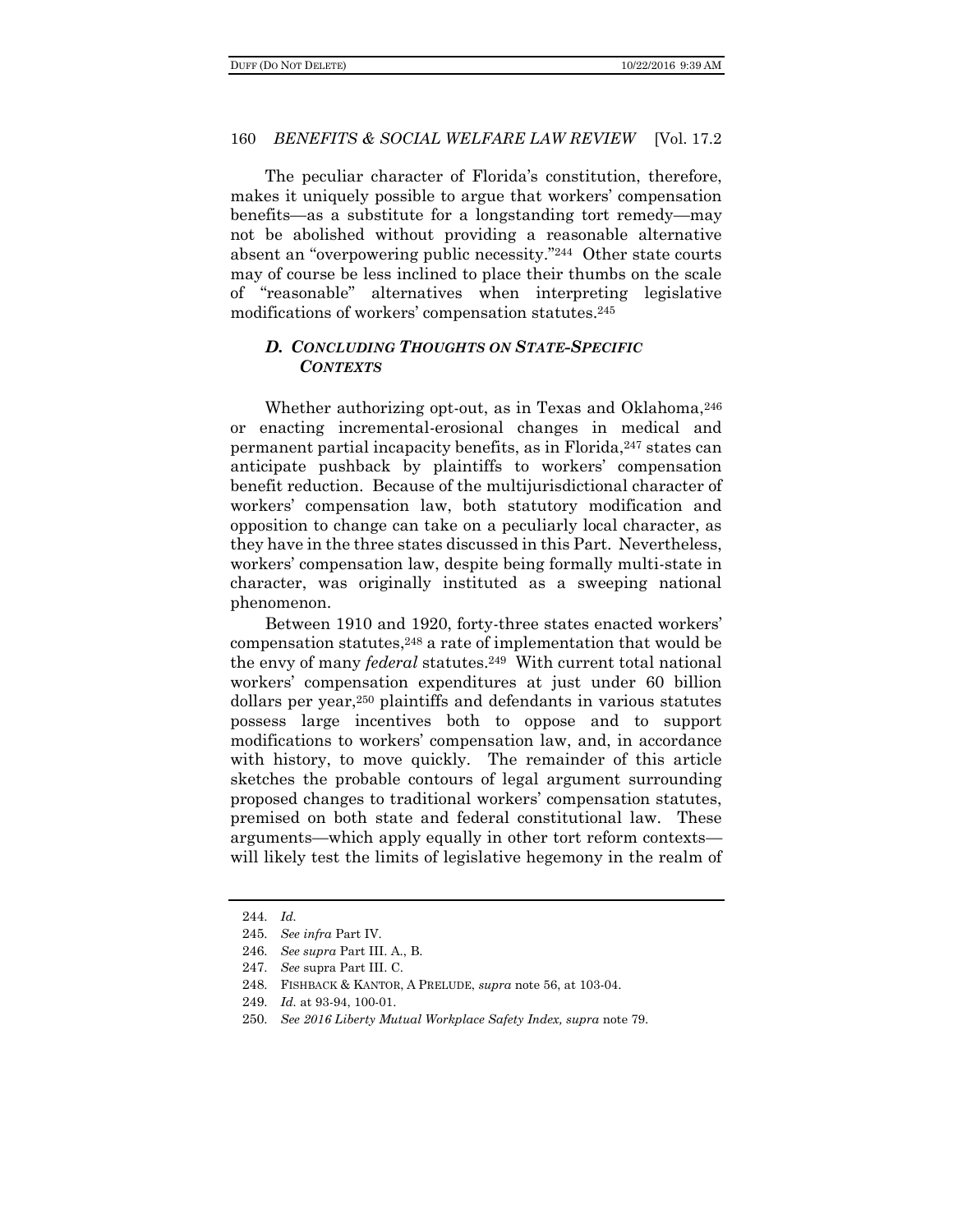2016] *STATE'S AUTHORITY TO OPT-OUT* 161

personal injury rights and remedies, and plaintiffs will seek to develop a framework of "rights" which may not be dispossessed lightly.251 Part IV, *infra*, discusses state constitutional theories germane to the restraint of state legislatures seeking to reform personal injury law.

#### **IV. STATE RESTRAINT: OPEN COURTS, RIGHT TO A REMEDY,** *QUID PRO QUO*

Challenges to significant changes in workers' compensation law are akin to even broader challenges to tort reform seeking to reduce plaintiff remedies. Because workers' compensation was the personal injury substitute for tort,<sup>252</sup> significant incursions on workers' compensation should be seen in the same way as interference with tort. Assuming a court were to accept this premise, the next question centers on the importance of the tort right, or, of a right to remedy for personal injury generally.

The underlying question is whether a right to a remedy for personal injury—whether in tort or workers' compensation—is of more than ordinary importance and whether that right's diminution by a legislature is sufficient to generate heightened judicial scrutiny. Arguments that a right to a remedy for personal injury should be treated as possessing such importance has received vague support at the federal level.<sup>253</sup> At the state level, however, plaintiffs have occasionally made headway by arguing that significant reduction or elimination of injury damages should be evaluated by the judiciary with heightened scrutiny because the rights in question are at least important under a state's constitution.254 One variation of the argument is that benefit

254. *See* Carson v. Maurer, 424 A.2d 825, 840 (N.H. 1980) (citing Briscoe Co. v. Rutgers, 327 A.2d 687, 690 (N.J. 1974), *and* Hunter v. North Mason Sch. Dist., 539

<sup>251</sup>. Goldberg, *supra* note 33, at 626 ("The law of redress is basic to our conception of liberal-constitutional government, and was built into the fabric of our legal system.").

<sup>252</sup>. FISHBACK & KANTOR, A PRELUDE, *supra* note 56, at 4.

<sup>253</sup>. *Compare* New York C.R. Co. v. White, 243 U.S. 188, 197 (1917) ("[T]he whole common-law doctrine of employer's liability for negligence . . . is based upon fictions, and is inapplicable to modern conditions of employment."), *with* Duke *Power* Co. v. Carolina Envtl. Study Grp., 438 U.S. 59, 87-88 (1978) (rejecting tort-based challenge to preemption under the Price-Anderson Act, repeating maxim that no one has a vested right in a rule of common law), *and* Morris v. Savoy, 576 N.W.2d 765, 770 (Ohio 1991) ("[T]he statute must be upheld if there exists any conceivable set of facts under which the classification rationally furthered a legitimate legislative objective."). *See also infra* Part IV. C. (further discussing the holding in *Morris*), *and infra* Part V. A. (discussing that *Duke Power* endorsed heightened judicial scrutiny of tort modifications, while denying it was doing so).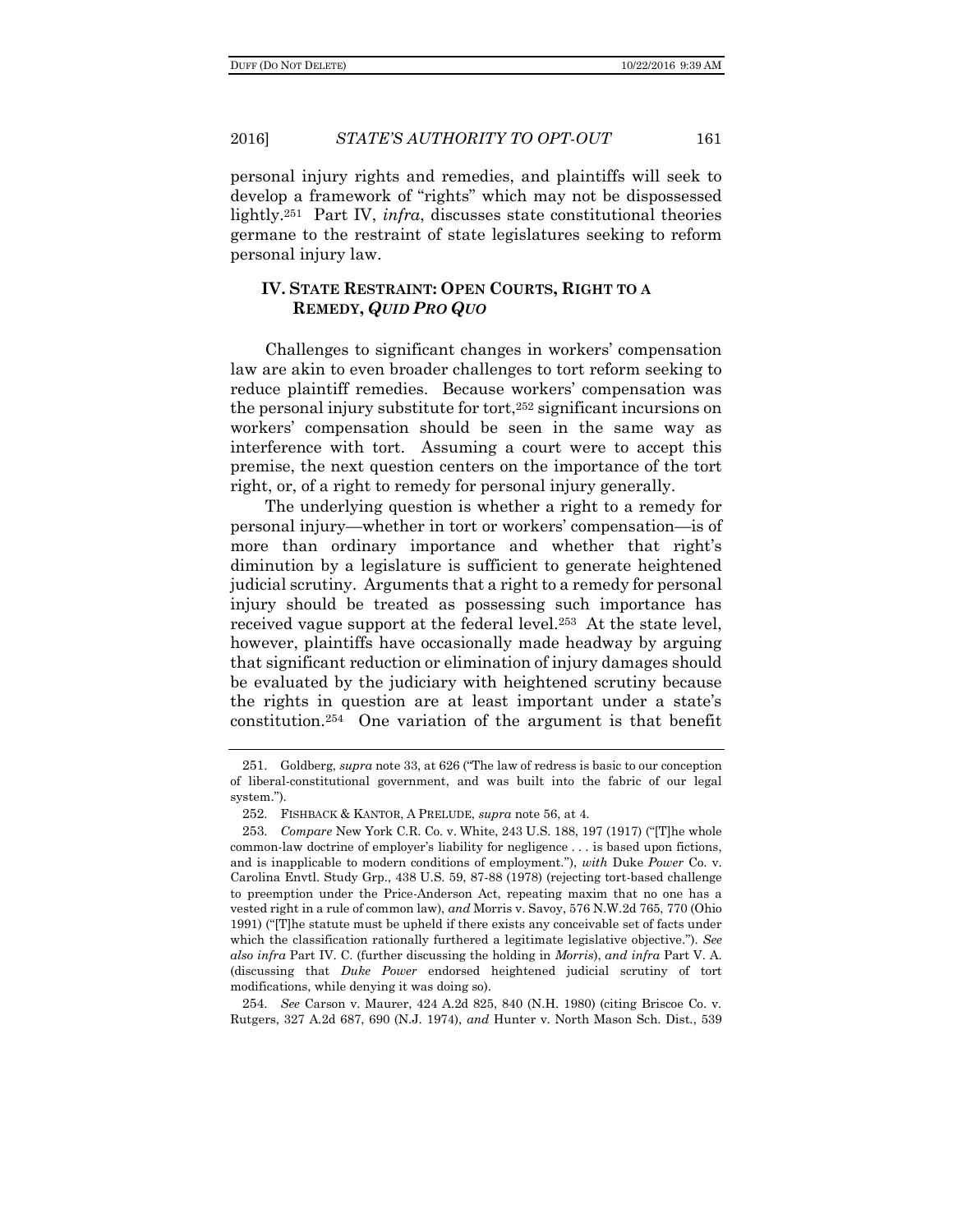reductions result in inadequate or unreasonably low compensation,<sup>255</sup> effecting a breach in the original "grand bargain" or *quid pro quo* in which workers surrendered their tort rights for reasonable alternative compensation.256 Another variation of state constitutional argument centers on "right to a remedy" provisions.257 As will be discussed in more detail below,<sup>258</sup> *quid pro quo* and "right to a remedy" theories are closely related. Implicit in the concept of *quid pro quo* is the idea that it would be impermissible to extinguish one right of the involved kind without replacing it with another similar right because the original right was important.<sup>259</sup>

Of course, plaintiffs have challenged limitations on tort remedies on several other state constitutional theories, including the denial of the right to a jury trial, $260$  and under provisions that prohibit special legislation<sup>261</sup> and require separation of governmental powers.262 This Article addresses each of these theories, but will focus on challenges centered on right to a remedy and open courts, the *quid pro quo* category of due process, and state constitutional equal protection.

### *A. RIGHT TO A REMEDY AND OPEN COURTS*

"Right to a remedy" language is often located in the "open courts" provision of state constitutions<sup>263</sup> and has sometimes been interpreted as ensuring a substantive remedy to litigants, rather than merely guaranteeing that courthouse doors will remain open to citizens.264 Right to a remedy and open court provisions have

- 260. Goldberg, *supra* note 33, at 527 n.5.
- 261. *Id.*

P.2d 845, 848 (Wash. 1975)); *see also infra* Part IV. C.

<sup>255</sup>. FISHBACK & KANTOR, A PRELUDE, *supra* note 56, at 64.

<sup>256</sup>. *Padgett* at 19-20. It is a question for another day whether workers in any meaningful sense ever bargained; early twentieth century unions were involved in the discussion, but I am not convinced that sufficiently large blocks of workers negotiated for the eventful bargain. FISHBACK & KANTOR, A PRELUDE, *supra* note 56, at 64-67.

<sup>257</sup>. Thomas R. Phillips, *The Constitutional Right to a Remedy*, 78 N.Y.U. L. REV. 1309, 1310 (2003) (speech delivered by Chief Justice of the Supreme Court of Texas "on February 28, 2002 for the annual Justice William J. Brennan Lecture on State Courts and Social Justice at New York School of Law.").

<sup>258</sup>. *See infra* Part IV. A.

<sup>259</sup>. Phillips, *supra* note 257, at 1335.

<sup>262</sup>. *Id.*

<sup>263</sup>. Phillips, *supra* note 257, at 1311.

<sup>264</sup>. *Id.* at 1310.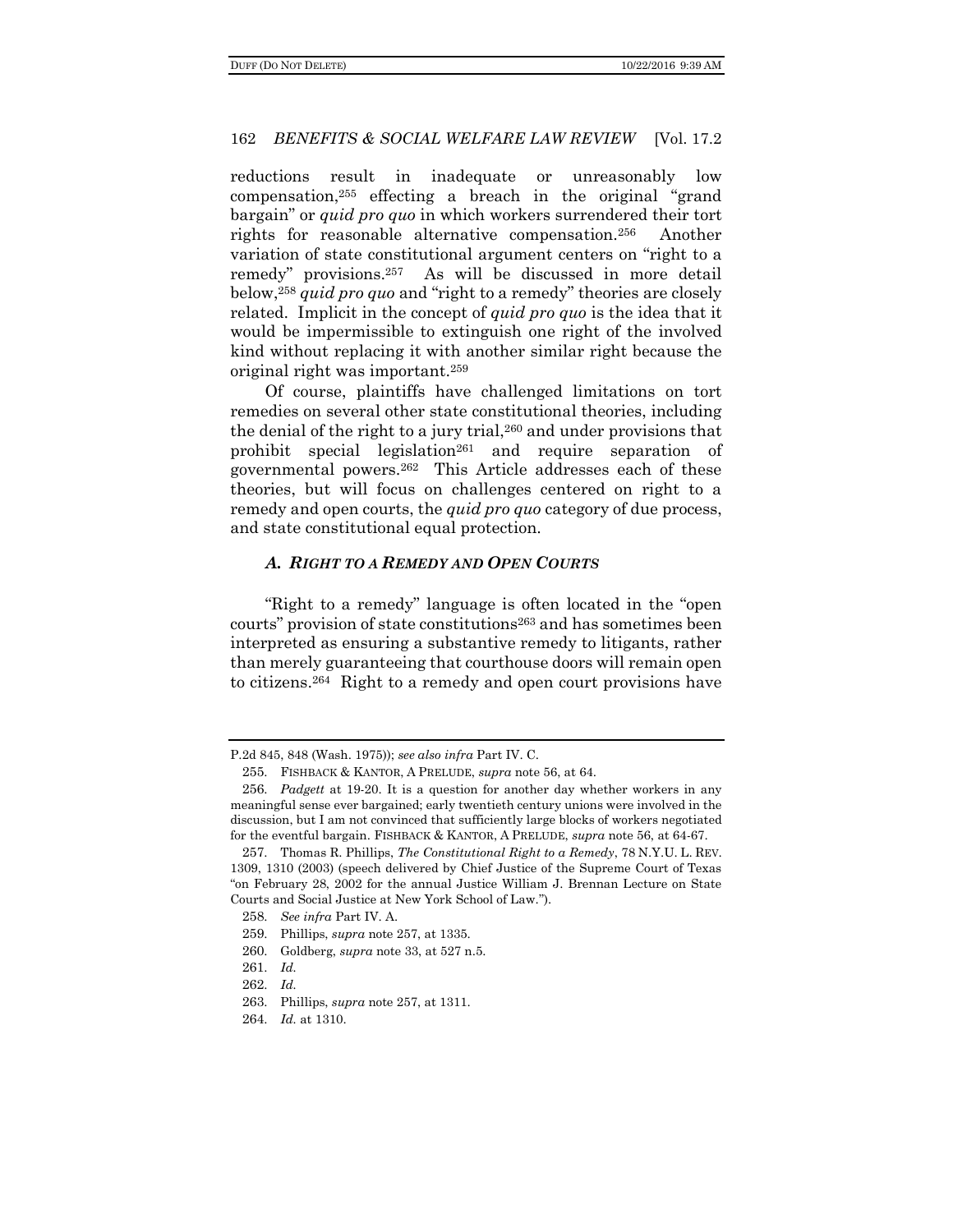2016] *STATE'S AUTHORITY TO OPT-OUT* 163

ancient roots in the Magna Carta.265 The current right to a remedy and open courts provision in the Pennsylvania Constitution, for example, is a remnant of the ancient language:

All courts shall be open; and every man for an injury done him in his lands, goods, person or reputation shall have remedy by due course of law, and right and justice administered without sale, denial or delay.<sup>266</sup> The ancient language itself read:

[E]very subject of this realme, for injury done to him . . . by any other subject . . . without exception, may take his remedy by the course of the law, and have justice, and right for the injury done to him, freely without sale, fully without any denial, and speedily without delay.<sup>267</sup>

Some state courts have concluded, primarily in the context of litigation over tort or medical malpractice reform,<sup>268</sup> that the right to remedy and open courts language in their constitutions means that citizens should have a right to an adequate substantive remedy.269 Some open courts provisions explicitly include the phrase "right to a remedy,"<sup>270</sup> but there are also variations to this language.<sup>271</sup> As already noted,<sup>272</sup> Florida's courts have decided that Florida's open courts provision establishes a doctrine of *quid pro quo*, a requirement that "vested" rights may not be modified

268. Phillips, *supra* note 261, at 1332-34.

269. *See, e.g.*, Condemarin v. University Hosp., 775 P.2d 348, 365 (Utah 1989) (concluding that arbitrary limit on tort damages awarded by juries impinged on both the right to a remedy and right to a jury trial because it was the historic province of the jury to award damages).

271.

[There are] 27 state constitutions that require courts to be open, 36 that require justice to be administered promptly, 27 that require justice to be administered without purchase or sale, 34 that require justice to be granted completely and/or without denial, and 11 that require justice to be delivered freely. Additionally, 35 sates provide a right to a remedy, of which 21 require the remedy to be by due process or due course of law.

*Id.* at n.5 (citing 1 JENNIFER FRIESEN, STATE CONSTITUTIONAL LAW: LITIGATING INDIVIDUAL RIGHTS, CLAIMS, AND DEFENSES app. 6 at 6-65 to 6-67 (3d ed. 2000)).

<sup>265</sup>. *Id.* Or perhaps in one of its "restatements" by Sir Edward Coke in the Institutes. *Id.* at 1311.

<sup>266</sup>. ART. 1 PA. STAT. AND CONS. STAT. ANN. § 11 (West 2011).

<sup>267</sup>. Ned Miltenberg, *The Revolutionary 'Right to a Remedy,'* 34 TRIAL 48, 49 (Mar. 1998) (quoting Edward Coke, THE SECOND PART OF THE INSTITUTES OF THE LAWS OF England A6, 55-56 (E&R Brooke ed. 1797)).

<sup>270</sup>. Phillips, *supra* note 257, at 1310.

<sup>272</sup>. *See supra* Part III. C.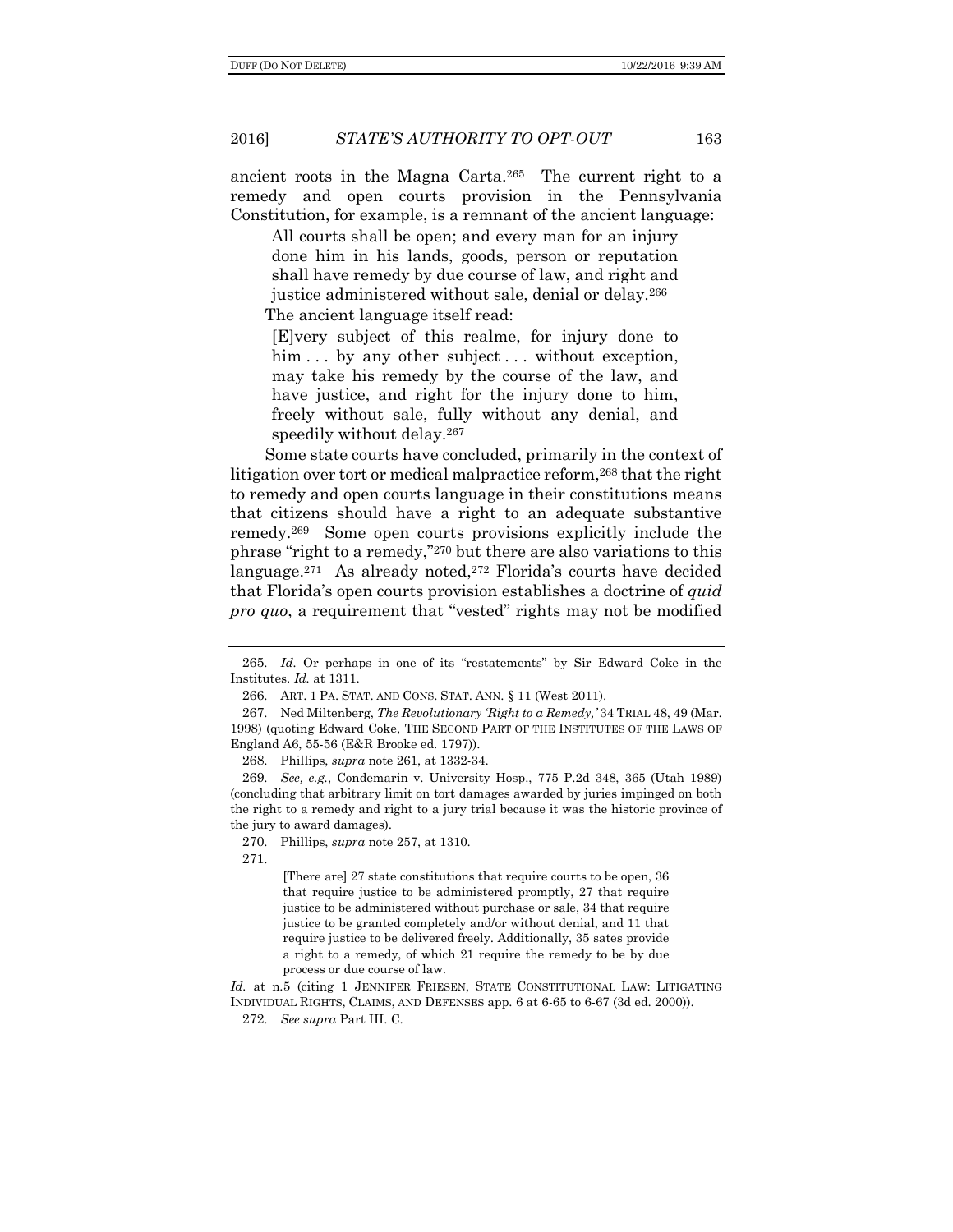unless a reasonable remedy is substituted for them. <sup>273</sup> Because some states afford citizens the practical equivalent of vested rights to remedies, some notable commentators have opined that individual rights are, at times, better protected by state constitutions than by their federal counterpart.<sup>274</sup>

"Right to a remedy" and open courts arguments were featured prominently in *Smothers v. Gresham Transfer, Inc.*275 In the case, a truck shop lube technician alleged that his employer "negligently allowed acid laden mist and fumes to drift into the shop area where [he] worked, causing harm to his respiratory system, skin, teeth, and joints."<sup>276</sup> The technician filed a workers' compensation claim, which was denied by his employer's insurance carrier.<sup>277</sup> Ultimately the Workers' Compensation Board of the State of Oregon upheld the denial,<sup>278</sup> finding that the technician's work was not the "major contributing cause of his injuries"<sup>279</sup> and that he did not have "compensable injury" under the workers' compensation statute.280 Additionally, the technician could not bring a tort suit because of the exclusive remedy rule, and the trial court dismissed his complaint when he tried to do so.281 Thus, the technician in *Smothers* was in the same position as the Florida plaintiffs in *Westphal* and *Kluger*. Each of these plaintiffs was completely cut off from any remedy for personal injury,<sup>282</sup> in a sense of conceptually easier scenario than one in which the "adequacy" of a remedy is under dispute.<sup>283</sup>

<sup>273</sup>. Kluger v. White, 281 So. 2d 1, 7 (Fla. 1973).

<sup>274</sup>. *See* William J. Brennan, Jr., *State Constitutions and the Protection of Individual Rights*, 90 HARV. L. REV. 489, 502 (1977).

<sup>275</sup>. 23 P.3d 333 (Or. 2001). The case was overturned as this Article went to press in *Horton v. Oregon Health and Science University*, —P.3d—, 359 Or. 168 (Or. 2016). However, the author is of the opinion that the case will continue to be influential in the back-and-forth arguments surrounding the limits of legislative supremacy over tort reform. The case will undoubtedly continue to be an example in Oregon and elsewhere, so its close analysis in this article will be retained.

<sup>276</sup>. The appellate court chronicled the facts in Smothers v. Gresham Transfer, Inc., 941 P.2d 1065, 1066 (Or. App. 1997).

<sup>277</sup>. *Id.*

<sup>278</sup>. *Id.*

<sup>279</sup>. *Id.*

<sup>280</sup>. *Id.*

<sup>281</sup>. *Id.*

<sup>282</sup>. *Smothers*, 941 P.2d at 1066; *Westphal*, 122 So.3d at 443; *Kluger*, 281 So. 2d at 5.

<sup>283</sup>. Similarly, Oklahoma employees of opt-out employers may credibly argue that they have been dispossessed of a legal remedy for injury because there is no legal requirement under Oklahoma law that alternative benefit plans pay any specific amount or level of benefits.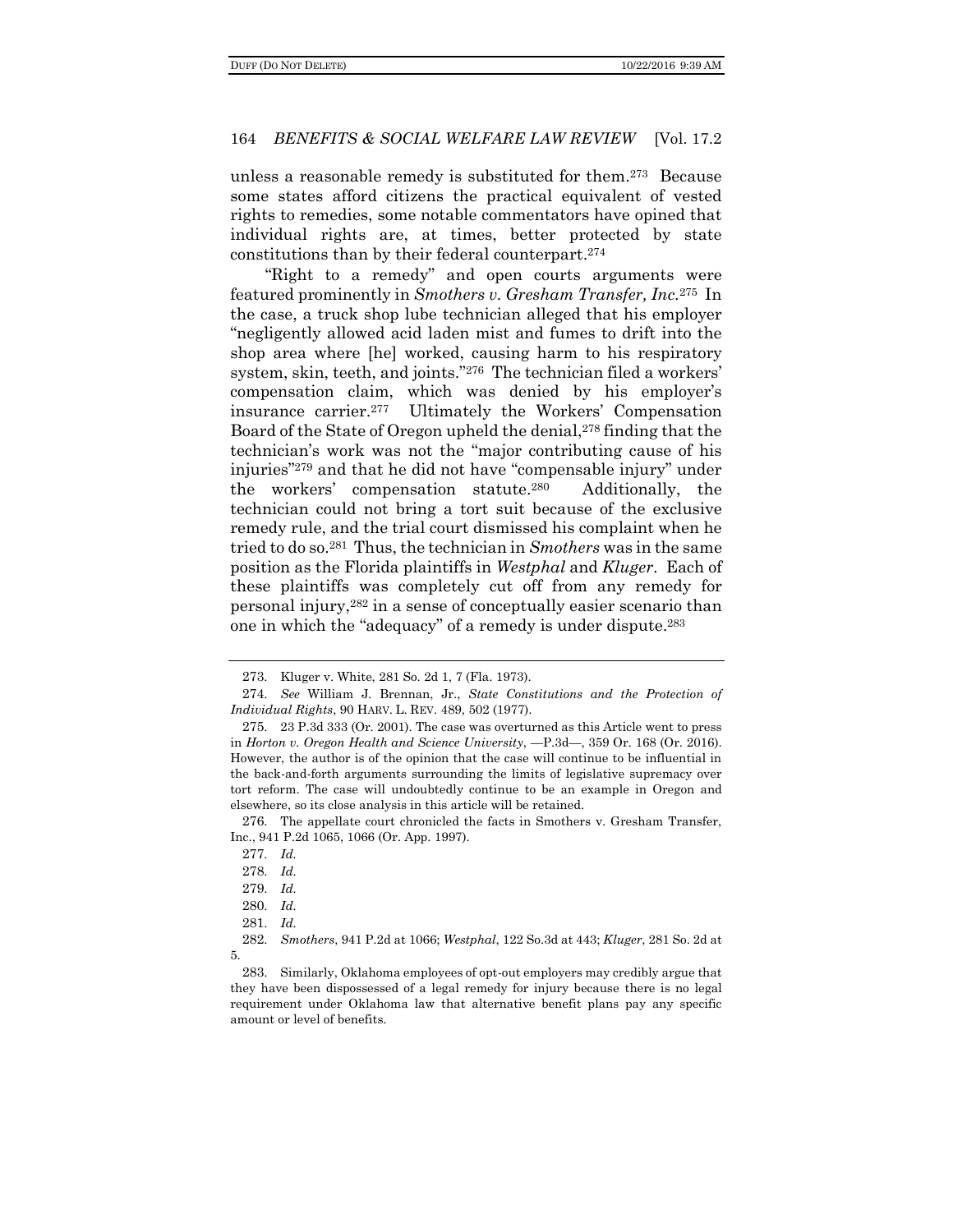On appeal, the technician in *Smothers* argued that the court's application of the Oregon exclusive remedy rule violated, among other things, the remedy clause of the Oregon Constitution.<sup>284</sup> The Oregon Court of Appeals rejected the argument, stating:

The question in this case is whether the legislature, when it amended [the exclusive remedy rule], intended to declare that a work-related harm that is outside the definition of "compensable injury" in [the workers' compensation statute] is not a "legally cognizable" injury. If that was its intention, then there is no "right" on which a "deprivation of a remedy" argument could be predicated.<sup>285</sup>

The appellate court's response went directly to the heart of the matter: the only "rights" in question were statutory workers' compensation and tort rights,<sup>286</sup> and, if the legislature wanted to extinguish either or both sets of rights, it had plenary power to do so.287 While it could not, of course, create a right and then deny a remedy,<sup>288</sup> this was not the situation. While there may be no right without a remedy, there is also no remedy without a right.<sup>289</sup>

The Oregon Supreme Court reversed the appellate court's decision in *Smothers*<sup>290</sup> in the only way logically possible. The court found the existence of a substantive right in the remedies clause of the state constitution<sup>291</sup> and drew on a great deal of history in doing so.<sup>292</sup> The argument has been that Magna Carta and the history of open courts and remedies provisions<sup>293</sup> did not appear out of thin air. As Thomas Phillips wrote, one of the most widespread and important of state constitutional provisions is the "right of access to the courts to obtain a remedy for injury."294 The

<sup>284</sup>. The Oregon Constitution states: "No court shall be secret, but justice shall be administered, openly and without purchase, completely and without delay, and every man shall have remedy by due course of law for injury done him in his person, property, or reputation." OR. REV. STAT. ANN. CONST. Art. I, § 10 (West 2014).

<sup>285</sup>. *Smothers*, 941 P.2d at 1068.

<sup>286</sup>. *Id.* at 1067.

<sup>287</sup>. *Id.*

<sup>288</sup>. *Id.* at 1068.

<sup>289</sup>. Professor Bauman refers to this as a "circular maxim." John H. Bauman, *Remedies in State Constitutions and the Proper Role of the State Courts*, 26 WAKE FOREST L. REV. 237, 281 (1991).

<sup>290</sup>. Smothers v. Gresham Transfer, Inc., 23 P.3d 333, 363 (Or. 2001).

<sup>291</sup>. *Id.*at 339.

<sup>292</sup>. *Id.* at 340.

<sup>293</sup>. *Id.* at 341.

<sup>294</sup>. Phillips, *supra* note 257, at 1310.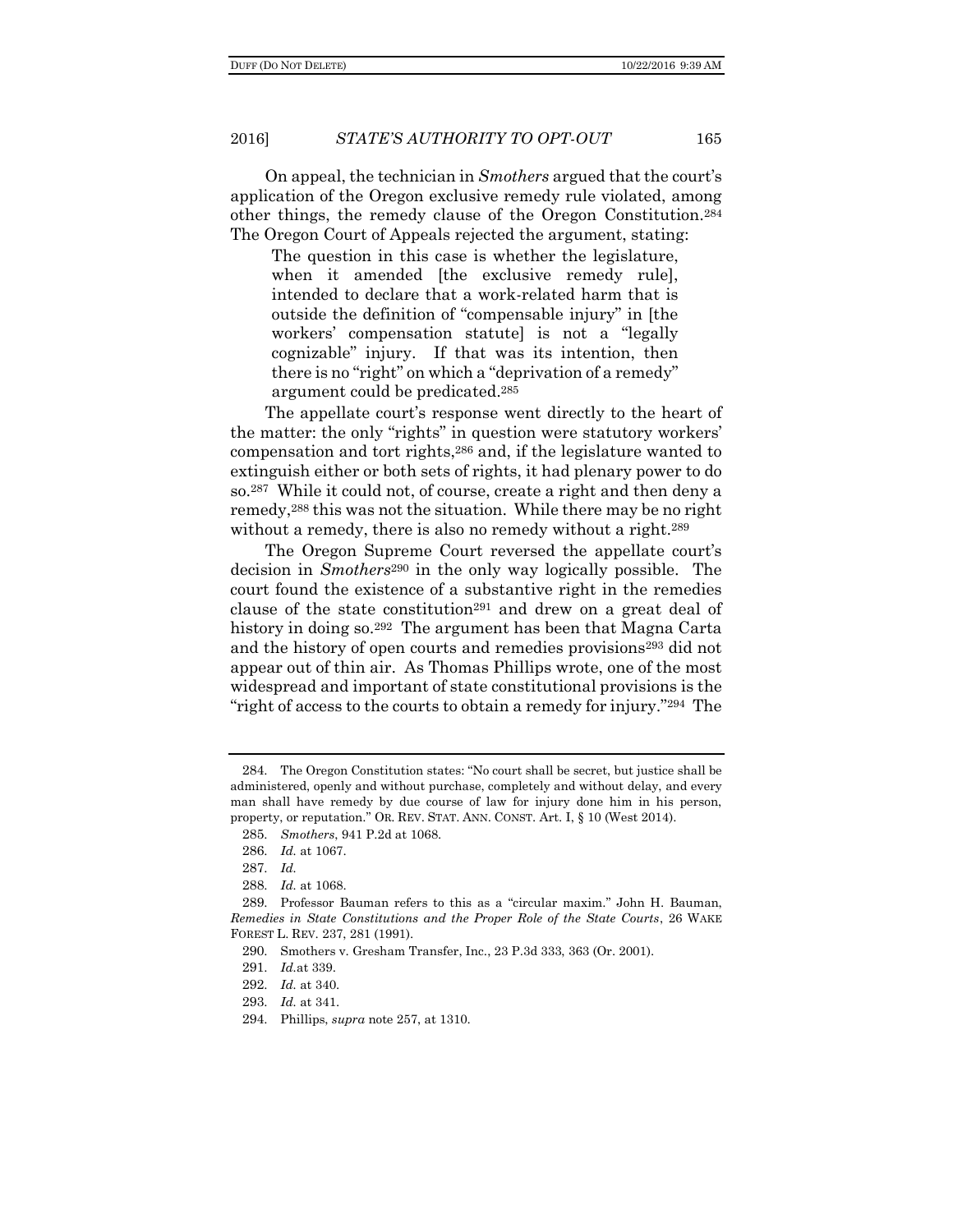right to a remedy for injury derives from Magna Carta,<sup>295</sup> and the seventeenth century articulation of it from Lord Coke may be found in the constitutions of eleven states.<sup>296</sup>

The Oregon Supreme Court, as well as numerous scholars, have traced a taxonomy of rights—that would have been familiar to the founders, adopters of the early remedy provisions297—to Blackstone's Commentaries,<sup>298</sup> in which the rights of persons at common law were divided into "absolute" and "relative" rights.<sup>299</sup> Among the absolute rights were those of personal security, personal liberty, and private property.300 Absolute rights, according to Blackstone, could not be protected simply by declaring them; they had to be subject to vindication.301 The "right to a remedy" was one of five subordinate rights allowing vindication of absolute rights.302 Once a person suffered injury to one of those rights, an "adequate remedy" automatically attached.<sup>303</sup>

The Blackstone formulation was not conceived as a "due process" protection because the threat of encroachment on rights arose from the Crown and from private actors, not from the legislature.304 Nevertheless, the right to a remedy existed within Blackstone's "natural law" rights taxonomy.305 Phillips has argued persuasively that early-American tort cases were consistent with Blackstone's absolute-relative right model:

In most early American cases, the courts were willing to supply a remedy for every right, whether created by common law or statute. But they were not bound to

301. SIR WILLIAM BLACKSTONE, KNIGHT, COMMENTARIES ON THE LAWS OF ENGLAND: IN FOUR BOOKS 63 (2d ed. 1884).

305. Phillips, *supra* note 257, at 1331.

<sup>295</sup>. *Id.*

<sup>296</sup>. "That every person for every injury done him in his goods, land or person, ought to have remedy by the course of the law of the land and ought to have justice and right for the injury done to him freely without sale, fully without any denial, and speedily without delay, according to the law of the land." *Id.* at 1311.

<sup>297</sup>. *Smothers*, 23 P.3d at 350.

<sup>298</sup>. *Id.* at 342.

<sup>299</sup>. Phillips, *supra note* 257, at 1321 n.42.

<sup>300</sup>. *Id.*

<sup>302</sup>. Phillips, *supra* note 257, at 1321.

<sup>303</sup>. BLACKSTONE, *supra* note 301, at 68.

<sup>304</sup>. *But see* Lord Coke's controversial Dr. Bonham's Case (1610) 77 Eng. Rep. 646, 652; 8 Co. Rep. 113 b, 118 a (ruling that "[I]n many cases, the common law will control Acts of Parliament, and sometimes adjudge them to be utterly void: for when an Act of Parliament is against common right and reason, or repugnant, or impossible to be performed, the common law will controul it, and adjudge such Act to be void.").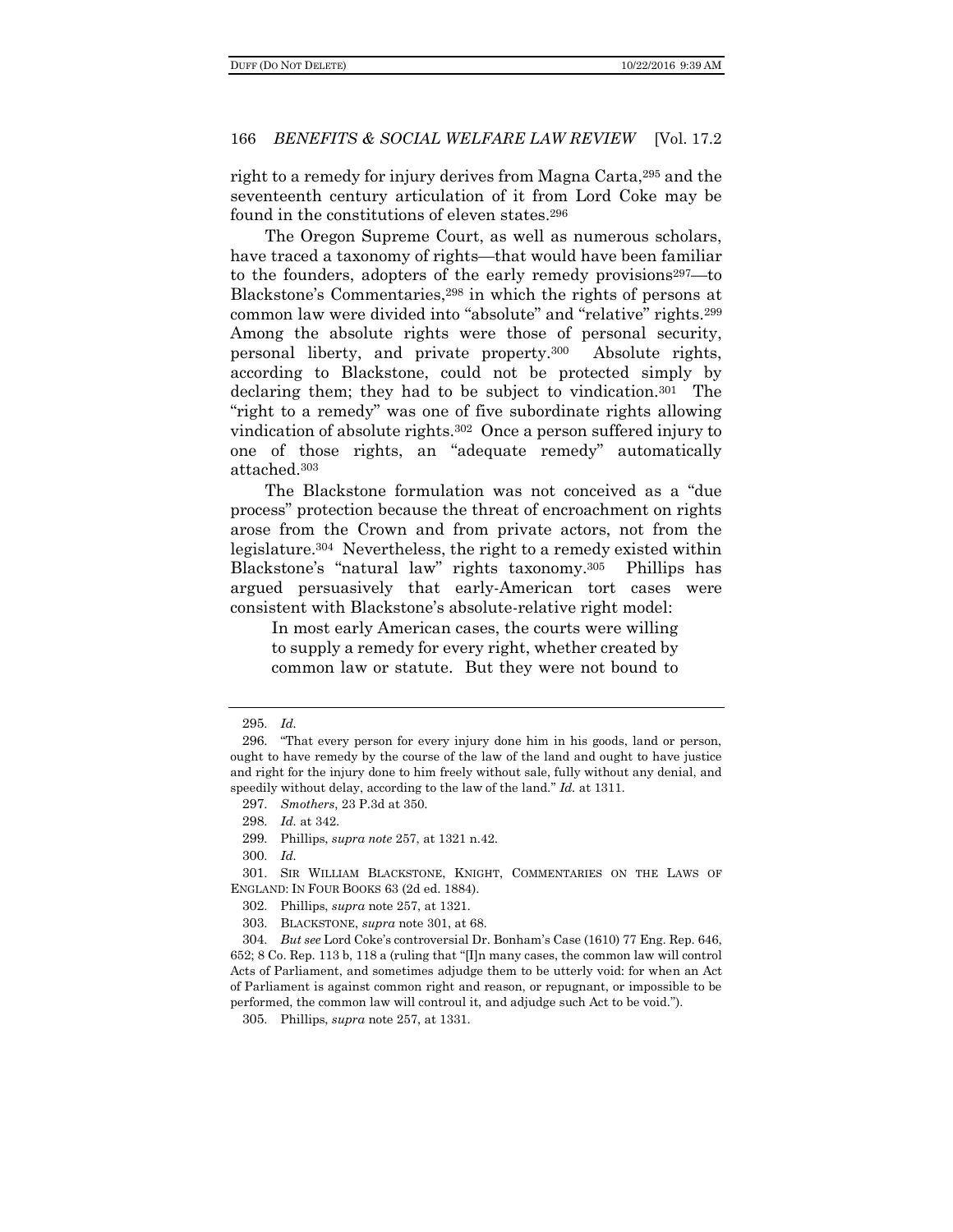preserve any particular remedy or procedure for vindicating the right. As long as the new law preserved the injured person's ability to vindicate his or her rights in court or provided an adequate substitute remedy, the right to a remedy was not violated. The courts also allowed legislatures to limit remedies derived from *relative* law, such as respondeat superior, in part because the injured person retained the right to obtain a judicial remedy against the individual who caused the injury, that is, the individual who violated the injured person's *absolute* right to personal security.<sup>306</sup>

The Supreme Court's opinion in *Smothers* followed a similar line of reasoning.307 It was the business of the court to trace the "right to a remedy" clause from its apparent origins in Magna Carta, through Lord Coke, William Blackstone, the early colonists, the Founders, and ultimately, back to the Oregon Constitution.308 It is a long story,<sup>309</sup> at the culmination of which the court concluded:

As we have explained, the history of the remedy clause indicates that its purpose is to protect absolute common-law rights respecting person, property, and reputation, as those rights existed when the Oregon Constitution was drafted in 1857. The means for protecting those rights is the mandate that remedy by due course of law be available in the event of injury.<sup>310</sup>

From that resolution, it was a short step for the court to conclude that Smothers had been deprived of his remedy.<sup>311</sup> Then, the court conceptually went one step further: not only was it impermissible to deprive a citizen of a remedy, it was equally impermissible to deprive him of a plainly inadequate remedy.<sup>312</sup> The court acknowledged the right of the legislature to alter law, but imposed a limitation:

Although this court has held that the remedy clause preserves common-law rights of action, it never has

<sup>306</sup>. *Id.*

<sup>307</sup>. Smothers v. Gresham Transfer, Inc., 23 P.3d 333, 350 (Or. 2001).

<sup>308</sup>. *Id.* at 340-46.

<sup>309</sup>. And one that is beyond the scope of my present inquiry. For a concise and penetrating account, *see generally* Goldberg, *supra* note 33, at 560-68.

<sup>310</sup>. *Smothers*, 23 P.3d at 353.

<sup>311</sup>. *Id.*at 362.

<sup>312</sup>. *Id.*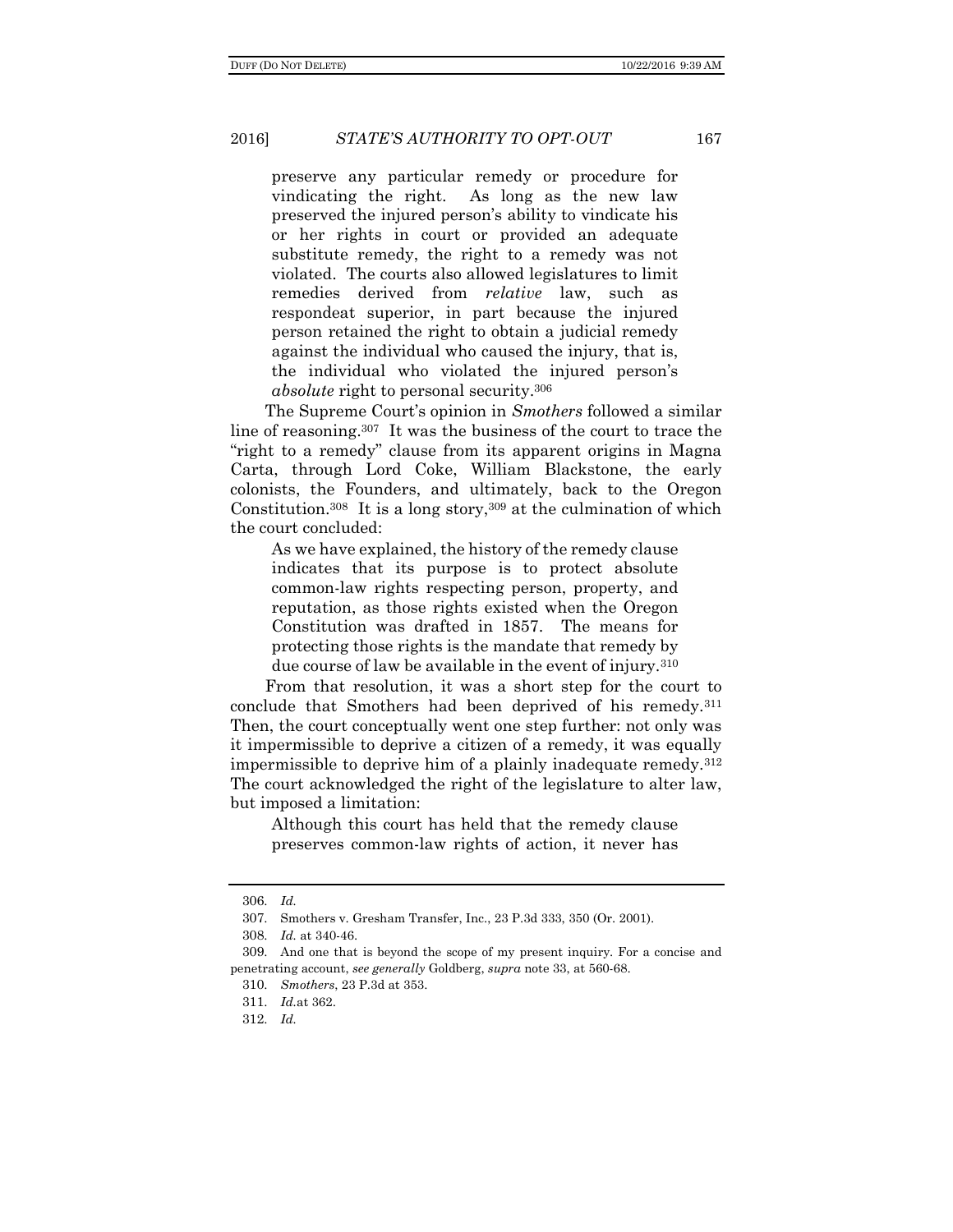held that the remedy clause prohibits the legislature from changing a common-law remedy or form of procedure, attaching conditions precedent to invoking the remedy, or perhaps even abolishing old remedies and substituting new remedies. That is, the court never has held that the remedy clause freezes in place common-law remedies. However, just as the legislature cannot deny a remedy entirely for injury to constitutionally protected common-law rights, neither can it substitute an "emasculated remedy" that is incapable of restoring the right that has been injured.<sup>313</sup>

This line of thought reveals a conceptual linchpin between right to a remedy and *quid pro quo*. The remedy may be altered adjusted for historical circumstances—but the right may not be annihilated, for it is absolute.314 Many courts have refined or disagreed with this line of reasoning. As Jennifer Friesen has explained:

At least three theoretical positions can be discerned from the various "tests" announced: the historically tied approach, the "reasonable alternative" public policy approach, and the legislative power approach. The historically tied approach holds that the [open courts and remedies] clauses protect only common law causes of action that existed at the time of the adoption of the constitutional clause, which are preserved unless the legislature substitutes another adequate remedy or "quid pro quo" for the affected litigants. The public policy approach permits the legislature to limit any cause of action and remedy if it creates a reasonable alternative, but, even without creating a substitute, it may alter former rights if it acts for a very important reason or is responding to an overwhelming public need. The third theory allows legislatures the broadest power to alter common law rights and remedies by redefining the notion of legal injury.<sup>315</sup>

<sup>313</sup>. *Id.* at 354 (internal citations omitted).

<sup>314</sup>. *Id.* at 362.

<sup>315</sup>. FRIESEN, *supra* note 271, at § 6-2(c), 6-9. For examples of the historically tied approach, *see* Bryant v. Cont'l Conveyor & Equip. Co., 751 P.2d 509, 511 (Ariz. 1988), *and* Christianson v. Pioneer Furniture Co., 77 N.W. 174, 175 (Wis. 1898). For examples of the public policy approach, *see* Lewis v. Canaan Valley Resorts, Inc., 408 S.E.2d 634,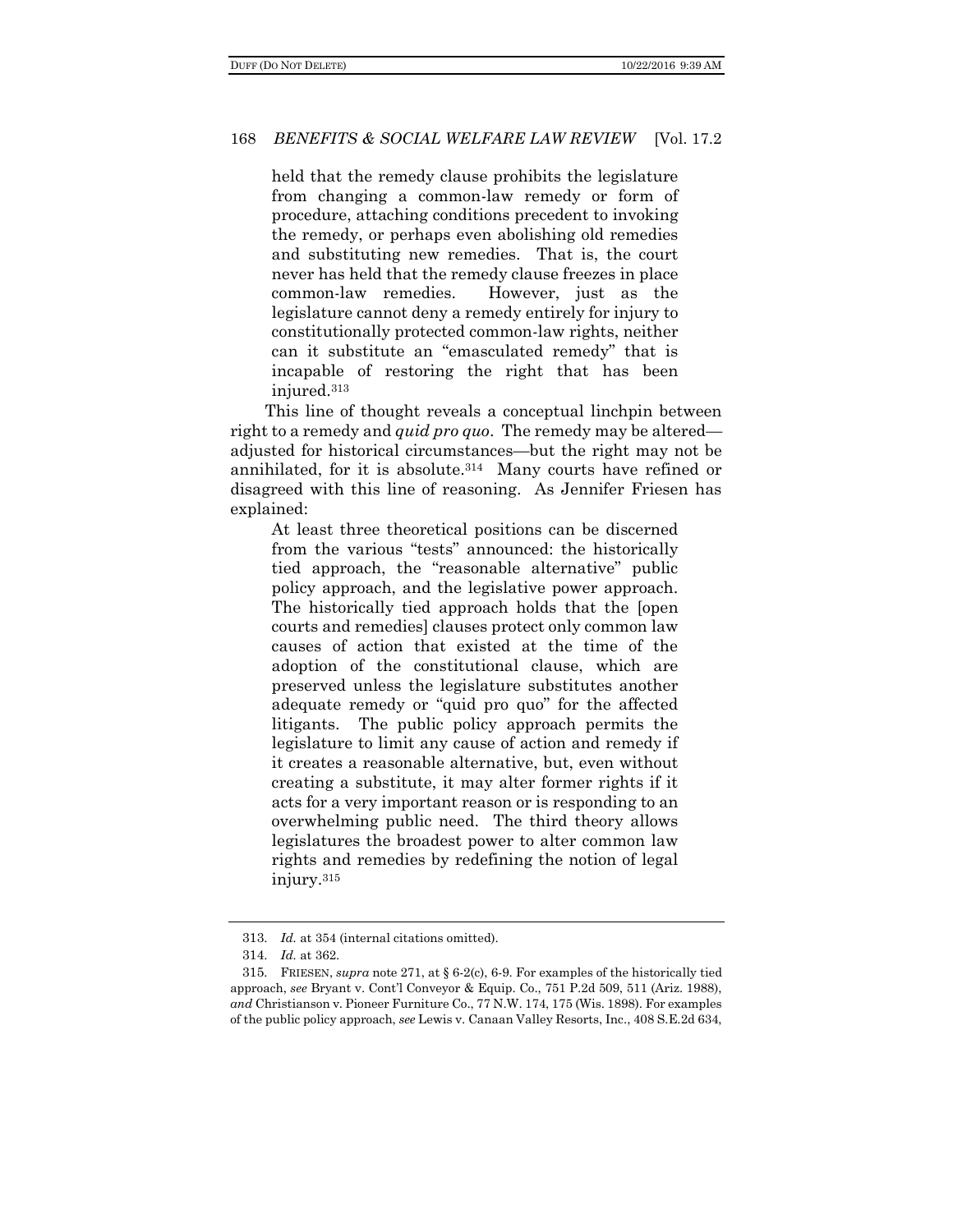Utilization of this rubric reveals opinions form Florida and Oregon already discussed as undertaking primarily "historicallytied approaches."316 Challenges to opt-out and significant incremental-erosional modifications to workers' compensation statutes would likely have the greatest success in those jurisdictions in which courts have been sympathetic to such historical arguments within tort reform contexts. *Smothers*, for example, utilized a historically-tied approach to both presume that the essence of a common law right to a remedy must be preserved and to insist that any substitute remedy be adequate.<sup>317</sup>

The "public policy" approach may also be useful to opponents of opt-out and incremental-erosional workers' compensation modifications, because it requires that remedial substitutes for rights be "reasonable."318 However, this approach leaves open the possibility that substitution may lawfully be "unreasonable" when the legislature is acting for an important reason or responding to an overwhelming public need.319 The question in these situations may be whether the burden is on the government to demonstrate the existence or severity of the public need. Finally, if a jurisdiction's courts utilize the "legislative power" approach, it does not appear that adequacy or reasonableness will enter into those courts' analyses.<sup>320</sup>

Nevertheless, in all but legislative power jurisdictions, it would seem likely that opt-out challengers prefer development of a historically-tied narrative. As Professor John Bauman argued, states in which this approach is undertaken are, in reality:

[S]ubjecting the statute to a form of substantive due process review. In substantive due process review, the court scrutinizes both the goal of the legislation, to determine whether the statute deals with a matter of legitimate (or even compelling) government interest, and then tests whether the means chosen are properly related to achieving that goal.<sup>321</sup>

It is likely true, as Professor Bauman has also observed, that

<sup>645 (</sup>W. Va. 1991), *and* Robinson v. Charleston Area Med. Ctr., Inc., 414 S.E.2d 877, 884-85 (W. Va. 1991). For an example of the legislative power approach, *see* Meech v. Hillhaven W., Inc., 776 P.2d 488, 493 (Mont. 1989).

<sup>316</sup>. *See Smothers*, 23 P.3 at 338, *and Kluger*, 281 So. 2d at 4.

<sup>317</sup>. *Smothers*, 23 P.3d at 362.

<sup>318</sup>. *Id.* at 360.

<sup>319</sup>. FRIESEN, *supra* note 271, at § 6-2(c), 6-9.

<sup>320</sup>. FRIESEN, *supra* note 271, at § 6-2(c), 6-9.

<sup>321</sup>. Bauman, *supra* note 289, at 262.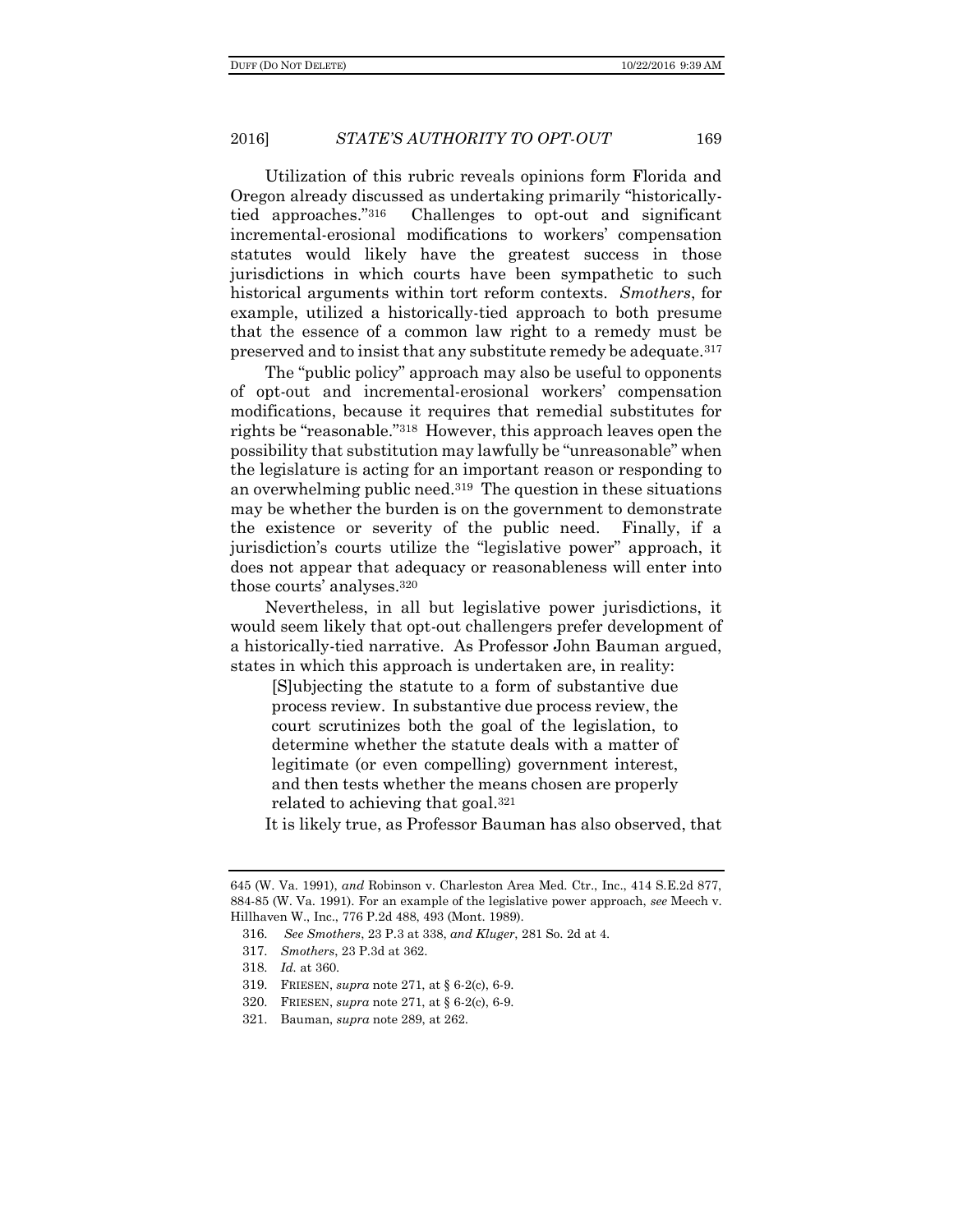"[t]he common law is not divine revelation, but rather a human artifact consciously chosen"<sup>322</sup> and that "it is hard to decide exactly what 'common law' is made fundamental by the [remedy] provision."323 However, courts using historically-tied approaches to remedies provisions appear to be employing a kind of originalism in discerning state-based absolute rights in the Blackstonian tradition. They are in a historical "construction zone" and arrive at such a point because "[c]onstruction becomes the focus of explicit attention when the meaning of the constitutional text is unclear, or the implications of that meaning are contested."324 Within that construction zone, the historical peculiarities of states are of significance and have predictably been creatively exploited. One imagines this venture will continue, particularly as scholarship matures on the origins of the "right to a remedy" and open courts provisions.

Theories of legislative supremacy, on the other hand, challenge historically-tied attempts to ward off tort reform.<sup>325</sup> These theories hold that the authority of the legislature should govern absolutely in all areas not explicitly closed off by constitutional guarantee.326 In a legislative supremacy environment, no personal injury litigant will get anywhere unless persuading a court of explicit guarantees of remedies for personal injury,<sup>327</sup> which will not exist. In *Meech v. Hillhaven West*, <sup>328</sup> for example, the plaintiff sought damages for wrongful termination, breach of the implied covenant of good faith and fair dealing, intentional or negligent infliction of emotional distress, for allegedly oppressive, malicious, unjustifiable conduct by his employer, and ultimately for wrongful discharge.<sup>329</sup> Montana had enacted the Wrongful Discharge from Employment Act,<sup>330</sup> which, by its terms, "preempted" common law remedies.331 The plaintiff in *Meech* challenged the statutory preemption of his tort claims on several grounds, including those under Montana's unified

<sup>322</sup>. *Id.* at 283.

<sup>323</sup>. *Id.*

<sup>324</sup>. Lawrence B. Solum, *Originalism and Constitutional Construction*, 22 FORDHAM L. REV. 453, 469 (2013).

<sup>325</sup>. FRIESEN, *supra* note 271, at § 6-2(c), 6-9 and accompanying text.

<sup>326</sup>. FRIESEN, *supra* note 271, § 6-2(c), 6-9.

<sup>327</sup>. FRIESEN, *supra* note 271, § 6-2(c), 6-8.

<sup>328</sup>. 776 P.2d 488, 488 (Mont. 1989).

<sup>329</sup>. *Id.* at 490.

<sup>330</sup>. MONT. CODE ANN. § 39-2-901 (2015).

<sup>331</sup>. *Meech*, 776 P.2d at 490.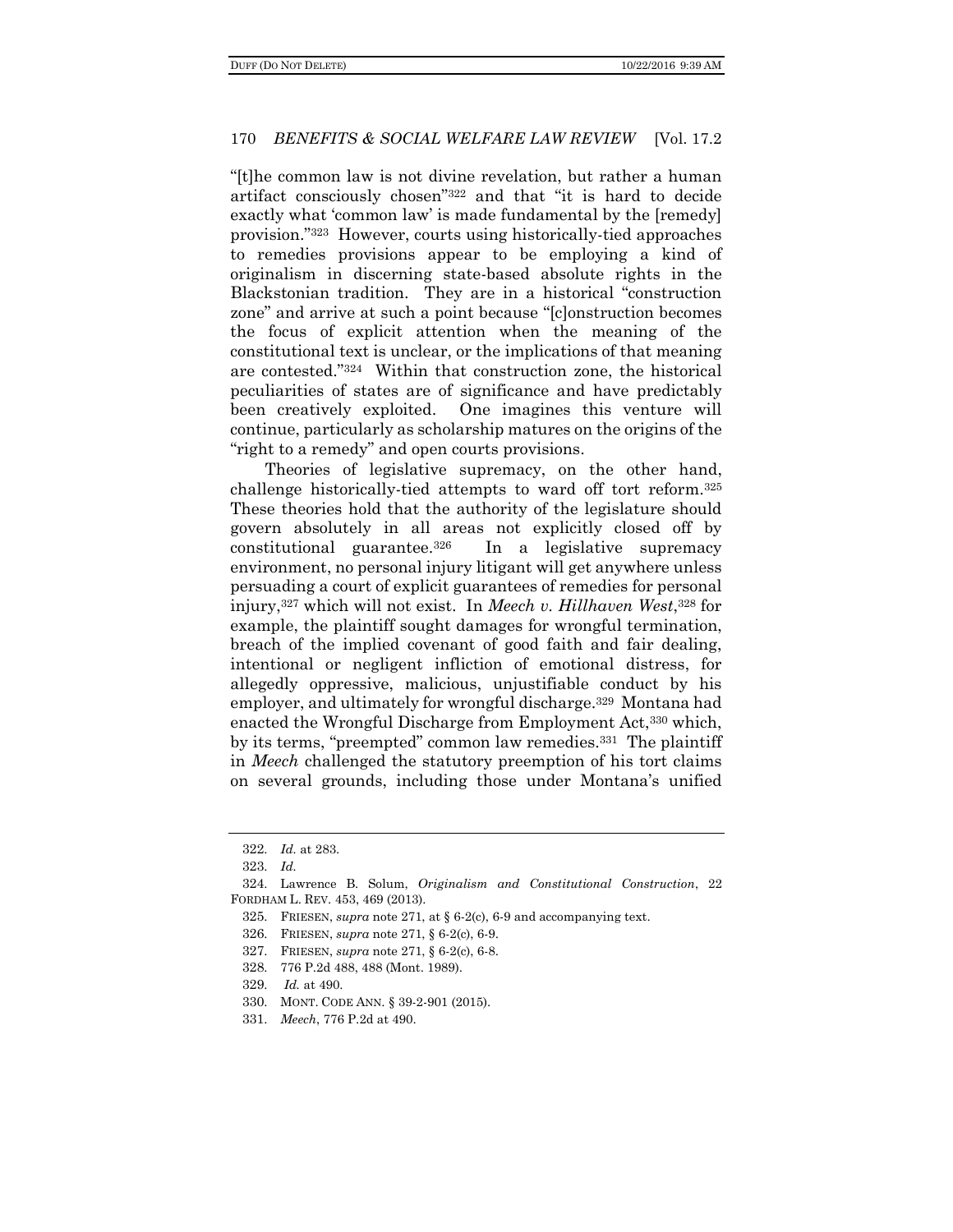constitutional "right to a remedy" and "open courts" provision.<sup>332</sup> The Montana Supreme Court rejected the argument out of hand:

The legislature's exercise of its power to alter the common law supports in a large part our legal system.... [M]uch of the legislation altering the common law concerns the legislature's decisions on the remedies, redress, or damages obtainable in carious causes of action. . . . Legislative decisions to expand liability to further various policy objectives are debated and passed almost routinely . . . for a variety of policy reasons, refuses to provide a cause of action, remedy and redress for every injury. This proposition is expressed in Latin as *damnum absque injuria*, meaning a "loss which does not give rise to an action for damages against the person causing it." The legislation at issue here similarly alters common-law rights and duties and arguably denies a cause of action, remedy, and redress for injuries recognized at common law. If Article II, § 16, guarantees a fundamental right to full legal redress as embodied in common-law causes of action, then a myriad of legislation altering common law in a restrictive manner, as well as the Act, denies this fundamental right.<sup>333</sup>

This is a robust statement of legislative supremacy. Essentially, the court held that, assuming the underlying substantive tort right is, or might at one time have been, considered "fundamental," the legislature nevertheless had plenary authority to abolish it.334 Under this view, no right is absolute.

Of course, courts need not—and at times have not—conceded that open courts or remedies provisions have any substantive component at all. It is worth noting that Oklahoma itself does not view the remedies clause as providing substance, so opt-out challengers there may find little solace in proceeding on such a theory. In *Adams v. Iten Biscuit Co.*, <sup>335</sup> the Oklahoma Supreme Court, in connection with the state constitutional remedy provision, stated:

<sup>332</sup>. *Id.*

<sup>333</sup>. *Id.* at 495-96 (internal citations omitted) (quoting Black's Law Dictionary 345 (4th ed. 1979)).

<sup>334</sup>. *Id.* at 493-94.

<sup>335</sup>. 162 P. 938 (Okla. 1917).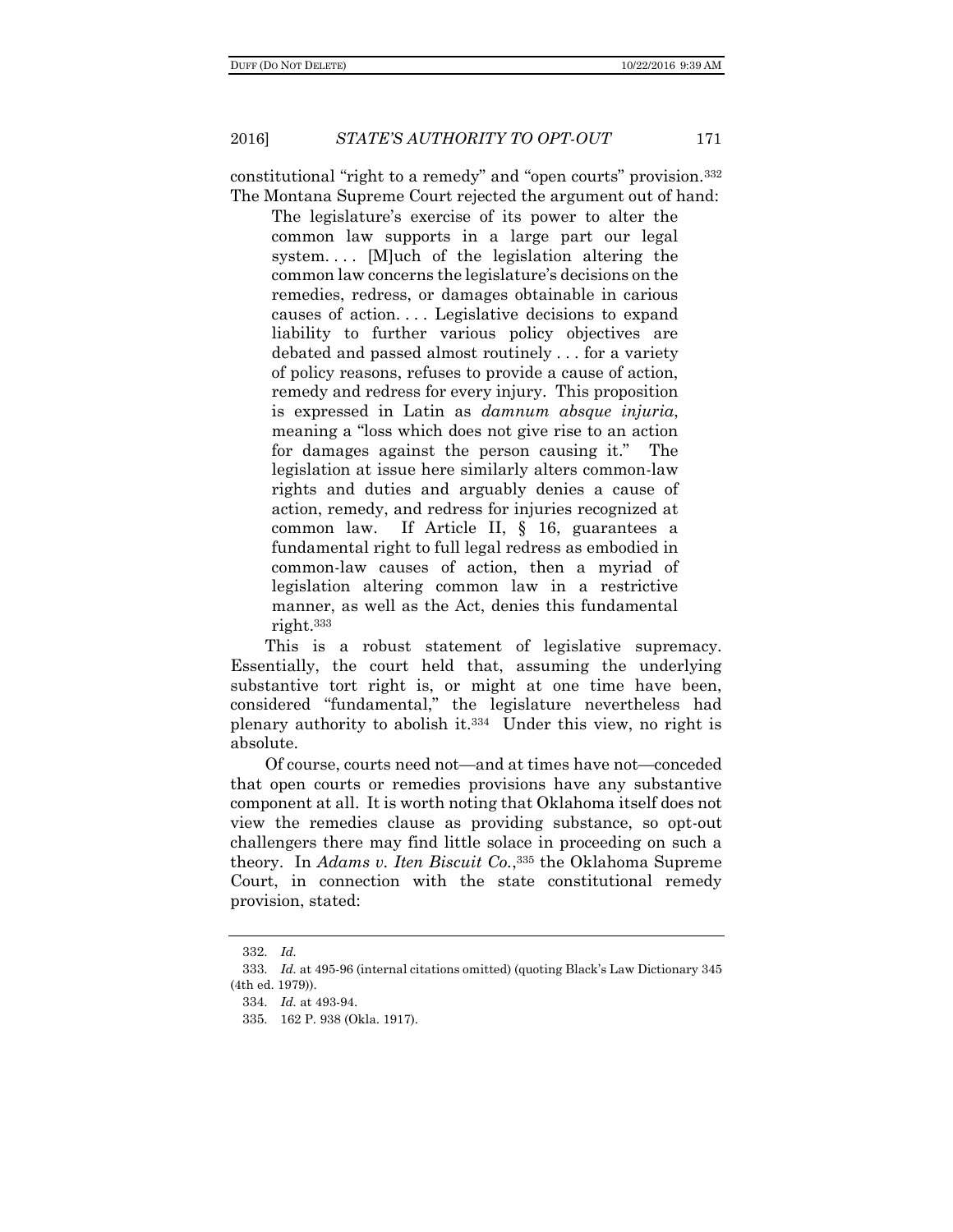That this was a mandate to the judiciary and was not intended as a limitation upon the legislative branch of the government seems clear. Neither do we think it was intended to preserve a particular remedy for given causes of action in any certain court of the state, nor was it intended to deprive the Legislature of the power to abolish remedies for future accruing causes of action (where not otherwise specifically prohibited), or to create new remedies for other wrongs as in its wisdom it might determine.<sup>336</sup>

A number of states see matters in much the same way.<sup>337</sup> And, whether the remedies provision may be used to imply a substantive personal injury right of redress requires a state-bystate assessment.

# *B. STATE* **QUID PRO QUO**

*Quid pro quo* is essentially a due process concept.<sup>338</sup> Therefore, this article will address the theory in that manner, reserving traditional due process analysis for the next Part on federal theories of restraint.339 In the federal context, it may be worth noting that the Supreme Court implicitly created *quid pro quo* as a matter of federal due process in *White* and failed to reject the theory in the case of *Duke Power Co. v. Carolina Environmental Study Group*. 340

Some states have adopted and developed the *quid pro quo* theory341—that remedy for loss of an "important" common law right may not be dissolved by a legislature without provision of an adequate substitute, 342 which may take on different forms. In *Kansas Malpractice Victims Coalition v. Bell*, <sup>343</sup> for example, the plaintiffs challenged medical malpractice caps and a requirement that they take future damages over time in the form of an

<sup>336</sup>. *Id.*at 942.

<sup>337</sup>. FRIESEN, *supra* note 271, § 6-2(c), 6-6.

<sup>338</sup>. Jeffrey P. DeGraffenreid, *Testing the Constitutionality of Tort Reform with a Quid Pro Quo Analysis: Is Kansas' Judicial Approach an Adequate Substitute for a More Traditional Constitutional Requirement?*, 31 WASHBURN L. J. 314, 316 (1992).

<sup>339</sup>. *See infra* Part V.

<sup>340</sup>. 438 U.S. 59 (1978).

<sup>341</sup>. *See supra* note 145 and accompanying text.

<sup>342</sup>. *Id.*

<sup>343</sup>. 757 P.2d 251, 253 (Kan. 1988), *disapproved but not reversed*, Bair v. Peck, 811 P.2d 1176, 1991 (1991).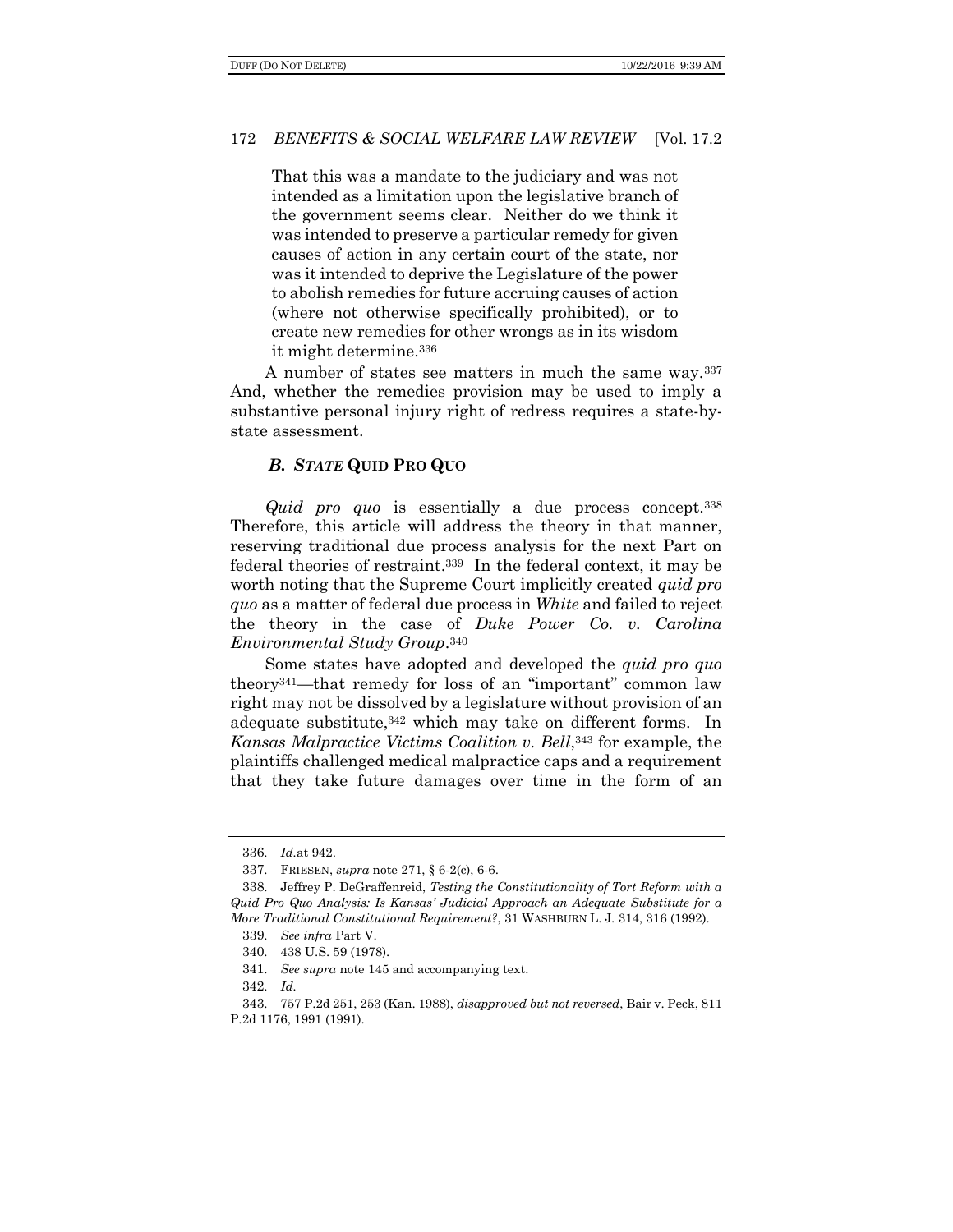annuity.344 Setting its mood point in prefatory language, the court said:

The Bill of Rights of the Kansas Constitution and the Bill of Rights of the United States Constitution are there to protect every citizen, including a person who has no clout, and the little guy on the block. They are there to protect the rights of a brain-damaged baby, a quadriplegic farmer or business executive, and a horribly disfigured housewife who is a victim of medical malpractice. They are not there to see that the will of the majority is carried out, but to protect the rights of the minority. It is the obligation of this court in each case to carry out its constitutional responsibility. With that obligation in mind, we now turn to the issues involved in the case now before us.<sup>345</sup>

Tracing a long line of Kansas cases,<sup>346</sup> the court set out a twostep analysis in which it first determined whether the plaintiff's right to a remedy had been limited.347 Then, finding that it had been limited,<sup>348</sup> the court moved on to assess whether the plaintiff had, notwithstanding the limitation, received from the legislature an adequate substitution remedy.349 The court found that he had not.<sup>350</sup>

In *Texas Workers' Compensation v. Garcia*, <sup>351</sup> the Texas Supreme Court considered a broad attack on the constitutionality of the 1989 amendment of the Texas Workers' Compensation Act.<sup>352</sup> Various plaintiffs alleged that "provisions of the Texas Workers' Compensation Act facially violate[d] the Texas Constitution's guarantees of open courts, due course of law, equal protection, jury trial, and obligation of contract."353 The lower courts sustained a majority of the challenges and struck the Texas

<sup>344</sup>. *Bell*, 757 P.2d at 255.

<sup>345</sup>. *Id.* at 258.

<sup>346</sup>. The court utilized a *quid pro quo* analysis as far back as 1914 when it upheld against an employee challenge the original Kansas workers' compensation statute. In a sense, current tort reform challenges were second-generation *quid pro quo* attacks on negligence limitation. *Id.* at 263.

<sup>347</sup>. *Id.*

<sup>348</sup>. *Id.*

<sup>349</sup>. *Id.*

<sup>350</sup>. *Id.* at 260.

<sup>351</sup>. 893 S.W.2d 504 (Tex. 1995).

<sup>352</sup>. *Id.* at 516.

<sup>353</sup>. *Id.* at 510.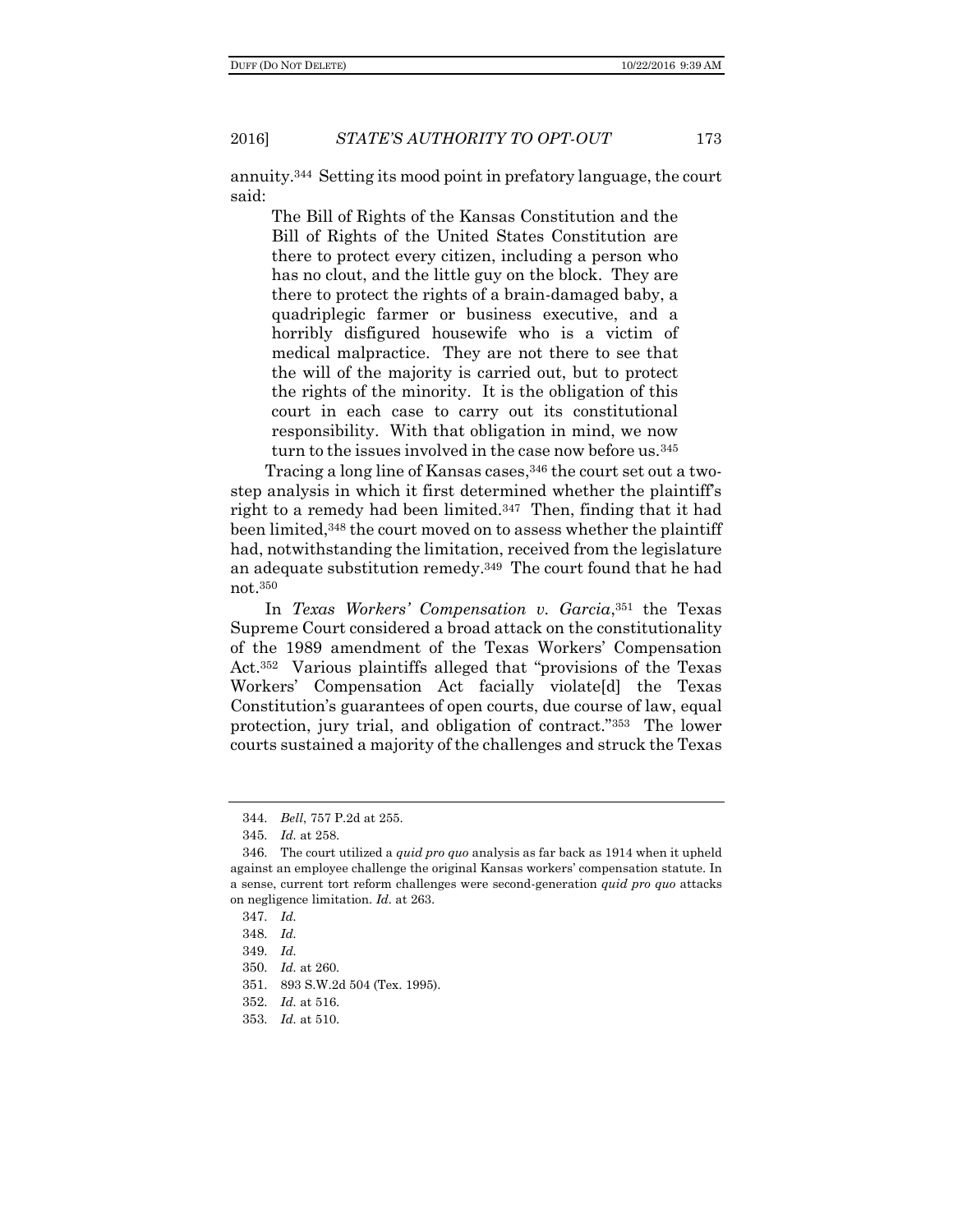Act.354 The Texas Supreme Court reversed, but importantly, accepted the premise that any modification of the workers' compensation statute had to be reasonable in substituting statutory for common law remedies:

[L]egislative action withdrawing common-law remedies for well-established common-law causes of action for injuries to one's "lands, goods, person or reputation" is sustained only when it is reasonable in substituting other remedies, or when it is a reasonable exercise of the police power in the interest of the general welfare.<sup>355</sup>

The court concluded that it "must compare the current statute to the common law remedy, not to the previous statute. The open courts provision guarantees that a common law remedy will not be unreasonably abridged, not that the Legislature will not amend or replace a statute."356 Thus, the court agreed on the critical *quid pro quo* point. However, the court nevertheless upheld the Texas Workers' Compensation Act under the essential open courts challenge.<sup>357</sup> The gravamen of the court's argument was that in a majority of cases—even under modern negligence doctrine—injured workers could easily fail to prevail in negligence cases and the record in the current case suggested to the court that workers would recover nothing in negligence in a large majority of cases:

Although the Legislature has softened the defense of contributory negligence by adopting comparative responsibility, and this Court has abolished the defense of assumption of the risk, an injured employee pursuing the common law remedy must still prove that the employer was negligent and that he or she was not more than 50 percent negligent. Although the trial court made no finding on the issue, there was evidence at trial that, even with these changes in the common law, injured employees pursuing negligence claims against their employers recover nothing in a large majority of cases. In comparison, the Act—

<sup>354</sup>. *Id.*at 516-17.

<sup>355</sup>. *Id.* at 520, *citing* Trinity River Auth. v. URS Consultants, Inc., 889 S.W.2d 259, 262 (Tex. 1994) (quoting Lebohm v. City of Galveston, 275 S.W.2d 951, 955 (Tex. 19555)); *accord* Sax v. Votteler, 648 S.W.2d 661, 665 (Tex. 1983), *and* Waites v. Sondock, 561 S.W.2d 772, 774 (Tex. 1977).

<sup>356</sup>. *Garcia*, 893 S.W.2d at 521.

<sup>357</sup>. *Id.* at 523.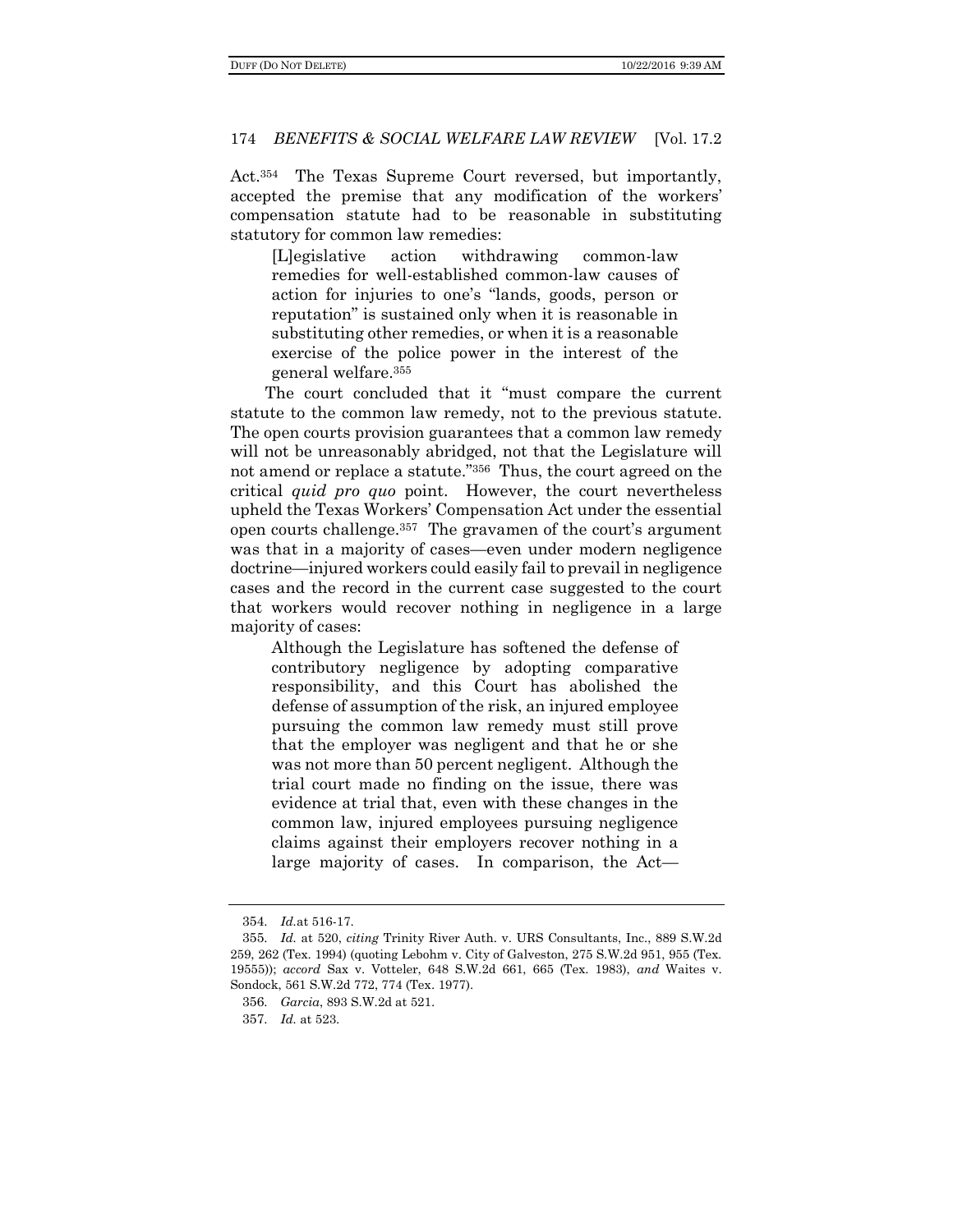carrying forward the general scheme of the former act—provides benefits to injured workers without the necessity of proving negligence and without regard to the employer's potential defenses. In exchange, the benefits are more limited than the actual damages recoverable at common law. We believe this quid pro quo, which produces a more limited but more certain recovery, renders the Act an adequate substitute for purposes of the open courts guarantee.<sup>358</sup>

This contention by the court nicely underscores the dilemma faced by injured workers' advocates advancing *quid pro quo* arguments. A court may conclude that the remedy for a *quid pro quo* "gone bad" is to return to the negligence *status quo ante*. In fact, this was precisely the conclusion reached by the Florida trial judge in *Padgett*. <sup>359</sup> However, if the court in *Garcia* is correct, returning to the *status quo ante* might not be a good thing for plaintiffs. Ultimately, the *Garcia* court's argument likely proves too much. Employers and their insurance carriers, having had the benefit of much more employer-friendly tort laws in the early twentieth century, were sufficiently concerned about the prospect of successful employee negligence suits to become proponents of workers' compensation laws.360 It seems difficult to suggest that negligence law is better for employers now than it was in 1910. Though plaintiffs may experience significant difficulty in making out negligence claims, employers continue to be liable for possibly crippling damage claims, only one of which may be sufficient for an employer to redevelop a preference for insurance premiums. Nevertheless, while the plaintiffs in *Garcia* may have lost the tactical contest they may have won a strategic victory. Time will tell.<sup>361</sup>

Taking a different approach from the Texas court in *Garcia*, on the other hand, the California Supreme Court, in *Fein v. Permanente Medical Group*, <sup>362</sup> appeared to doubt the independent existence under due process of a *quid pro quo* requirement.363 In *Fein*, an attorney who was suffering from a heart attack had been

<sup>358</sup>. *Id.* at 521 (internal citations omitted).

<sup>359</sup>. Padgett v. State, No. 11-13661 CA 25, 2014 WL 6685226 (Fla. Cir. Ct. Aug. 13, 2014) (dismissed on procedural grounds).

<sup>360</sup>. FISHBACK & KANTOR, A PRELUDE, *supra* note 56, at 13.

<sup>361</sup>. On the other hand, if negligence cases are routinely shunted into arbitration, the underlying doctrinal question may not be addressed.

<sup>362</sup>. 695 P.2d 665 (Cal. 1985).

<sup>363</sup>. *Id.* at 681-82, n. 18.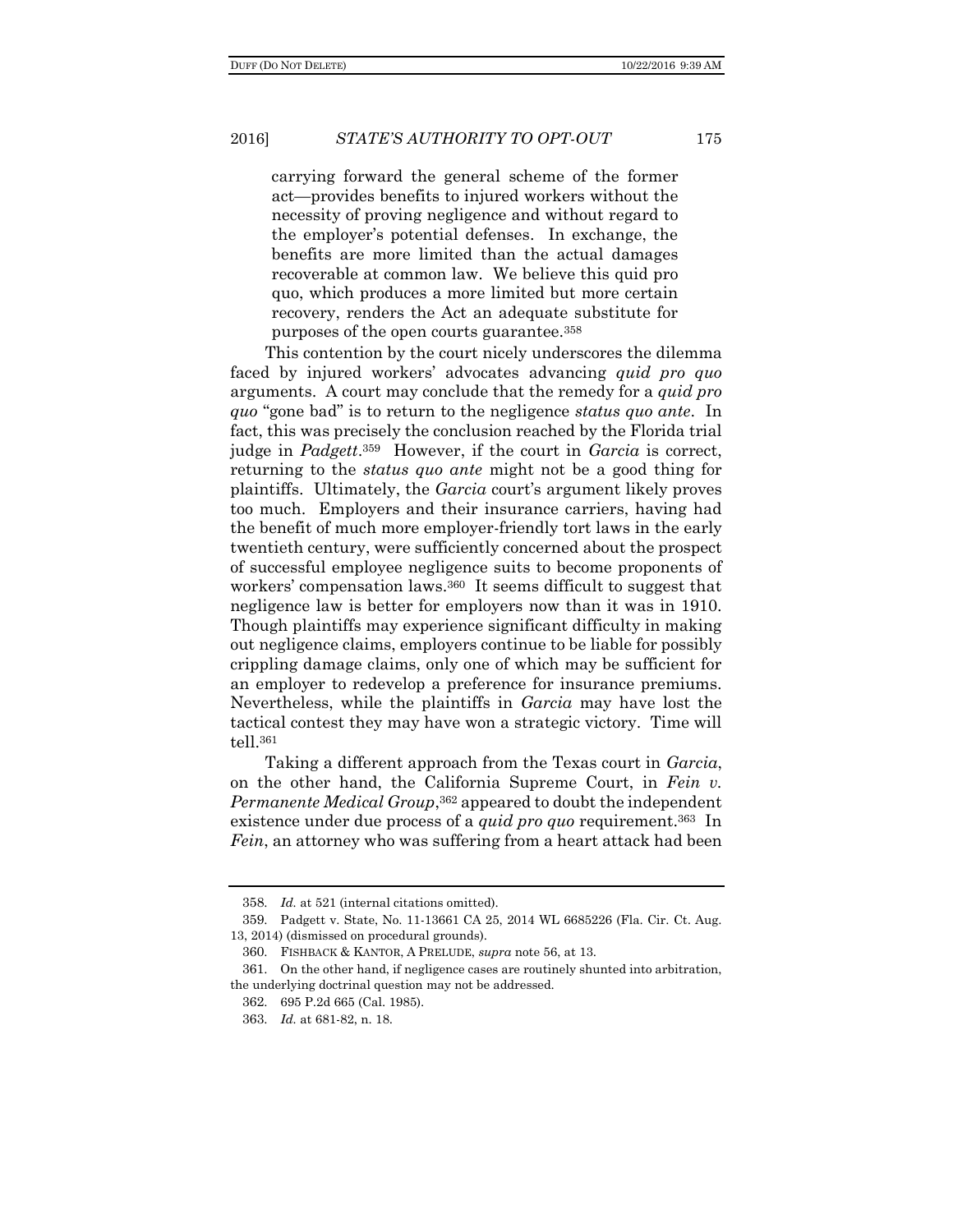misdiagnosed on several occasions as experiencing only muscle spasms.364 The attorney, who suffered harm from the misdiagnosis, sued in tort.365 The attorney prevailed at trial, but, under a tort reform statute, was limited to noneconomic damages of \$250,000.366 The California Supreme Court rejected several challenges to this limitation, concluding that the legislature's decision to limit noneconomic liability was not irrational.367 In a footnote to its decision, the Court suggested both that a *quid pro quo* theory was not applicable to its analysis and that its application to the case would not have changed the outcome.<sup>368</sup> "Indeed, even if due process principles required some 'quid pro quo' to support the statute, it would be difficult to say that the preservation of a viable medical malpractice insurance industry in this state was not an adequate benefit for the detriment the legislation imposes on malpractice plaintiffs."369 This statement exemplifies a "societal quid pro quo" argument: although the individual plaintiff may suffer, society as a whole, and, perhaps the plaintiff in other circumstances, benefits.370 An illustrative societal *quid pro quo* argument is that tort reform may lead to lower aggregate health care costs despite having an adverse impact on an individual plaintiff in a particular case.<sup>371</sup>

Some courts, of course, reject *quid pro quo* unapologetically, holding that the common law of England was "merely statutory" and thus modifiable at will by a legislature.372 Where the common

368. *Id.* at 681-82, n. 18.

<sup>364</sup>. *Id.*at 669.

<sup>365</sup>. *Id.*at 670.

<sup>366</sup>. "The jury awarded \$24,733 for wages lost by plaintiff to the time of trial, \$63,000 for future medical expenses, and \$700,000 for wages lost in the future as a result of the reduction in plaintiff's life expectancy. Finally, the jury awarded \$500,000 for 'noneconomic damages,' to compensate for pain, suffering, inconvenience, physical impairment and other intangible damages sustained by plaintiff from the time of the injury until his death." *Id.*at 670.

<sup>367</sup>. *Id.* at 678.

<sup>369</sup>. *Id.* The court seemed to be utilizing a societal *quid pro quo* argument, and appeared to understand the U.S. Supreme Court as having done the same thing in *Duke Power*.

<sup>370</sup>. *See* Lucas v. United States, 757 S.W.2d 687, 690 (Tex. 1988) (rejecting argument).

<sup>371</sup>. *See* Wright v. Cent. Du Page Hosp. Ass'n, 347 N.E.2d 736, 742 (Ill. 1976).

<sup>372</sup>. Gourley v. Nebraska Methodist Health Sys., Inc., 663 N.W.2d 43, 74 (Neb. 2003). *See generally* Adams v. Children's Mercy Hosp., 832 S.W.2d 898, 906 (Mo. 1992), *overruled on other grounds*, Watts v. Lester E. Cox Med. Ctr., 376 S.W.3d 633 (Mo. 2012) ("[T]he Texas-Florida interpretation views the common law as an inviolate body of law, rather than as a starting point from which judicial declarations are subject to modification by legislative policy choices and subsequent judicial decisions necessary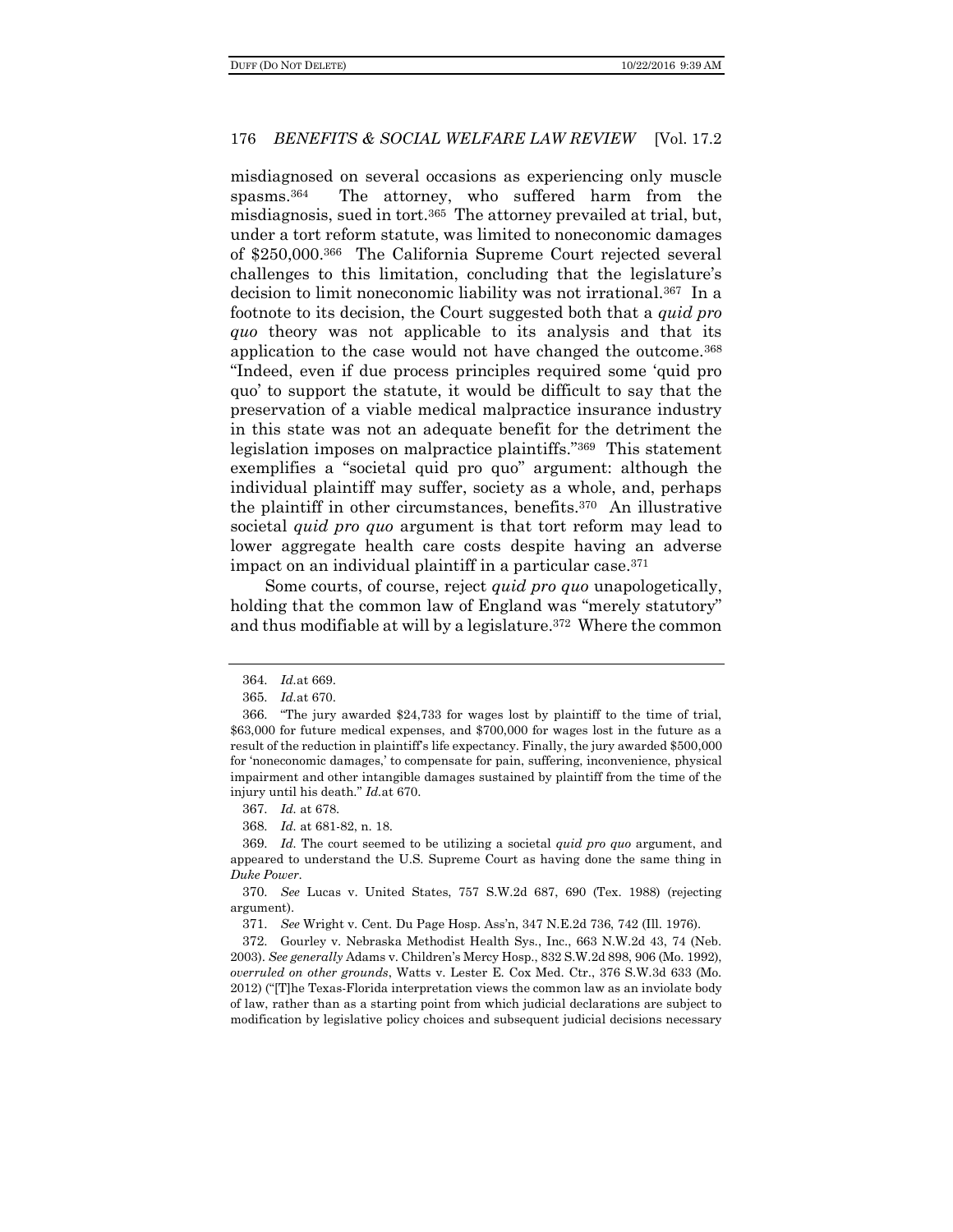law has not been supplanted by statute, some courts argue that reading the open courts and remedy provisions as a limitation on legislative power would have the effect of reifying the law as of the date of adoption of the provisions<sup>373</sup> (some of which were not enacted until the gilded age)<sup>374</sup> and, one might note, at some distance from Coke, Blackstone, and Magna Carta. These cases seem to assume that recognition of due process *quid pro quo* or a constitutional right to a remedy for injury means that the legislature would be absolutely prevented from modifying or abolishing a remedy. As Tracy Thomas argued: "As a fundamental right . . . the right to a remedy can still be denied if that denial is necessary to a compelling state interest."<sup>375</sup>

In sum, states vary significantly as to how or whether they recognize *quid pro quo* due process, and it is difficult to formulate general, multistate conclusions about the viability of the theory.

#### *C. STATE EQUAL PROTECTION*

Another constitutional theory that opt-out challengers may attempt to utilize in challenging severe limitations to personal injury remedies is equal protection. Most states follow the federal courts' approach to equal protection analysis.376 On the easiest rendering of federal law, because the right to a recovery for physical injury has not been deemed fundamental, and because physically injured workers or persons do not make up a traditional suspect or quasi-suspect classification,<sup>377</sup> state laws

to meet the needs of a changing society.")

<sup>373</sup>. Jones v. State Bd. of Med., 555 P.2d 399, 404-05 (Idaho 1976) (rejecting *quid pro quo* altogether and adopting the reasoning of the Colorado courts: that because the state constitution did not adopt the common law of England, the state may modify it at will).

<sup>374</sup>. For example, Colorado's Constitution was ratified in 1876, Idaho's in 1890, Kansas' in 1861, Nevada's in 1864, and South Dakota's in 1889. *See generally*, ROBERT L. MADDEX, STATE CONSTITUTIONS OF THE UNITED STATES 45, 98, 135, 242, 364 (1998).

<sup>375</sup>. Tracy A. Thomas, *Ubi Jus, Ibi Remedium: The Fundamental Right to a Remedy Under Due Process*, 41 SAN DIEGO L. REV. 1633, 1643 (2004).

<sup>376</sup>. Craig v. Boren, 429 U.S. 190, 202-04 (1976) (striking on equal protection grounds an Oklahoma statute prohibiting the sale of "nonintoxicating" 3.2% beer to males under the age of 21, but allowing females over the age of 18 to purchase it, and clarifying the modern tripartite equal protection analysis).

<sup>377</sup>. *See* Michael C. Dorf, *Equal Protection Incorporation*, 88 Va. L. Rev. 951, 997 (2002) ("In sum, equal protection incorporation would certainly treat as presumptively suspect discrimination based on religion, state origin, race, color, previous condition of servitude, and sex. The version of equal protection incorporation that I favor would also treat age discrimination as suspect, and might apply to some laws that disadvantage the poor as well. A remaining question is whether adopting equal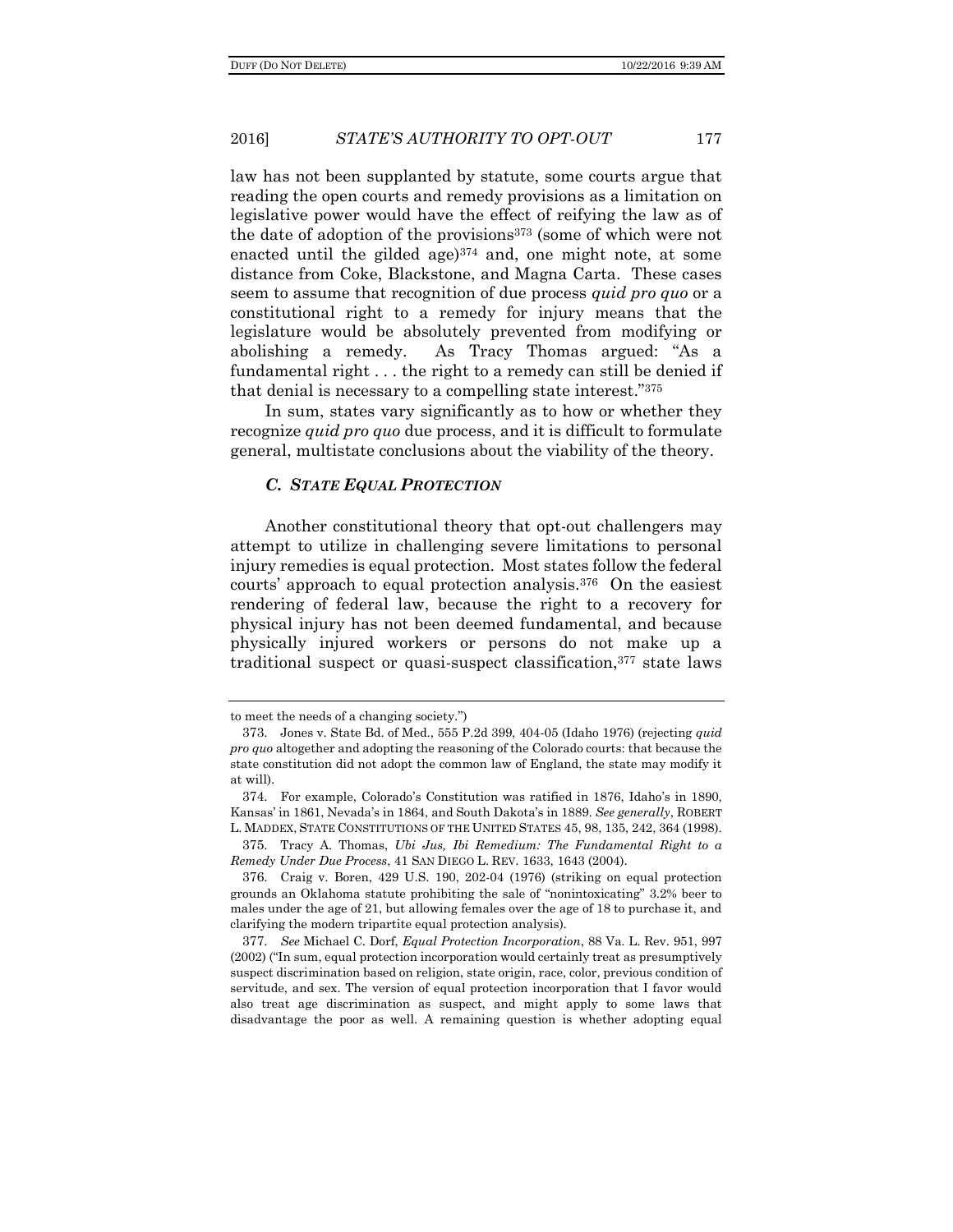applicable to them are subject only to deferential rational basis review.378 The U.S. Supreme Court has directly addressed this rational basis review, opining that "[i]n areas of social and economic policy, a statutory classification that neither proceeds along suspect lines nor infringes fundamental constitutional rights must be upheld against equal protection challenge if there is any reasonably conceivable state of facts that could provide a rational basis for the classification."379 However, not all state courts take this path with respect to interpretation of the equal protection provisions of their own constitutions.

In *Carson v. Mauer*, <sup>380</sup> the New Hampshire Supreme Court took the view that "the right to recover for personal injuries is . . . an important substantive right,"<sup>381</sup> when it struck several provisions of a medical malpractice statute.382 Among challenges to the statute was that it violated equal protection under the state constitution.383 The court reaffirmed that, just as was the case with federal court review of the Equal Protection Clause of the U.S. Constitution, it would not "[i]n the absence of a 'suspect classification' or a 'fundamental right' . . . second-guess the legislature as to the wisdom of or necessity for legislation."<sup>384</sup> Thus, the court accepted the factual predicates upon which the legislature has concluded that medical malpractice reform was

381. *Carson*, 424 A.2d at 830.

382. The Court stated:

The statute in question is part of an effort by the legislature to address the problems of the medical injury reparations system. In enacting [the statute], the legislature set forth rigorous standards for qualified expert testimony, created a two-year statute of limitations applicable to most medical malpractice actions, required that notice of intent to sue be given at least sixty days before commencing the action, prohibited the statement of the total damages claimed as an ad damnum or otherwise, abolished the collateral source rule, limited the amount of damages recoverable for non-economic loss to \$250,000, empowered the court to order periodic payments of any future damages in excess of \$50,000, and established a contingent fee scale for attorneys in medical malpractice actions.

*Id.* at 829.

383. *Id.* at 831.

protection incorporation means that no categories beyond those expressly singled out by the constitutional text are presumptively invalid.")

<sup>378</sup>. *Id.* at 1016.

<sup>379</sup>. F.C.C. v. Beach Commc'ns, Inc., 508 U.S. 307, 313 (1993) (citations omitted).

<sup>380</sup>. 424 A.2d 825 (N.H. 1980), *reaffirmed by* Brannigan v. Usitalo, 587 A.2d 1232, 1233 (N.H. 1991), *overruled on other grounds by* Cmty. Res. For Justice, Inc. v. City of Manchester, 917 A.2d 707, 721 (N.H. 2007).

<sup>384</sup>. *Id.* (citing City of New Orleans v. Dukes, 427 U.S. 297, 303 (1976)).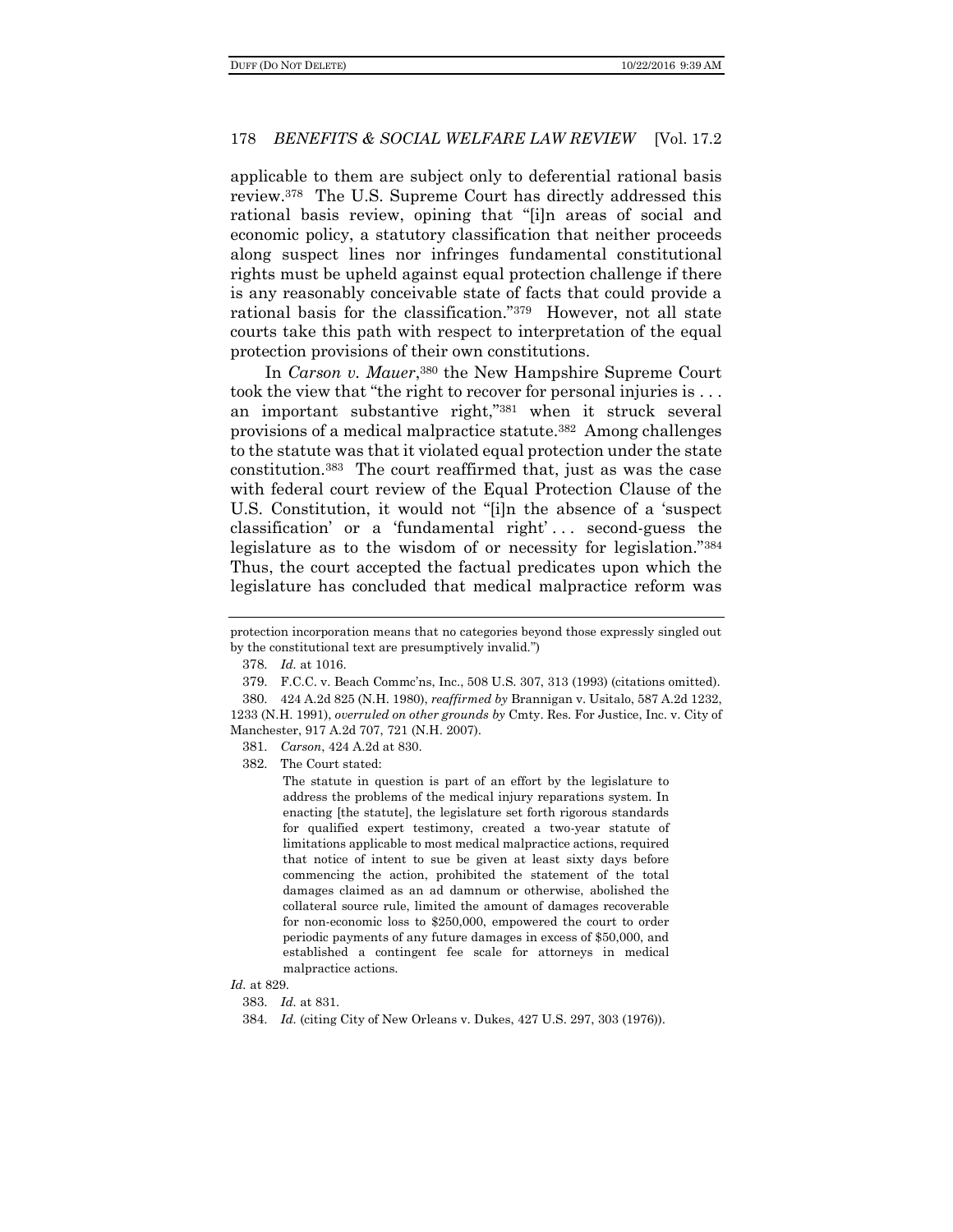necessary.385 The *Carson* court also acknowledged that the U.S. Supreme Court had applied a "substantial relationship" test—a requirement that statutory classifications rest upon some ground of difference having a fair and substantial relation to the object of the legislation—only "to cases involving classifications based upon gender and illegitimacy."386 Nevertheless, the *Carson* court concluded:

Although the right to recover for personal injuries is not a "fundamental right," it is nevertheless an important substantive right. In *Estate of Cargill v. City of Rochester* . . . we applied the rational basis test in evaluating classifications which, like those in [the statutory provision under review], place restrictions on an individual's right to recover in tort. We now conclude, however, that the rights involved herein are sufficiently important to require that the restrictions imposed on those rights be subjected to a more rigorous judicial scrutiny than allowed under the rational basis test.<sup>387</sup>

While the court recognized that it was applying a scrutiny exceeding that applied in connection with Equal Protection review under the U.S. Constitution,<sup>388</sup> the majority stated: "[W]e are not confined to federal constitutional standards and are free to grant individuals more rights than the Federal Constitution requires."389 According to the court, the middle-level tier of review under which encroachments on personal injury rights had to be assessed required that legislation be "reasonable, not arbitrary, and must rest upon some ground of difference having a fair and substantial relation to the object of the legislation."<sup>390</sup>

Although *Carson* has subsequently been reversed on other grounds,<sup>391</sup> the "important substantive right" formulation

<sup>385</sup>. *Id.*

<sup>386</sup>. *Id.* (citations omitted).

<sup>387</sup>. *Id.* at 830 (citing Estate of Cargill v. City of Rochester, 119 N.H. 661, 667 (1979).

<sup>388</sup>. *Id.*

<sup>389</sup>. *Id.* at 831 (citations omitted).

<sup>390</sup>. Gonya v. Comm'r N.H. Ins. Dep't, 899 A.2d 278, 289 (N.H. 2006) (citing *Carson*, 424 A.2d at 831).

<sup>391</sup>. Cmty. Res. For Justice, Inc. v. City of Manchester, 917 A.2d 707, 721 (N.H. 2007) (clarifying that the government had "[t]he burden [of] demonstrat[ing] that the challenged legislation meets this [intermediate scrutiny] test. . . . [and] may not rely upon justifications that are hypothesized or 'invented *post* hoc in response to litigation,' nor upon 'overbroad generalizations.'") (citations omitted).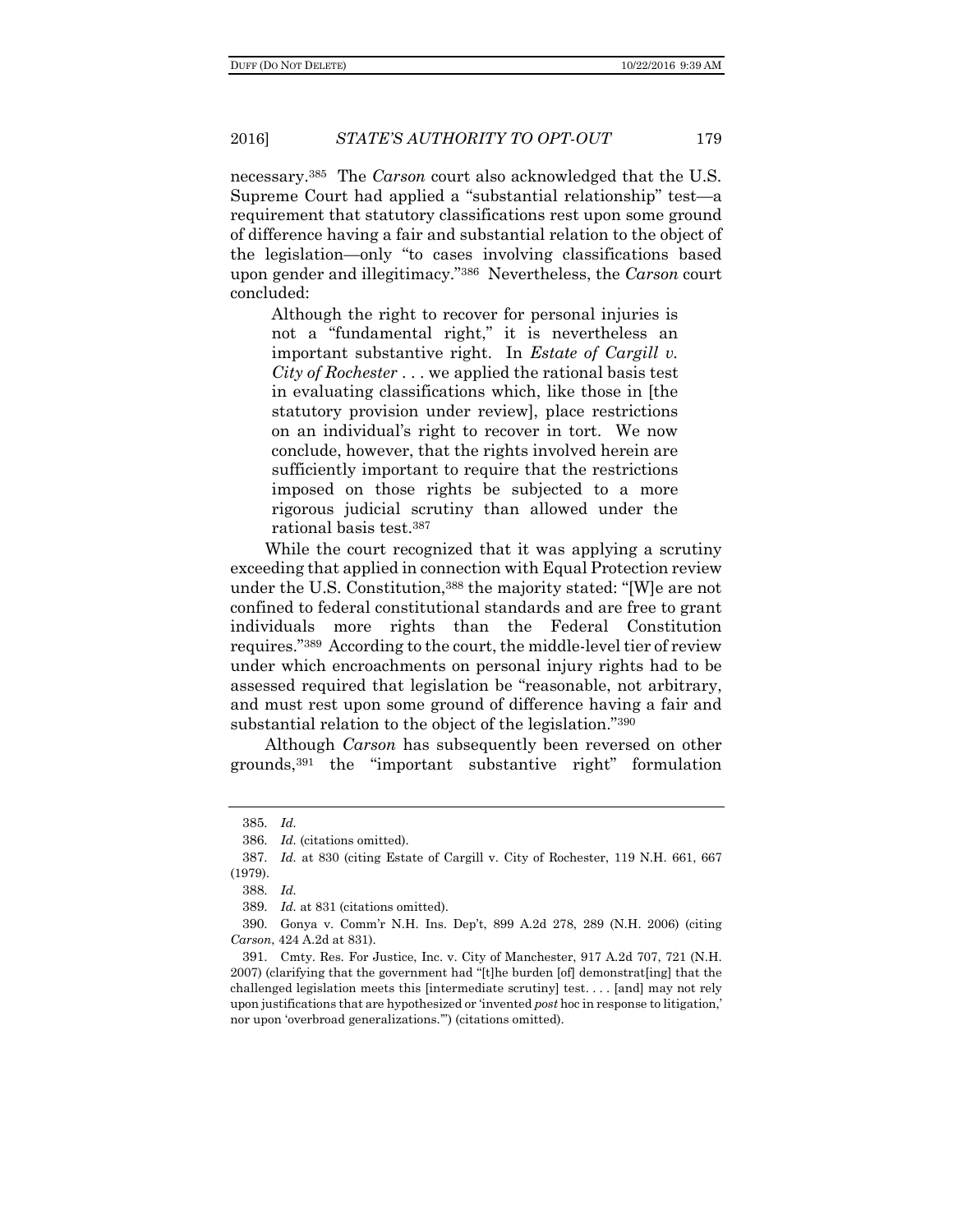continues to trigger intermediate scrutiny in New Hampshire.<sup>392</sup> Thus, legislative enactment of workers' compensation opt-out, in conjunction with retaining the exclusive remedy rule, would almost certainly face heightened judicial scrutiny in New Hampshire by requiring the state government to justify the *de facto* elimination of the workers' compensation remedy.

Not all state courts agree that the right to recover for personal injuries is sufficiently important to trigger heightened scrutiny under the equal protection provisions of their state constitutions when the right suffers interference. In *Morris v. Savoy*, <sup>393</sup> for example, the Ohio Supreme Court considered a constitutional challenge to a medical malpractice statute.<sup>394</sup> Although it struck two of the challenged provisions on due process grounds,<sup>395</sup> the court rejected the plaintiffs' equal protection challenge.396 In the due process portion of its analysis, the court held that the statute was "unconstitutional because it does not bear a real and substantial relation to public health or welfare and further because it is unreasonable and arbitrary."397 The court nevertheless rejected the equal protection challenge because "the statute must be upheld if there exists any conceivable set of facts under which the classification rationally furthered a legitimate legislative objective."398 These conclusions seem more than a little inconsistent. The *Carson* court<sup>399</sup> had also been willing to unflinchingly accept the legislative facts that surrounded the involved statute's enactment, as it simultaneously rejected as arbitrary the conclusions flowing from those facts.400 Apparently, irrational application of presumptively valid facts can provide sufficient reason for rejecting legislative

399. 424 A.2d 825 (N.H. 1980).

400. The Court stated:

[A] statute which singles out seriously injured malpractice victims whose future damages exceed \$50,000 and requires one class to shoulder the burden inherent in a periodic payments scheme from which the general public benefits offends basic notions of fairness and justice. . . . [and] is an *unreasonable* exercise of the legislature's police power and violates the State's equal protection guarantees.

<sup>392</sup>. *Carson*, 424 A.2d at 830. *See also Gonya*, 899 A.2d at 289.

<sup>393</sup>. 576 N.W.2d 765 (Ohio 1991).

<sup>394</sup>. *Id.* at 767. The challenge was to certain liability caps and the imposition of a collateral source rule. *Id.*

<sup>395</sup>. *Id.* at 771.

<sup>396</sup>. *Id.* at 772

<sup>397</sup>. *Id.* at 771.

<sup>398</sup>. *Id.* at 770 (citations omitted).

*Id.* at 838 (emphasis added).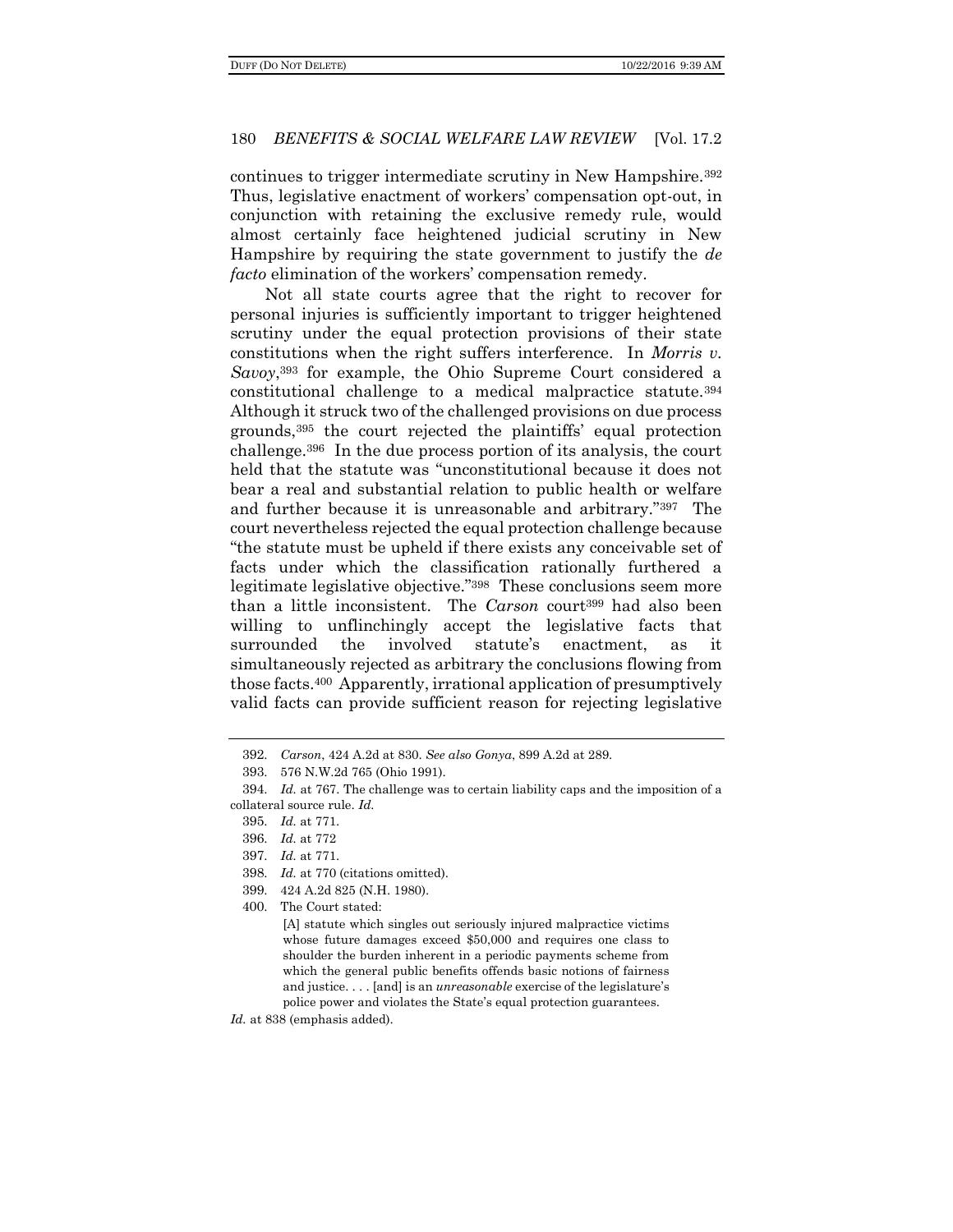conclusions, but the principle is somewhat confounding.

*Morris* may be more indicative of how state courts are presently likely to analyze equal protection challenges.401 In workers' compensation contexts there have been few successful equal protection challenges by plaintiffs or defendants.402 The reason for this is likely that the public policy rationale at the time of the enactment of workers' compensation statutes would have survived what we now call strict scrutiny, let alone survive more deferential standards of review.403 The major defect with respect to equal protection analysis is its all-or-nothing character under either the strict scrutiny or rational basis tests. As Laurence Tribe has written in explaining why some courts have taken the New Hampshire intermediate scrutiny approach displayed in *Carson*:

[An] all-or-nothing choice between minimum rationality and strict scrutiny ill-suits the broad range of situations arising under the equal protection clause, many of which are best dealt with neither through the virtual rubber-stamp of truly minimal review nor

JOHN F. WITT, THE ACCIDENTAL REPUBLIC: CRIPPLED WORKINGMEN, DESTITUTE WIDOWS, AND THE REMAKING OF AMERICAN LAW 2-3 (2004).

<sup>401</sup>. *Morris* itself cites several cases, which declined to apply heightened scrutiny on an equal protection theory. *See, e.g.*, Richardson v. Carnegie Library Rest., Inc., 763 P.2d 1153, 1159, 1161 (N.M. 1998); Etheridge v. Med. Ctr. Hosps., 376 S.E.2d 525, 534 (Va. 1989); *and* Johnson v. St. Vincent Hosp., Inc., 404 N.E.2d 585, 597 (Ind. 1980).

<sup>402</sup>. *But see* Vasquez, CM-2014-11060L (Okla. Workers' Comp. Comm'n) (Feb. 26, 2016), *and supra* note 139 (striking Oklahoma's Injury Benefit Act at the administrative level in part on equal protection grounds).

<sup>403</sup>. As John Fabian Witt wrote in *The Accidental Republic*, the workplace injury situation in the late 19th and early 20th centuries was dire:

At the turn of the century, one worker in fifty was killed or disabled for at least four weeks each year because of a work-related accident. Among the population as a whole, roughly one in every thousand Americans died in an accident each year. For those who worked in dangerous industries, accident rates were considerably higher. In 1890 alone, one railroad worker in every three hundred was killed on the job; among freight railroad brakemen, one out of a hundred died in work accidents. Nonfatal accident rates, though more difficult to estimate, appear to have been much higher. By one contemporary estimate, no fewer than 42 percent of railroad workers involved in the day-to-day operation of trains in the state of Colorado were injured on the job each year. The most extraordinary rates of death and injury appear to have occurred in the anthracite coal mines of eastern Pennsylvania during the 1850s and 1860s, where each year 6 percent of the workforce was killed, 6 percent permanently crippled, and 6 percent seriously but temporarily disabled.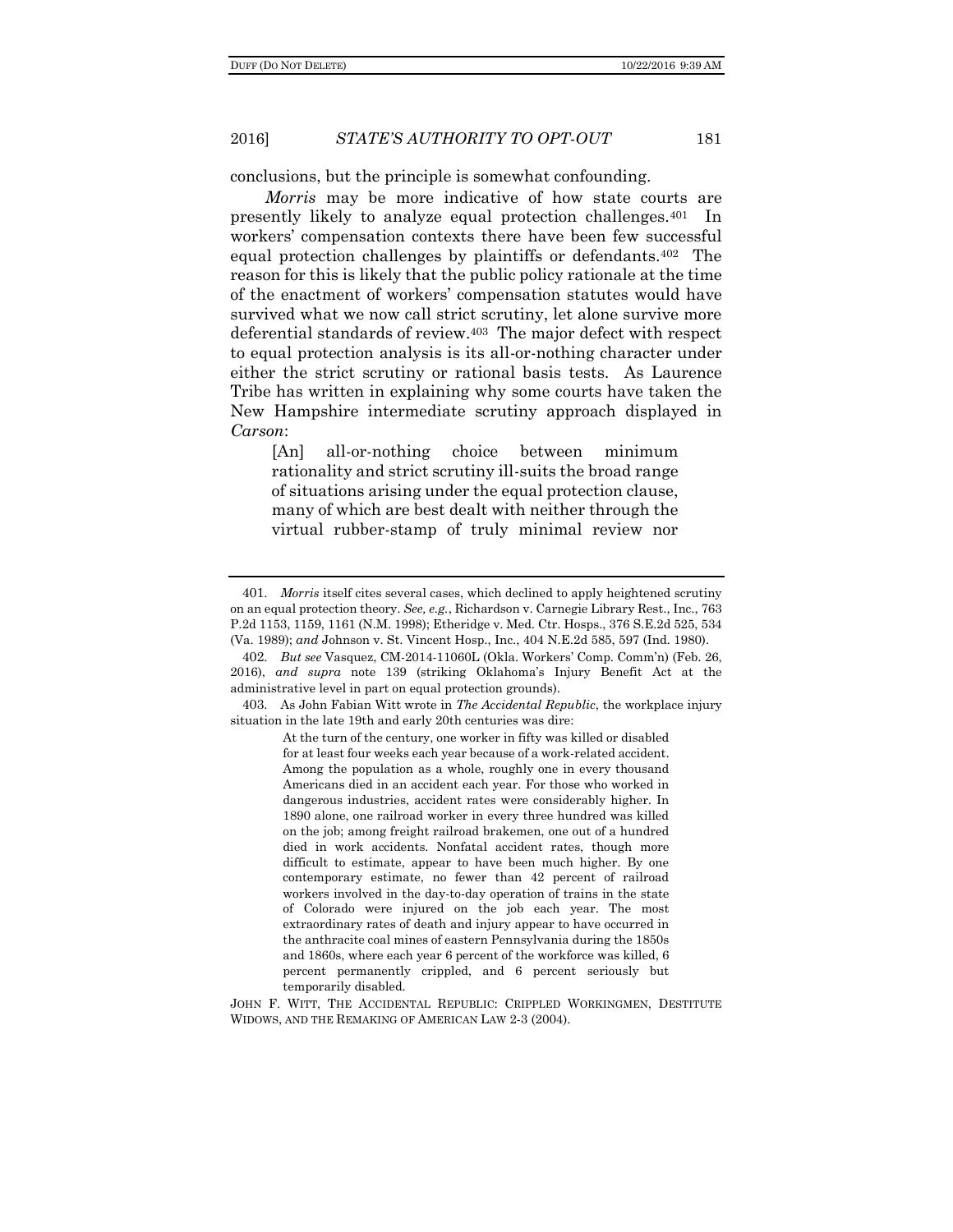through the virtual death-blow of truly strict scrutiny, but through methods more sensitive to risks of injustice than the former and yet less blind to the needs of governmental flexibility than the latter.<sup>404</sup>

Ultimately, most courts employing equal protection analysis would probably defer to legislative fact-finding, a development likely to put plaintiffs at a significant disadvantage. Courts may accept, uncritically, legislative fact-finding asserting that workers' compensation modifications—such as opt-out—are economically beneficial. If those courts also apply deferential rational basis review, it is less likely that legislative fact determinations would be disturbed. If, however, legislatures had the burden of showing a substantial relationship between the policy problem and the chosen legislative solution, cases might receive a very different judicial reception. For example, if alternative benefit plans under opt-out deliver fewer benefits to injured workers—particularly to those who are permanently disabled—then the increased costs to workers must either be absorbed by workers or shifted elsewhere. Courts might then insist on an explanation of states' analyses of such large problems.

On the other hand, a court might strike a tort-reform statute even under a "bare" rational basis analysis. To illustrate, in *Estate of McCall v. United States*, <sup>405</sup> the Florida Supreme Court struck Florida's statutory cap on wrongful death noneconomic damages recoverable in a medical malpractice action.406 In that case, decedent died as a result of negligent medical treatment during and after childbirth by Air Force medical personnel.<sup>407</sup> The plaintiffs, decedent's survivors, alleged medical malpractice and filed a wrongful death action under the Federal Tort Claims Act.408 The court found the United States liable and that the plaintiffs' economic and noneconomic damages were \$980,462.40 and \$2 million, respectively.409 Notwithstanding these findings, the court limited the plaintiffs' recovery of wrongful death noneconomic damages to \$1 million in accordance with Florida's statutory cap on wrongful death noneconomic damages based on

<sup>404</sup>. *Richardson*, 763 P.2d at 1163 (emphasis omitted), *citing* LAURENCE H. TRIBE, AMERICAN CONSTITUTIONAL LAW 1609-10 (2d ed. 1988).

<sup>405</sup>. 134 So.3d 894 (Fla. 2014).

<sup>406</sup>. *Id.* at 903.

<sup>407</sup>. *Id.* at 898-899.

<sup>408</sup>. Federal Tort Claims Act (FTCA), 28 U.S.C. §§ 1346(b) (2008).

<sup>409</sup>. *Estate of McCall*, 134 So.3d at 899.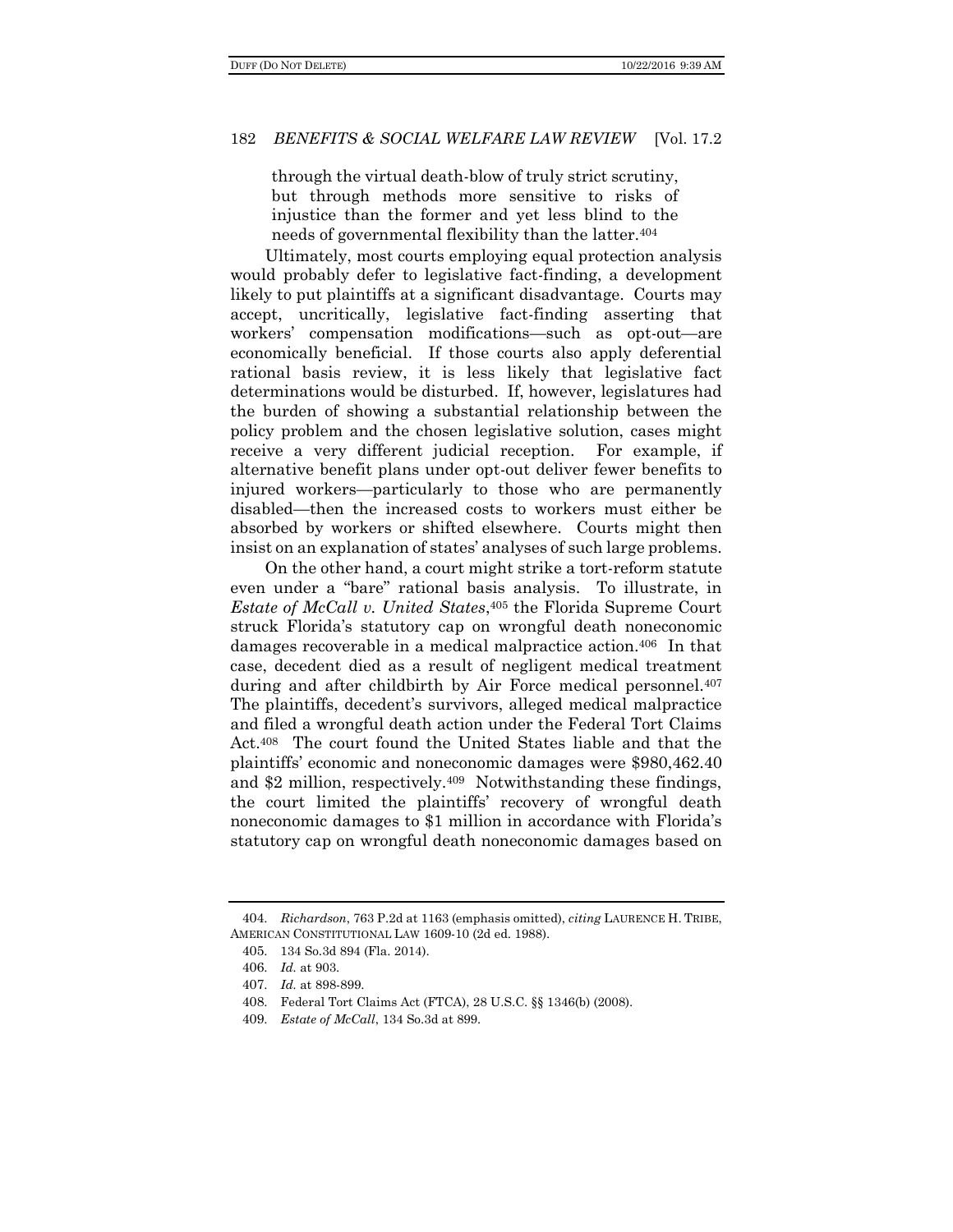medical malpractice claims.410 The court also denied a motion challenging the constitutionality of Florida's wrongful death statutory cap under both the Florida and United States Constitutions.411 On appeal to the Eleventh Circuit Federal Court of Appeals,<sup>412</sup> the plaintiffs challenged the trial court's rulings,<sup>413</sup> and, specifically contended that the statutory cap violated the Equal Protection Clause of the Fourteenth Amendment.414 The Eleventh Circuit affirmed application of the Florida damages cap,<sup>415</sup> but granted a motion to certify four questions to the Florida Supreme Court, including the question of whether the cap violated equal protection.416 The Florida Supreme Court struck the cap under equal protection analysis, applying the rational basis test:

[The cap] has the effect of saving a modest amount for many by imposing devastating costs on a few—those who are most grievously injured, those who sustain the greatest damage and loss, and multiple claimants for whom judicially determined noneconomic damages are subject to division and reduction simply based upon the existence of the cap. Under the Equal Protection Clause of the Florida Constitution . . . we hold that to reduce damages in this fashion is not only arbitrary, but irrational, and we conclude that it "offends the fundamental notion of equal justice under the law  $"417$ 

In an unusual dissection of legislative findings, the court went to some lengths to dispute the existence of a medical malpractice crisis, a cross examination culminating in the following statement:

Thus, even if there had been a medical malpractice crisis in Florida at the turn of the century, the current data reflects that it has subsided. No rational basis currently exists (if it ever existed) between the cap imposed . . . and any legitimate state purpose. . . . At the time, the cap on noneconomic damages serves no

415. *Id.*

<sup>410</sup>. *Id.*

<sup>411</sup>. *Id.*

<sup>412</sup>. *Id.*

<sup>413</sup>. *Id.*

<sup>414</sup>. *Id.*

<sup>416</sup>. *Id.*

<sup>417</sup>. *Id.* at 903 (citation omitted).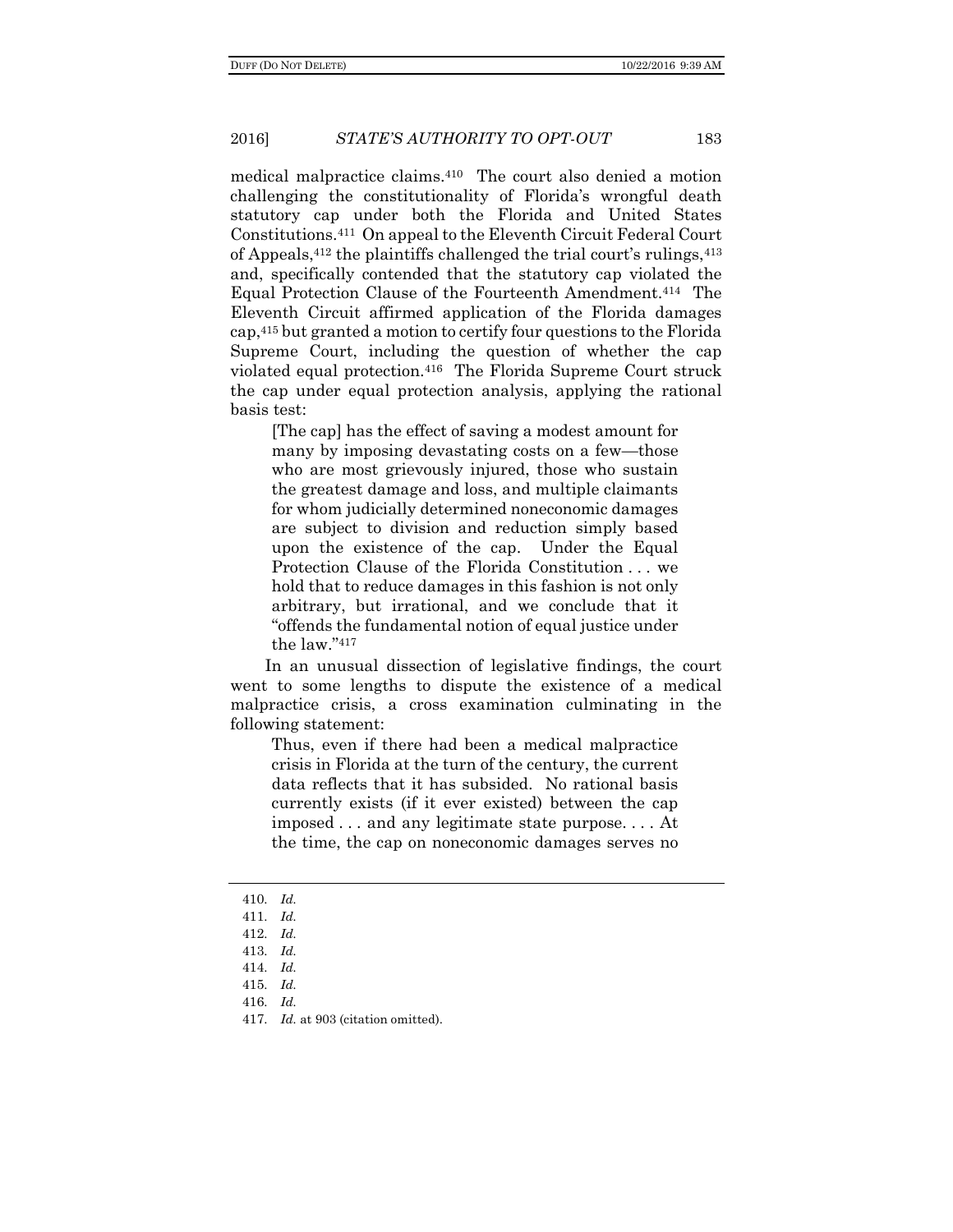purpose other than to arbitrarily punish the most grievously injured or their surviving family members. Moreover, it has never been demonstrated that there was a proper predicate for imposing the burden of supporting the Florida legislative scheme upon the shoulders of the persons and families who have been most severely injured and died as a result of medial negligence. Health care policy that relies upon discrimination against Florida families is not rational or reasonable when it attempts to utilize aggregate caps to create unreasonable classifications. Accordingly, and for each of these reasons, the cap on wrongful death noneconomic damages in medical malpractice actions does not pass constitutional muster.<sup>418</sup>

Litigants in an equal protection jurisdiction like Florida could expect a lively contest of workers' compensation opt-out to the extent it both maintained the exclusive remedy rule and denied access to a workers' compensation statute.

### *D. CONCLUDING OBSERVATIONS ON STATE RESTRAINT*

The foregoing discussion disclosed a great deal of variation on state judicial responses to plaintiffs' attempts at restraining legislative initiatives to reduce personal injury remedies. Not surprisingly, this kind of variation has led to a corresponding variation in litigation environments for both tort and workers' compensation litigants throughout the United States. By the end of the 1960s, this patchwork of uneven state court protections had led to a perhaps predictable race to the bottom.<sup>419</sup>

The situation eventually compelled President Nixon to convene a bi-partisan commission of experts to study and make recommendations on the apparent breakdown of state-based workers' compensation.420 The National Commission unanimously reported that:

The inescapable conclusion is that State workmen's compensation laws in general are inadequate and

<sup>418</sup>. *Id.*at 914-15 (internal citation omitted).

<sup>419</sup>. *See infra* note 423.

<sup>420</sup>. The commission was established in Section 27 of the newly enacted Occupational Safety and Health Act of 1970. John F. Burton, Jr., *The National Commission on State Workmen's Compensation Laws: Some Reflections by the Former Chairman*, 40 IAIABC J. 15, 15-16 (2003).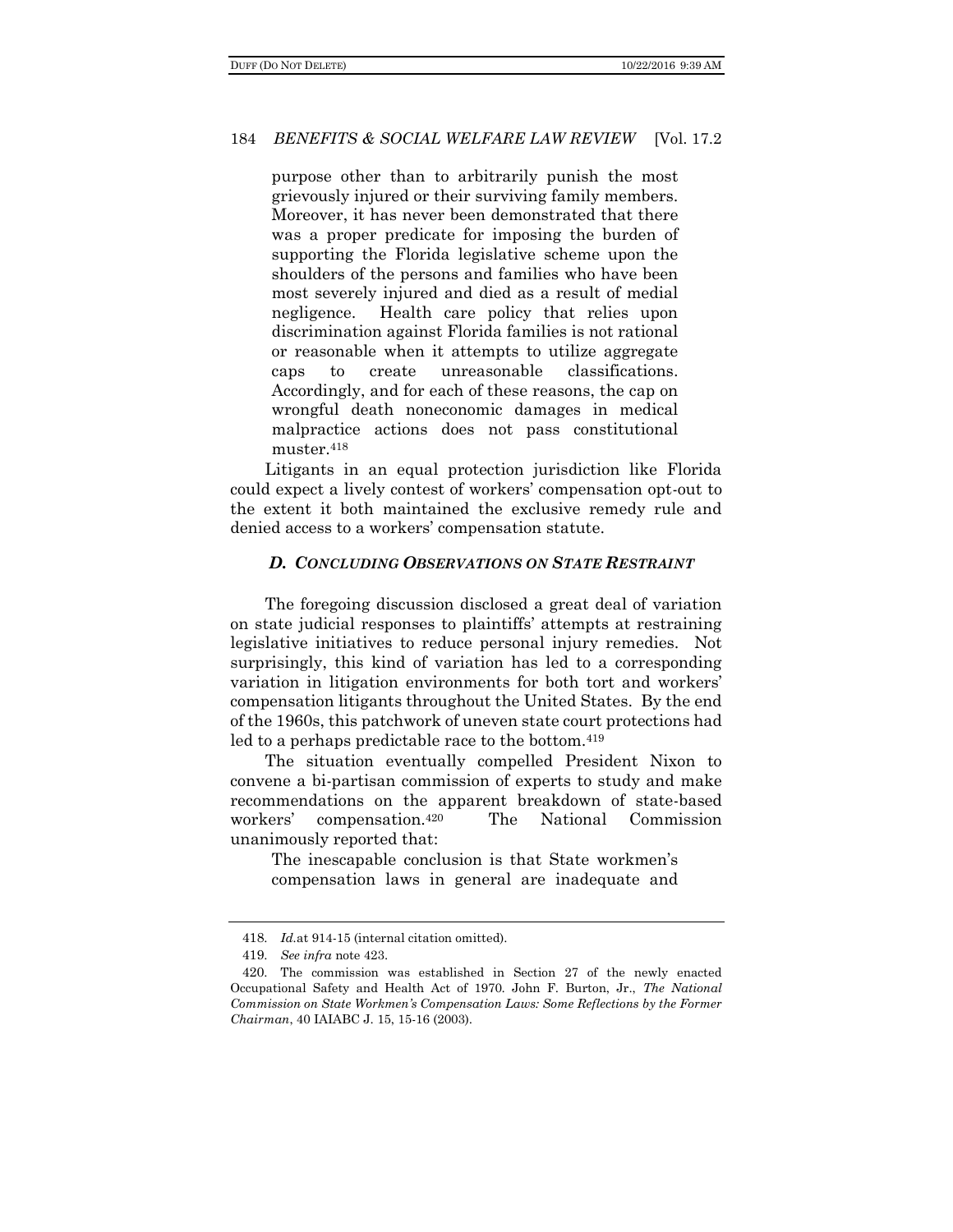inequitable. The report listed nineteen "essential recommendations," all of which focused on expanding benefits to workers: eight recommendations dealt with expanded coverage; nine with increased disability benefits; and two with improvements to medical and rehabilitation benefits. Based on an insurance industry analysis, the National Commission estimated that the cost of those expanded benefits would mean that the average employer would pay 1.5% of payroll (up from 1.1%) toward workers' compensation insurance. The Commission predicted that these increased benefits would raise total insurance costs less than 50% in the vast majority of states.<sup>421</sup>

During the course of the following decade:

[M]ost states enacted legislation liberalizing benefits to workers—perhaps partly in response to the Commission's recommendation that workers' compensation should be federalized if states failed to expand benefits. Average state compliance increased from a level of 6.8 out of the nineteen "essential recommendations" in 1972 to an average of 12.1 in 1982, when the national trend toward expansion appeared to level off substantially short of the recommended goals.<sup>422</sup>

An expanding opt-out movement reveals a pendulum that has once again swung wildly in the opposite direction. It can hardly be wondered why tort and workers' compensation modifications, and responses to those modifications, move in waves. In sum, no stabilizing legal consensus across states as to the importance of personal injury rights has emerged. Vacillation seems at once moral and economic. Our pocketbooks direct elected representatives to rein in business costs as aggressively as possible. Our moral sensibility periodically intervenes and we perceive the crudity of a sweeping directive. Unsurprisingly, in the face of the 1960s workers' compensation race to the bottom, the National Commission seriously entertained the need for federal intervention if states did not voluntarily enact adequate systems.423 Opt-out does not suggest a commitment to adequacy.

422. *Id.*

<sup>421</sup>. Martha T. McCluskey, *The Illusion of Efficiency in Workers' Compensation "Reform,"* 50 RUTGERS L. REV. 657, 684 (1998).

<sup>423</sup>. David B. Torrey, *The Federalization/Federal Standards Issue: A Short History Before and After* NFIB v. Sebelius (U.S. 2012), 6 ABA WORKERS' COMP.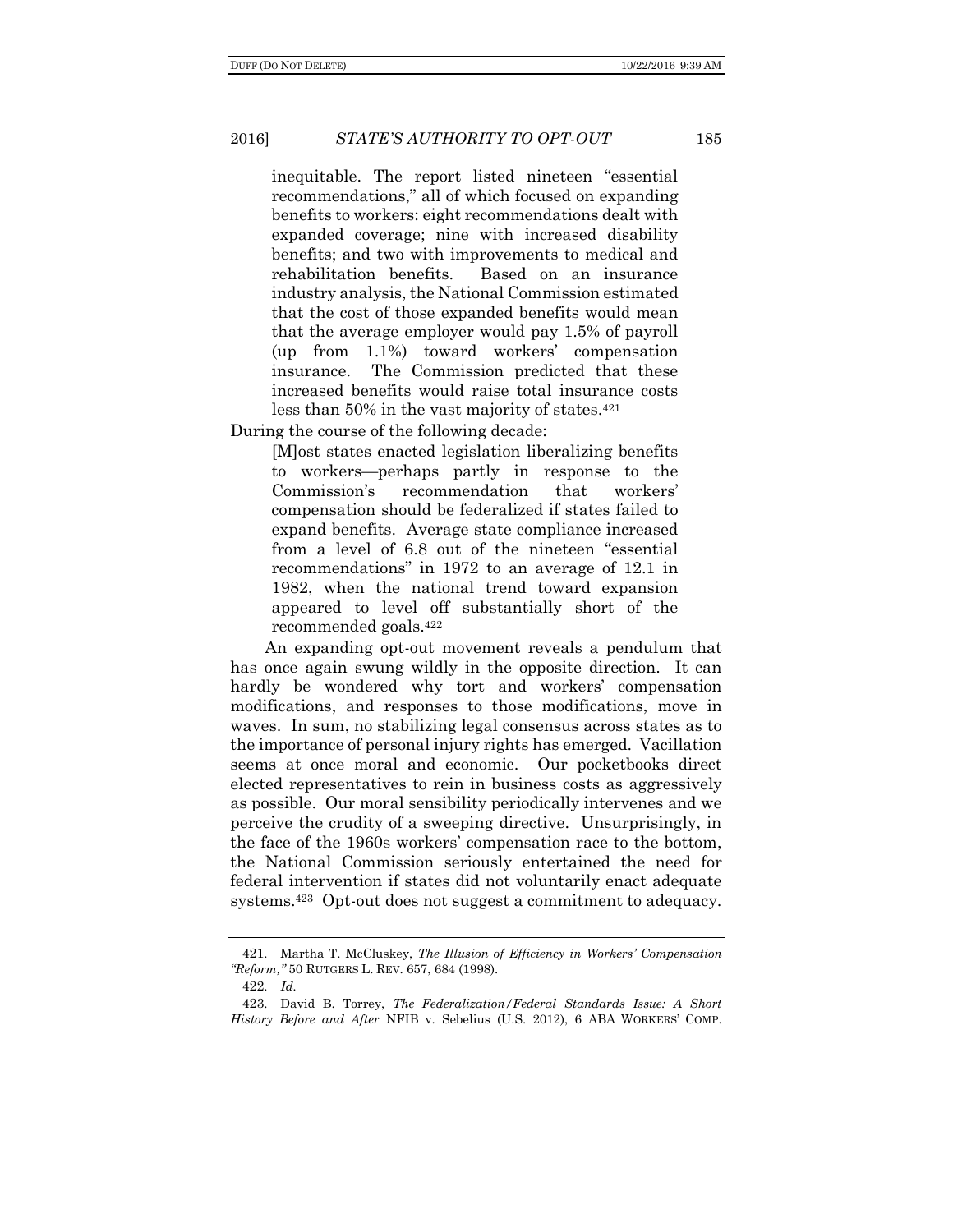# **V. SUBSTANTIVE DUE PROCESS UNDER THE U.S. CONSTITUTION**

An additional potential check on the power of states to severely interfere with the right of an individual to a remedy for invasions of personal security through mechanisms such as workers' compensation opt-out is the federal due process clause of the Fourteenth Amendment: "nor shall any state deprive any person of life, liberty, or property, without due process of law. . . . " <sup>424</sup> In addition to imposing procedural restraints on states in connection with deprivations of life, liberty, or property,<sup>425</sup> the Supreme Court has established that the clause may apply to the substance of state law touching various rights.426 The perennial question has been, which state rights are delimited by the clause?427 And, the Court has vacillated between a narrow and broader vision of the scope of the clause.428 In present day, the Court seems to have settled upon an historical "rooting" of the clause's meaning and application.<sup>429</sup>

This Part will first discuss a federal *quid pro quo* conception of due process and will contend that the Supreme Court has failed to discredit *quid pro quo* despite having ample opportunity to do so. Subpart B. will proceed to discuss the implications of a still viable federal *quid pro quo* theory. Subpart C. will then juxtapose *quid pro quo* with "historical" due process analysis.430 Subpart D. concludes by arguing that the right to a remedy for personal injury is important and strongly implied by both the structure and the social contract nature of our legal system and, therefore, should be recognized as protected by notions of structural due process.

SECTIONS 2013 MIDWINTER SEMINAR AND CONFERENCE (2013), *citing* MICHAEL J. GRAETZ & JERRY L. MASHAW, TRUE SECURITY: RETHINKING AMERICAN SOCIAL Insurance 86 (1999).

<sup>424</sup>. U.S. CONST. amend. XIV, § 1.

<sup>425</sup>. *See generally* Mathews v. Eldridge, 424 U.S. 319, 333 (1976).

<sup>426</sup>. *See generally* Rochin v. People of Cal., 342 U.S. 165, 175-76 (1952).

<sup>427</sup>. Steven G. Calabresi, *Substantive Due Process after* Gonzales v. Carhart, 106 MICH. L. REV. 1517, 1531 (2008).

<sup>428</sup>. *Id.* at 1518.

<sup>429</sup>. *Id.* (Noting that historical due process had purported to limit substantive due process to only those rights that are deeply rooted in history and tradition and contending that the Supreme Court has been returning to such a position).

<sup>430</sup>. *See* Washington v. Glucksberg, 521 U.S. 702, 710 (1997).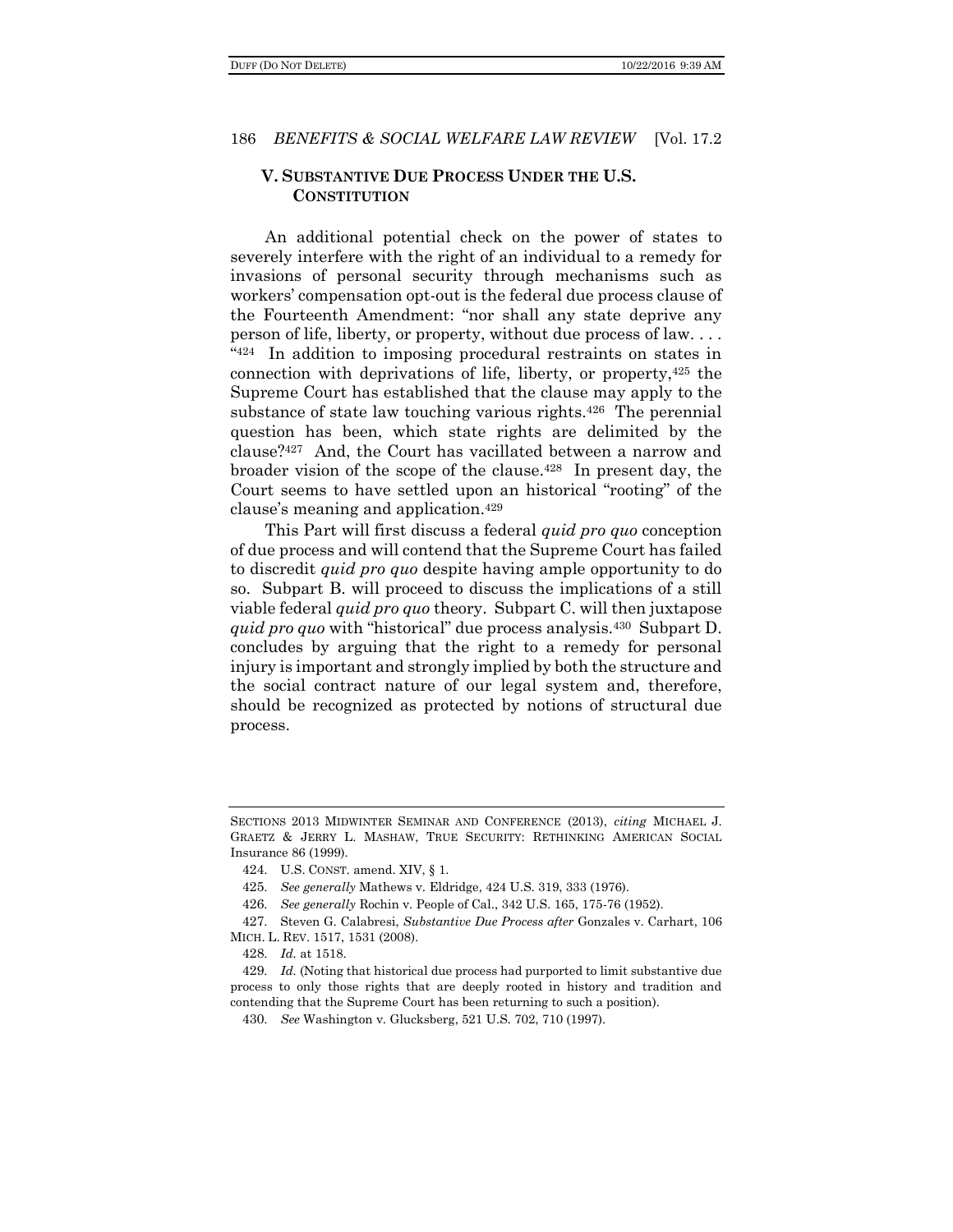#### *A. FEDERAL* **QUID PRO QUO**

As previously noted, the U.S. Supreme Court, when upholding workers' compensation statutes in the twentieth century, appeared to assume the necessity of *quid pro quo*—that common law tort rights could not be displaced unless replaced by reasonable or adequate substitutes.431 However, in *Duke Power Co.*, <sup>432</sup> decided in 1978, the nuclear power industry persuaded Congress to place a cap on damages resulting from any future catastrophic nuclear accident in the amount of 560 million dollars per incident. <sup>433</sup> Of the number of challenges that the plaintiffs in *Duke Power* made to the cap, they argued that such a limitation of liability violated federal substantive due process.434 The Supreme Court, in rejecting the due process claim,<sup>435</sup> stated, "it is not all clear that the Due Process Clause in fact requires that a legislatively enacted compensation scheme either duplicate the recovery at common law or provide a reasonable substitute remedy."<sup>436</sup>

*Duke Power* involved preemption of state law by federal atomic power policy where the risk of injury was remote.437 It was generally understood that, in the event of a catastrophic nuclear incident, victims' losses would ultimately be underwritten by the U.S. Government;<sup>438</sup> there was no genuine question of injury benefit elimination.439 The circumstances were unique and

433. The Court stated:

In its original form, the Act limited the aggregate liability for a single nuclear incident to \$500 million plus the amount of liability insurance available on the private market—some \$60 million in 1957. The nuclear industry was required to purchase the maximum available amount of privately underwritten public liability insurance, and the Act provided that if damages from a nuclear disaster exceeded the amount of that private insurance coverage, the Federal Government would indemnify the licensee and other "persons indemnified" in an amount not to exceed \$500 million. Thus, the actual ceiling on liability was the amount of private insurance coverage plus the Government's indemnification obligation which totaled \$560 million.

- 434. *Id.* at 82-93.
- 435. *Id.*at 87-91.
- 436. *Id.* at 88.
- 437. *Id.* at 92-93.
- 438. *Id.* at 63-64.
- 439. *See infra* notes 442-48 and accompanying text.

<sup>431</sup>. *See supra* Part IV. B.

<sup>432</sup>. 438 U.S. 59 (1978).

*Id.* at 64-65.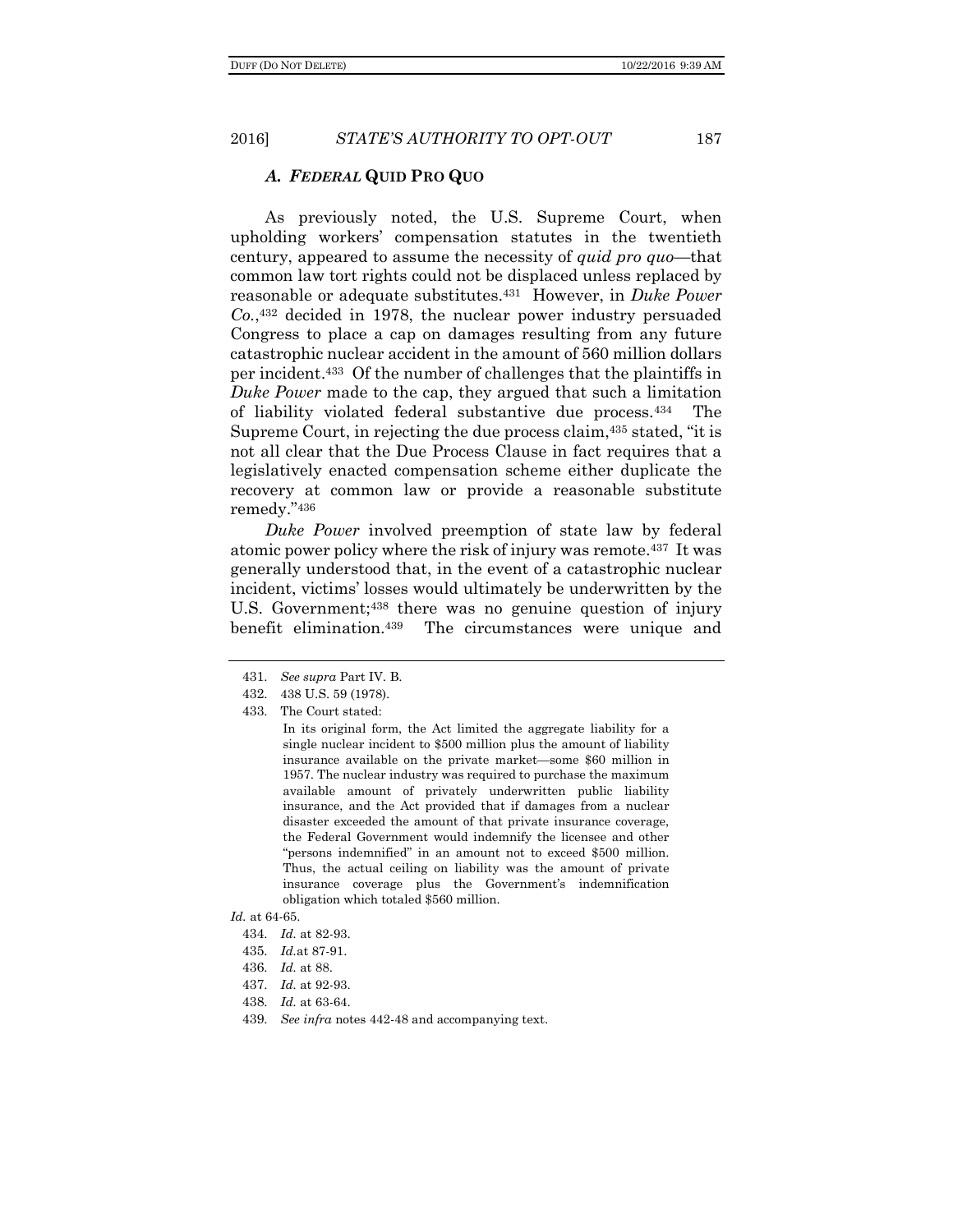distinguishable from a broad, state-law swap of tort for workers' compensation rights and from the wholesale abrogation of a wellestablished right by a legislature. Despite this dissimilarity, it is hard to escape the impression that the Court was subjecting the Price-Anderson Act<sup>440</sup> to heightened scrutiny. Indeed, the Court cited with approval and explicitly contended that *Duke Power* was consistent with *White*:

The logic of [*White*] would seem to apply with renewed force in the context of this challenge to the Price-Anderson Act. The Price-Anderson Act not only provides a reasonable, prompt, and equitable mechanism for compensating victims of a catastrophic nuclear incident, it also guarantees a level of net compensation generally exceeding that recoverable in private litigation. Moreover, the Act contains an explicit congressional commitment to take further action to aid victims of a nuclear accident in the event that the \$560 million ceiling on liability is exceeded. This panoply of remedies and guarantees is at the least a reasonably just substitute for the common-law rights replaced by the Price-Anderson Act. Nothing more is required by the Due Process Clause.<sup>441</sup>

This rhetoric does not have the feel of a "rational basis" opinion extolling the virtues of legislative supremacy. On the contrary, the language seems quite justificatory. At the very least, it seems difficult to draw from the "reasonably just substitute" language a conclusion that the Court once and for all had slammed the door on *quid pro quo* due process analyses.

Seven years following *Duke Power*, the Court denied a petition for a writ of certiorari in *Fein v. Permanente Medical Group*, discussed earlier in this Article.442 The petition challenged, on federal due process grounds, caps on medical malpractice liability in connection with noneconomic damages.<sup>443</sup> As may be recalled, the California Supreme Court specifically rejected the existence of a *quid pro quo* due process theory.<sup>444</sup> Justice Stevens dissented to the dismissal, contending that the Court had never decided the federal *quid pro quo* issue:

<sup>440</sup>. Price-Anderson Nuclear Industries Indemnity Act (Price-Anderson Act), 42 U.S.C. ch. 23 (1957).

<sup>441</sup>. *Duke Power Co.*, 438 U.S. at 93.

<sup>442</sup>. *See supra* notes 362-71 and accompanying text.

<sup>443</sup>. Fein v. Permanente Med. Grp., 695 P.2d 665, 679 (Cal. 1985).

<sup>444</sup>. *Id.* at 679-81, n. 18.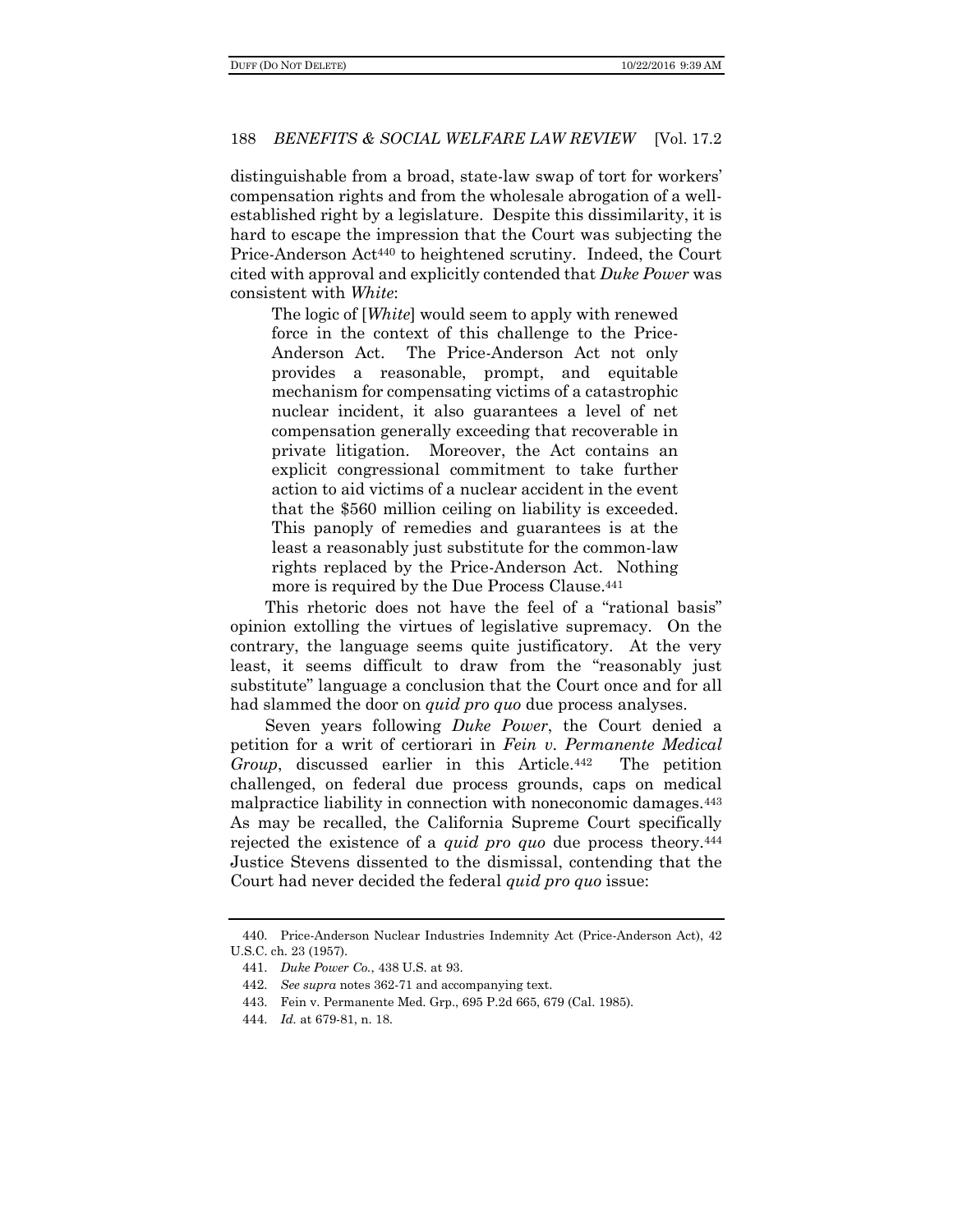Whether due process requires a legislatively enacted compensation scheme to be a *quid pro quo* for the common-law or state-law remedy it replaces, and if so, how adequate it must be, thus appears to be an issue unresolved by this Court, and one which is dividing the appellate and highest courts of several States. The issue is important, and is deserving of this Court's review. Moreover, given the continued national concern over the "malpractice crisis," it is likely that more States will enact similar types of limitations, and that the issue will recur. I find, therefore, that the federal question presented by this appeal is substantial, and dissent from the Court's conclusion to the contrary.<sup>445</sup>

Although it might be argued that the dismissal decided the *quid pro quo* issue,<sup>446</sup> it does not appear that the Court has thereafter had occasion to address *quid pro quo*; nor has the issue been discussed in the federal court as if it had been resolved. If *White* is dead, neither *Duke Power* nor *Fein Permanente* could have killed it.

It has been well-argued that the *quid pro quo* test can be inflexible, that it can fail to distinguish clearly between floor and ceiling challenges to reform, or to help courts in distinguishing precisely between particular kinds of tort reforms.447 Yet there seems little doubt that *quid pro quo* is routinely discussed when courts become uncomfortable with threats to obviously important rights.

<sup>445</sup>. Fein v. Permanente Med. Grp., 474 U.S. 892, 894-95 (1985).

<sup>446</sup>. The Court has held that "[S]ummary dismissals are of course, to be taken as rulings on the merits, in the sense that they rejected the 'specific challenges presented in the statement of jurisdiction' and left 'undisturbed the judgment appealed from.'" Washington v. Confederated Bands & Tribes of the Yakima Indian Nation, 439 U.S. 463, 476 n.20 (1979) (internal citation omitted). Summary dismissals do not, however, have the same precedential value as does an opinion of the Court after briefing and oral argument on the merits. Neely v. Newton, 149 F.3d 1074, 1079 (10th Cir. 1998) ("The Supreme Court has cautioned that for purposes of determining the binding effect of a summary action, the action should not be interpreted as adopting the rationale of the lower court, but rather as affirming only the judgment of that court."). "Summary affirmances and dismissals for want of a substantial federal question without doubt reject the specific challenges presented in the statement of jurisdiction." Mandel v. Bradley, 432 U.S. 173, 176 (1977). And, "[t]hey do prevent lower courts from coming to opposite conclusions on the precise issues presented and necessarily decided by those actions." *Id.* "[I]f the Court has branded a question as unsubstantial, it remains so except when doctrinal developments indicate otherwise." Hicks v. Miranda, 422 U.S. 332, 344 (1975).

<sup>447</sup>. Goldberg, *supra* note 33, at 613.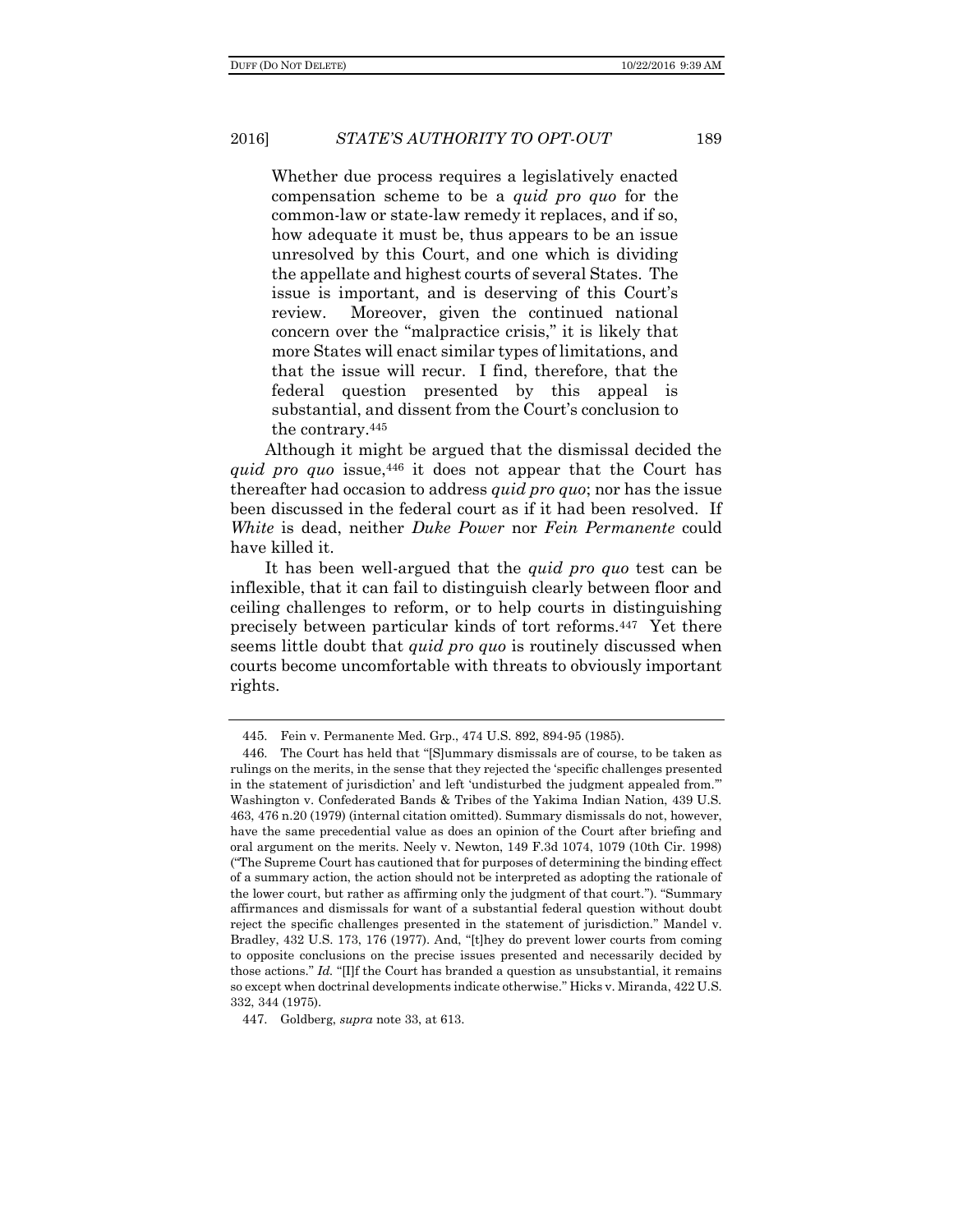# *B. RAMIFICATIONS OF A STILL-ALIVE* **QUID PRO QUO***: REVISITING OPT-OUT*

If workers' compensation opt-out is recast as personal injury opt-out, the *quid pro quo* issue is whether courts will allow legislatures to grant private injurers tort immunity, and whether such an arrangement is a "reasonably just" substitute for tort rights. The Supreme Court has hinted at the ceiling of the Due Process Clause in *quid pro quo* contexts:

The Prince-Anderson Act not only provides a reasonable, prompt, and equitable mechanism for compensating victims of a catastrophic nuclear incident, it also guarantees a level of net compensation generally exceeding that recoverable in private litigation. Moreover, the Act contains an explicit congressional commitment to take further action to aid victims of a nuclear accident in the event that the \$560 million ceiling on liability is exceeded. This panoply of remedies and guarantees is at the least a reasonably just substitute for the common-law rights replaced by the Price-Anderson Act. Nothing more is required by the Due Process Clause.<sup>448</sup>

If that is the ceiling, the question is where this leaves the floor of *quid pro quo*. Opt-out "alternative benefit plans" appear to set no floor.449 There is no requirement that the plans pay any minimum level of benefits.450 In Oklahoma, alternative plans are required to pay the same "forms" of benefits as those required under the workers' compensation statute.451 The statute requires payment of specified benefits for total disability, for partial disability, and for medical treatment.452 In Tennessee, critics allege that the proposed opt-out bill, S.B. 721,<sup>453</sup> leaves critical substantive workers' compensation decisions exclusively within the discretion of employers: coverage of medical expenses, selection of medical providers, deciding whether to end or

<sup>448</sup>. Duke Power Co., 438 U.S. at 93.

<sup>449</sup>. *See* Letter to Senator Sherrod Brown (Dep't of Labor Feb. 24, 2016) ("ERISA does not give the Department [of Labor] the authority to establish adequacy levels for benefits in [opt-out] plans.") (last accessed July 12, 2016), https://www.documentcloud.org/documents/2730159-DOL-ERISA-Opt-Out-Letter-022416.html.

<sup>450</sup>. *Id.*

<sup>451</sup>. *See* OKLA. STAT. ANN. tit. 60-85A, § 203(B).

<sup>452</sup>. *See generally* OKLA. STAT. ANN. tit. 60-85A, §§ 1-125 (West 2015).

<sup>453</sup>. *See supra* notes 75-76 and accompanying text.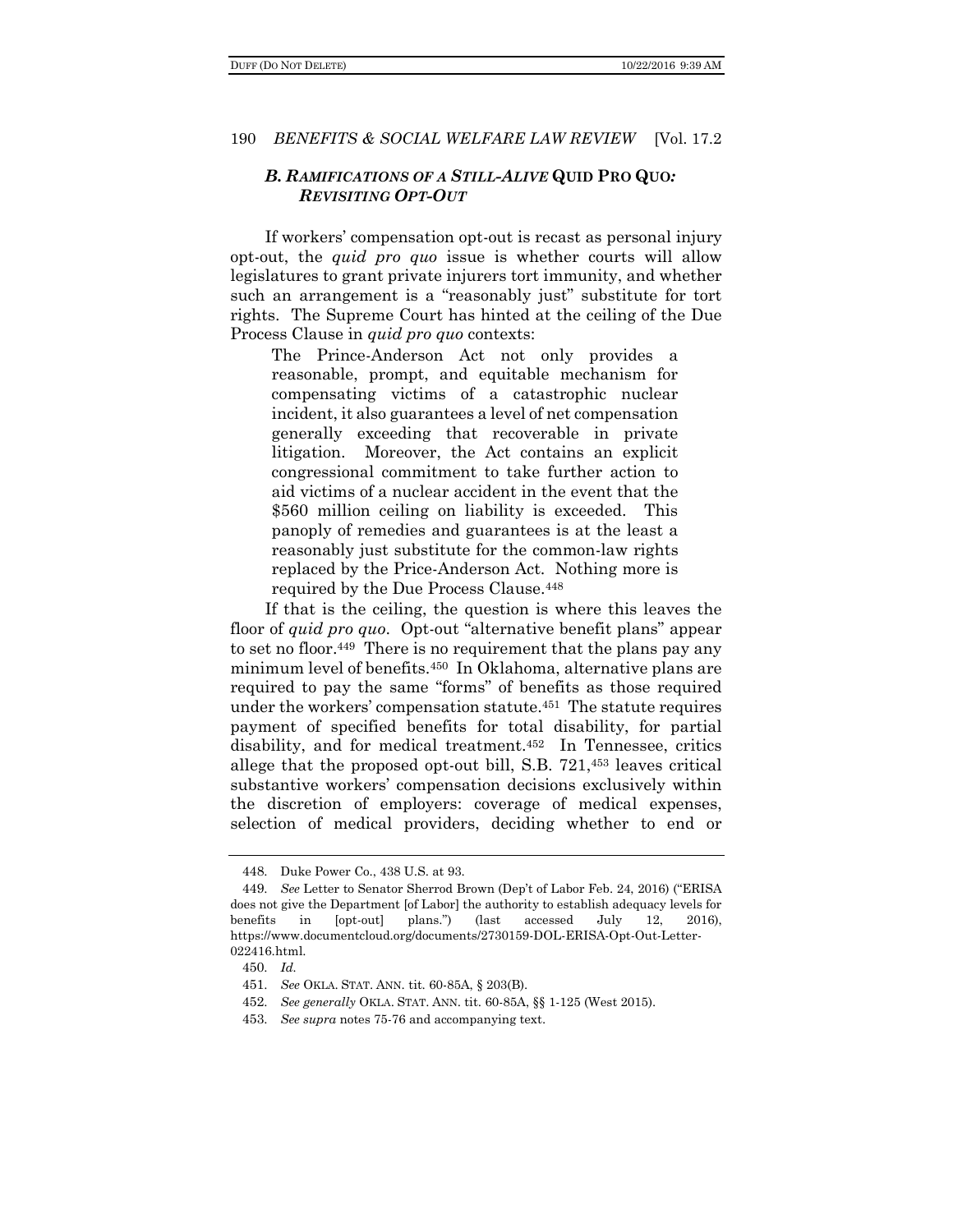continue benefits, and whether to attempt dispute resolution.<sup>454</sup> No appeal of eligibility determinations is mentioned anywhere in the bill.455 Thus, the bill would apparently not confer plan participants with *rights* to contest substantive determinations under an alternative benefit plan.456 Additionally, no procedures for dispute resolution are set forth in the bill, and no procedures for selection of claim dispute factfinders are identified.457 Unlike the Oklahoma statute,<sup>458</sup> the Tennessee bill would *not* retain the workers' compensation exclusive remedy rule,<sup>459</sup> but the right to recover under Tennessee tort law would apparently be modified under the bill.460 No right to sue would exist if the employee "[fails] to follow instructions and rules," is injured by "hazards that are commonly known and appreciated, or if the injury is caused by "failure to follow available safe alternatives."461 Thus, employers would be afforded several affirmative defenses, seemingly of the type that formed the original rationale for states adopting workers' compensation in the first place.<sup>462</sup>

In a detailed study of Texas alternative benefit plans, Professor Alison Morantz found that, although employees did not have to go through benefit waiting periods under the plans they faced other obstacles to recovering benefits:

Yet in other respects—for example, the commonplace twenty-four-hour reporting deadlines, absence of employee choice over medical providers, absence of any permanent partial or permanent total disability coverage, and prevalent caps on total benefits—such plan appeared less favorable to employees. Moreover, presumably in an effort to curb tort liability, a very high fraction (about 85 percent) of nonsubscriber plans channeled disputes to *mandatory* arbitration. Not

<sup>454</sup>. David B. Torrey, Appendix B: Statement of The American Insurance Association, *supra* note 74, at 36.

<sup>455</sup>. *See generally* S B. 721, 190th Gen. Assemb., Reg. Sess. (Tenn. 2015).

<sup>456</sup>. The bill does not provide for internal review of determinations and likely contemplates that all actions for non-negligent breach will be brought under ERISA. *See generally* S. B. 721, 190th Gen. Reg. Sess. (Tenn. 2015).

<sup>457</sup>. *Id.*

<sup>458</sup>. *See* OKLA. STAT. ANN. tit. 60-85A, § 209(A) (West 2015).

<sup>459</sup>. S. B. 721 § 50-10-108, 190th Gen. Assemb., Reg. Sess. (Tenn. 2015).

<sup>460</sup>. Economic damages would apparently be capped at \$1,000,000 per employee. S.B. 721 § 50-10-108(b)(1), 190th Gen. Assemb., Reg. Sess. (Tenn. 2015), http://www.capitol.tn.gov/Bills/109/Bill/SB0721.pdf (last accessed July 12, 2016).

<sup>461</sup>. S.B. 721 § 50-10-108(c)(4-7), 190th Gen. Assemb., Reg. Sess. (Tenn. 2015), http://www.capitol.tn.gov/Bills/109/Bill/SB0721.pdf (last accessed Aug. 12, 2016).

<sup>462</sup>. *See* DUFF, *supra* note 23, at 6.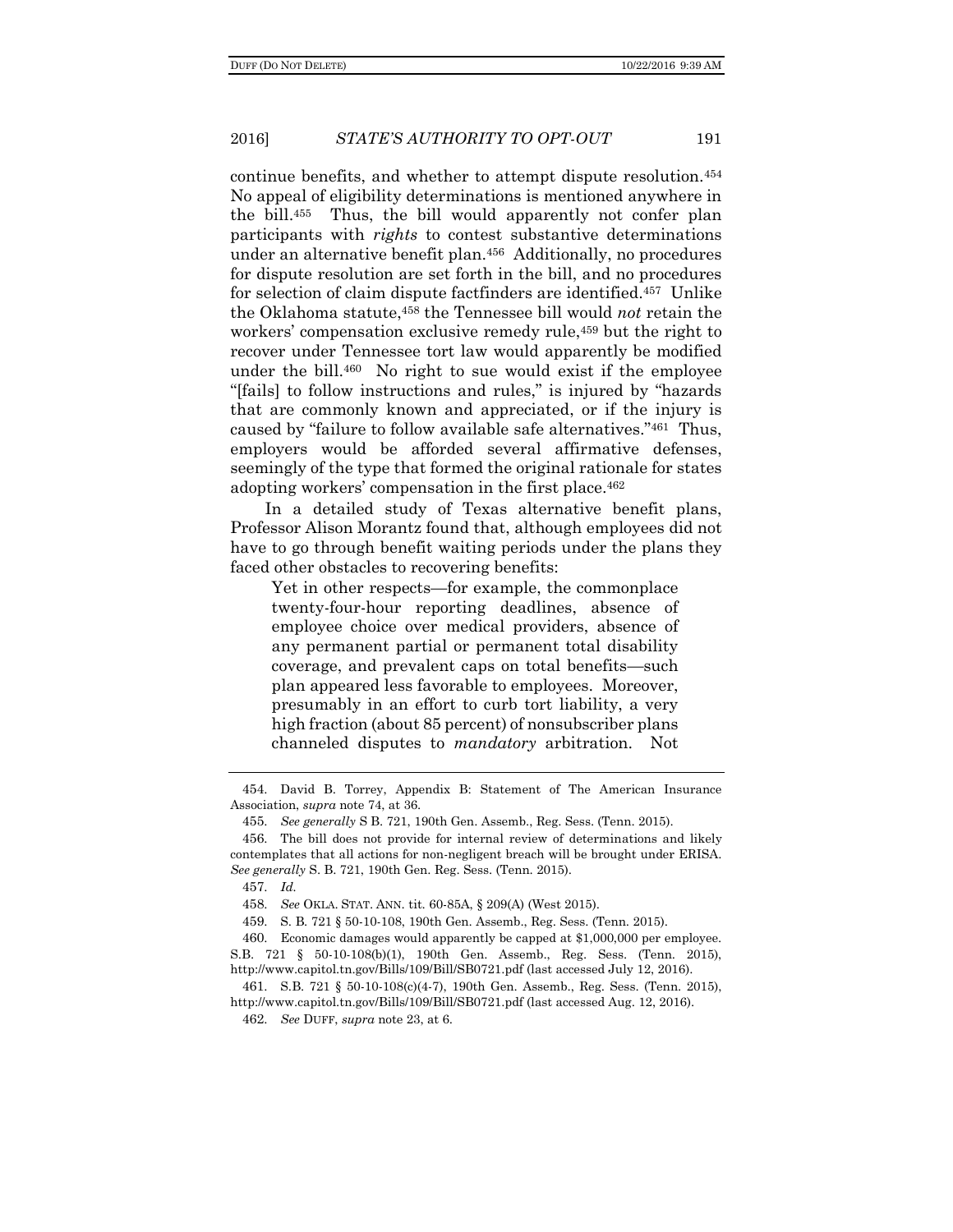only did virtually all companies deem their programs to be a success and report cost savings, but most were pleasantly surprised by the magnitude of these savings, which reportedly exceeded (on average) 50 percent across all industries.<sup>463</sup>

Thus, under the alternative plans analyzed by Professor Morantz, entire classifications of the most seriously injured workers were not eligible for permanent disability benefits and if they had signed on to an arbitration agreement as a condition of participating in such a plan—could also not pursue a tort claim.464 If it is a constitutional requirement under federal *quid pro quo* due process for a state legislature to provide a reasonable alternative to a tort remedy, opt-out might have a very difficult time surviving heightened judicial scrutiny.

# *C.* **QUID PRO QUO** *AND HISTORICALLY-ROOTED RIGHTS*

*Quid Pro Quo* may possibly be understood as an inchoate type of historical due process analysis. The original workers' compensation grand bargain was understood as a swap of important rights<sup>465</sup> and was historical in at least two senses. First, the swap itself is over a century old<sup>466</sup> and has, therefore, itself become an important part of history and tradition. Second, the implication behind the bargain is that only a reasonable set of rights could be substituted for a tort-based right to a remedy for personal injury; a right that is difficult not to see through Blackstonian lenses.<sup>467</sup>

<sup>463</sup>. Alison Morantz, *Opting out of Workers' Compensation in Texas: A Survey of Large, Multistate Nonsubscribers*, Regulation vs. Litig. Perspectives from Econs. And Law 197 200 (Daniel P. Kessler ed., 2010). The respondents in the study reported high satisfaction with the magnitude of their cost savings. They were clearly winners under the system. Frankly, it seems a bit pointless to discuss how the plans may be better than workers' compensation in some respects once it is understood that they eliminate permanent benefits. That qualification dwarfs everything else. It is also true, however, that Texas had variable injury expenses until about fifteen years ago, despite operating an opt-out system. Then costs began to descend. *See id.* at 201-02. Although the reasons for this are not yet clear, it is hard to ignore the Supreme Court's intervening application of compulsory arbitration under the Federal Arbitration Act to employment in Circuit City Stores, Inc. v. Adams, 532 U.S. 105, 123-24 (2001).

<sup>464</sup>. After all, it is the most seriously injured workers who are permanently disabled, and those are the claims explicitly excluded by these alternative plans.

<sup>465</sup>. *See supra* Part II.

<sup>466</sup>. *Id.*

<sup>467</sup>. Goldberg, *supra* note 33, at 545.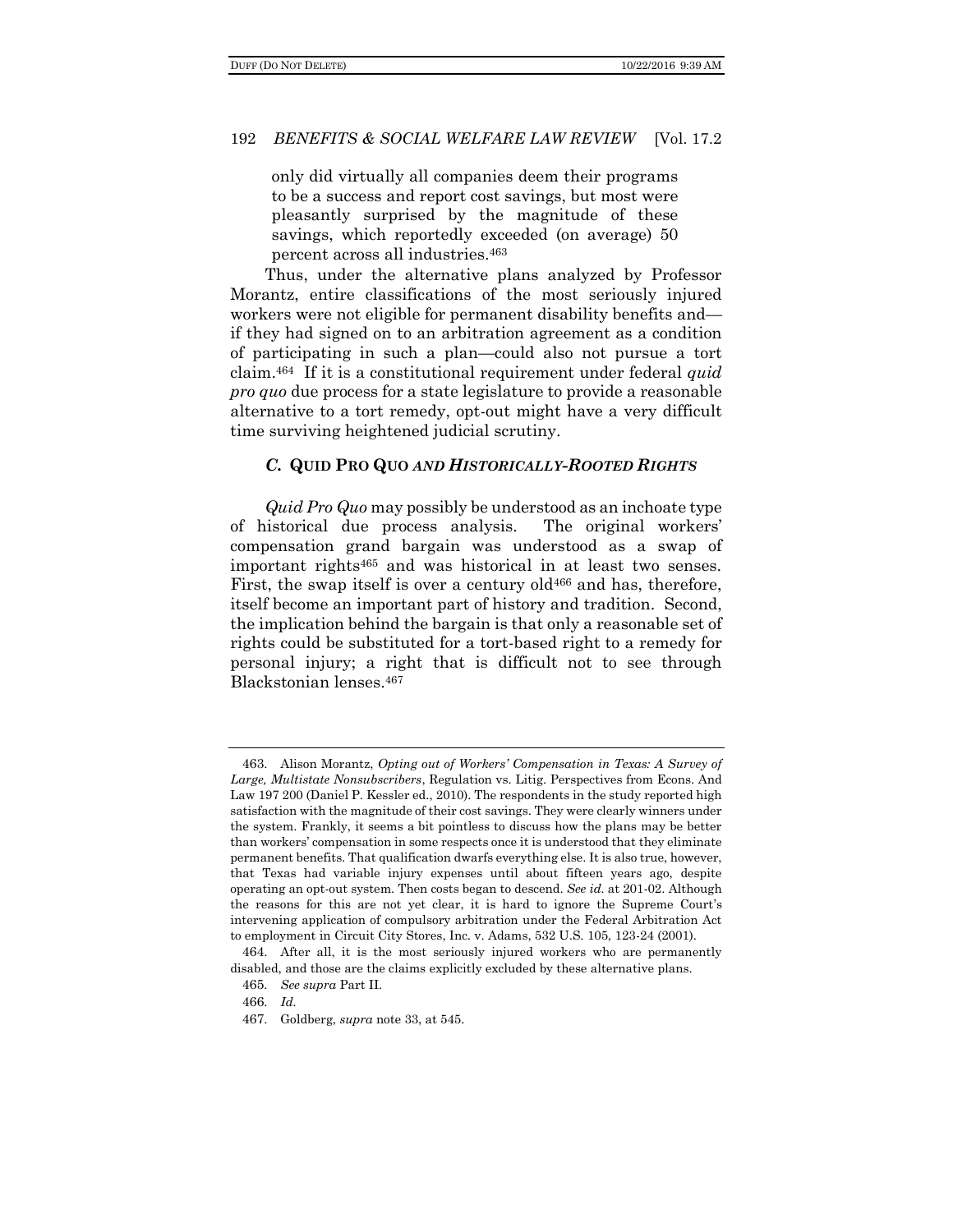2016] *STATE'S AUTHORITY TO OPT-OUT* 193

In *Washington v. Glucksberg*, <sup>468</sup> Chief Justice Rehnquist articulated what has become a common formulation in the Supreme Court's historical substantive due process doctrine:

[W]e have regularly observed that the Due Process Clause specifically protects those fundamental rights and liberties which are, objectively, "deeply rooted in this Nation's history and tradition," and "implicit in the concept of ordered liberty," such that "neither liberty nor justice would exist if they were sacrificed." Second, we have required in substantive-due-process cases a "careful description" of the asserted fundamental liberty interest.<sup>469</sup>

In *McDonald v. City of Chicago*, <sup>470</sup> a dissenting Justice Breyer warned against "the reefs and shoals that lie in wait for those nonexpert judges who place virtually determinative weight upon historical considerations."471 Nevertheless, it seems difficult to avoid exploration of the historical dimensions of personal injury remedies in light of *Glucksberg* and its progeny.472 The inquiry resembles this article's state law "right to a remedy" discussion.<sup>473</sup> The heart of the matter is whether the right to a remedy for personal injury—a right to redress—is "fundamental" or even important. If it is difficult to identify an explicitly deeply-rooted historical right to a remedy for personal injury (within or outside a workplace) the matter can hardly be said to be resolved because:

[T]he most fundamental rights are those that no government of the people would contemplate abridging—it is doubtful that many courts or legislatures have discussed whether the government can determine whether we are allowed to breathe air, but this does not make our access to oxygen any less grounded in history.<sup>474</sup>

More to the point, the entire discussion of *quid pro quo* in *White* underscores that, at least at a certain juncture in history, the Supreme Court has likely suspected that right to a remedy for

473. *See infra* Part IV. A.

<sup>468</sup>. 521 U.S. 702 (1997).

<sup>469</sup>. *Id.* at 720-21 (internal quotation omitted) (internal citations omitted).

<sup>470</sup>. 561 U.S. 742 (2010).

<sup>471</sup>. *Id.* at 916 (Breyer, J., dissenting).

<sup>472</sup>. *See* Daniel O. Conkle, *Three Theories of Substantive Due Process*, 85 N.C. L. REV. 63, 92 (2006).

<sup>474</sup>. Abigail Alliance For Better Access v. Von Eschenbach, 495 F.3d 695, 722 (D.C. Cir. 207) (en banc) (Rogers, J., dissenting) (citation omitted).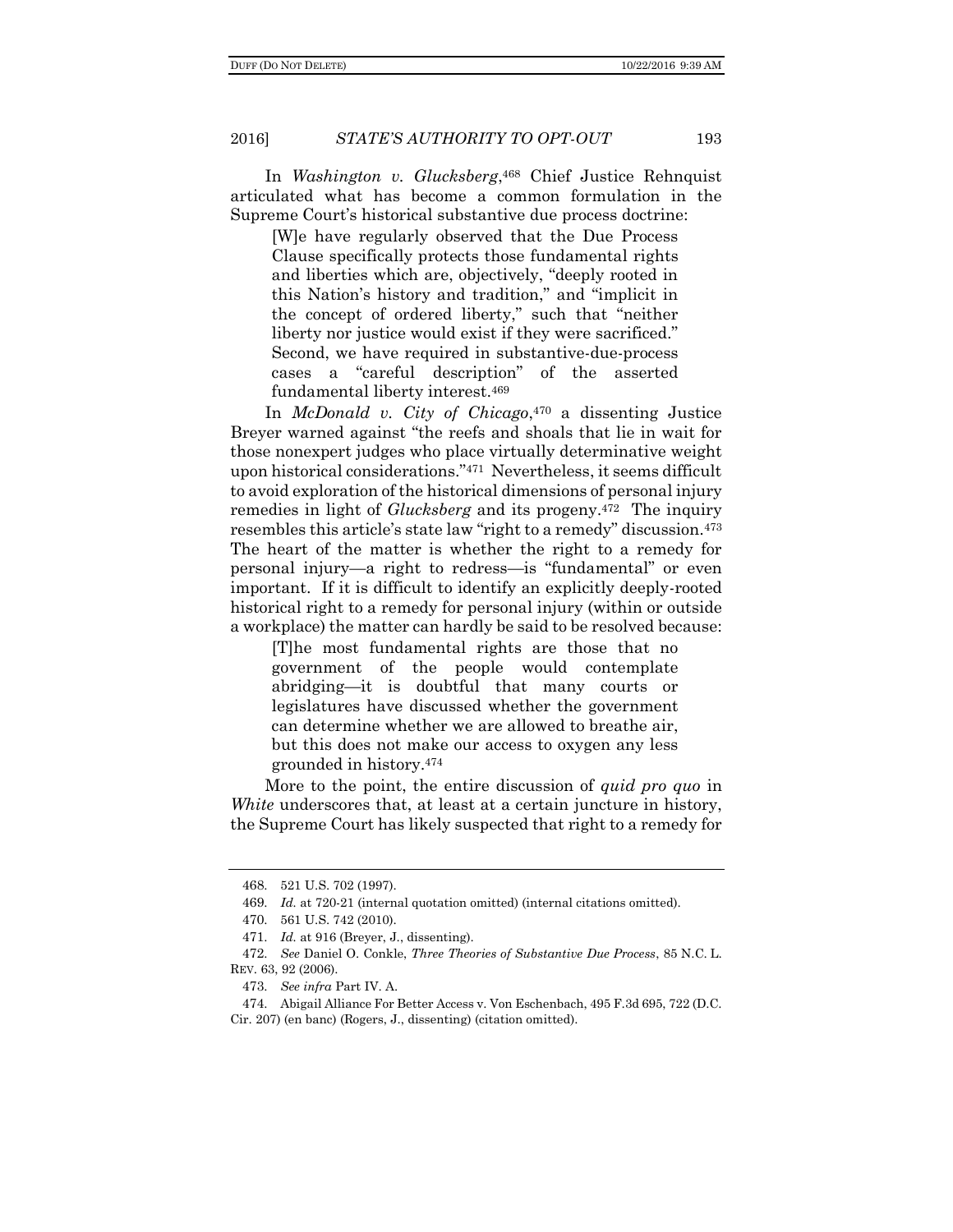physical injury was of heightened importance. Whether that sense of importance was from the due process clause or from elsewhere in the Fourteenth Amendment is difficult to say. The architects of the Fourteenth Amendment's privileges and immunities clause, for example, had the benefit of Justice Bushrod Washington's 1823 interpretation of the Privileges and Immunities Clause of Article IV of the Constitution in *Corfield v. Coryell*. <sup>475</sup> In *Corfield*, <sup>476</sup> plaintiffs challenged a New Jersey statute forbidding out of state persons from gathering clams and oysters.477 Justice Washington rejected the claim that the law ran afoul of the Privileges and Immunities Clause:

The inquiry is, what are the privileges and immunities of citizens in the several states? We feel no hesitation in confining these expressions to those privileges and immunities which are, in their nature, fundamental; which belong, of right, to the citizens of all free governments; and which have, at all times, been enjoyed by the citizens of the several states which compose this Union, from the time of their becoming free, independent, and sovereign. What these fundamental principles are, it would perhaps be more tedious than difficult to enumerate. They may, however, be all comprehended under the following general heads: Protection by the government; the enjoyment of life and liberty, with the right to acquire and possess property of every kind, and to pursue and obtain happiness and safety; subject nevertheless to such restraints as the government may justly prescribe for the general good of the whole.<sup>478</sup>

Whether John Bingham, a principal author of the Fourteenth Amendment,<sup>479</sup> consciously presumed during the drafting of the Amendment that the right to "obtain safety"<sup>480</sup> was a "privilege and immunity"<sup>481</sup> of citizens is beyond the scope of this discussion.482 It nevertheless seems plain enough, historically

<sup>475</sup>. *See* Jeffrey D. Jackson, *Be Careful What You Wish For: Why* McDonald v. City of Chicago's *Rejection of the Privileges or Immunities Clause May Not Be Such a Bad Thing For Rights*, 115 PENN. ST. L. REV. 561, 589-90 (2011).

<sup>476</sup>. 6 Fed. Cas. 546 (Pa. E.D. 1823).

<sup>477</sup>. *Id.* at 548.

<sup>478</sup>. *Id.* at 551-52.

<sup>479</sup>. Jackson, *supra* note 475, at 589.

<sup>480</sup>. *Id.* at 590.

<sup>481</sup>. *Id.* at 589.

<sup>482</sup>. *Id.*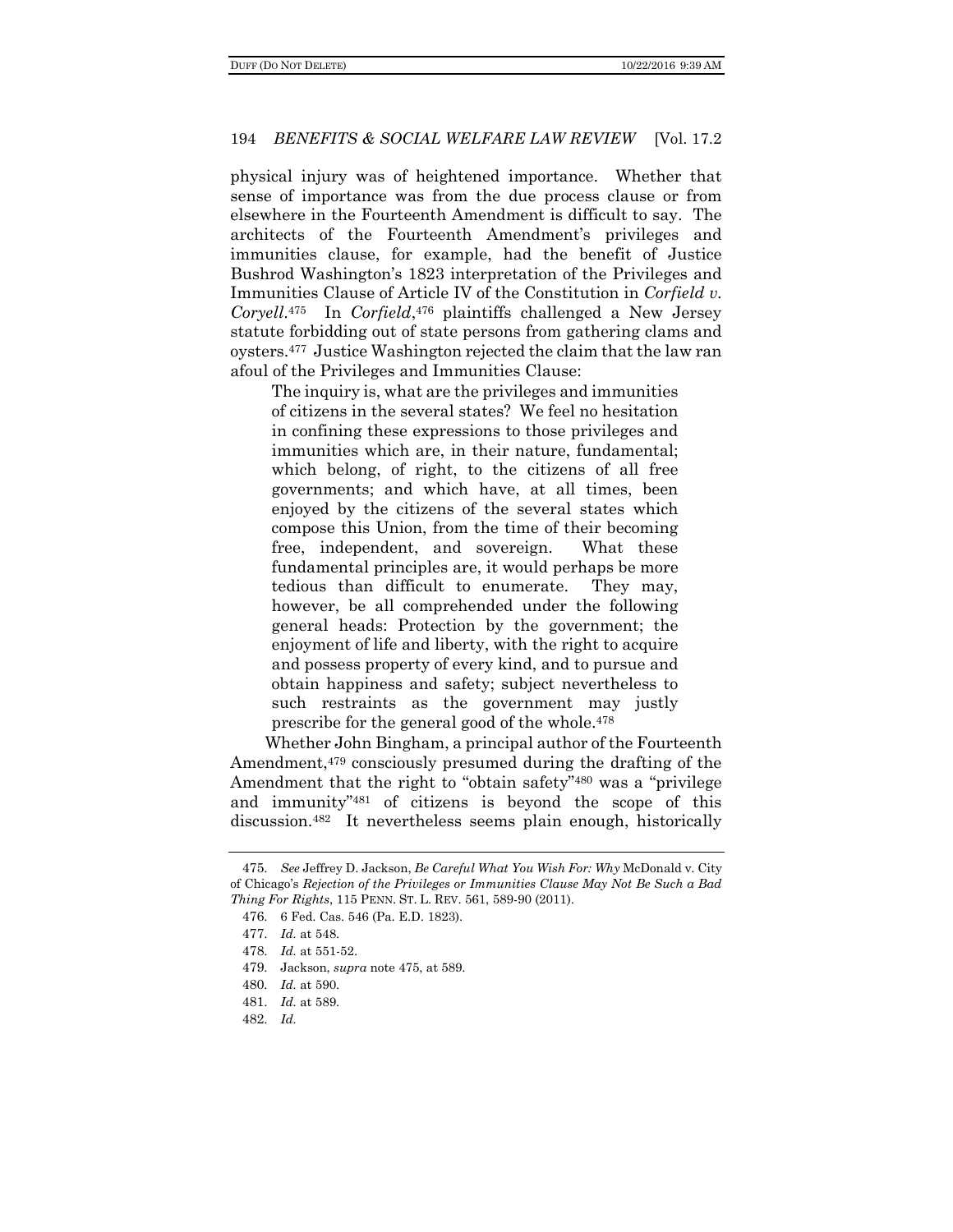speaking, that colonists, founders, and republicans would have recognized a right to a remedy for personal injury.483 However, substantive due process runs deeper than history.

In *McDonald*, the Supreme Court struck municipal handgun restrictions, extending *Heller*'s reach to the states.<sup>484</sup> Although not willing to broaden the cramped view of the Fourteenth Amendment's Privileges and Immunities Clause (established in the *Slaughterhouse* cases),<sup>485</sup> Justice Alito ultimately opined that the Fourteenth Amendment incorporated the Second Amendment's right to bear arms.<sup>486</sup> His opinion, in many respects, mirrors arguments made in the state courts regarding the historical grounding of tort law and the right to a remedy for physical injury.<sup>487</sup>

The right to keep and bear arms was also widely protected by state constitutions at the time when the Fourteenth Amendment was ratified. In 1868, 22 of the 37 States in the Union had state constitutional provisions explicitly protecting the right to keep and bear arms. Quite a few of these state constitutional guarantees, moreover, explicitly protected the right to keep and bear arms as an individual right to self-defense. What is more, state constitutions adopted during the Reconstruction era by former Confederate States included a right to keep and bear arms. A clear majority of the States in 1868, therefore, recognized the right to keep and bear arms as being among the foundational rights necessary to our system of Government. In sum, it is clear that the Framers and ratifiers of the Fourteenth Amendment counted the right to keep and bear arms among those fundamental rights necessary to our system of ordered liberty.<sup>488</sup>

In response to this familiar historical stratagem—attempting to establish that a right was recognized as fundamental during the enactment of the Fourteenth Amendment and, thus, should

<sup>483</sup>. *See* Goldberg, *supra* note 33, at 545, 551.

<sup>484</sup>. McDonald v. City of Chicago, 561 U.S. 742 (2010).

<sup>485</sup>. *Id.* at 750.

<sup>486</sup>. District of Columbia v. Heller, 554 U.S. 570 (2008) (striking District of Columbia's gun restrictions).

<sup>487</sup>. *McDonald*, 561 U.S. at 749-50.

<sup>488</sup>. *Id.* at 758 (citing Calabresi & Agudo, *Individual Rights Under State Constitutions when the Fourteenth Amendment was Ratified in 1868: What Rights Are Deeply Rooted in American History and Tradition?*, 87 TEX. L. REV. 7, 50 (2008)). *See*  Ala. Const., Art. I, § 28 (1868); Conn. Const., Art. I, § 17 (1818); Ky. Const., Art. XIII, § 25 (1850); Mich. Const., Art. XVIII, § 7 (1850); Miss. Const. Art. I, § 15 (1868); Mo. Const., Art. I, § 8 (1865); Tex. Const., Art. I, § 13 (1869). *See also* Mont. Const., Art. III, § 13 (1889); Wash. Const., Art. I, § 24 (1889); Wyo. Const., Art. I, § 24 (188). *See also* State v. McAdams, 714 P.2d 1236, 1238 (Wyo. 1986).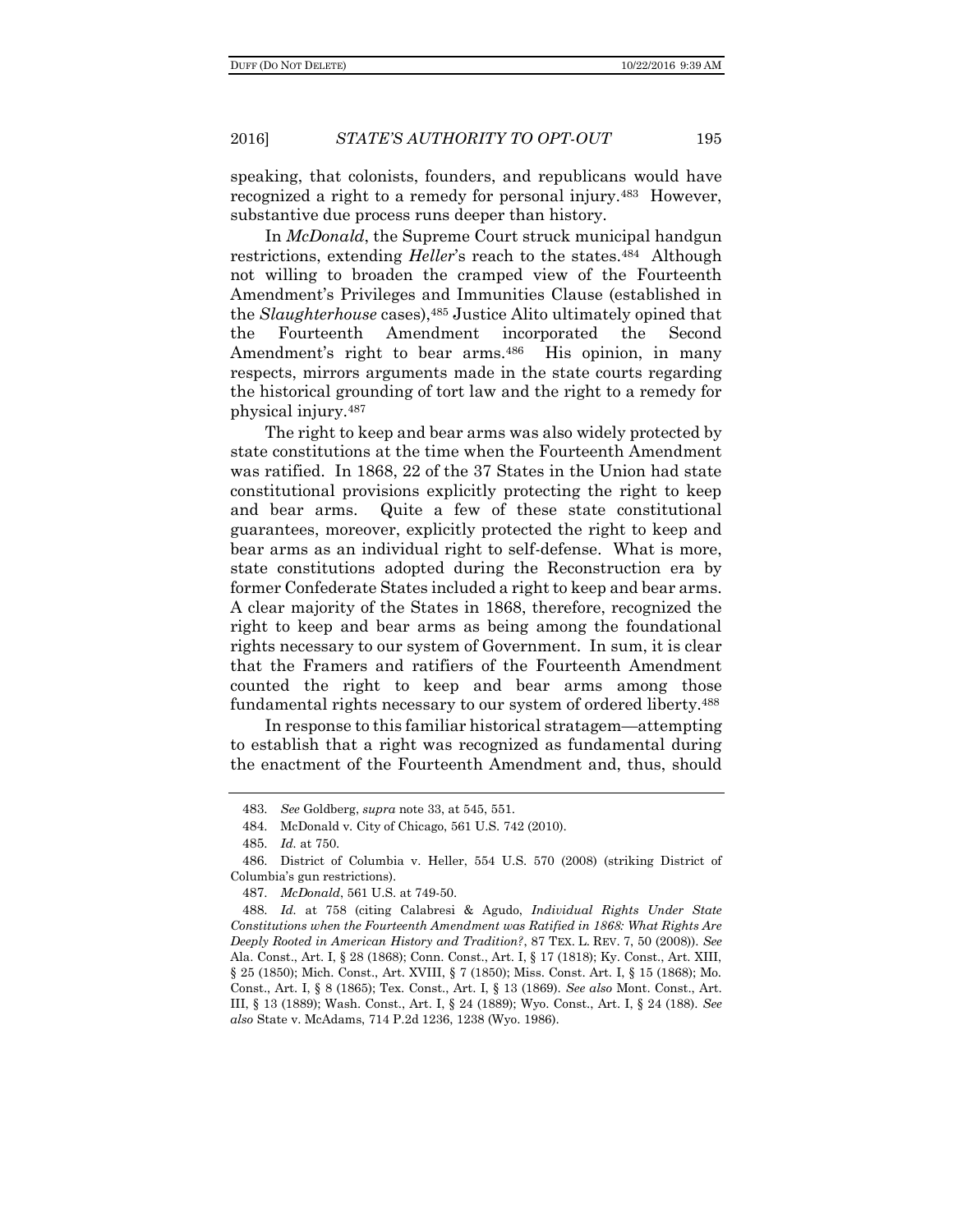be considered fundamental in present times<sup>489</sup>—Justice Stevens replied:

More fundamentally, a rigid historical methodology is unfaithful to the Constitution's command. For if it were really the case that the Fourteenth Amendment's guarantee of liberty embraces only those rights "so rooted in our history, tradition, and practice as to require special protection," then the guarantee would serve little function, save to ratify those rights that state actors have *already* been according the most extensive protection. That approach is unfaithful to the expansive principle Americans laid down when they ratified the Fourteenth Amendment and to the level of generality they chose when they crafted its language; it promises an objectivity it cannot deliver and masks the value judgments that pervade any analysis of what customs, defined in what manner, are sufficiently "rooted"; it countenances the most revolting injustices in the name of continuity, for we must never forget that not only slavery but also the subjugation of women and other rank forms of discrimination are part of our history; and it effaces this Court's distinctive role in saying what the law is, leaving the development and safekeeping of liberty to majoritarian political processes. It is judicial abdication in the guise of judicial modesty.<sup>490</sup>

This is where historical analyses often end. One side (it is unimportant which side) will argue that an important right, though undeniably important, is not sufficiently valued within the text of the Constitution to warrant careful protection.491 The other side will retort that the right under discussion has been effectively protected against infringement by the states and "is implicit in the concept of ordered liberty."492 As is the case in state law contexts already considered, in the absence of a constitutional amendment or of the occasional change of perspective of a key Supreme Court Justice, there is little more to say once a mode of historical analysis has been decided upon.<sup>493</sup> In the context of the

<sup>489</sup>. *McDonald*, 561 U.S. at 767-69.

<sup>490</sup>. *Id.* at 875-76 (Stevens, J., dissenting) (internal citations omitted).

<sup>491</sup>. *See, e.g.*, Palko v. Connecticut, 302 U.S. 319, 325 (1937), *rev'd on other grounds*, Benton v. Maryland, 395 U.S. 784, 794 (1969).

<sup>492</sup>. *Id.* at 325.

<sup>493</sup>. *See, e.g.*, Justice Kennedy's opinion in Lawrence v. Texas, 539 U.S. 558, 570-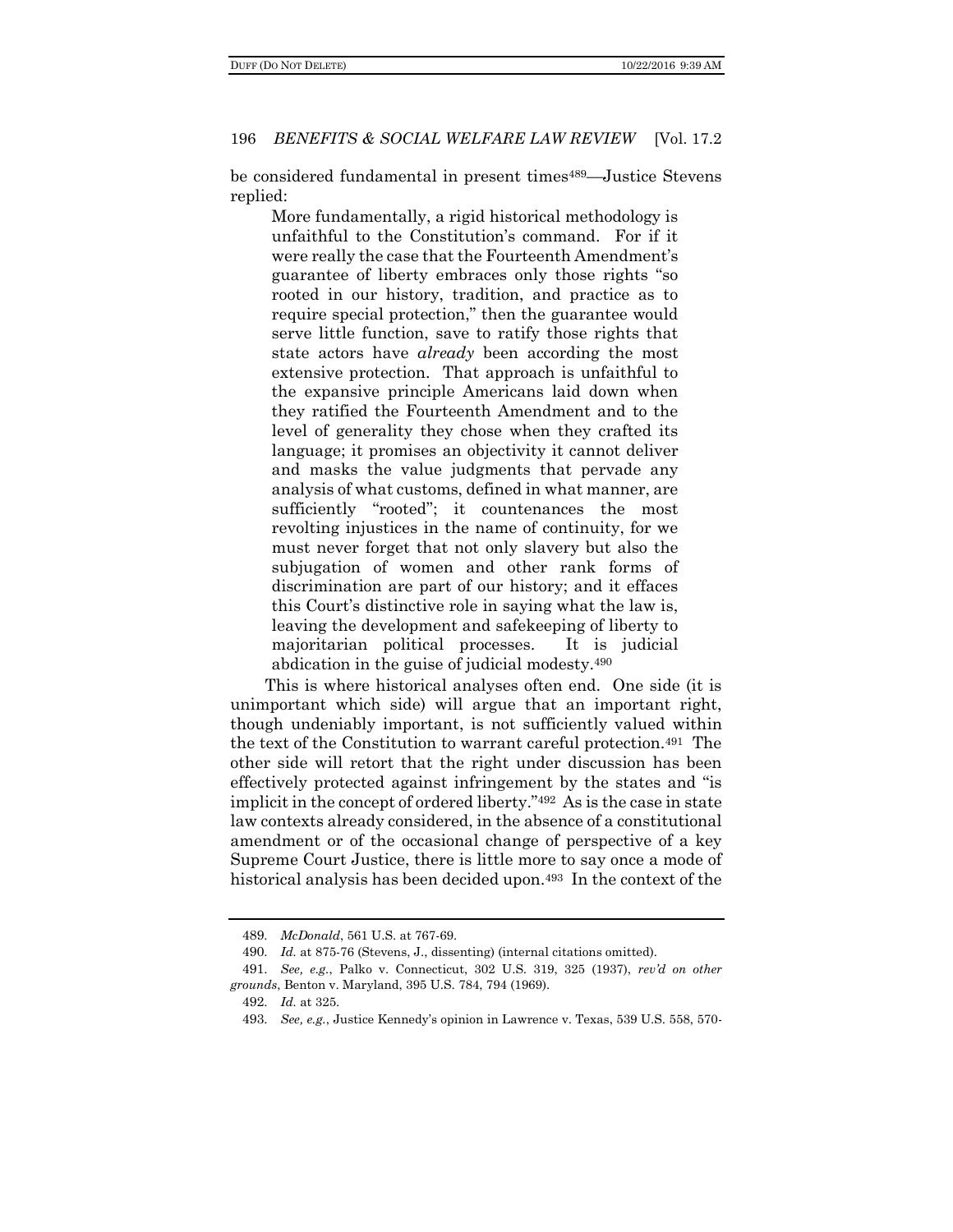2016] *STATE'S AUTHORITY TO OPT-OUT* 197

workers' compensation *quid pro quo*, it is unclear whether historical analysis was at the root of the Supreme Court's view that tort could not be supplanted without substitution of a reasonably just substitute. It is certainly possible that the Court may have found the tort right deserving of due process protection irrespective of its historical significance; however, some work is required to accept such a conclusion.

## *D. STRUCTURAL DUE PROCESS, LOCKEAN PROVISOS, AND MCDONALD*

No just legal system could conclude that the right to a remedy for personal injury—particularly, for physical injury—is subject to significant modification or eradication on the whim of a legislature. However, workers' compensation opt-out carries the potential for eradicating both an underlying tort right and the derivative workers' compensation right. In a similar vein, incremental erosion of workers' compensation rights continually creates the potential for inadequate remediation of injured workers. Following John Goldberg, this Article contends that:

[I]t might be helpful to conceive of the right to a law of redress as one of a special set of due process rights that entitle individuals to certain governmental structures and certain bodies of law. If this notion of structural due process is sound, it will encompass more than just tort law, understood as a law for the redress of wrongs. Contract, criminal, family, and property law likewise seem plausible for candidates for inclusion.<sup>494</sup>

As Goldberg has further argued, a structural due process theory can provide a framework for connecting areas of private and public law.495 The argument for elevating the right to a remedy for personal injury is not a mechanical appeal to either natural law or to explicit constitutional text. Rather, it involves an assessment of what our legal *tradition* has *in fact* valued over the centuries. To say to the factory worker that the right to pursue a remedy for the loss of an arm may be dispensed with whenever a legislature believes a reasonable remedy would be too expensive is unacceptable on an almost primordial level. Indeed,

<sup>72 (2003) (</sup>striking a Texas same-sex sodomy law and, with respect to historical analysis, stating, "[i]n all events we think that our laws and traditions in the past half century are of most relevance here.")

<sup>494</sup>. Goldberg, *supra* note 33, at 625.

<sup>495</sup>. *Id.*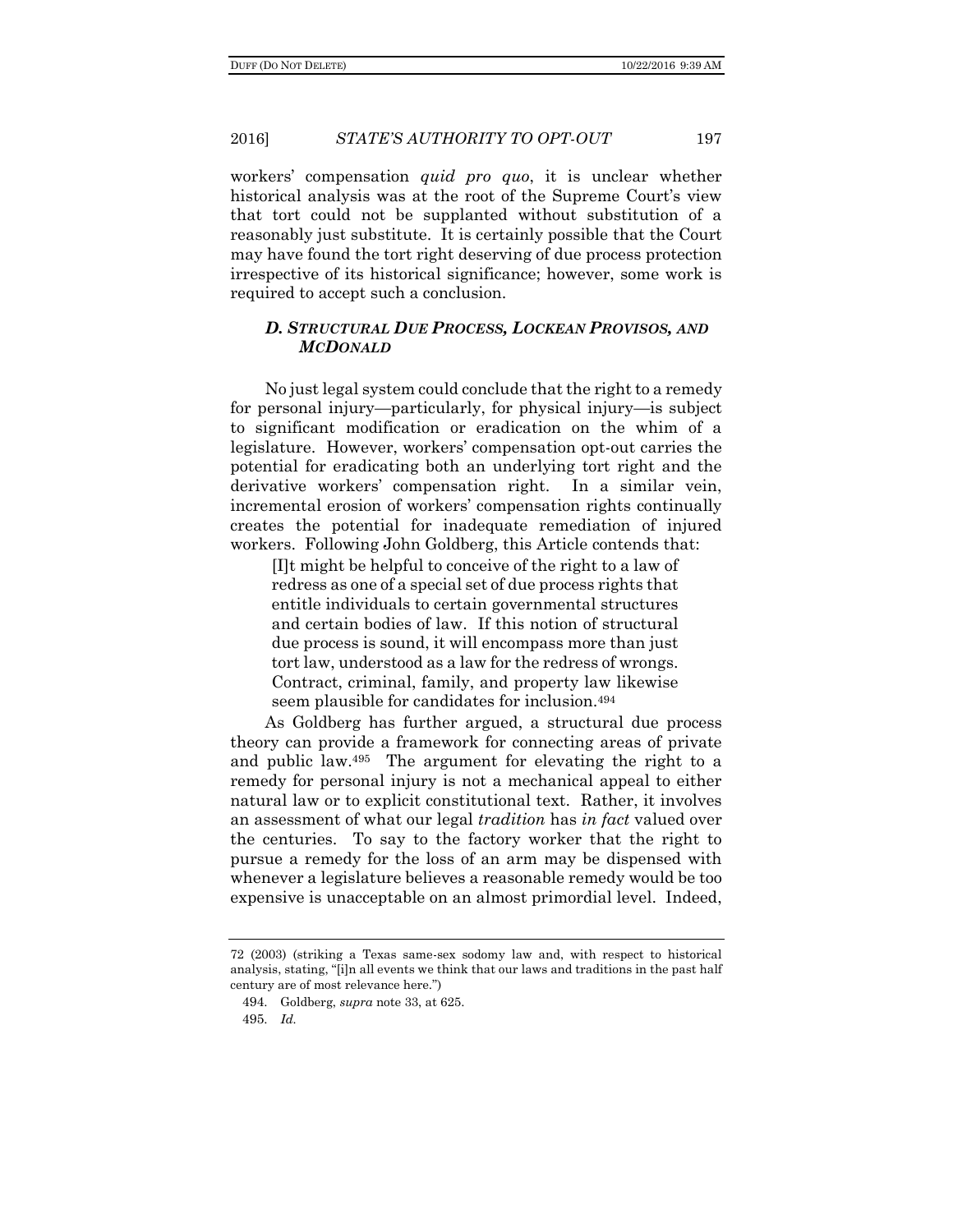it raises questions as to whether individuals would, in the original position, assent to such a social arrangement. The idea of structural due process centers on intuitions about the nature of this original social arrangement. Goldberg suggests the structural due process right as potentially:

[U]nderstood as an individual entitlement to certain political institutions, operating in accordance with certain norms or principles. The right to a vote that takes place under appropriate conditions, one might argue, is a guarantee of structure of the same sort as the right to a law for the redress of private wrongs, and the right to a government of separated powers.<sup>496</sup>

However, it must be said, respectfully, that this formulation unnecessarily dances around the primacy of the right to personal, physical security. People who have routinely been exposed to physical danger have no reason to question the importance of physical security. The importance of such a right can be vague only to those who are routinely secure.

It is evident that our legal tradition does, in fact, value and protect such a right to personal security. One does not have to accept the view that only rights deeply-rooted in a formal historical sense count as "important" to acknowledge with implicit historical evidence what our legal system has valued. Steven Calabresi and Sarah Agudo have found, for example, that in 1868, two-thirds of state constitutions had provisions guaranteeing unenumerated inalienable, natural, or inherent rights, and have used the term "Lockean Natural Rights" to refer to those rights.<sup>497</sup> Justice Alito relied on Calabresi and Agudo's work in *McDonald*, <sup>498</sup> and it is evident that the Court has now accepted the existence of unenumerated rights.499 The Lockean characterization of these rights is traceable to George Mason's authorship in the original draft of the Virginia Constitution's Bill of Rights.500 For purposes of this article, two of Mason's early drafts of this language will suffice to illustrate the importance of security to the Framers.

Record of Mason's Lockean theory of government is first

<sup>496</sup>. *Id.*

<sup>497</sup>. Steven G. Calabresi & Sofia M. Vickery, *On Liberty and the Fourteenth Amendment: The Original Understanding of the Lockean Natural Rights Guarantees*, 93 TEX. L. REV. 1299 (2015).

<sup>498</sup>. *Id.* at 1302.

<sup>499</sup>. *Id.*

<sup>500</sup>. *Id.* at 1314.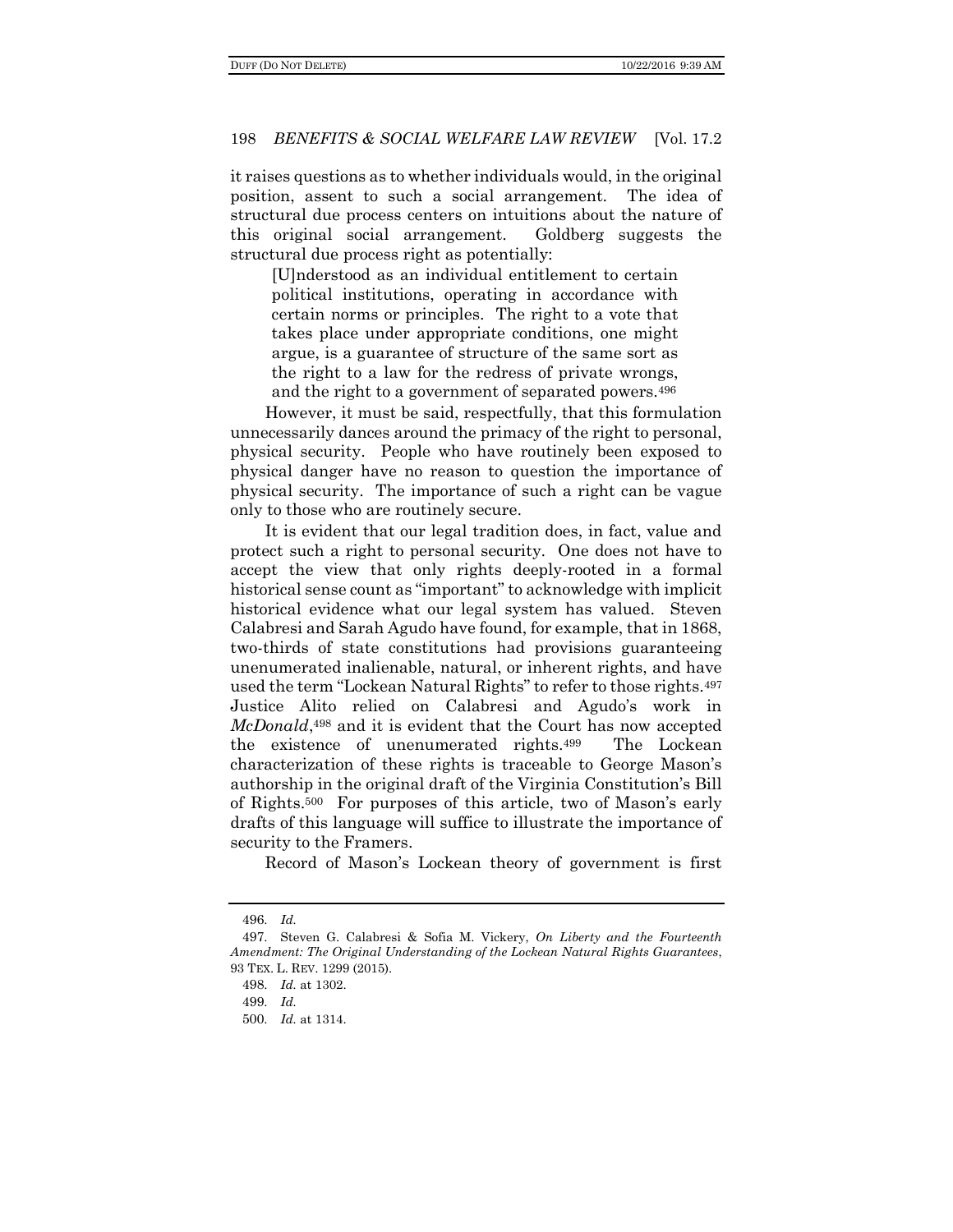2016] *STATE'S AUTHORITY TO OPT-OUT* 199

uncovered in a transcript of his *Remarks on Annual Elections for the Fairfax Independent Company* in 1775,<sup>501</sup> one year prior to the 1776 adoption of the Virginia Declaration of Rights.502 The main point of the remarks was that the Fairfax Independent Company should hold annual elections for its militia officers.503 Mason elaborated considerably as follows:

We came equals into this world, and equals shall we go out of it. All men are by nature born equally free and independent. To protect the weaker from the injuries and insults of the stronger were societies first formed; when men entered into compacts to give up some of their natural rights, that by union and mutual assistance they might secure the rest; but they gave up no more than the nature of the thing required. Every society, all government, and every kind of civil compact therefore, is or ought to be, calculated for the general good and safety of the community. Every power, every authority vested in particular men is, or ought to be, ultimately directed to this sole end; and whenever any power or authority whatever extends further, or is of longer duration than is in its nature necessary for these purposes, it may be called government, but it is in fact oppression.<sup>504</sup>

Then, in 1776, Mason submitted his first draft of similar language for the Virginia "Lockean Rights" constitutional guarantee.505 The language states:

That all Men are born equally free and independant [sic], and have certain inherent natural Rights, of which they can not by any Compact, deprive or divest their Posterity; among which are the Enjoyment of Life and Liberty, with the Means of acquiring and possessing Property, and pursueing [sic] and obtaining Happiness and Safety.<sup>506</sup>

In each formulation, the right to safety is mentioned.<sup>507</sup> This

<sup>501</sup>. *Id.*

<sup>502</sup>. *Id.*

<sup>503</sup>. *Id.*

<sup>504</sup>. *Id.* (citing George Mason, Remarks on Annual Elections for the Fairfax Independent Company (Apr. 17-26, 1775), *in* 1 The Papers of George Mason, 1725-92 (Robert A Rutland ed., 1970)).

<sup>505</sup>. *Id.*

<sup>506</sup>. *Id.* at 1315.

<sup>507</sup>. *Id.* at 1305-06.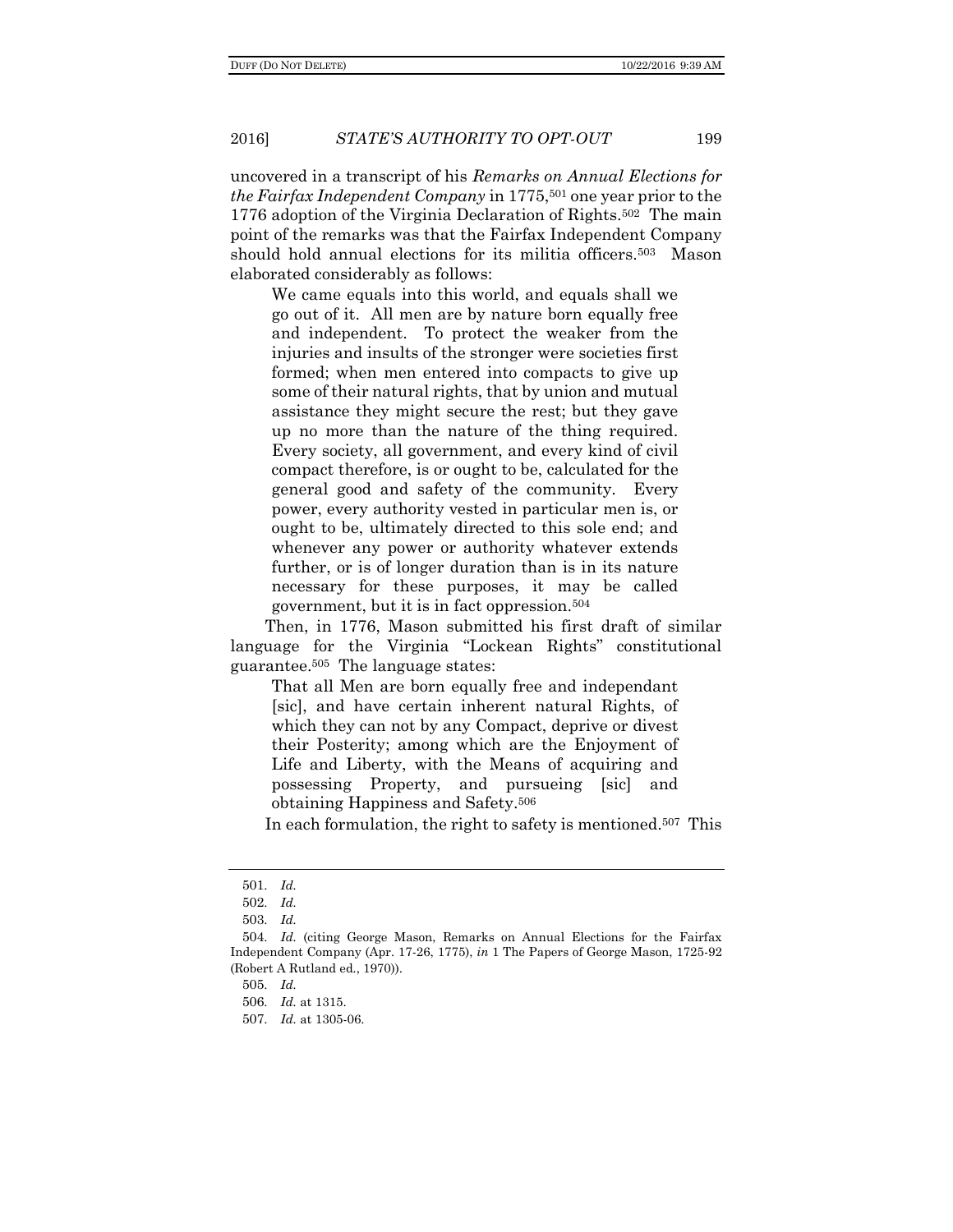seems unsurprising since in 1765 Blackstone discussed "personal security" as first among the "absolute rights" of the English law of that time.<sup>508</sup>

The purpose of this foray into history is not to say it should be "cited" because it is history, but rather, because it is correct. It is nearly impossible to suppose that any person would consciously enter into a society that denies remedy for physical injury caused by wrongful conduct. While *McDonald* protects one aspect of personal security—physical self-defense through firearms509—it is much to be hoped that substantive due process might equally provide self-defense through utilization of those processes rendering resort to arms less necessary.510 That seems the more fitting ideal of self-defense for a civilized society. At the end of the day, many people will suffer injury in the workplace. It is true that a number of those injuries will be truly accidental and would not have been remedied under the law of negligence; yet it is equally clear that many injuries will have resulted from the negligence of an employer. It is unacceptable and violative of structural due process that the American legal system could leave those injured employees without a reasonable remedy for injury. However, that is exactly what both opt-out and the continuous erosion of workers' compensation benefits threaten.

## **VI. CONCLUSION**

It is evident that an opt-out movement seeks to persuade states to substantially immunize employers within their borders from legal liability for workplace injuries. Such a design would mark a decisive break with the *quid pro quo* grand bargain of the early twentieth century. Whether this movement will ultimately succeed depends in large part on the number of state judiciaries willing to interpret state constitutions as not providing a right to a remedy for personal injury. Many judiciaries are unlikely to allow such a dramatic encroachment on what has been understood in many states to be an important, if not fundamental, right. However, there is a risk of some states getting caught up

<sup>508</sup>. WILLIAM BLACKSTONE, COMMENTARIES ON THE LAWS OF ENGLAND 68 (George Chase, 2d ed. 1884).

<sup>509</sup>. McDonald v. City of Chicago, 561 U.S. 742, 767-68 (2010).

<sup>510</sup>. Alito's conception of self-defense is essentially "pre-political." We lay down our arms with the expectation that society will provide mechanisms of protection. At that point it is only when the state fails to protect us that resort to self-defense becomes morally justifiable. *See* Claire Finkelstein, *A Puzzle About Hobbes on Self-Defense*, 82 PAC. PHIL. Q. 332, 357-58 (2001).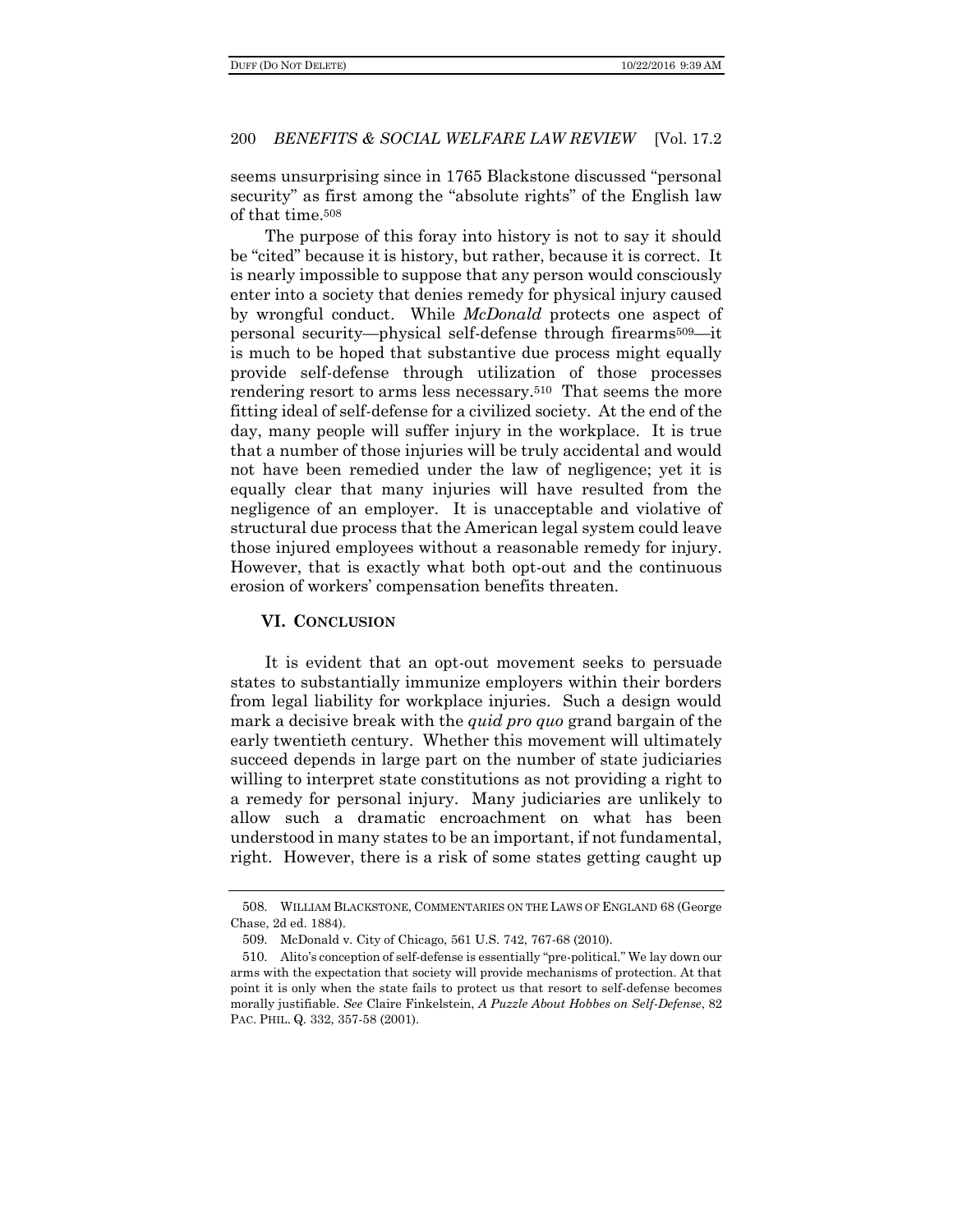in a "race to the bottom," where states not recognizing a right to a remedy for physical injury become havens of low-cost labor and, thus, exert pressure on states that safeguard traditional rights to follow suit.

Throughout this Article, workers' compensation has been discussed in tandem with tort remedies for personal, and especially physical, injuries. The discussion has, in reality, been a broader reflection on the limits of tort reform. Whether the particular context in such a conversation is products liability, medical malpractice, statutes of repose, or workers' compensation, the underlying issue is the limits of legislative discretion in reducing personal injury remedies. Opt-out is simply the most recent social consideration of who will bear losses occasioned by physical injury. However, opt-out crosses a line not often crossed in earlier tort reform debates. It is one thing to say that noneconomic damages may be capped. It is quite another to say that the right to economic damages may be significantly circumscribed. To understand the radical nature of the project it must be constantly remembered that workers' compensation already represents a significant compromise by workers of economic damages. An entire range of compensatory damages is simply not available as a result of the Grand Bargain. A century ago, workers had already completely surrendered noneconomic damages. Many states struggle politically over the adequacy of benefits provided to injured workers. As with Florida, credible arguments can be made that inadequate benefits represent, as a practical matter, breach of the *quid pro quo*. Opt-out, without question, completely breaks the Bargain.

Without a legal guarantee of some level of benefits for specified degrees of incapacity, opt-out is not any kind of legal substitute for tort. The question *White* was able to defer is presented in the full light of day: "it perhaps may be doubted whether the state could abolish all rights of action, on the one hand, or all defenses, on the other, without setting up something adequate in their stead. No such question is here presented, and we intimate no opinion upon it."511 The Court may now be forced to intimate an opinion upon such abolishment and its jurisprudence may not be up to the task, though Lockean provisos be thrown by the wayside. If the Court does not intervene, one can anticipate renewed debates about the advisability of muscular federalization of workers' compensation as cost-shifts ruble

<sup>511</sup>. New York C. R. Co. v. White, 243 U.S. 188, 201 (1912).